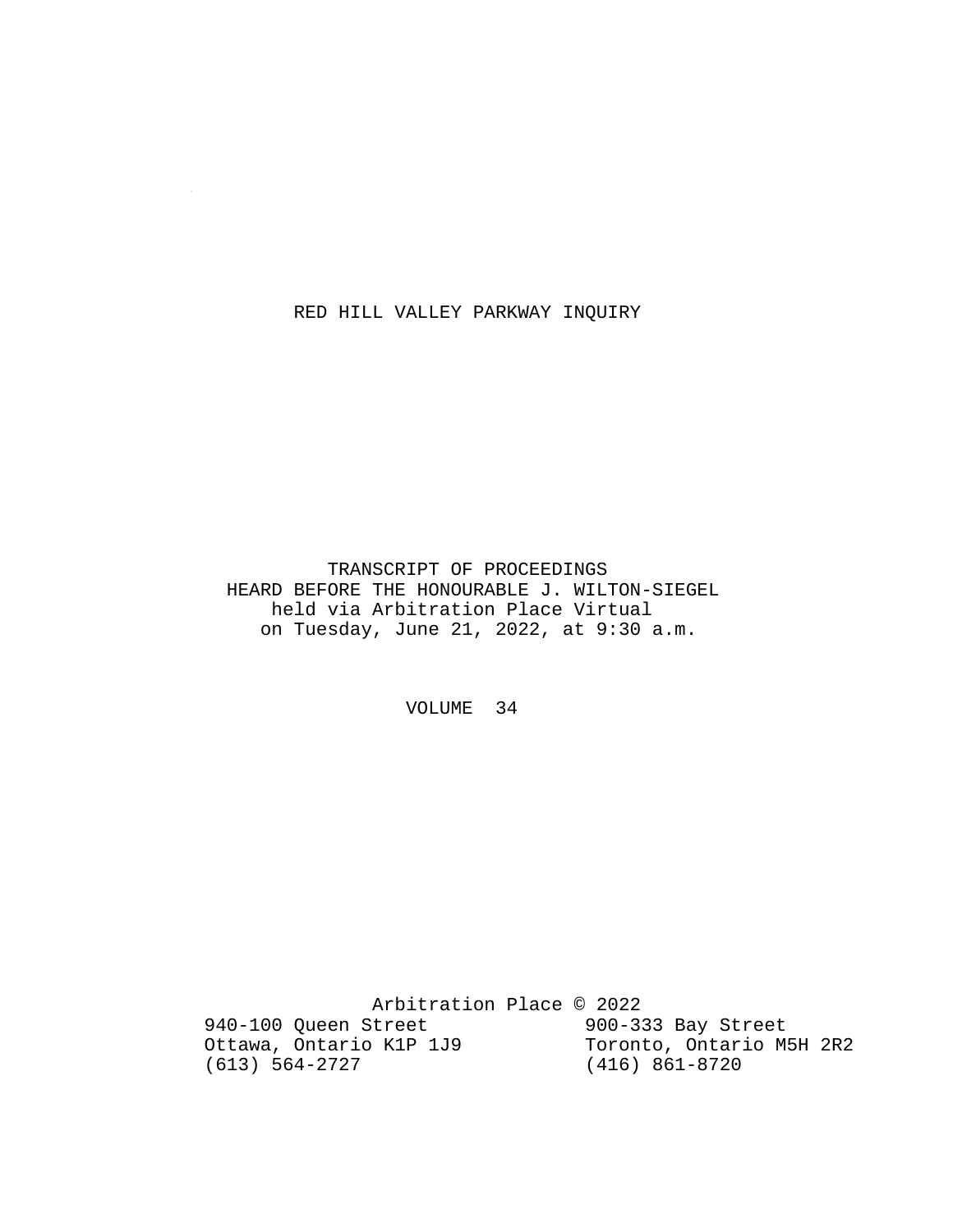### APPEARANCES:

| Andrew C. Lewis  | For Red Hill Valley       |
|------------------|---------------------------|
| Chloe Hendrie    | Parkway                   |
|                  |                           |
| Eli Lederman     | For City of Hamilton      |
| Delna Contractor |                           |
|                  |                           |
| Heather McIvor   | For Province of Ontario   |
| Colin Bourrier   |                           |
|                  |                           |
| Chris Buck       | For Dufferin Construction |
| Jennifer Roberts | For Golder Associates     |
| Nivi Ramaswamy   | Inc.                      |
| Fabiola Bassong  |                           |

Page 6009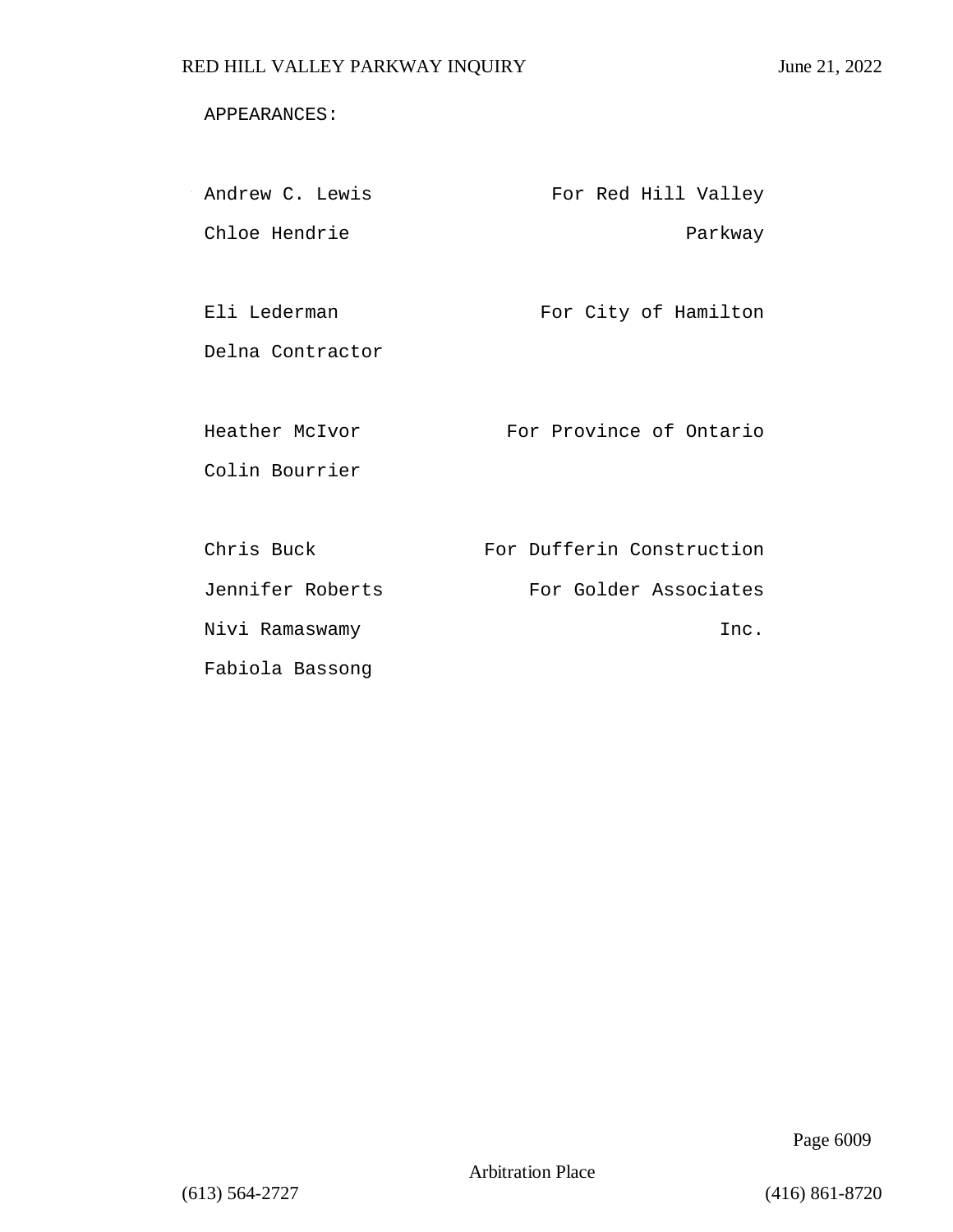$\sim$ 

#### INDEX

**PAGE** 

| DR. LUDOMIR UZAROWSKI; PREVIOUSLY AFFIRMED |  |  |  |  | 6013 |
|--------------------------------------------|--|--|--|--|------|
| EXAMINATION BY MR. LEWIS (CONT'D)          |  |  |  |  | 6013 |
| EXAMINATION BY MS. CONTRACTOR              |  |  |  |  | 6028 |
| EXAMINATION BY MR. BUCK                    |  |  |  |  | 6117 |
| EXAMINATION BY MS. MCIVOR                  |  |  |  |  | 6128 |

Page 6010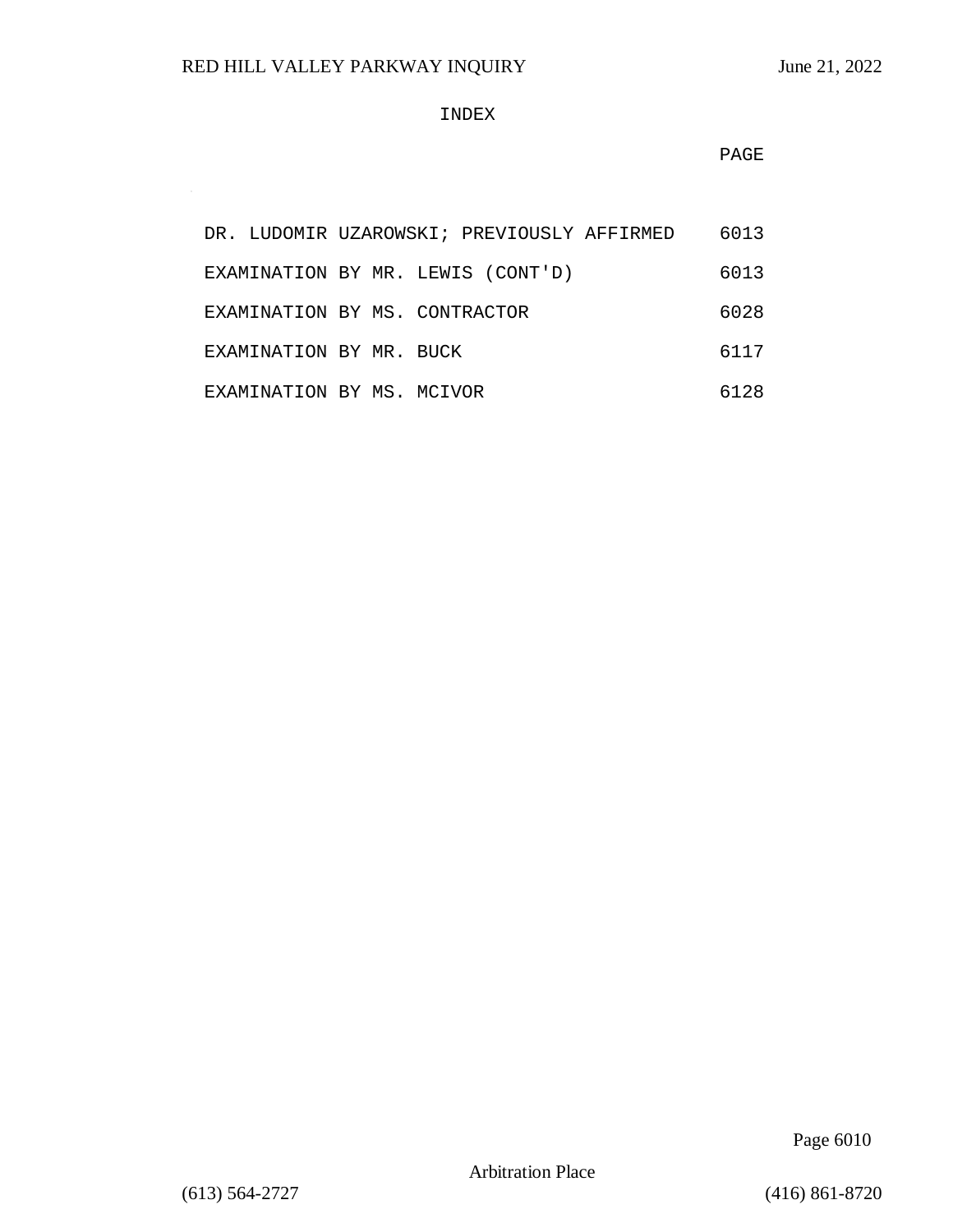### LIST OF EXHIBITS

| NO. | DESCRIPTION                                                   | PAGE |
|-----|---------------------------------------------------------------|------|
| 86  | GOL7497; Compilation of                                       |      |
|     | Dr. Usarowski's notebooks with<br>entries dating 2005 to 2019 | 6012 |
|     |                                                               |      |
| 87  | GOL7407; Dr. Uzarowski's notebook                             |      |
|     | with entries dated March 28, 2018                             |      |
|     | To April 23, 2019                                             | 6013 |
|     |                                                               |      |
| 88  | GOL7453; paper entitled "Experimental                         |      |
|     | Study on Wet Skid Resistance of Asphalt                       |      |
|     | Pavements in Icy Conditions"                                  | 6027 |
|     |                                                               |      |
| 89  | Practice Guidelines of the                                    |      |
|     | Professional Engineers of Ontario;                            |      |
|     | HAM64291                                                      | 6041 |

Page 6011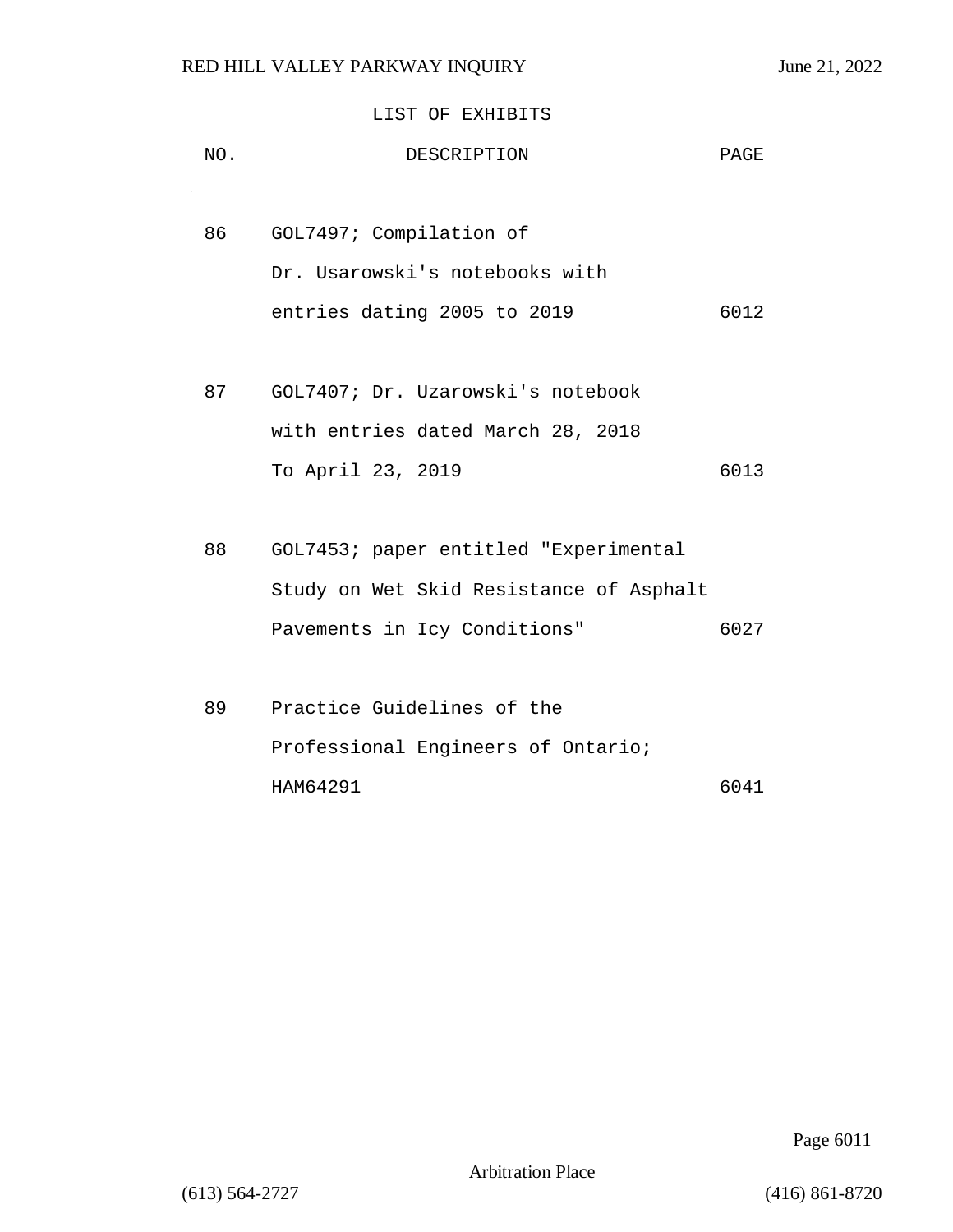| 1  | Arbitration Place Virtual                          |
|----|----------------------------------------------------|
| 2  | --- Upon resuming on Tuesday, June 21, 2022,       |
| 3  | at 9:30 a.m.                                       |
| 4  | MR. LEWIS: Good morning,                           |
| 5  | Commissioner, Counsel, Dr. Uzarowski. May I        |
| 6  | proceed?                                           |
| 7  | JUSTICE WILTON-SIEGEL: Yes,                        |
| 8  | please proceed.                                    |
| 9  | MR. LEWIS: Thank you. Just                         |
| 10 | to start off, a couple of cleanup matters from     |
| 11 | yesterday. There were two sets of Dr. Uzarowski's  |
| 12 | handwritten notes which we asked him about and     |
| 13 | those were not part of the overview document, and  |
| 14 | so I would like to make those exhibits. The        |
| 15 | first, which would be Exhibit 86, is GOL7497,      |
| 16 | which compiled Dr. Uzarowski notebooks with        |
| 17 | entries dating 2005 to 2019.                       |
| 18 | THE REGISTRAR:<br>Noted,                           |
| 19 | Counsel, thank you.                                |
| 20 | EXHIBIT NO. 86: Compilation                        |
| 21 | of Dr. Uzarowski's notebooks                       |
| 22 | with entries dating 2005 to                        |
| 23 | 2019; GOL7497                                      |
| 24 | MR. LEWIS: The second one,                         |
| 25 | which would be Exhibit 87, is GOL7404, which again |

Page 6012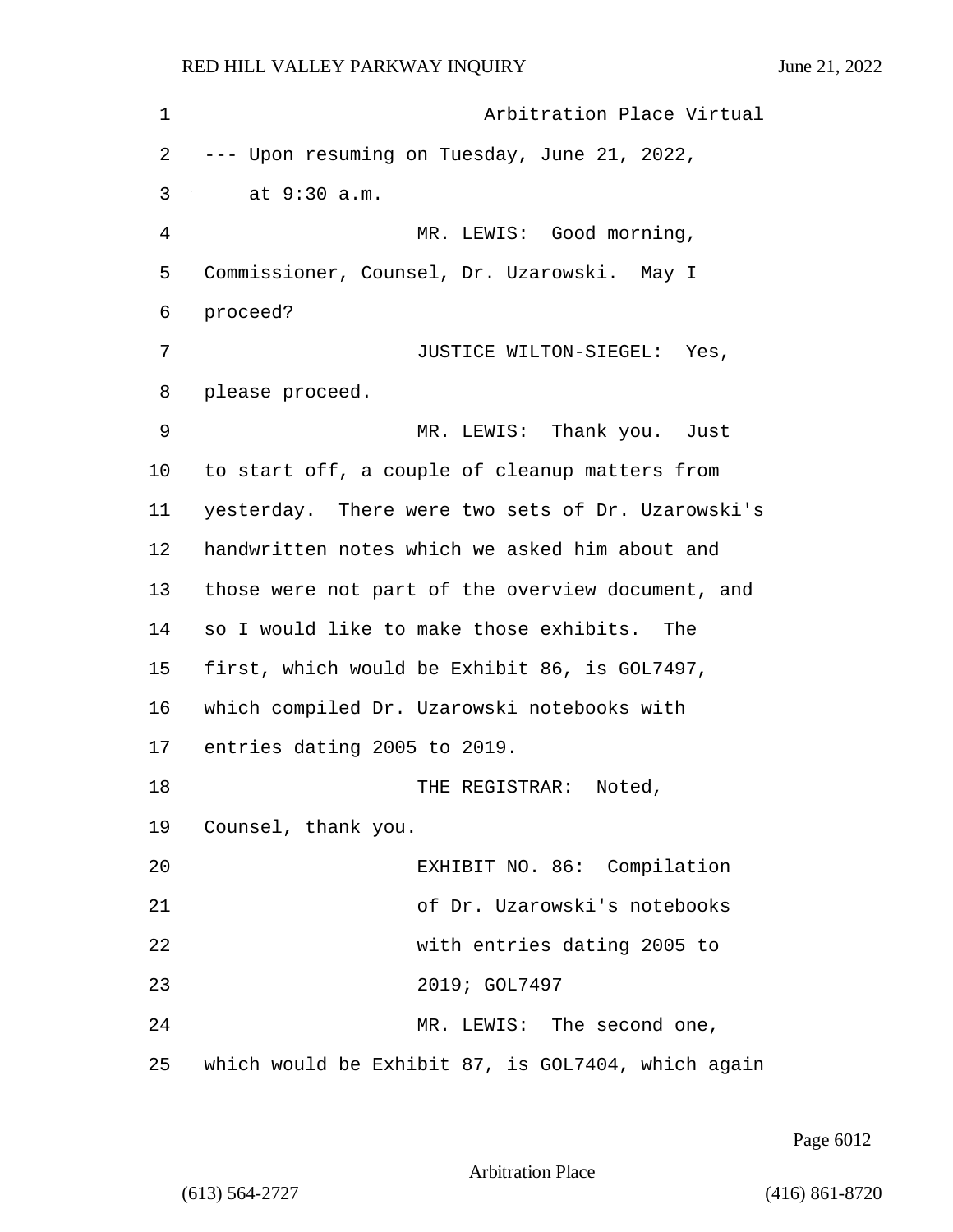| 1  | is Dr. Uzarowski's notebook, March 28, 2018 to     |
|----|----------------------------------------------------|
| 2  | April 23, 2019.                                    |
| 3  | EXHIBIT NO. 87: Dr.                                |
| 4  | Uzarowski's notebook entries                       |
| 5  | dated March 28, 2018 to April                      |
| 6  | 23, 2019; GOL7407                                  |
| 7  | THE REGISTRAR: Thank you,                          |
| 8  | counsel. Noted.                                    |
| 9  | LUDOMIR UZAROWSKI; PREVIOUSLY AFFIRMED             |
| 10 | EXAMINATION BY MR. LEWIS (CONT'D):                 |
| 11 | Q. Dr. Uzarowski, just one                         |
| 12 | last matter I would like to cover and then go back |
| 13 | to a couple of things that we discussed in the     |
| 14 | preceding days.                                    |
| 15 | So I want to talk about just                       |
| 16 | your contact with audit services of the City in    |
| 17 | February 2019. You recall having communications    |
| 18 | with the City audit services?                      |
| 19 | A. Yes, I do.                                      |
| 20 | Q. If we could go to                               |
| 21 | overview document 10, image 33 and 34. Thank you.  |
| 22 | At paragraph 68 on                                 |
| 23 | February 8th, 2019, Mr. Pelligrini from audit      |
| 24 | services, he e-mailed you and copying the City     |
| 25 | auditor, Mr. Brown, and asked some questions,      |

Page 6013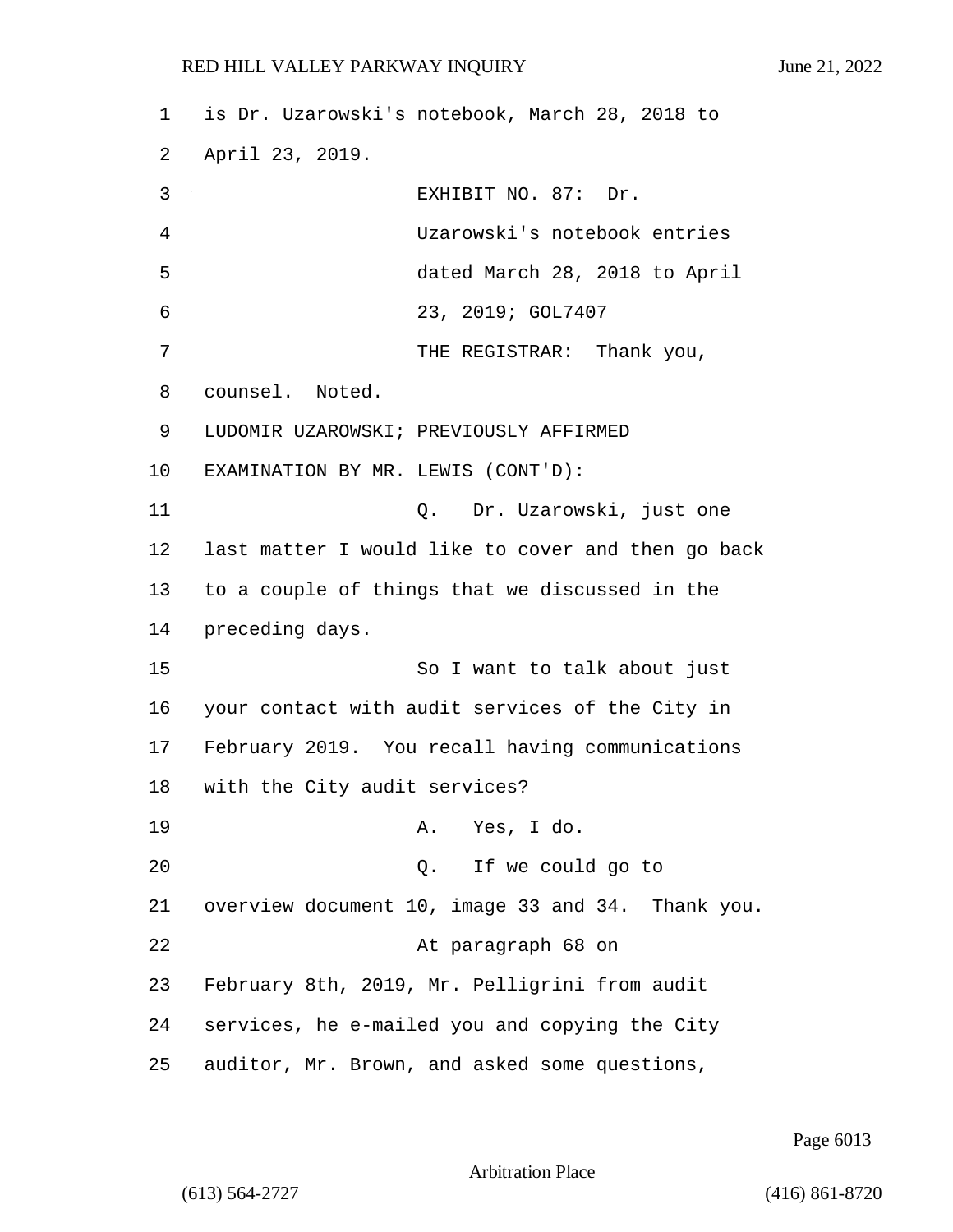| 1      | indicated that they had reviewed the Golder        |
|--------|----------------------------------------------------|
| 2      | report, and they set out three areas that they     |
| 3      | would like to explore with you arising out of that |
| 4      | and requested a meeting. Then if we go to          |
| 5      | following page, 34, on February 11th you replied.  |
| 6      | And if you could highlight paragraph 71 or call    |
| 7      | out 71, please, Registrar. You replied with        |
| 8      | highlighting on your answer.                       |
| 9      | The three areas that they                          |
| 10     | indicated they wanted to discuss with you are in   |
| 11     | the numbered paragraphs and then your answers are  |
| 12     | the highlighted ones. Do you recall this           |
| 13     | response?                                          |
| 14     | Yes, I do.<br>Α.                                   |
| 15     | The answer to question 1,<br>Q.                    |
| 16     | I mean, it's around the grip tester, and the       |
| 17     | standard, and you provide an answer that it's      |
| $18\,$ | probably the most commonly used skid resistance    |
| 19     | tester in Ontario. And I guess the first thing,    |
| 20     | that's primarily at airports, though, correct?     |
| 21     | Correct.<br>Α.                                     |
| 22     | The second one is about<br>Q.                      |
| 23     | the follow-up to the Golder report and the         |
| 24     | Tradewind report in 2014, and you provide some     |
| 25     | summary answer which appears to be generally       |

Page 6014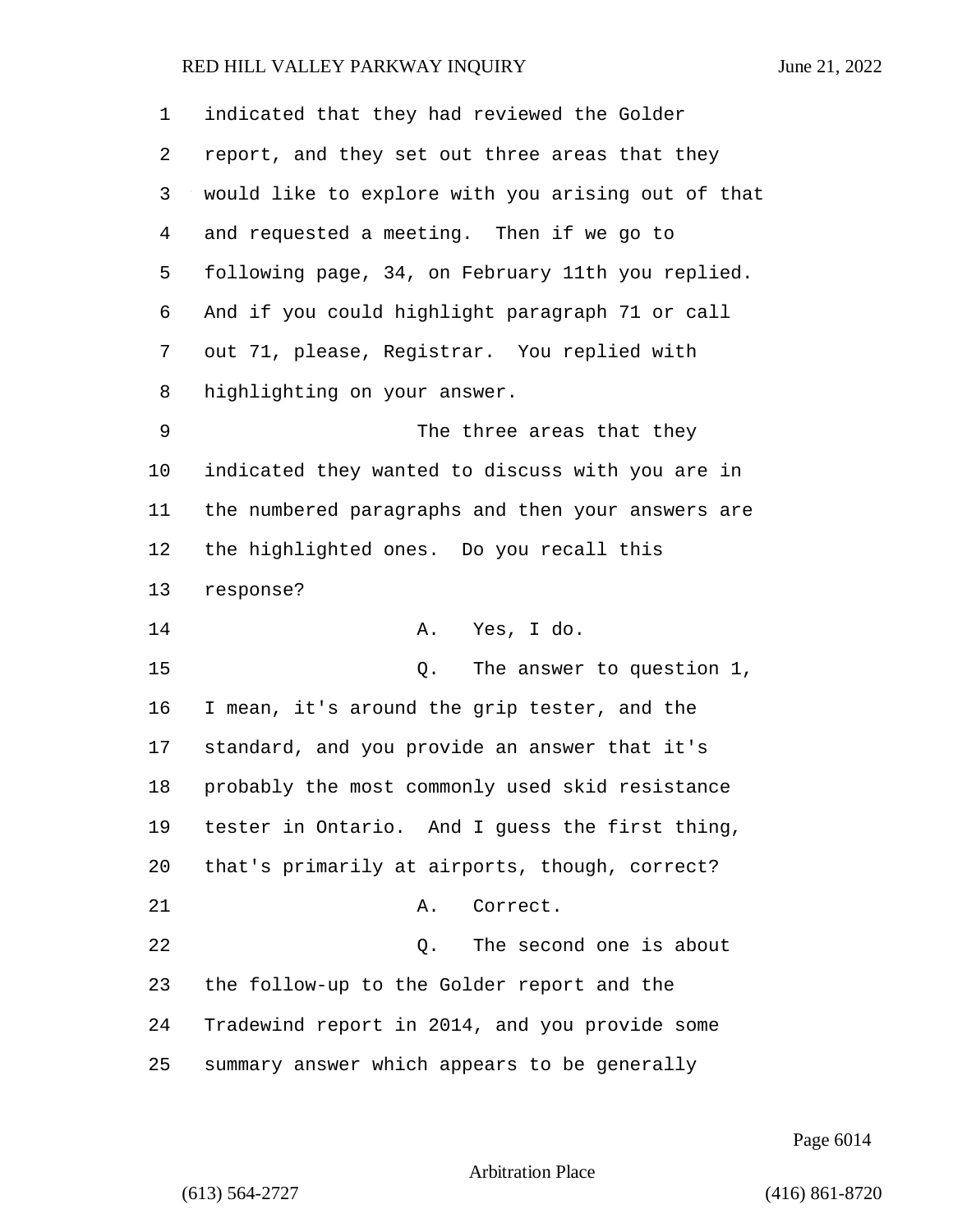| 1  | consistent with what you've been describing for    |
|----|----------------------------------------------------|
| 2  | the last couple of days. But it's paragraph 3      |
| 3  | that I want to focus on, and in that one the       |
| 4  | question is about the reference in the Golder      |
| 5  | report to the 2007 friction numbers. So those      |
| 6  | are, as we know, the MTO results, but they weren't |
| 7  | referred to as the MTO results in the Golder       |
| 8  | report. So they asked -- the audit department      |
| 9  | asks:                                              |
| 10 | "The report refers to friction                     |
| 11 | numbers measured in 2007. Was                      |
| 12 | this same test performed in                        |
| 13 | 2007 by the same contractor?"                      |
| 14 | And you respond:                                   |
| 15 | "The friction testing in 2007                      |
| 16 | was done by the MTO. The MTO                       |
| 17 | was interested in skid                             |
| 18 | numbers, SN, on the SMA                            |
| 19 | surface just after                                 |
| 20 | construction. It is our                            |
| 21 | understanding that the MTO                         |
| 22 | undertook the testing                              |
| 23 | themselves, but we do not know                     |
| 24 | this for certain or what                           |
| 25 | equipment was used."                               |

Page 6015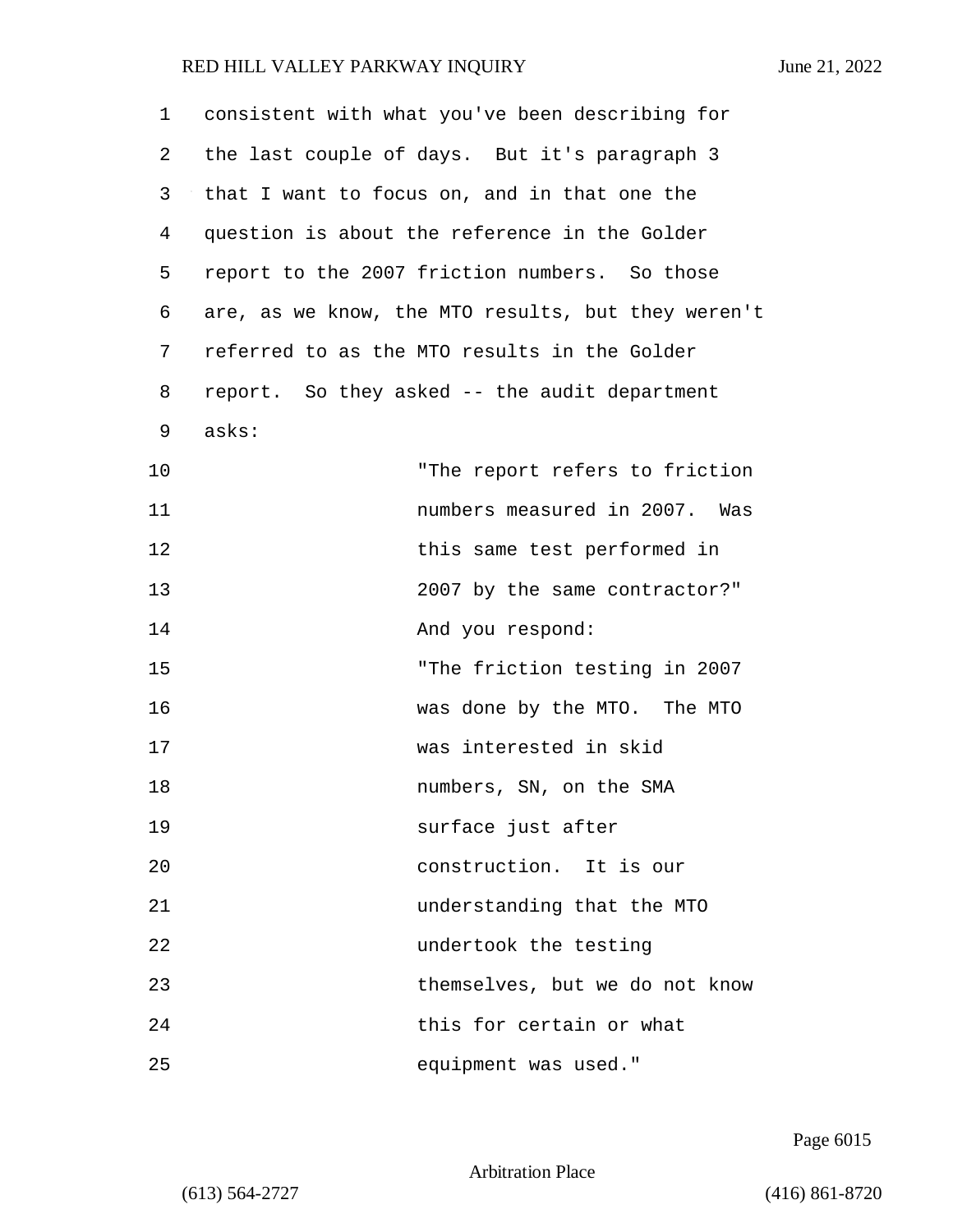| 1  | So certainly it's correct that                     |
|----|----------------------------------------------------|
| 2  | the friction testing in 2007 was done by the MTO.  |
| 3  | To start with the second sentence, it says the MTO |
| 4  | was interested in skid numbers on the SMA surface  |
| 5  | just after construction.                           |
| 6  | That's correct but that that's                     |
| 7  | not why they did the testing, right? It was at     |
| 8  | your -- it followed your concerns about skid       |
| 9  | resistance and your call with Chris Raymond on     |
| 10 | July 31st, 2007, correct?                          |
| 11 | Correct.<br>Α.                                     |
| 12 | Q. Would you agree with me                         |
| 13 | that this answer seems to suggest that the MTO     |
| 14 | was -- had instigated the testing?                 |
| 15 | Yes, this is maybe not<br>Α.                       |
| 16 | very fortunate statement, but the interest was as  |
| 17 | you said just a moment ago.                        |
| 18 | And then the third<br>Q.                           |
| 19 | sentence states:                                   |
| 20 | "It is our understanding that                      |
| 21 | the MTO undertook the testing                      |
| 22 | themselves, but we do not know                     |
| 23 | this for certain or what                           |
| 24 | equipment was used."                               |
| 25 | Would you agree with me that                       |

Page 6016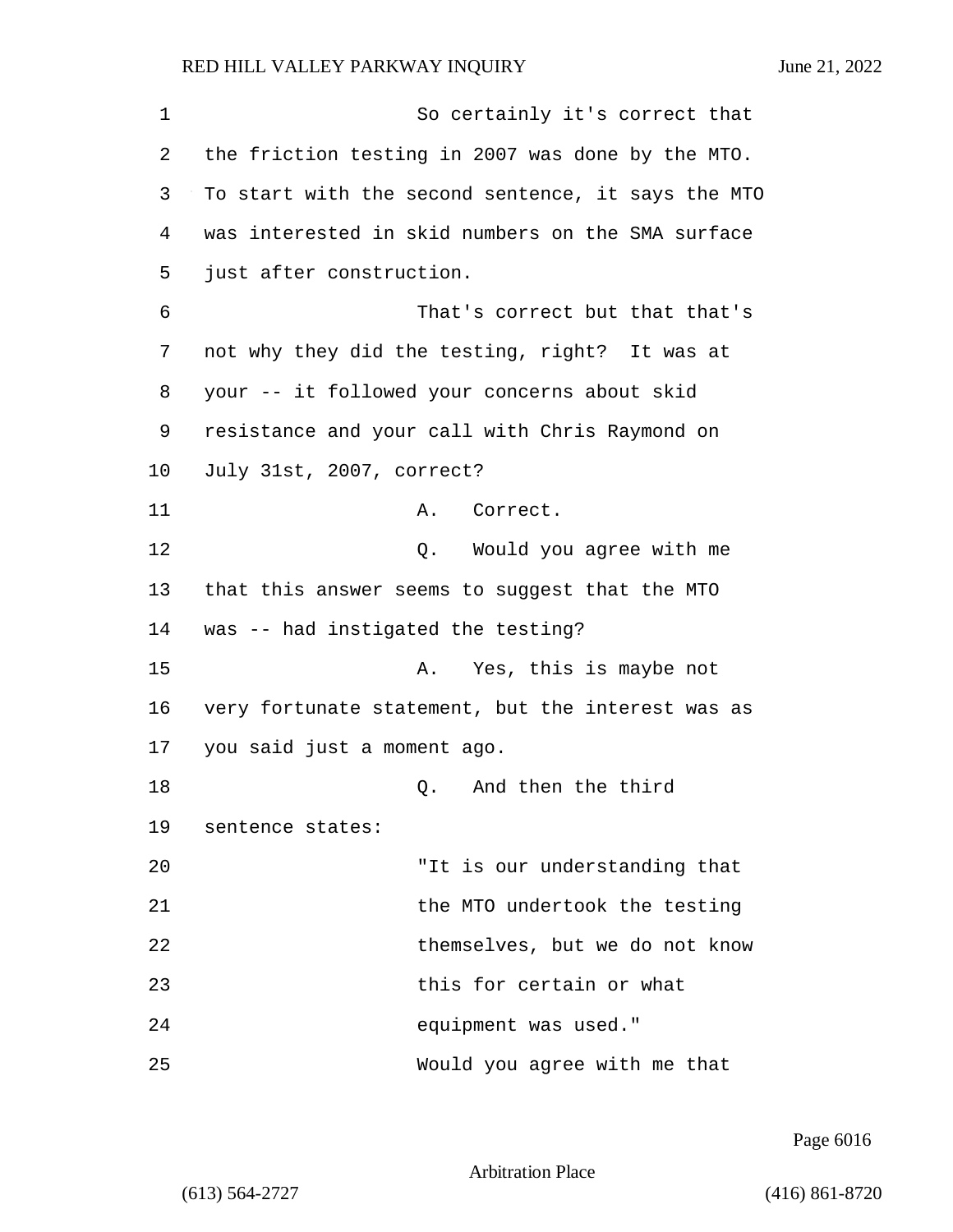1 that's not accurate? 2 A. I agree. 3 Q. Because you did know for 4 certain that the MTO undertook the testing itself, 5 correct? You knew that the MTO itself did the 6 testing in 2007? 7 A. I knew that MTO did the 8 test, yes. 9 Q. And then the second part, 10 and "we don't know this for certain or what 11 equipment was used," but did you know what 12 equipment was used, right? 13 A. Yes, I do. 14 C. So can you explain why 15 this answer was written as it was, given that it's 16 inaccurate? 17 A. I think it's just 18 inaccurate. I -- I don't recall why I put it this 19 way. I knew what equipment was used. 20 Q. Were you intentionally 21 being inaccurate? 22 A. No. No, I was not. 23 Q. Was it your wording or 24 someone else's at Golder? 25 A. It was reviewed by a

Page 6017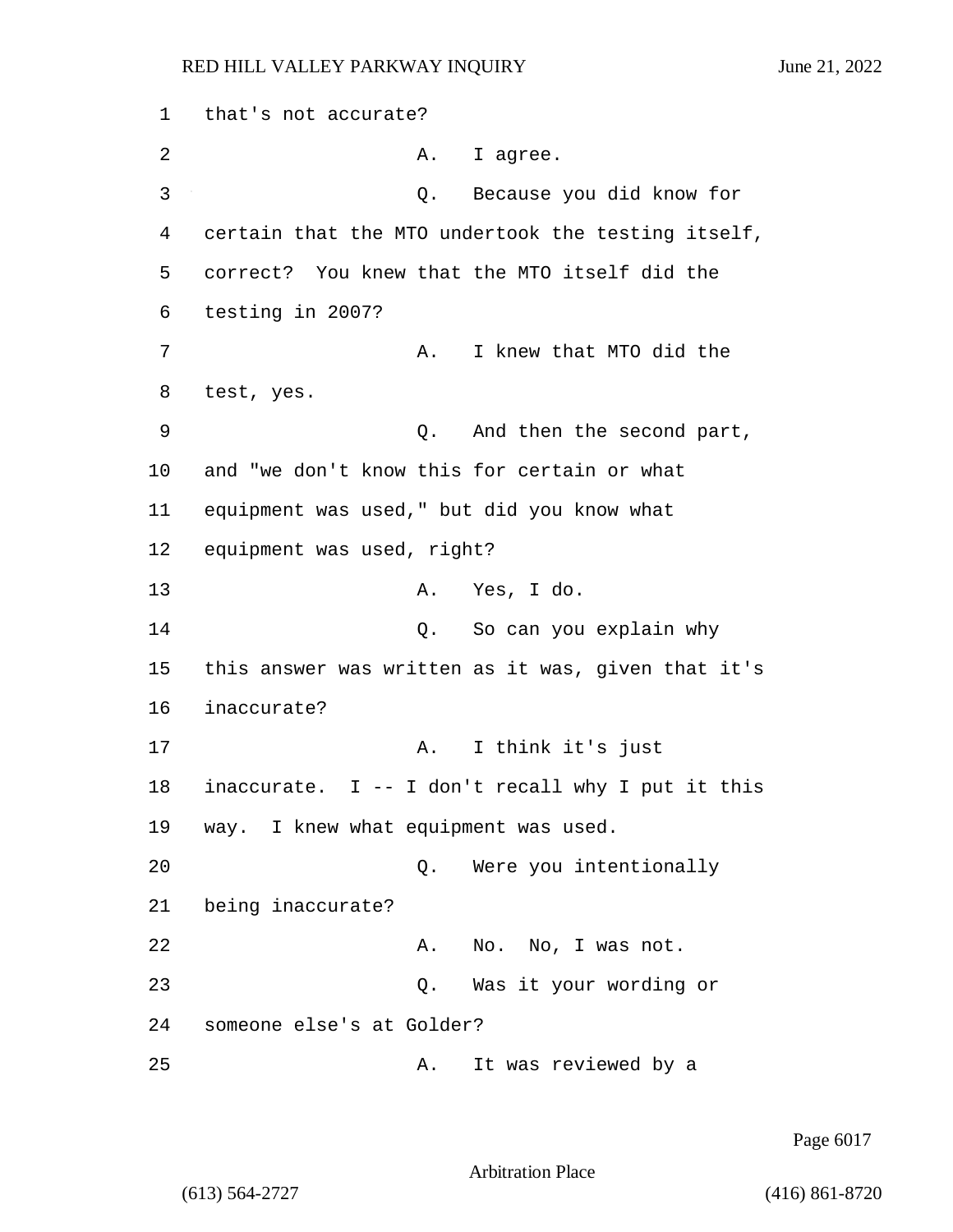number of people. 2 Q. Right, but you were the one with the personal knowledge of it, though? 4 A. Yes, I was. 5 Q. Did you appreciate at the time that it was inaccurate? 7 A. I do remember when  $-$  during this inquiry when I look at this, I realized that it was inaccurate. 10 Q. But are you saying you did not realize it was inaccurate at the time that you wrote and sent it to City audit services? 13 A. At that time -- I don't recall what I saw. It is like -- in my opinion, yes, it is inaccurate. Right now I see it's inaccurate, and I realized during the inquiry that it was inaccurate. 18 Q. And then you had a meeting -- or, rather, a phone call, a conference call with audit services on February 12th. You recall that? 22 A. I don't remember the exact date, but I know I had a relatively lengthy call and I took a lot of notes. 25 Q. Right, okay. If we go

Page 6018

Arbitration Place

(613) 564-2727 (416) 861-8720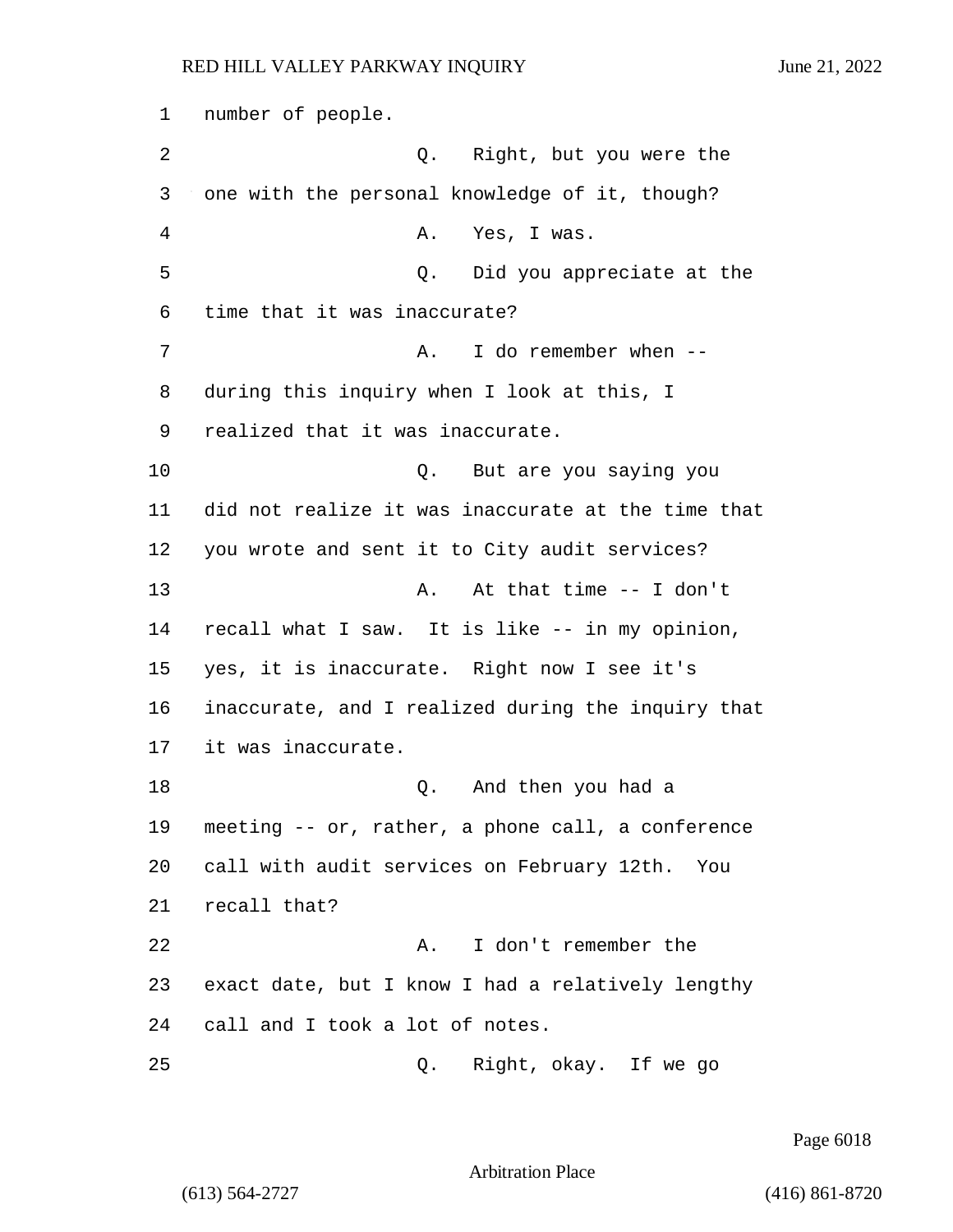to -- you can take that down, Registrar. If you go to images 35 and 36. Sorry, image 37. 3 On February 12th at 1:14 p.m., this is paragraph 84, Mr. Brown, audit services, e-mailed you and Mr. Pelligrini, copying a number of others, and he attached the MTO friction testing results from 2007 to his e-mail and in his e-mail indicated that he was doing so at the time. And then he also attached some additional information. Do you recall if at the meeting you discussed the attachments? 12 A. I don't recall a meeting. I think it was just an e-mail. I know that there were attachments, but I don't recall a meeting or phone call -- 16 Q. Telephone call? 17 A. I think the telephone call was with Mr. Pelligrini. 19 Q. We have your notes at RHV933. If we could go to that, Registrar. It's at images 878 and 879. 22 So you'll see it refers on the left to Tuesday, February 12th, '19, and then it says "Hamilton conference call with Domenic Pelligring" (sic), that means Pelligrini, auditor

Page 6019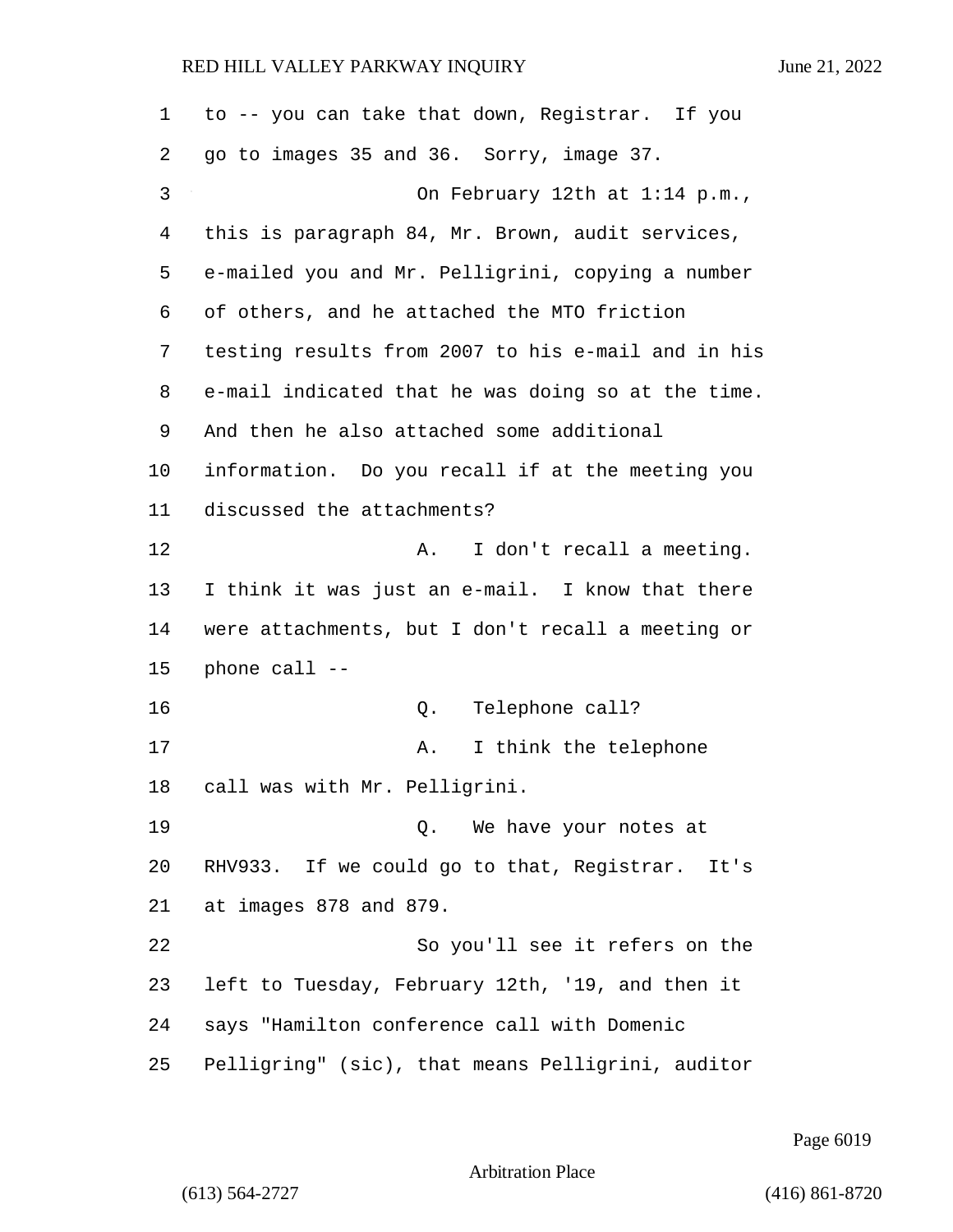| 1  | at the City of Hamilton, and then there's a       |
|----|---------------------------------------------------|
| 2  | reference to Charles Brown further down, and      |
| 3  | there's -- and your notes go onto the next page.  |
| 4  | So at a certain point you said                    |
| 5  | earlier you recall that there was a -- that you   |
| 6  | had a call, you just didn't recall the specifics  |
| 7  | of it; is that right?                             |
| 8  | You mean the previous<br>Α.                       |
| 9  | one? I remember this with Mr. Pelligrini, but the |
| 10 | previous one, I think I only had an e-mail from   |
| 11 | Mr. Brown that I consulted our management and our |
| 12 | legal counsel. But this one I think -- I only     |
| 13 | recall this call.                                 |
| 14 | Q. Right. Sorry, this is                          |
| 15 | the one I was referring to. Sorry if I confused   |
| 16 | things.                                           |
| 17 | With the aid of your notes, do                    |
| 18 | you recall anything other than as is disclosed in |
| 19 | your notes from the call?                         |
| 20 | No, I think -- no. No, I<br>Α.                    |
| 21 | don't.                                            |
| 22 | Was Mr. Brown also on the<br>Q.                   |
| 23 | call at some point?                               |
| 24 | No, I don't -- I don't<br>Α.                      |
| 25 | recall. I think it was only Mr. Pelligrini.       |

Page 6020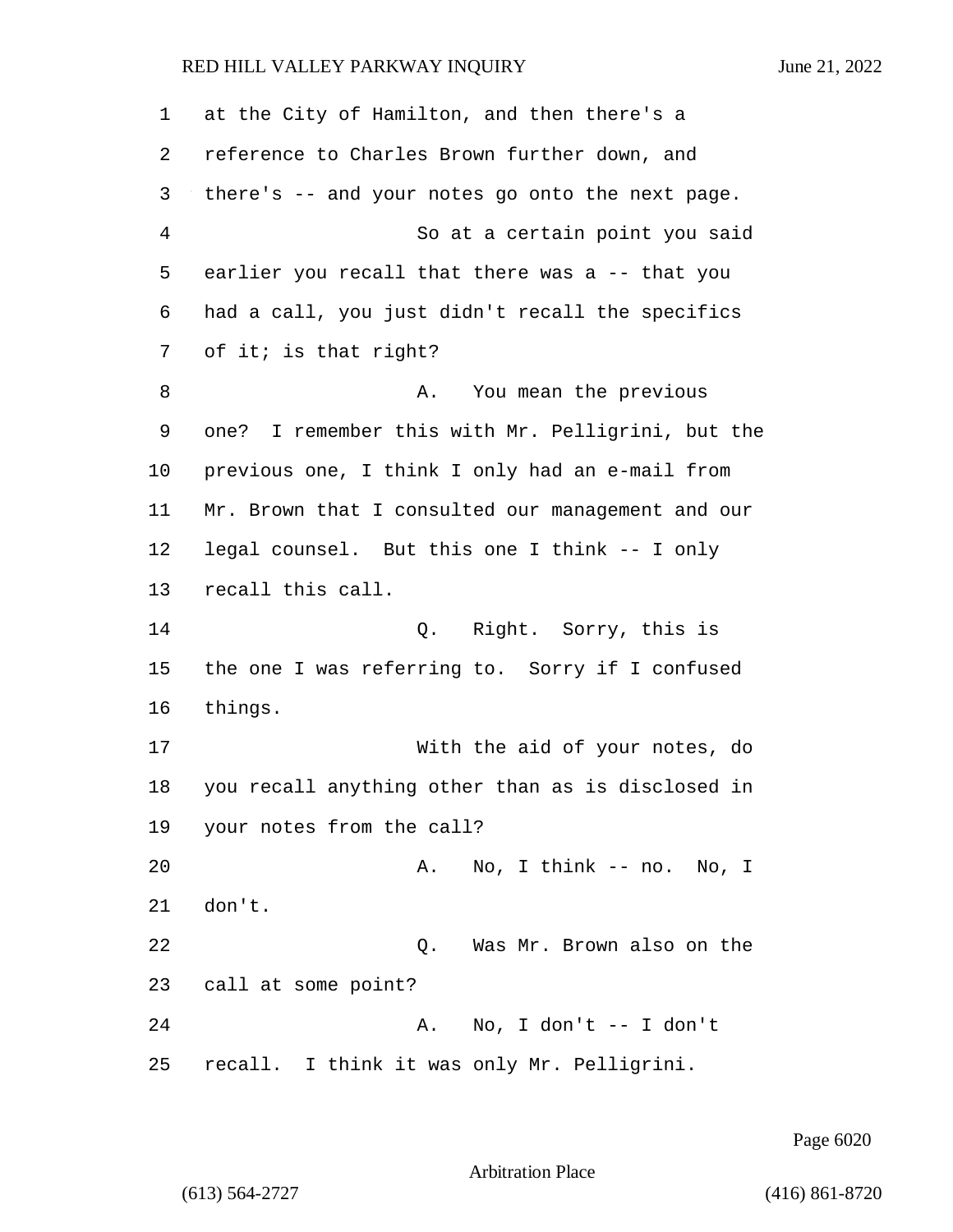1 Q. There's references to various things. Did that indicate that you spoke about the grip tester, about the ASTM E274, locked wheel tester, Gary Moore, grip tester versus friction number? Those sorts of speed -- the speed of the testing, all those sorts of things? 7 A. Yes, that's what we talked about. 9 Q. The last on the right, number 8, says "other than Gary." Do you know what that means? 12 A. There were other people than Mr. Gary Moore involved in this. 14 Q. Oh, I see. Okay. What did you tell them? 16 A. Again, I don't have detailed recollection. Probably my notes says more than I am, but I think at that point of time in testing the -- arranging the testing, that was mainly Mr. Moore involved. 21 Q. Do you recall having any subsequent contact with City's audit services after February 12th? 24 A. I don't -- I don't recall any call, telephone calls with them. It's

Page 6021

Arbitration Place

(613) 564-2727 (416) 861-8720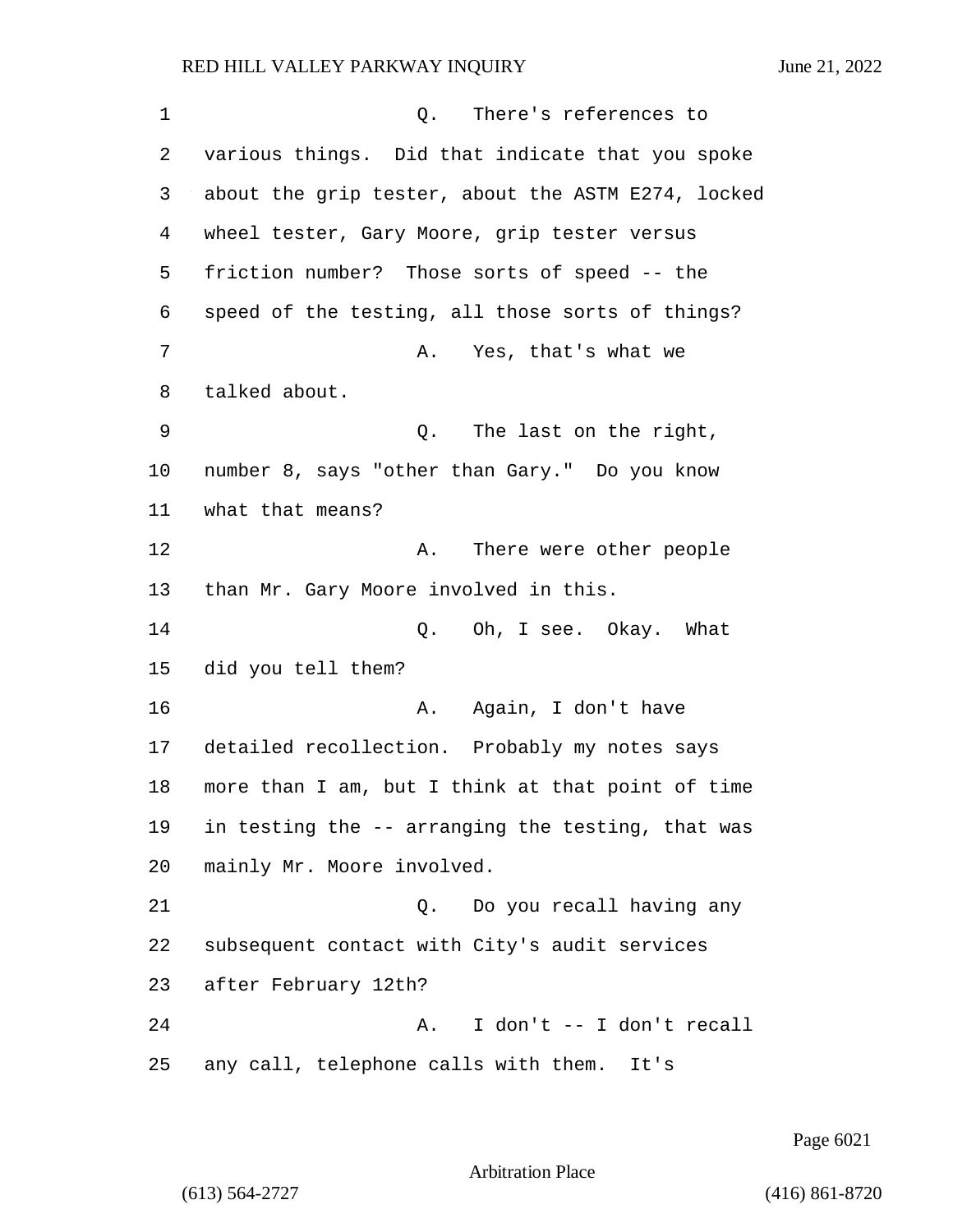possible that there was some e-mails that I would pass to our team, but I -- I don't recall any. I have to double check my notes, but I -- no, I don't recall any. 5 Q. Thank you. You can take that down, please, Registrar. 7 Just now to deal with a couple of things you referred to in the preceding days. 9 On a number of occasions you referred to a John Emery presentation called "Get a Grip" in relation to, generally speaking, how skid resistance is one of just many factors that contribute to road safety. Do you recall that evidence in this presentation by Mr. Emery? 15 A. Yes, I do. 16 Q. I think what you said in one occasion was that skid resistance was one piece or one line of what John Emery shows as a number of factors that impact safety of the pavement. 21 And if we go to the "Get a Grip" presentation; it's at GOL7392. This is the first slide or first page of this presentation called "Get a Grip" from November 2007. Is this the presentation to which you were referring?

Page 6022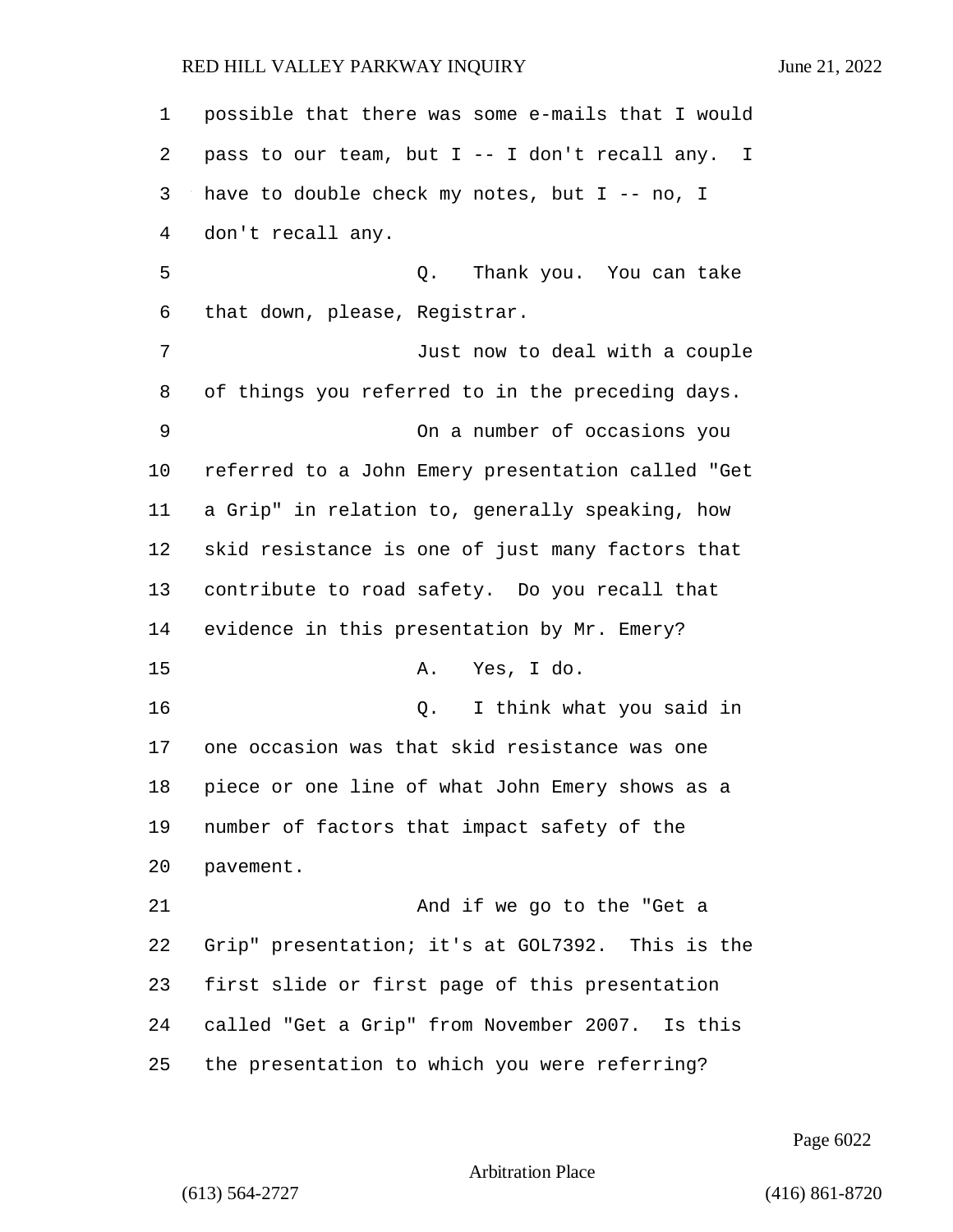| 1  | A. Yes, it is.                                     |
|----|----------------------------------------------------|
| 2  | And then I think it has<br>Q.                      |
| 3  | about 30 pages, but if we could go to image 6.     |
| 4  | Is this the particular slide                       |
| 5  | that you were speaking of when you were talking    |
| 6  | about it being one of many items?                  |
| 7  | Yes, it is.<br>Α.                                  |
| 8  | It shows a whole whack of<br>Q.                    |
| 9  | factors influencing highway safety which feed into |
| 10 | that box on the far left, "highway safety."        |
| 11 | You're referring to skid resistance, and I'm       |
| 12 | wondering what specifically you were referring to, |
| 13 | just because that term itself isn't used on this   |
| 14 | slide. I'm just wondering, so we can close this    |
| 15 | off, what you're referring to?                     |
| 16 | So this is in the second<br>Α.                     |
| 17 | column from the right, under "Pavement" -- sorry,  |
| 18 | pavement, surface texture, macrotexture,           |
| 19 | microtexture. So just basically we're              |
| 20 | microtexture, macrotexture, they impact friction   |
| 21 | numbers.                                           |
| 22 | And then those other<br>Q.                         |
| 23 | things in there also go to it, but the, for        |
| 24 | example, aggregate type is something that          |
| 25 | influences macrotexture and microtexture, right?   |

Page 6023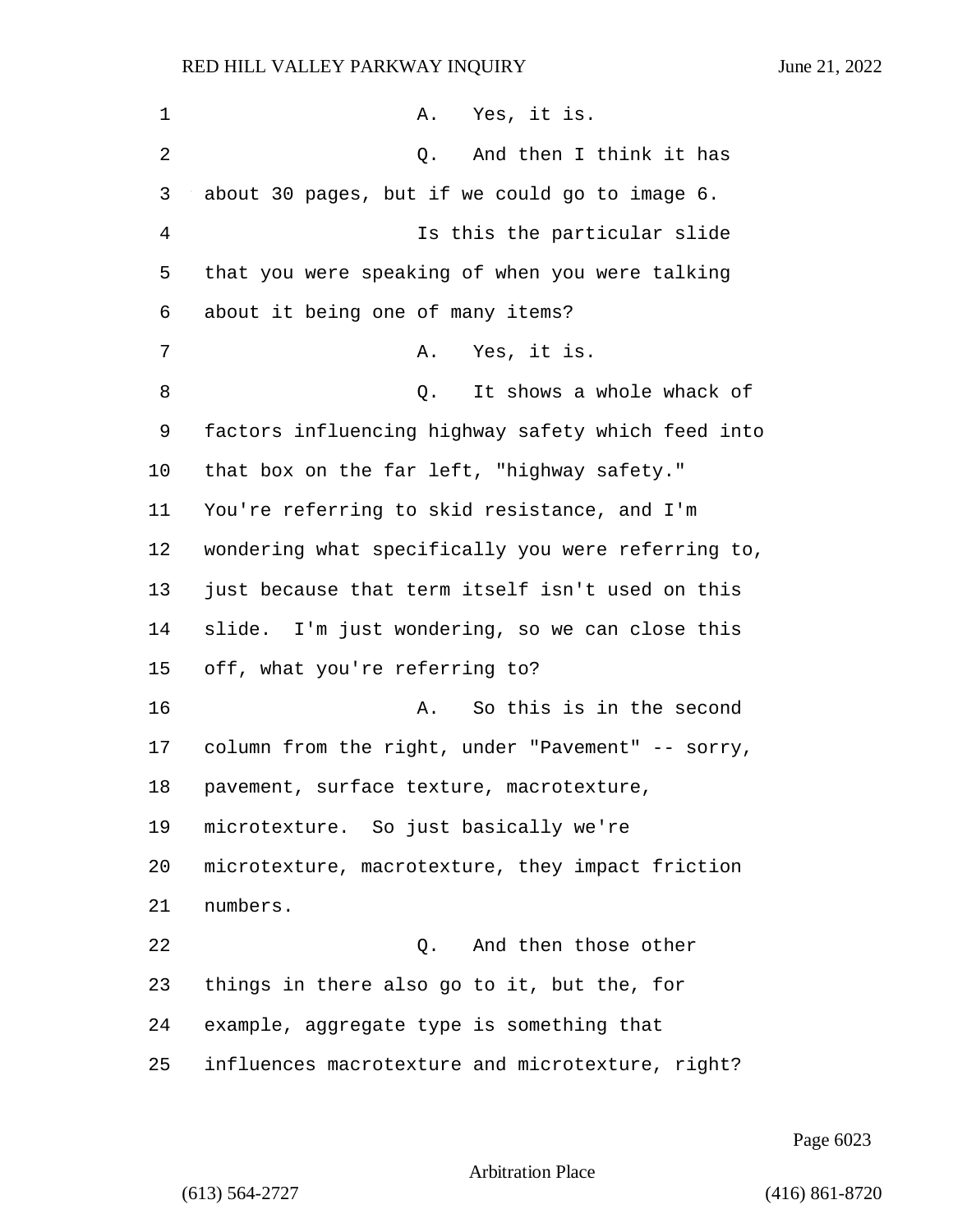| $\mathbf 1$ | Yes, roughness, rutting,<br>A.                    |
|-------------|---------------------------------------------------|
| 2           | all of them have some impact on this, yes.        |
| 3           | Thank you. I just wanted<br>Q.                    |
| 4           | to make sure we understood what you were talking  |
| 5           | about. You can take that down, Registrar.         |
| 6           | Another thing you referred to                     |
| 7           | is in the discussion we were having around the    |
| 8           | British pendulum testing that Golder did in       |
| 9           | December 6th and 7th, the night of 6th and 7th of |
| 10          | December, 2017, and the reference in your         |
| 11          | February 28th, 2019 pavement evaluation report of |
| 12          | British pendulum values under 30 being low.       |
| 13          | You indicated that there was a                    |
| 14          | paper that you were relying on in relation to     |
| 15          | those conclusions, and I think you said you       |
| 16          | couldn't locate the original paper that you were  |
| 17          | talking about, but you did locate a more recent   |
| 18          | one that was similar in nature; is that right?    |
| 19          | A. Correct.                                       |
| 20          | And then if we could go<br>Q.                     |
| 21          | to GOL7453. This is a paper from 2019, title      |
| 22          | "Experimental Study on Wet Skid Resistance of     |
| 23          | Asphalt Pavements in Icy Conditions." Is this the |
| 24          | paper you were referring to?                      |
| 25          | Yes, this is the second<br>Α.                     |

Page 6024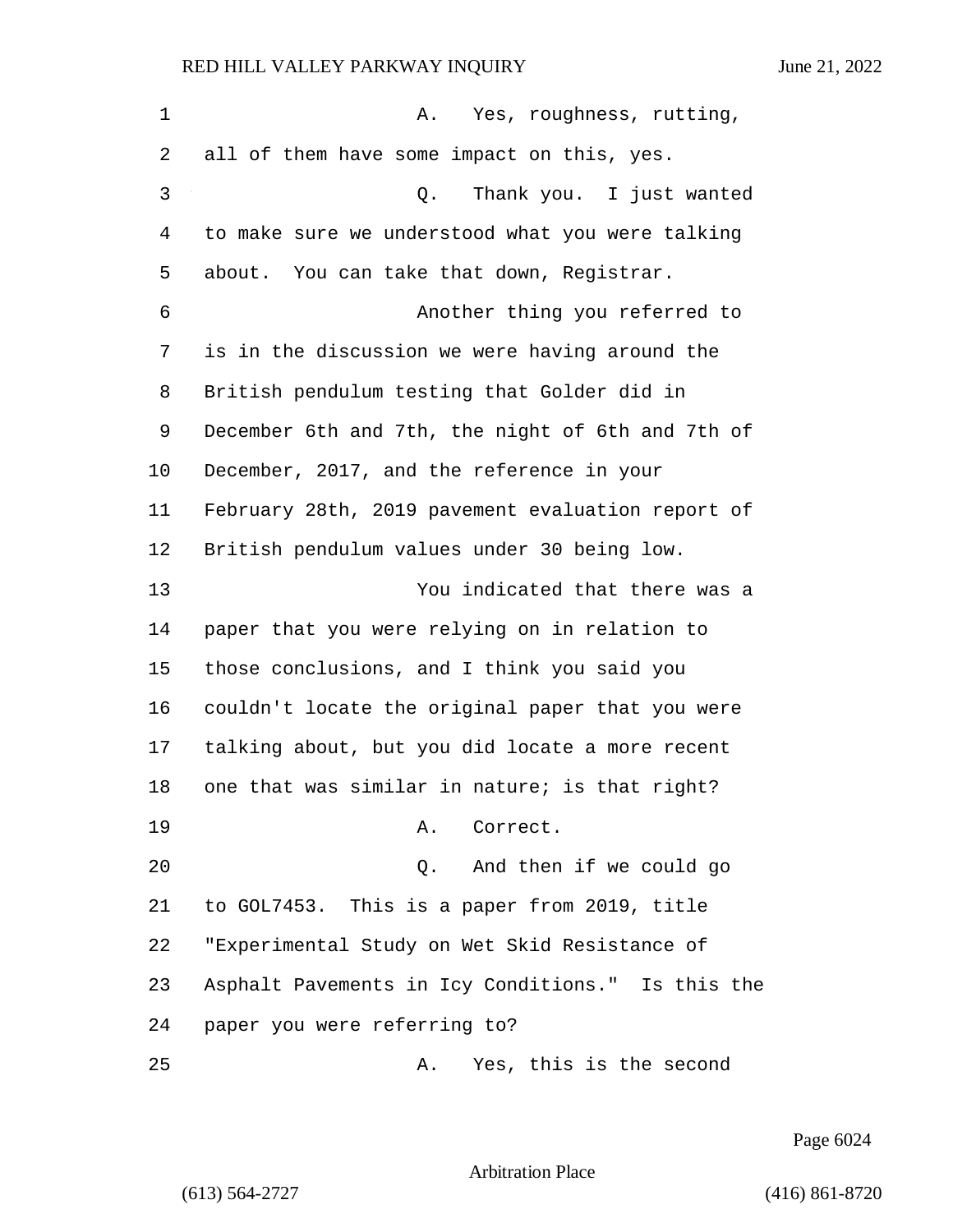| 1  | paper, the one that I talk about, yes, it is.      |
|----|----------------------------------------------------|
| 2  | The more recent one?<br>Q.                         |
| 3  | Α.<br>Yes.                                         |
| 4  | All right. And as I<br>Q.                          |
| 5  | understand it from reading this paper that it's -- |
| 6  | really primarily what it's about is British        |
| 7  | pendulum testing conducted on melting ice, right?  |
| 8  | I understand it was in<br>Α.                       |
| 9  | winter conditions, so it was -- or it did consider |
| 10 | those factors that I mention, temperature, snow    |
| 11 | and the ices.                                      |
| 12 | Q. Right, but it's -- like,                        |
| 13 | if we go to image 3, the first full paragraph at   |
| 14 | the top, if you could expand that. I'm just        |
| 15 | trying to understand what the source of it is      |
| 16 | because it says:                                   |
| 17 | "Accordingly, this paper                           |
| 18 | reports on the durability of                       |
| 19 | skid resistance in very low                        |
| 20 | temperature conditions,                            |
| 21 | especially in an ice melting                       |
| 22 | condition lower than zero                          |
| 23 | degrees Celsius."                                  |
| 24 | And then:                                          |
| 25 | "BPN values under ice melting                      |

Page 6025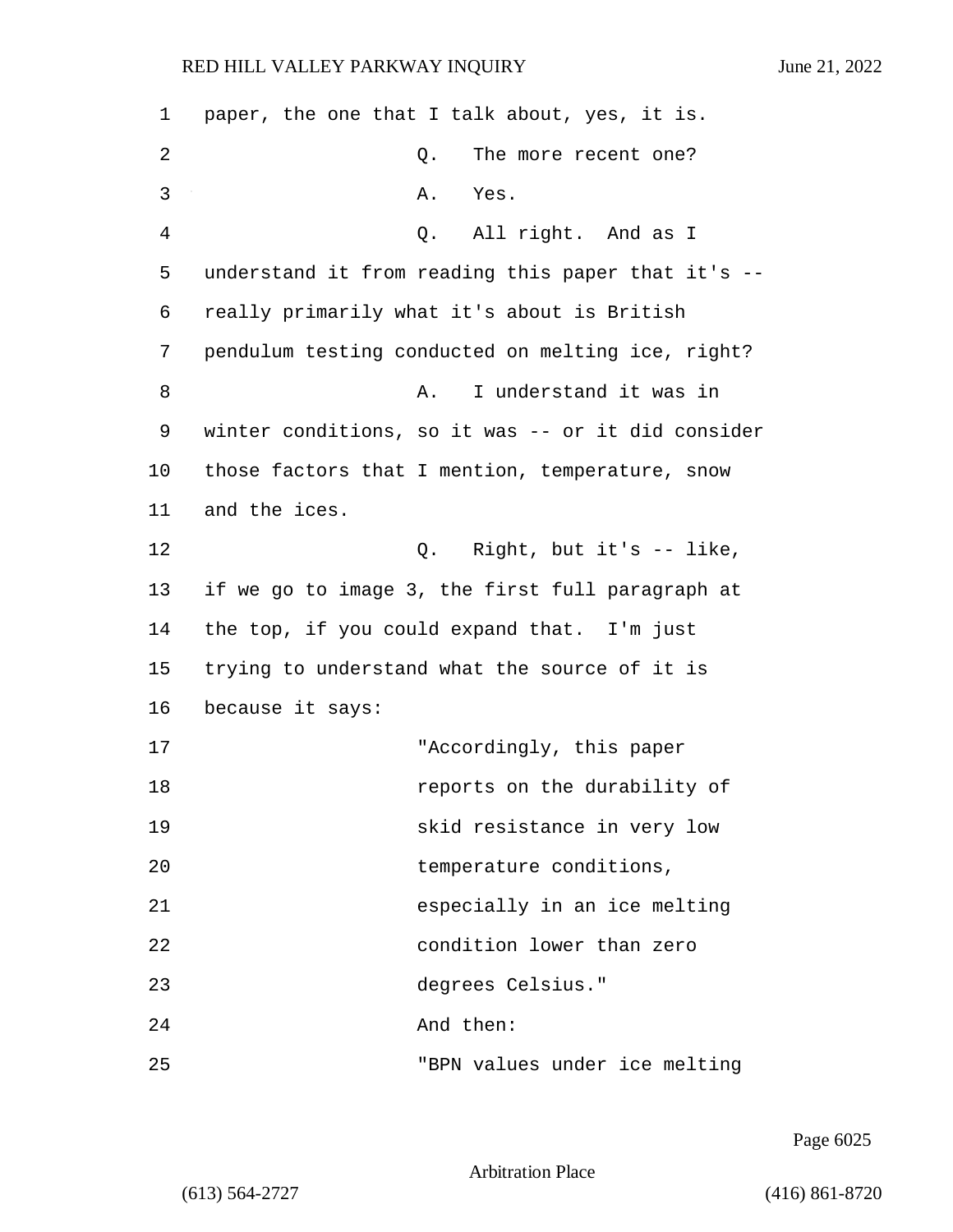| $\mathbf 1$    | conditions were measured to                        |
|----------------|----------------------------------------------------|
| $\overline{2}$ | examine the skid performance                       |
| 3              | of anti-skid surfaces under                        |
| 4              | winter road conditions."                           |
| 5              | If we go to images 6 and 7,                        |
| 6              | there's some figures here. Figure 5 sets out BPN   |
| 7              | value and skid resistance, and on the right        |
| 8              | there's figure 7 has $-$ 6 and 7 have some graphs  |
| 9              | as well. Are these things that you were relying    |
| 10             | on, these pages specifically?                      |
| 11             | Yes. And the table, yes.<br>Α.                     |
| 12             | As I understand it again<br>Q.                     |
| 13             | from reading this that the tables -- or figures 6  |
| 14             | and 7, that those indicate testing again was done  |
| 15             | under ice melting conditions; is that right?       |
| 16             | So in my $-$ when I look<br>Α.                     |
| 17             | at this, it was just when you have the temperature |
| 18             | below zero, you can anticipate some ice.<br>Even   |
| 19             | when you drive you see the note in your car icy.   |
| 20             | So this is -- I assume that it was relevant, and   |
| 21             | also I know from my airport experience how they    |
| 22             | approach this thing. Assume that you may have ice  |
| 23             | and, you know, some de-ices are applied. I didn't  |
| 24             | know whether they did, the City did, but I assume  |
| 25             | that it could have some impact.                    |

Page 6026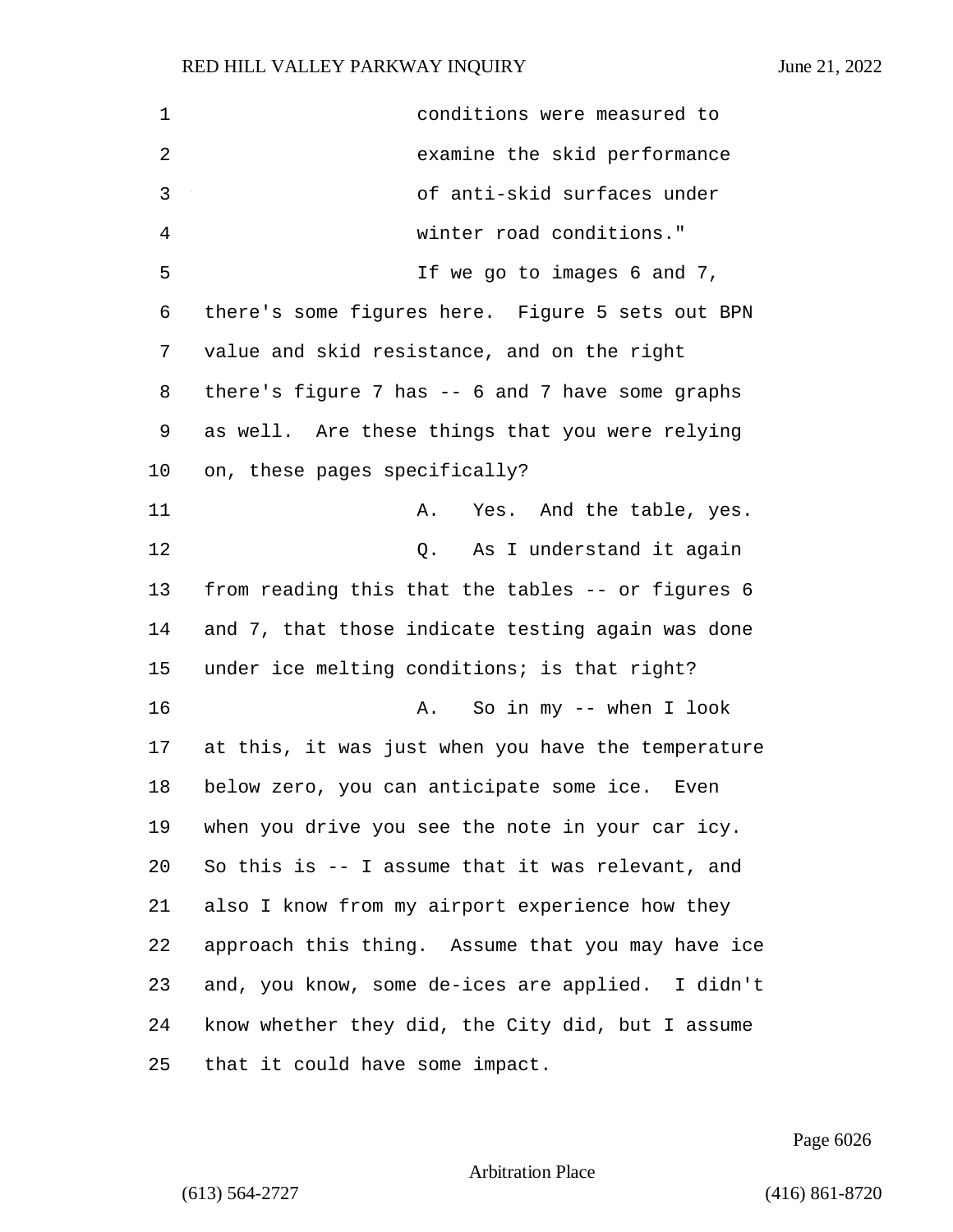1 C. Okay, and what about the 2 reference to the low -- under 30 being low? Is 3 that dealt with in here? I mean, I see under 4 figure 5 it refers to low at 27 to 32. 5 A. Yes. You know, this is 6 -- yes, it's similar to watch in this table. It 7 wasn't exactly this paper. I think I couldn't 8 find the original one, so this is something 9 similar to what I used. 10 Q. Just give me one moment, 11 please. Registrar, Commissioner, if we could mark 12 that paper as an Exhibit 88. 13 THE REGISTRAR: Noted. Thank 14 you, Counsel. 15 EXHIBIT NO. 88: GOL7453; 16 paper entitled "Experimental 17 Study on Wet Skid Resistance 18 of Asphalt Pavements in Icy 19 Conditions: 20 MR. LEWIS: Thank you. 21 Commissioner, I don't have any further questions 22 at this time. Just in terms of discussions with 23 counsel, we have -- we're aware that counsel for 24 the City has requested a fair amount of time with 25 Dr. Uzarowski which will take up today, and we

Page 6027

Arbitration Place

(613) 564-2727 (416) 861-8720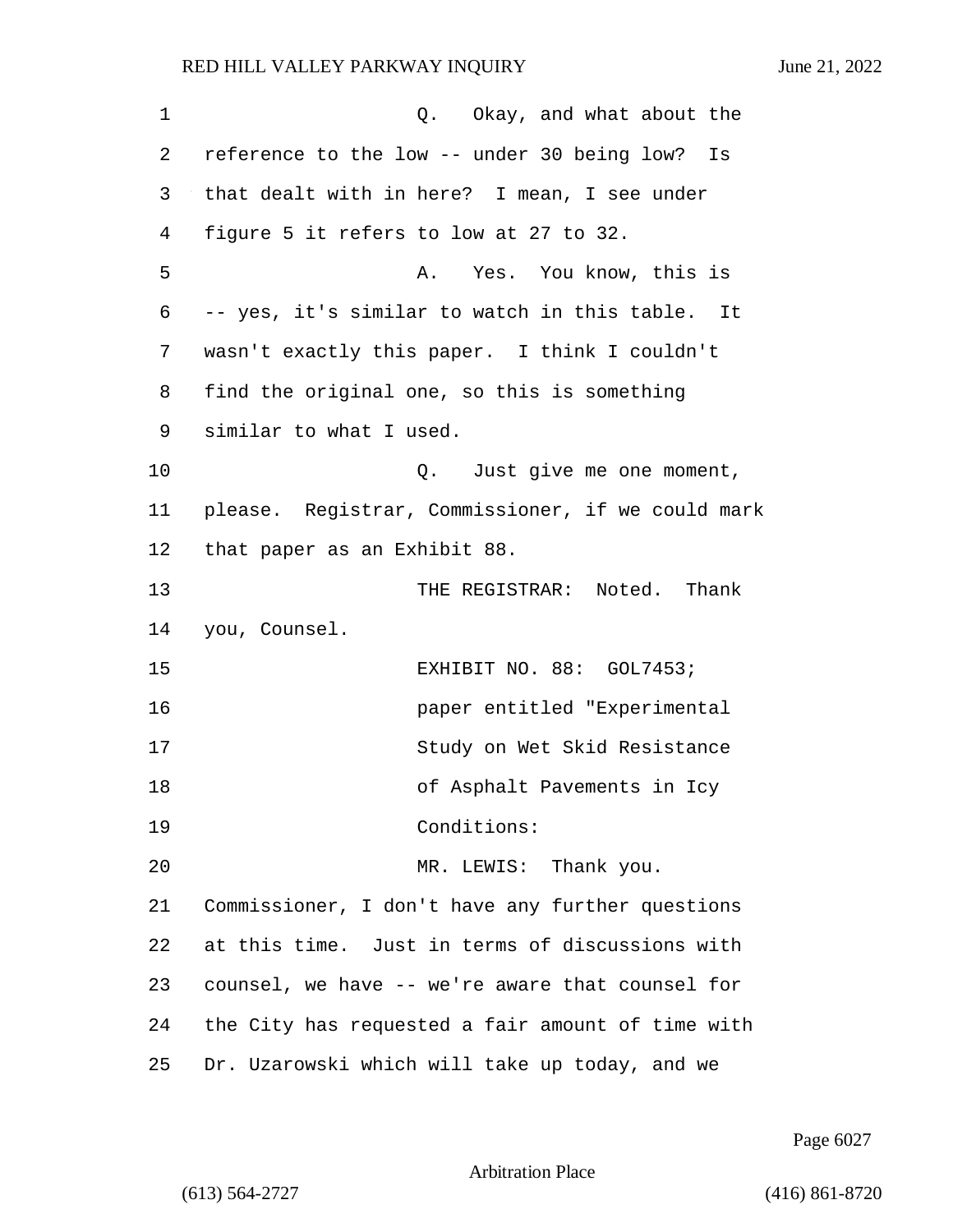| 1  | have arranged the schedule so that Dr. Uzarowski   |
|----|----------------------------------------------------|
| 2  | can re-attend on Thursday for examinations by MTO  |
| 3  | counsel, Dufferin counsel and Golder counsel for   |
| 4  | part of the day on Thursday. I'm not sure about    |
| 5  | the order of MTO and Dufferin, we can sort that    |
| 6  | out, but the City would be going -- the City would |
| 7  | be going first today, to finish today.             |
| 8  | JUSTICE WILTON-SIEGEL: Okay,                       |
| 9  | thank you. Is it Mr. Lederman or Ms. Contractor    |
| 10 | who is asking the questions on behalf of the City  |
| 11 | today?                                             |
| 12 | MS. CONTRACTOR: Good morning,                      |
| 13 | Commissioner, I will be asking questions.          |
| 14 | JUSTICE WILTON-SIEGEL: Thank                       |
| 15 | you, Ms. Contractor. Why don't you proceed. You    |
| 16 | have the rest of the day.                          |
| 17 | MS. CONTRACTOR: Thank you                          |
| 18 | very much.                                         |
| 19 | Which<br>JUSTICE WILTON-SIEGEL:                    |
| 20 | is to 3:30.                                        |
| 21 | MS. CONTRACTOR: Understand.                        |
| 22 | EXAMINATION BY MS. CONTRACTOR:                     |
| 23 | Q. Good morning,                                   |
| 24 | Dr. Uzarowski.                                     |
| 25 | Good morning.<br>Α.                                |

Page 6028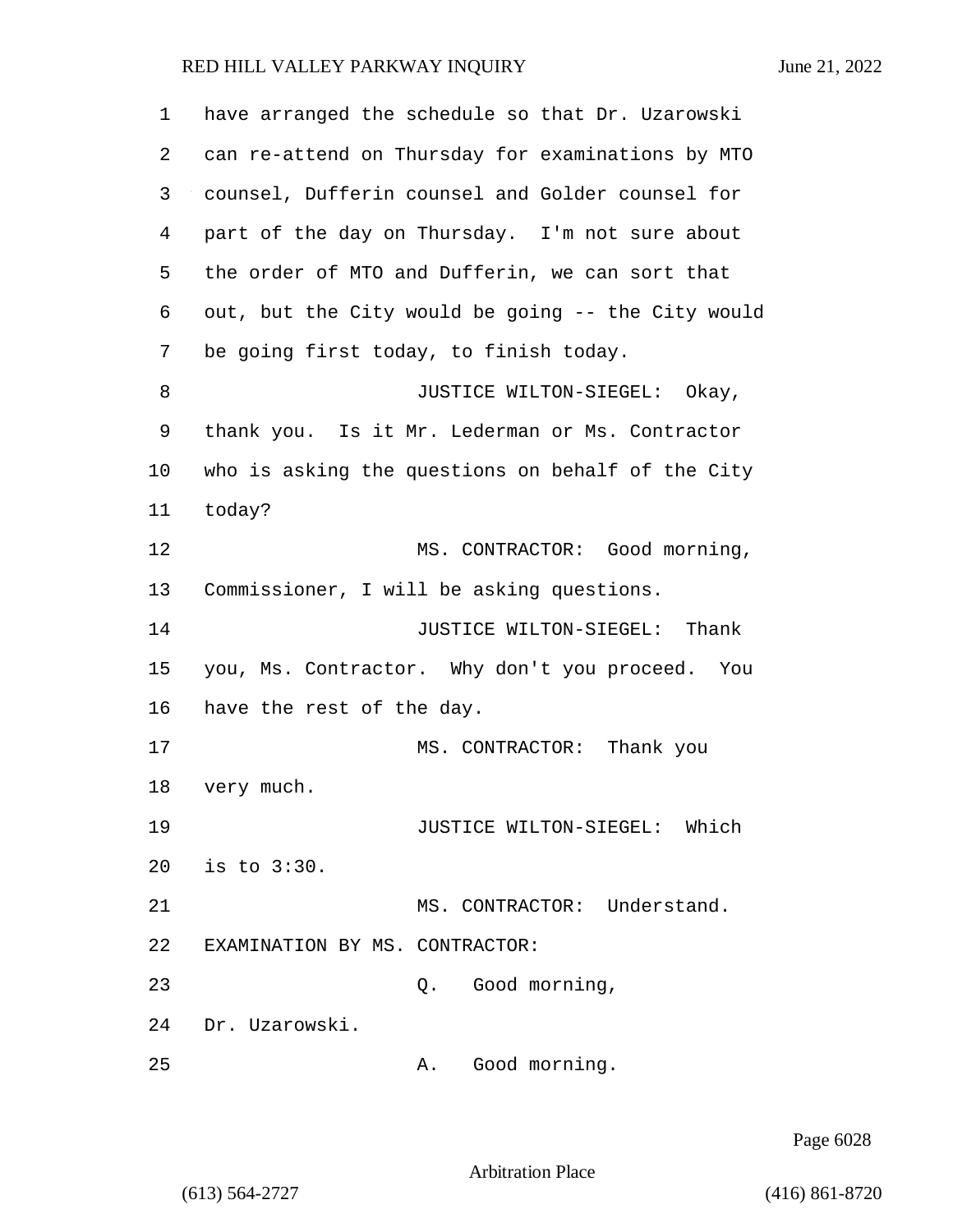1 C. During your first 2 attendance at the inquiry in May you were asked 3 about your educational and professional 4 background, and I just wanted to ask you a few 5 questions about that. 6 I understand that you've been 7 a licensed professional engineer in Ontario since 8 about 1996. Does that sound right. 9 A. Correct. 10 Q. And as a licensed 11 professional engineer, you have certain 12 obligations and guidelines that you have to comply 13 with? 14 A. Correct. 15 Q. Mr. Registrar, if you 16 could please go to HAM64291. 17 MS. JENNIFER ROBERTS: 18 Commissioner, if I might, this is a document that 19 was provided yesterday to us. 20 JUSTICE WILTON-SIEGEL: Yes. 21 MS. JENNIFER ROBERTS: The 22 witness hasn't read it. I'm not sure where this 23 questioning will go, but certainly it would be my 24 view as to compliance with professional 25 obligations will be the subject matter of argument

Page 6029

Arbitration Place

(613) 564-2727 (416) 861-8720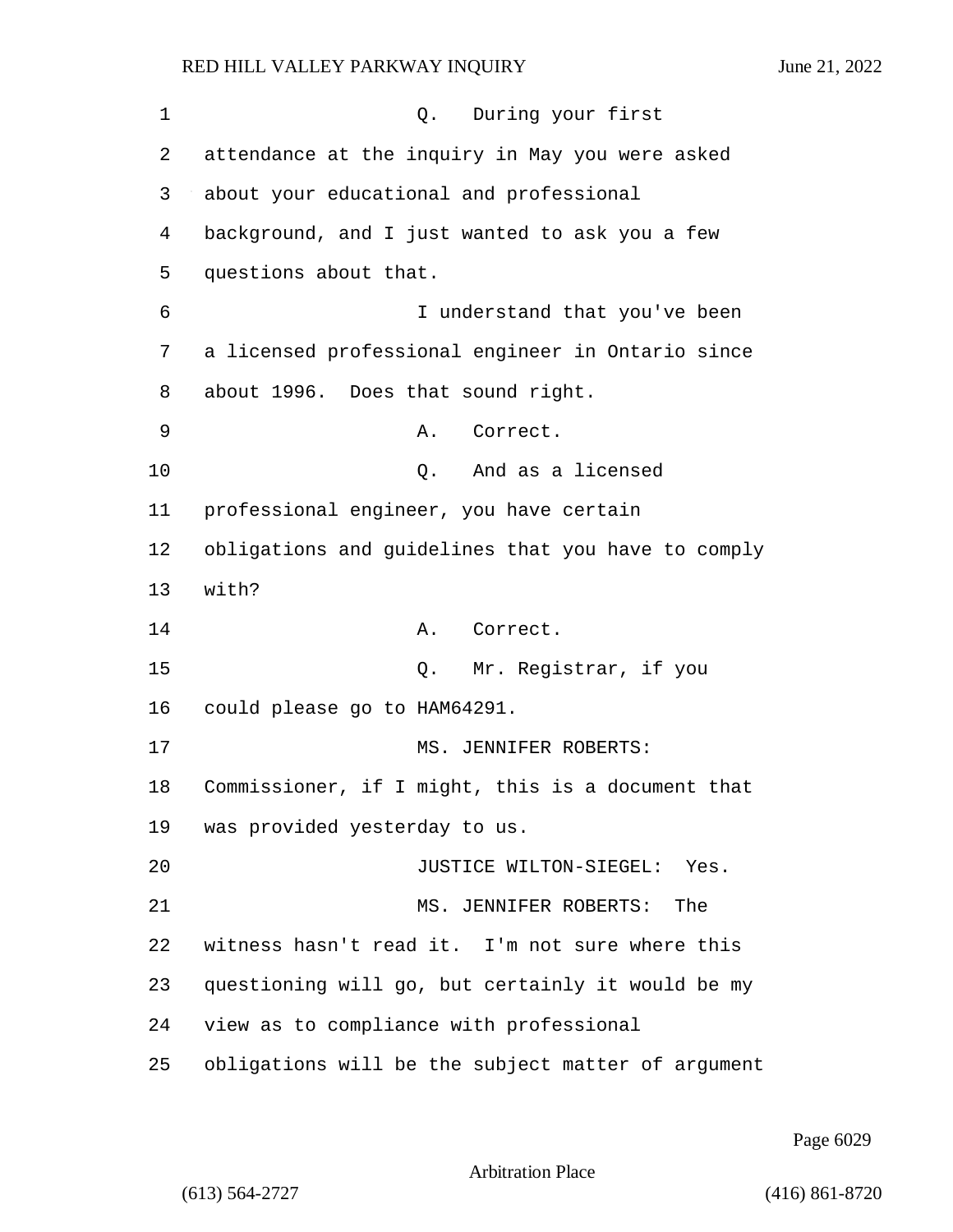1 and potentially expert evidence at some later 2 point. 3 JUSTICE WILTON-SIEGEL: Yes, 4 well, I understand your question. Let's hear the 5 questions first and then we can deal with any 6 concerns that you might have. 7 MS. JENNIFER ROBERTS: Thank 8 you. 9 BY MS. CONTRACTOR: 10 Q. So, Dr. Uzarowski, this 11 is the guidelines for professional engineer 12 practice issued by the Professional Engineers of 13 Ontario. And, Mr. Registrar, if we could please 14 go to image 4. Thank you. 15 Of course, the Professional 16 Engineers of Ontario is the licensing and 17 regulatory body for professional engineers in 18 Ontario; is that correct? 19 A. Correct. 20 20 Q. If we could please, Mr. 21 Registrar, call out the first section. Actually, 22 sorry, I meant the first paragraph, but that's 23 fine, as long as Dr. Uzarowski can read it. Thank 24 you. 25 So this states that the PEO

Page 6030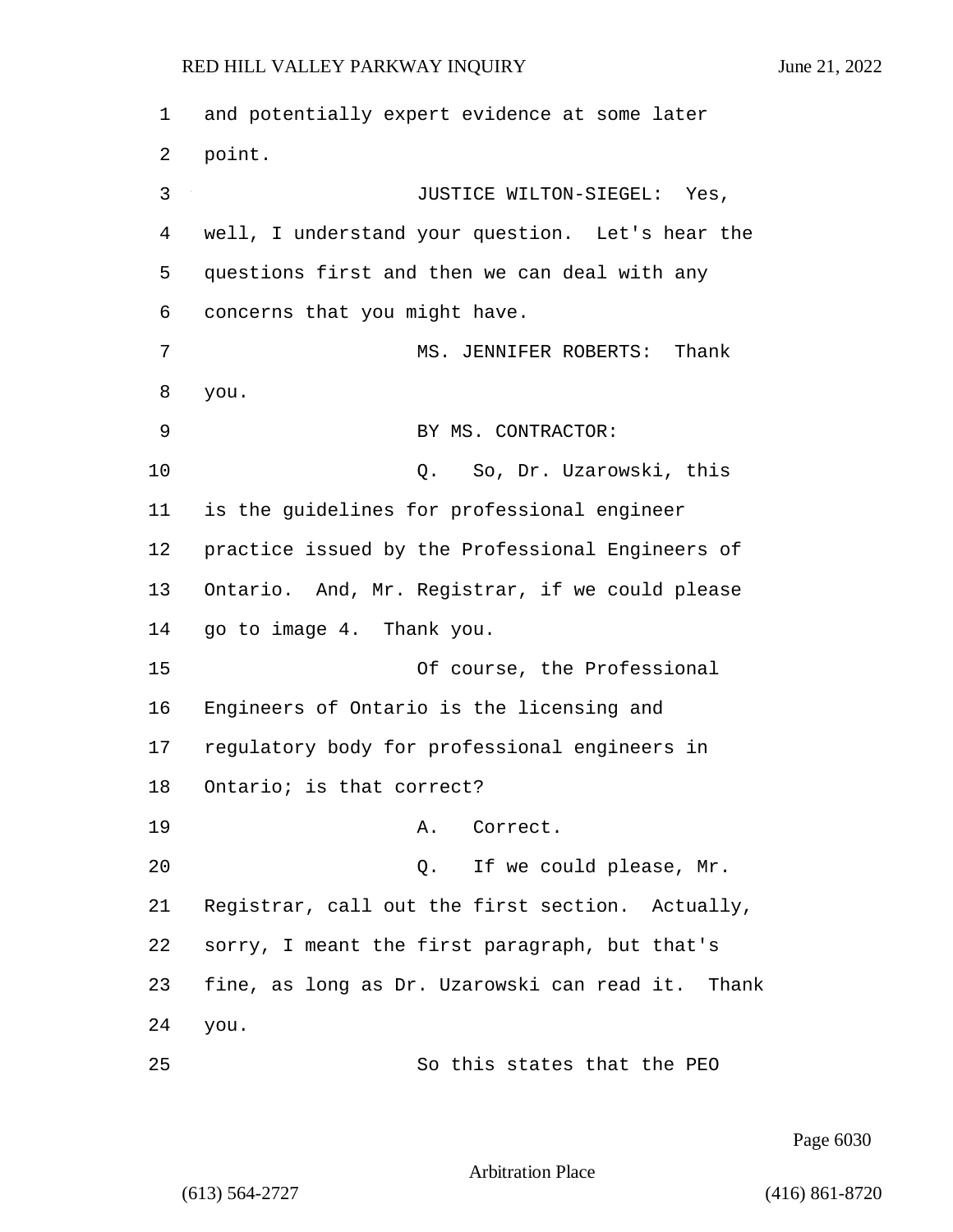| $\mathbf 1$ | prepares these guidelines for the purposes of     |
|-------------|---------------------------------------------------|
| 2           | educating professional engineers, the licensees   |
| 3           | and the public about the standards of practice.   |
| 4           | Do you see that?                                  |
| 5           | A. Yes, I can.                                    |
| 6           | Q. As a professional                              |
| 7           | engineer, you agree that these standards apply to |
| 8           | you?                                              |
| 9           | A. Yes, I do.                                     |
| 10          | Thank you. If we could<br>Q.                      |
| 11          | please, Mr. Registrar, go to image 9 of the       |
| 12          | document. If we could call out the first three    |
| 13          | paragraphs under section 9. Sorry, the first      |
| 14          | three paragraphs under section 9. So right before |
| 15          | the item 1 there. You got it. Thanks.             |
| 16          | So this section talks about                       |
| 17          | the engineer's duty to report, and you'll see the |
| 18          | first line of the first paragraph states:         |
| 19          | "The duty to report is an                         |
| 20          | essential component of an                         |
| 21          | engineer's commitment to                          |
| 22          | professionalism."                                 |
| 23          | And we go to the second                           |
| 24          | paragraph. You'll see that it states:             |
| 25          | "Professional engineers should                    |

Page 6031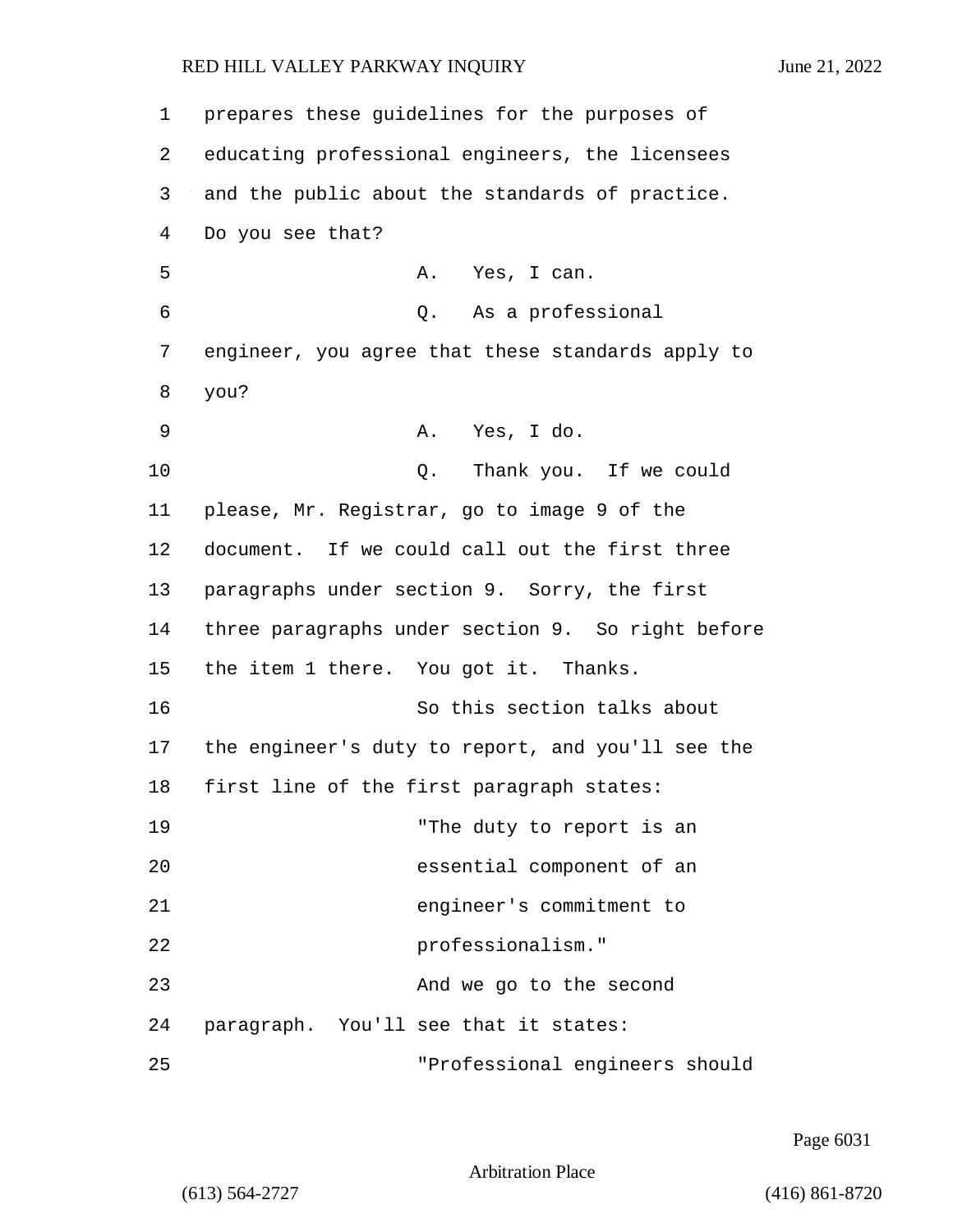| $\mathbf 1$ | know that their duty to report                   |
|-------------|--------------------------------------------------|
| 2           | is limited, relating only to                     |
| 3           | situations where they apply                      |
| 4           | judgment based on their                          |
| 5           | professional training,                           |
| 6           | experience and competence."                      |
| 7           | And goes on to state that:                       |
| 8           | "Engineers are expected to                       |
| 9           | report only on those issues                      |
| 10          | that come to their attention                     |
| 11          | during the course of their                       |
| 12          | professional practice."                          |
| 13          | Do you see that?                                 |
| 14          | A. Yes, I do.                                    |
| 15          | Q. And the last paragraph,                       |
| 16          | the last sentence of the last paragraph, excuse  |
| 17          | me, it details the steps that engineers should   |
| 18          | take if they identify any issues that engage     |
| 19          | either the safety or the public welfare while    |
| 20          | providing client services. That's the duty to    |
| 21          | report, is to report on any issues that endanger |
| 22          | safety or the public welfare. Is that consistent |
| 23          | with your understanding?                         |
| 24          | Yes, it is.<br>Α.                                |
| 25          | Thank you. And, Mr.<br>Q.                        |

Page 6032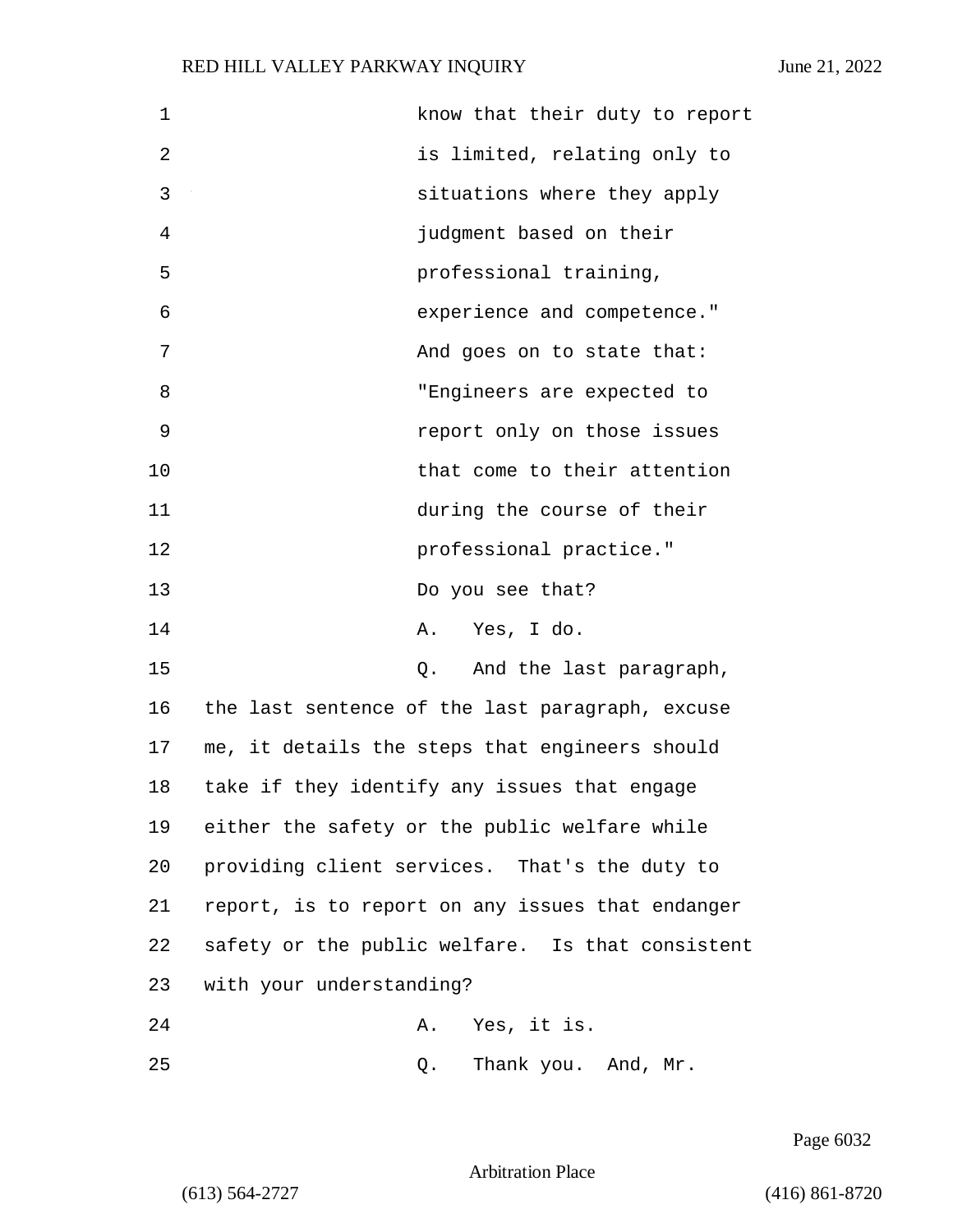| 1  | Registrar, if you could now call out item 1.       |
|----|----------------------------------------------------|
| 2  | So the first step according to                     |
| 3  | the guidelines is for the engineer to assure       |
| 4  | themselves that there is a problem, that the       |
| 5  | problem is real, and that they have correctly      |
| 6  | assessed the potential harm that might result.     |
| 7  | And, Dr. Uzarowski, you understand that of course  |
| 8  | it's important for an engineer to accurately       |
| 9  | identify any issues and any potential harm that    |
| 10 | might arise when providing advice to a client?     |
| 11 | If there is immediate<br>Α.                        |
| 12 | danger, it is, yes.                                |
| 13 | Q. Right. And it's not just                        |
| 14 | immediate danger, right, if there's potential      |
| 15 | harm?                                              |
| 16 | Yeah, I can see this, but<br>Α.                    |
| 17 | I don't know which way you are going. But in my    |
| 18 | opinion, I didn't see any red flags when I         |
| 19 | prepared the report. There were no red flags.      |
| 20 | The results were very similar to what was observe  |
| 21 | for other roads, so there was no immediate danger, |
| 22 | areas of concern. I didn't consider this to be a   |
| 23 | potential harm. It was just very similar to what   |
| 24 | was observed on other roads.                       |
| 25 | Thank you. And I'm going<br>Q.                     |

Page 6033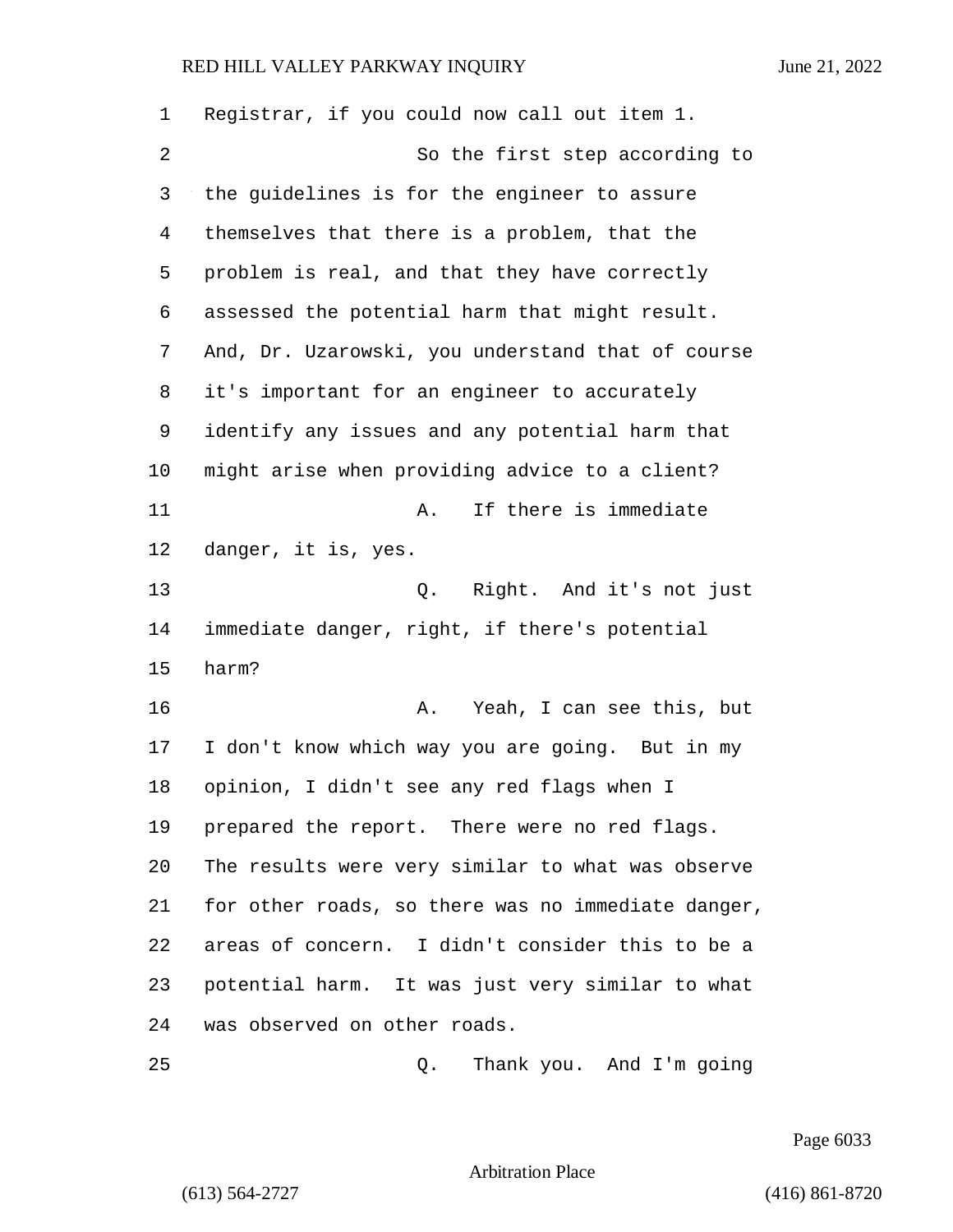to ask you about -- I think when you say potential harm, red flags, you're talking about your interpretation of the friction testing results from 2013, correct? 5 A. Correct. 6 Q. And we're going to talk about that, but I do want to take you through the rest of these steps for now, okay. 9 A. Okay. **Q.** That's the first step, is to identify any potential harm. If we can call out items 2 and 3, Mr. Registrar. 13 This states that after an engineer assures themselves or confirms that they have assessed that there is potential harm, the next steps are to advise the client of that issue and take all reasonable steps to ensure that the client is aware of any danger that the engineer believes might result from a failure to deal with that situation. 21 Dr. Uzarowski, you understand that this is important because in order for the client to make a decision about whether to pursue remedial action, they need to understand the potential dangers that could arise if remedial

Page 6034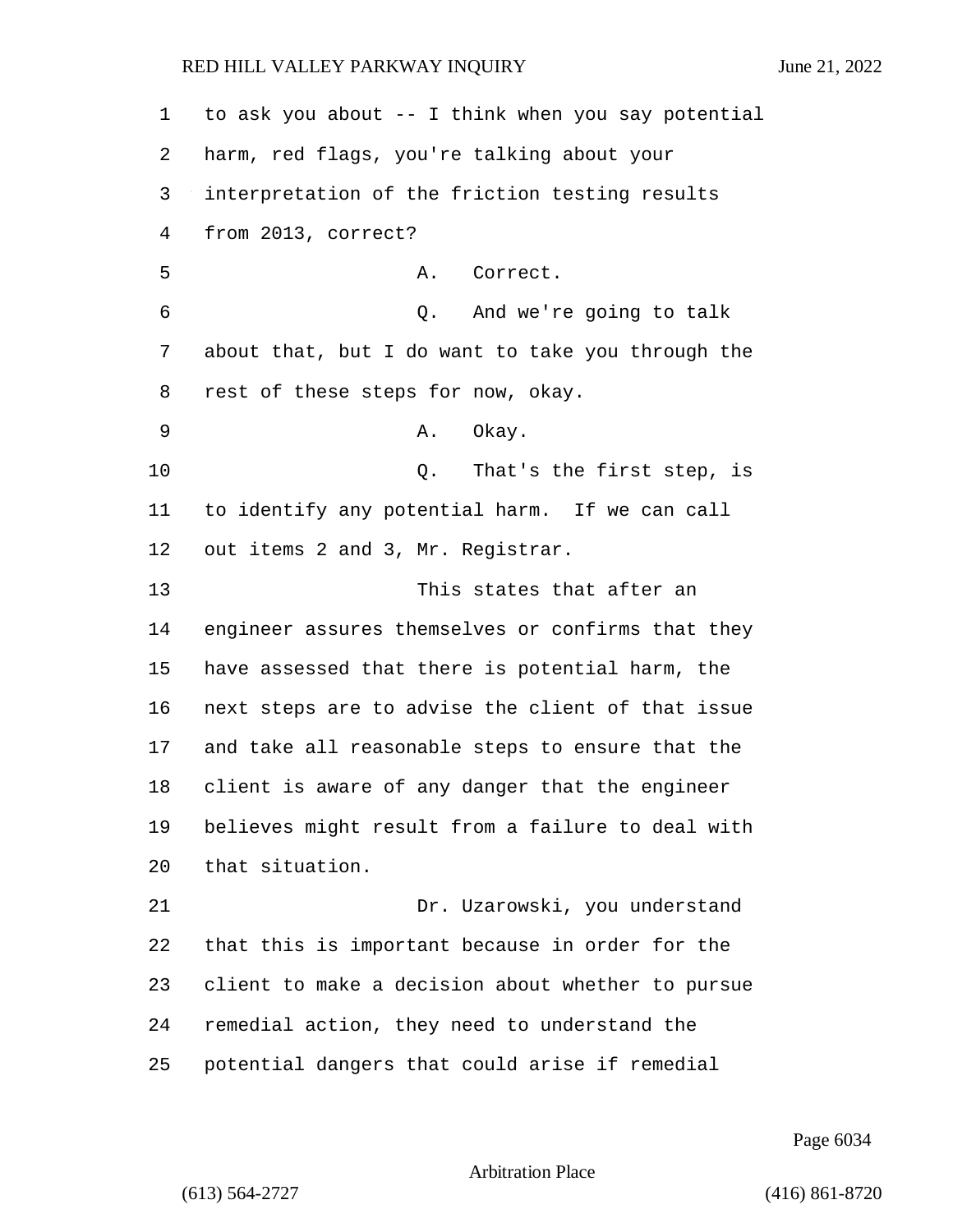action is not taken. 2 A. I understand, but I didn't see any potential harm. I informed -- I think the recommendation that I passed to the client, they were very clear. 6 JUSTICE WILTON-SIEGEL: I'm just going to interject for a moment because I want to make sure that the questions on which Ms. Roberts may or may not have any objections are absolutely clear. 11 So, Dr. Uzarowski, at this point, all you're being asked is were you aware of these particular steps that are contemplated by section 9 of the guidelines, and I think Ms. Contractor will ask you about how you saw your actions in light of these later on, and that will be an opportunity for you to respond to those questions. But for the moment she's not asking you to respond in terms of how you saw your actions in light of these provisions, merely whether or not you were aware of them. Would that be fair, Ms. Contractor? 23 MS. CONTRACTOR: Absolutely. Thank you, Mr. Commissioner. 25 JUSTICE WILTON-SIEGEL: Okay.

Page 6035

Arbitration Place

(613) 564-2727 (416) 861-8720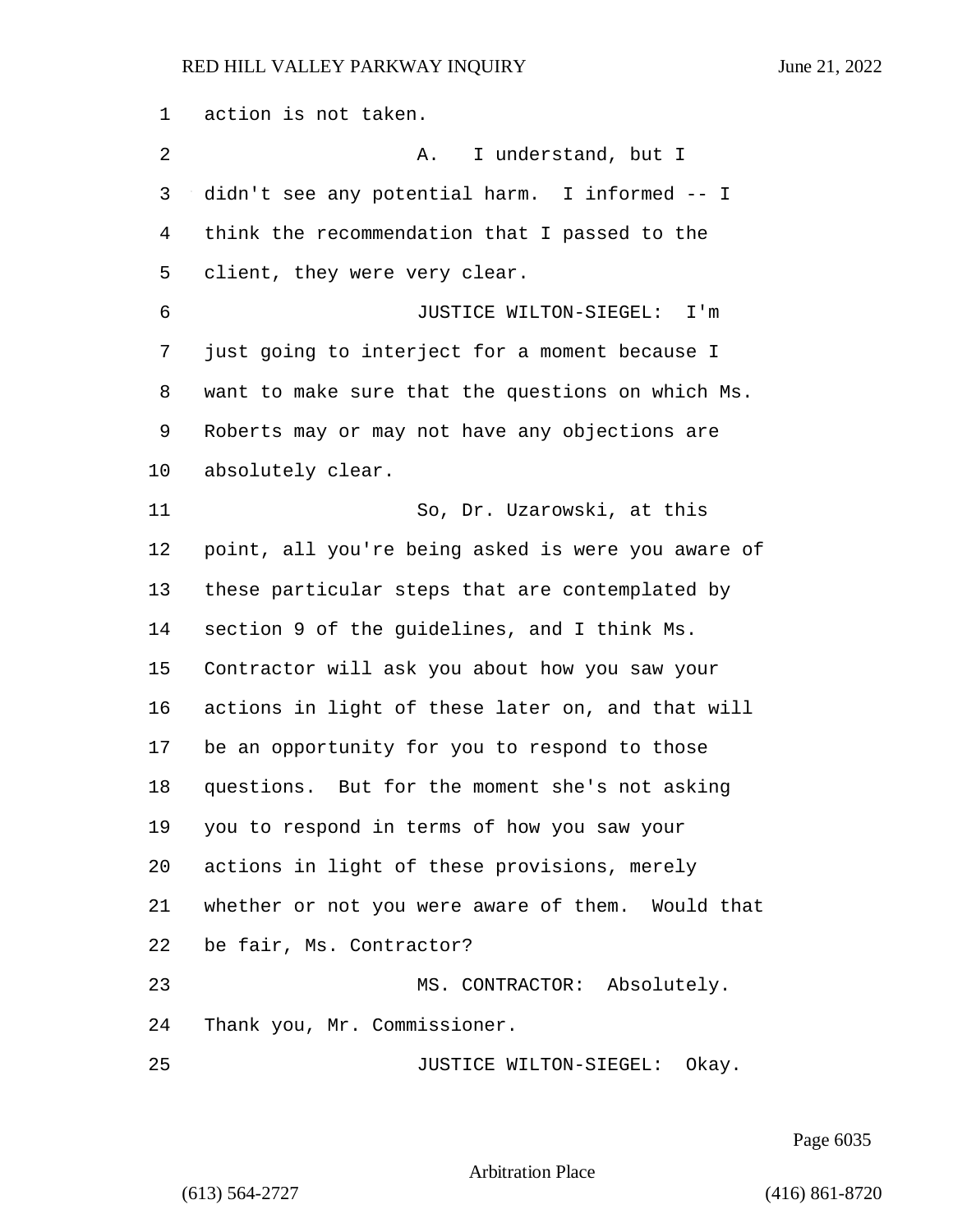| 1  | BY MS. CONTRACTOR:                                 |
|----|----------------------------------------------------|
| 2  | So looking at items 2 and<br>Q.                    |
| 3  | 3 again, Dr. Uzarowski, you understand that it's   |
| 4  | important to advise the client clearly of any      |
| 5  | potential danger, because in order for the client  |
| 6  | to make a decision about what to do and whether to |
| 7  | pursue remedial action, they of course need to     |
| 8  | understand that what that potential danger may be  |
| 9  | if remedial action is not taken. Agreed?           |
| 10 | Correct.<br>Α.                                     |
| 11 | And you would agree with<br>Q.                     |
| 12 | me that that advice as to what would happen if the |
| 13 | client does not pursue remedial action is          |
| 14 | important so that the client can again make an     |
| 15 | informed decision about what it is that they need  |
| 16 | to do?                                             |
| 17 | Α.<br>Correct.                                     |
| 18 | MS.<br>JENNIFER ROBERTS:<br>I'm not                |
| 19 | sure I understood that question, Counsel.          |
| 20 | MS. CONTRACTOR:<br>Sure. The                       |
| 21 | question was whether Dr. Uzarowski would agree     |
| 22 | with me that the engineer's advice about the       |
| 23 | potential harm that would arise if remedial action |
| 24 | is not taken, that that advice is important for    |
| 25 | the client so that they can assess and make an     |

Page 6036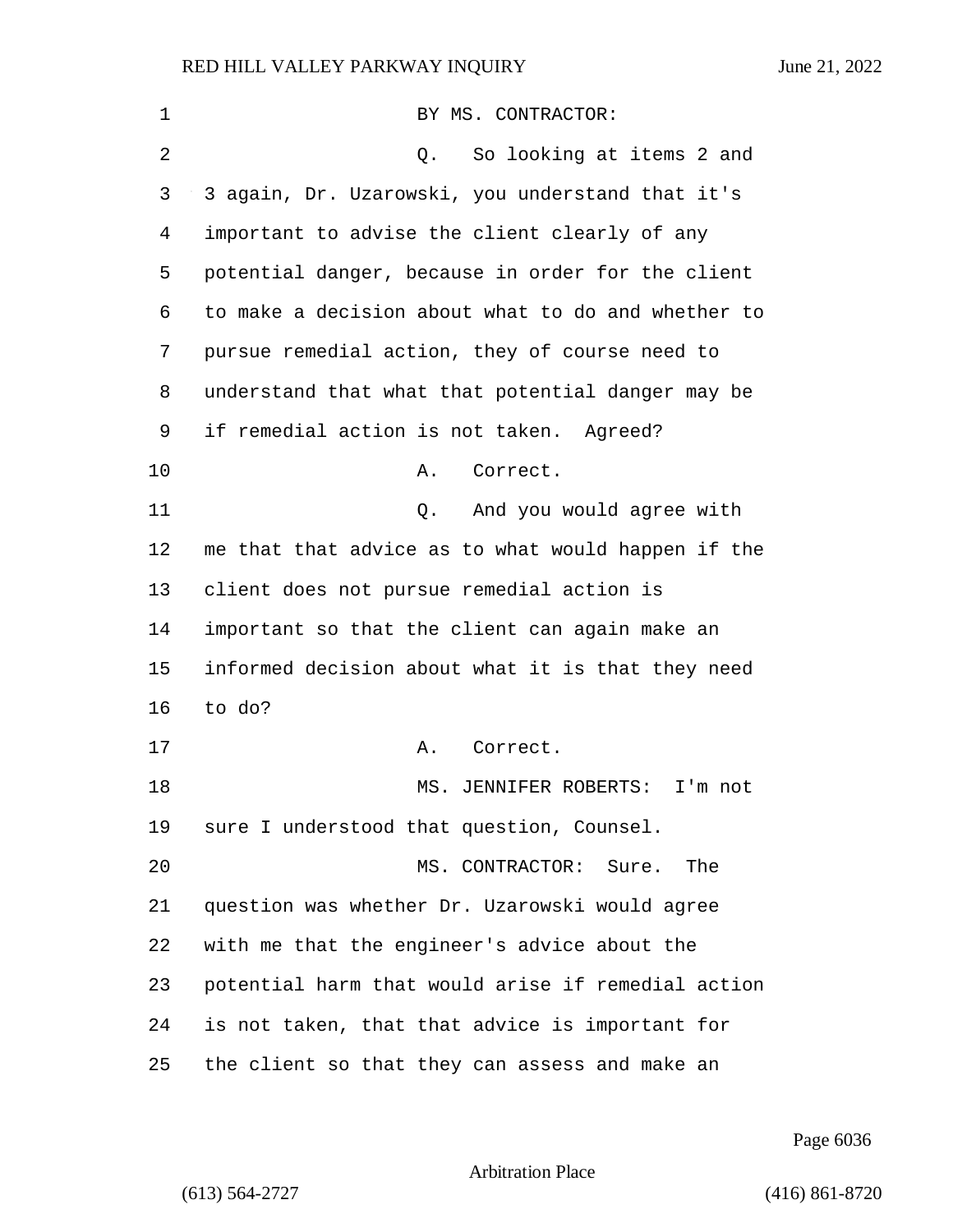informed decision about whether or not remedial action should be taken. 3 BY MS. CONTRACTOR: 4 Q. Dr. Uzarowski, you agree with me that based on that -- or do you agree with that? 7 A. Generally this is my interpretation of item 3. 9 Q. Sorry, could you repeat that? Sorry, I think Ms. Roberts -- 11 MS. JENNIFER ROBERTS: Counsel, Commissioner, these are the guidelines, and nobody is questioning that these guidelines are applicable. They are guidelines. There are also regulations and provisions within the Act, all of which, you know, may or may not have specific application to the facts at hand. I'm not sure how helpful it is to go through the PEO guidelines here. I mean, they are as they are. 20 JUSTICE WILTON-SIEGEL: Yeah. Well, Ms. Contractor, are you proposing to take us through each of these and ask whether Dr. Uzarowski is aware of them and understands them and agrees with them, agrees they are significant?

Page 6037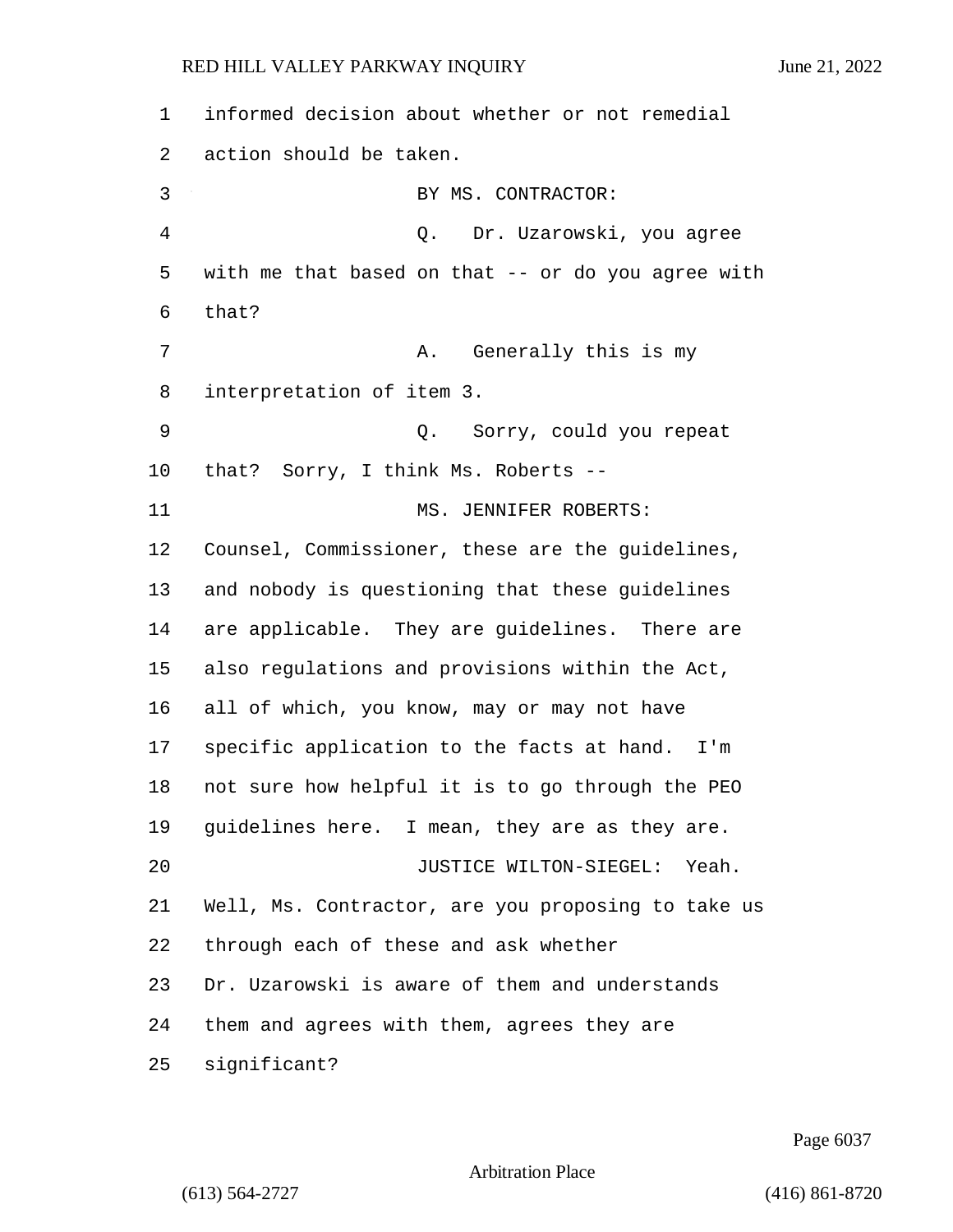| $\mathbf{1}$ | MS. CONTRACTOR: Well,                              |
|--------------|----------------------------------------------------|
| 2            | Mr. Commissioner, this section provides            |
| 3            | step-by-step guidelines on what an engineer should |
| 4            | do if they identify a safety concern, and so I     |
| 5            | want to go through those steps and make sure that  |
| 6            | Dr. Uzarowski understands them and agrees that     |
| 7            | they are important before proceeding with the      |
| 8            | subject matter that he dealt with in 13 and        |
| 9            | onwards.                                           |
| 10           | JUSTICE WILTON-SIEGEL: I                           |
| 11           | mean, I wonder if we can short circuit that by     |
| 12           | saying -- Ms. Roberts I think takes it that it --  |
| 13           | would be prepared to agree that Dr. Uzarowski is   |
| 14           | aware of these, understands them, and recognizes   |
| 15           | that they are important. Would that be correct,    |
| 16           | Ms. Roberts?                                       |
| 17           | MS. JENNIFER ROBERTS: It is.                       |
| 18           | And may I add that Golder itself has significant   |
| 19           | internal processes. So these guidelines are        |
| 20           | issued by the PEO Ontario, but Golder's internal   |
| 21           | guidelines are designed to comply with what's here |
| 22           | in Ontario as well as other jurisdictions, so      |
| 23           | these then -- these then are subject to an         |
| 24           | internal process and any -- there's a whole        |
| 25           | process in here for what happens if there is a --  |

Page 6038

Arbitration Place

(613) 564-2727 (416) 861-8720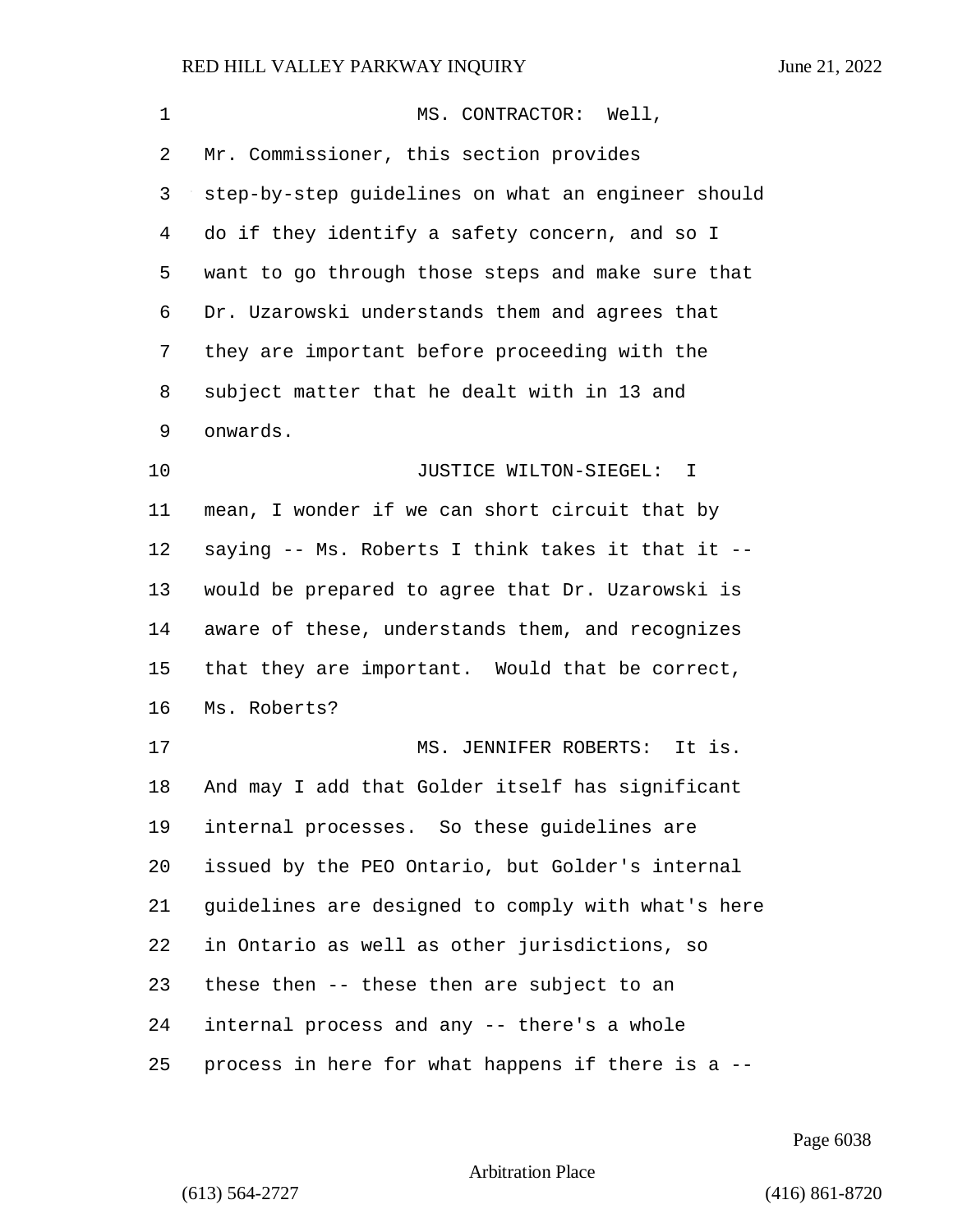1 JUSTICE WILTON-SIEGEL: That I think is another question. 3 MS. JENNIFER ROBERTS: It is. 4 JUSTICE WILTON-SIEGEL: That we can deal later, perhaps with your questioning, I don't know. But in any event, we're just dealing with the Professional Engineers of Ontario guidelines, but if we take it that Dr. Uzarowski has read these -- if you want to give him an extra minute to re-read them, we can do that -- that he understands them and he accepts that they are important. Can we proceed from that, Ms. Contractor? 14 MS. CONTRACTOR: Certainly, Mr. Commissioner. If I could add, actually I don't intend to go through the rest of them. I just wanted to go from items 2 to 4. So if we can bring up paragraph 4 as well, Mr. Registrar, or number 4 there, and if you'd permit me, I would just like to go through number 4 with him and then I'm happy to move on. 22 JUSTICE WILTON-SIEGEL: Okay. Well, let's hear your questions on number 4. 24 MS. CONTRACTOR: Thank you. 25 BY MS. CONTRACTOR:

Page 6039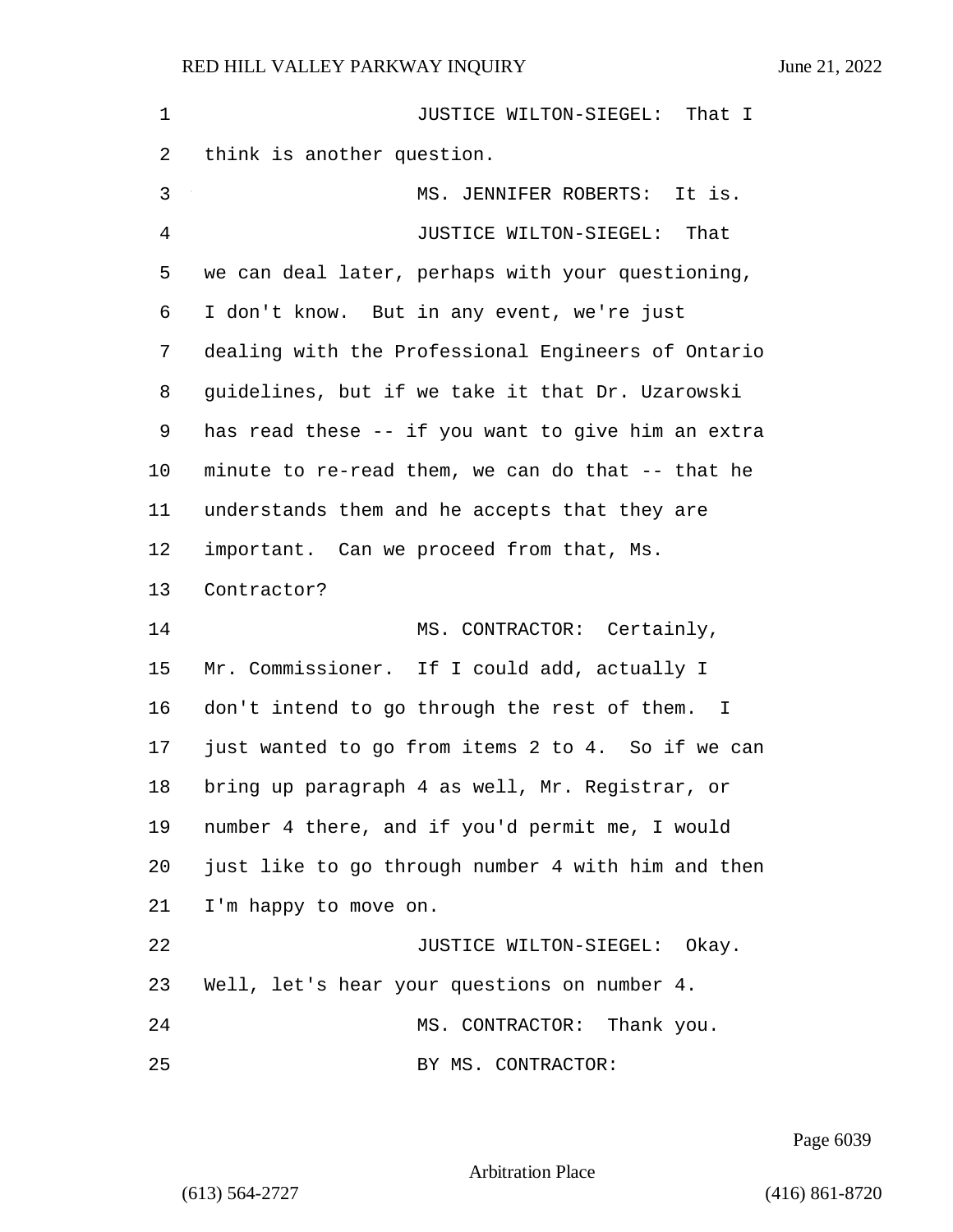| 1  | So, Dr. Uzarowski, item 4<br>Q.                    |
|----|----------------------------------------------------|
| 2  | states that if after a reasonable length of time,  |
| 3  | the client has -- sorry, let me take a step back.  |
| 4  | If an engineer identifies a                        |
| 5  | potential safety issue, and once it identifies     |
| 6  | that safety issue for the client, the next step    |
| 7  | outlined in item 4 is after a reasonable length of |
| 8  | time, the engineer should follow up with the       |
| 9  | client to see if appropriate action has been       |
| 10 | taken.                                             |
| 11 | My question is, Dr. Uzarowski,                     |
| 12 | you understand that where an engineer identifies a |
| 13 | potential safety issue while providing services to |
| 14 | a client, it's important that the engineer follow  |
| 15 | up with the client to see if appropriate action    |
| 16 | has been taken?                                    |
| 17 | What is your question,<br>Α.                       |
| 18 | sorry?                                             |
| 19 | Sure. My question is,<br>О.                        |
| 20 | based on item 4 and what we've looked at, you      |
| 21 | understand that where an engineer identifies a     |
| 22 | potential safety issue while providing services to |
| 23 | a client, it's important that the engineer follow  |
| 24 | up with the client to see if appropriate action    |
| 25 | has been taken?                                    |

Page 6040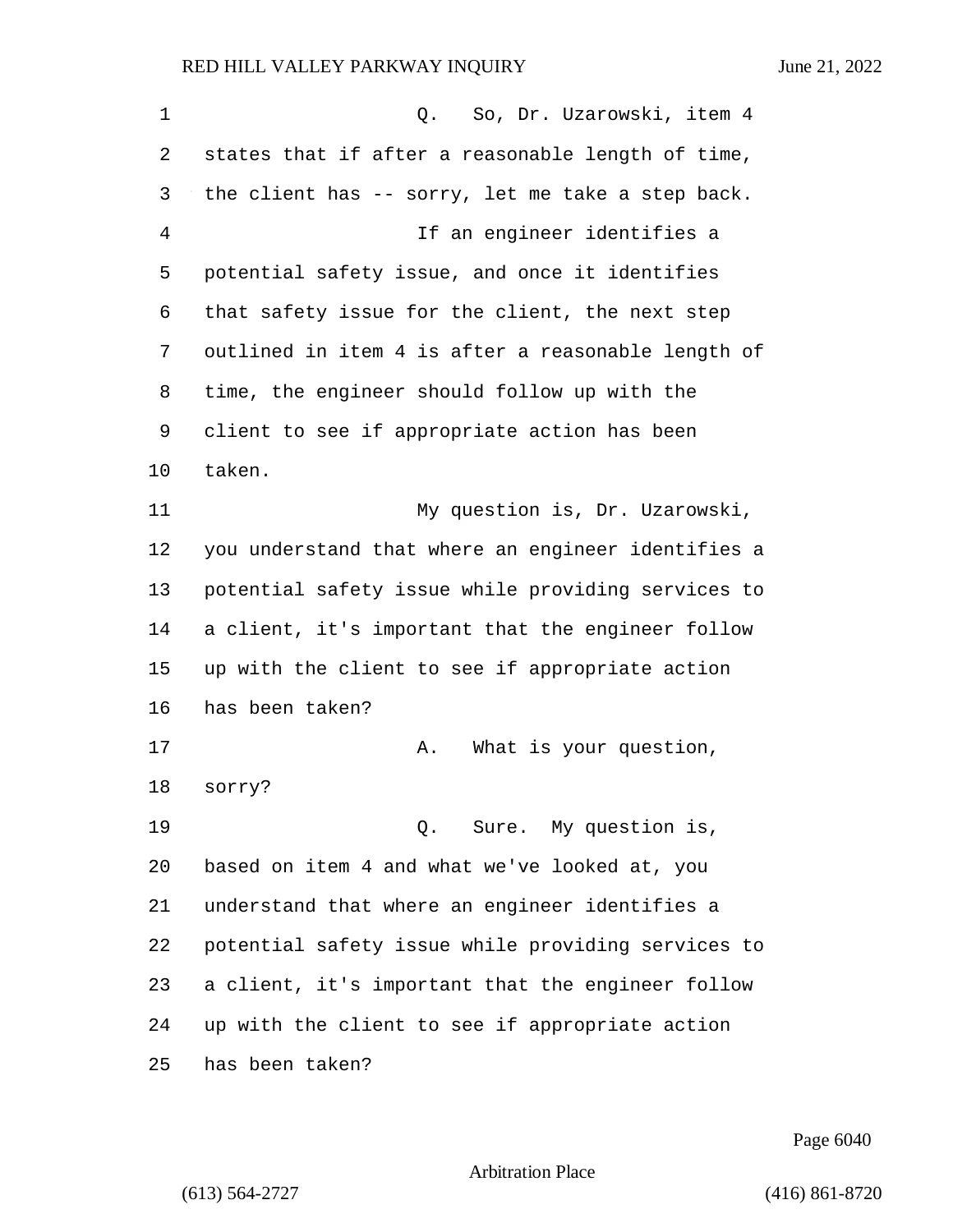| $\mathbf 1$ | Yes, I understand it.<br>Α.                       |
|-------------|---------------------------------------------------|
| 2           | Okay. Thank you, Mr.<br>Q.                        |
| 3           | Registrar, you can take that down. My colleague   |
| 4           | tells me that I should mark it as an exhibit.     |
| 5           | Exhibit 89, Mr. Commissioner.                     |
| 6           | JUSTICE WILTON-SIEGEL: Okay.                      |
| 7           | THE REGISTRAR: Noted.<br>Thank                    |
| 8           | you, counsel.                                     |
| 9           | EXHIBIT NO. 89: Practice                          |
| 10          | Guidelines of the Professional                    |
| 11          | Engineers of Ontario; HAM64291                    |
| 12          | BY MS. CONTRACTOR:                                |
| 13          | Again, just circling back<br>Q.                   |
| 14          | to some of your educational and employment        |
| 15          | experiences. During your first attendance in May  |
| 16          | you advised that you have two masters degrees in  |
| 17          | highway engineering, and I take it that those     |
| 18          | degrees include highway design and performance    |
| 19          | evaluation?                                       |
| 20          | So this is my background,<br>Α.                   |
| 21          | but I'm professional pavement and materials       |
| 22          | engineer, and that was my -- that's been my       |
| 23          | involvement.                                      |
| 24          | That's the role that you<br>Q.                    |
| 25          | held at Golder since 2003, I think, it was senior |

Page 6041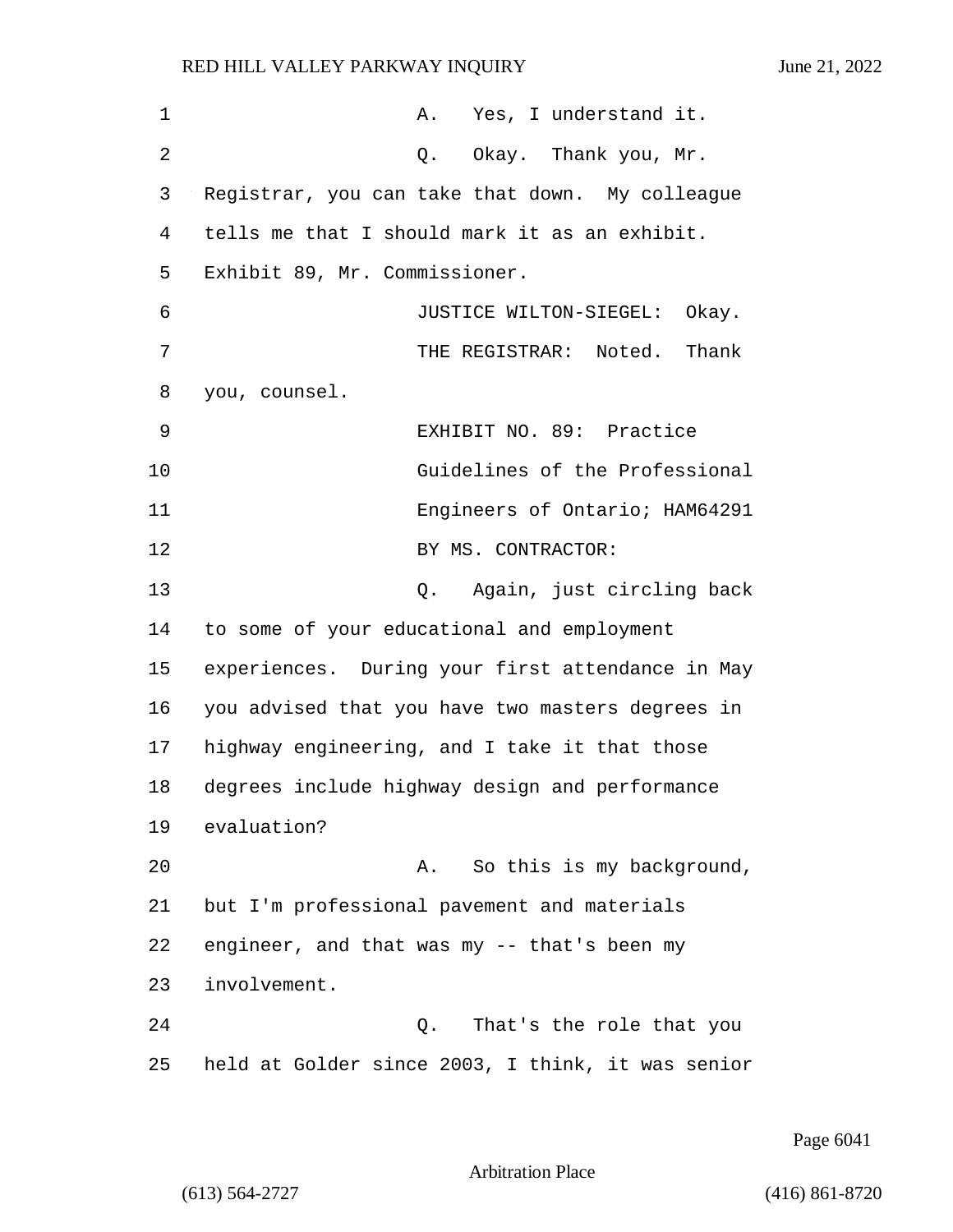1 pavement and materials engineer? 2 A. Yes, I do. 3 Q. When Golder is engaged by 4 clients to provide advice, you would agree with 5 me, sir, that the clients expect that Golder has 6 expertise on the issues that it's engaged to 7 advise on? 8 B. A. Experience and knowledge 9 on my particular area of competence. So in this 10 case would be pavement -- pavement and materials. 11 Q. Right. But you wouldn't 12 provide advice on issues that you don't have 13 experience -- expertise or knowledge on? 14 A. No, I wouldn't. 15 Q. You understand that 16 clients rely on the advice that Golder is engaged 17 to provide? 18 A. Oh, I advise the client, 19 but I cannot police or force the client to follow 20 my advice. I advise the client. 21 Q. I understand that, but my 22 question was whether you understand that clients 23 rely on the advice that's provided? 24 A. Yes, I do. 25 Q. As part of that, you

Page 6042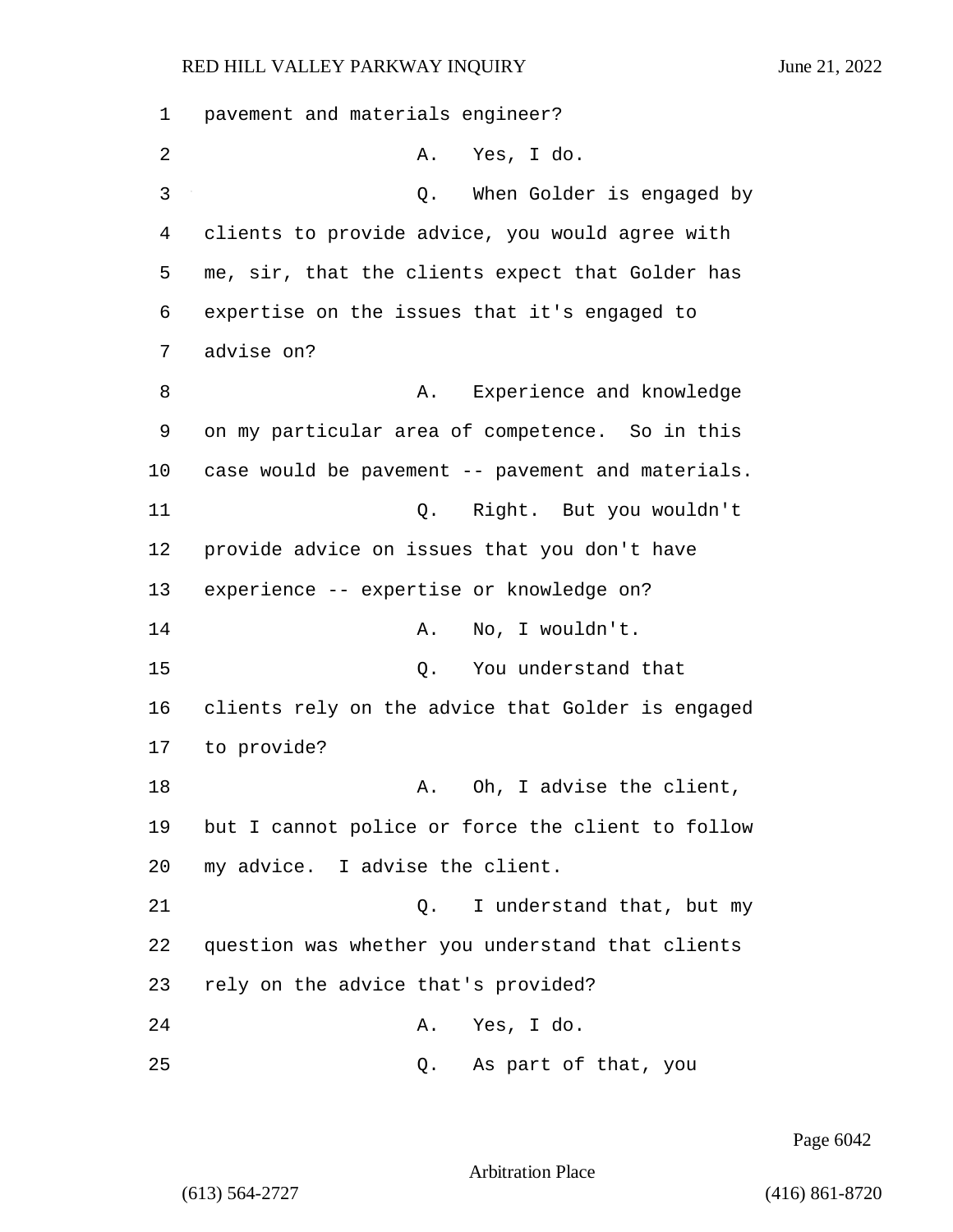would agree with me that clients would expect that Golder would inform the client of any potentially unsafe situation that Golder may learn of during its engagement. Is that fair to say? 5 A. If I consider situation to be unsafe, then I would convey it to the client, but as I mentioned -- I don't know whether this is relevant, but at that point of time, I didn't see any red flag. 10 Q. So your practice is to clearly identify any potential safety issues for the clients that you're engaged to provide advice to? 14 A. I don't know what you mean by "potential safety issue." I'm not a safety consultant, not a -- I only focus on my area. 18 Q. And as you're focusing on your area, if you in your view based on your experience determined that there was a safety issue, you would clearly identify that? 22 A. I think you extend the area. I'm not a safety consultant. I look at the numbers, the friction numbers, and what is -- in my opinion, what those numbers mean. I compare

Page 6043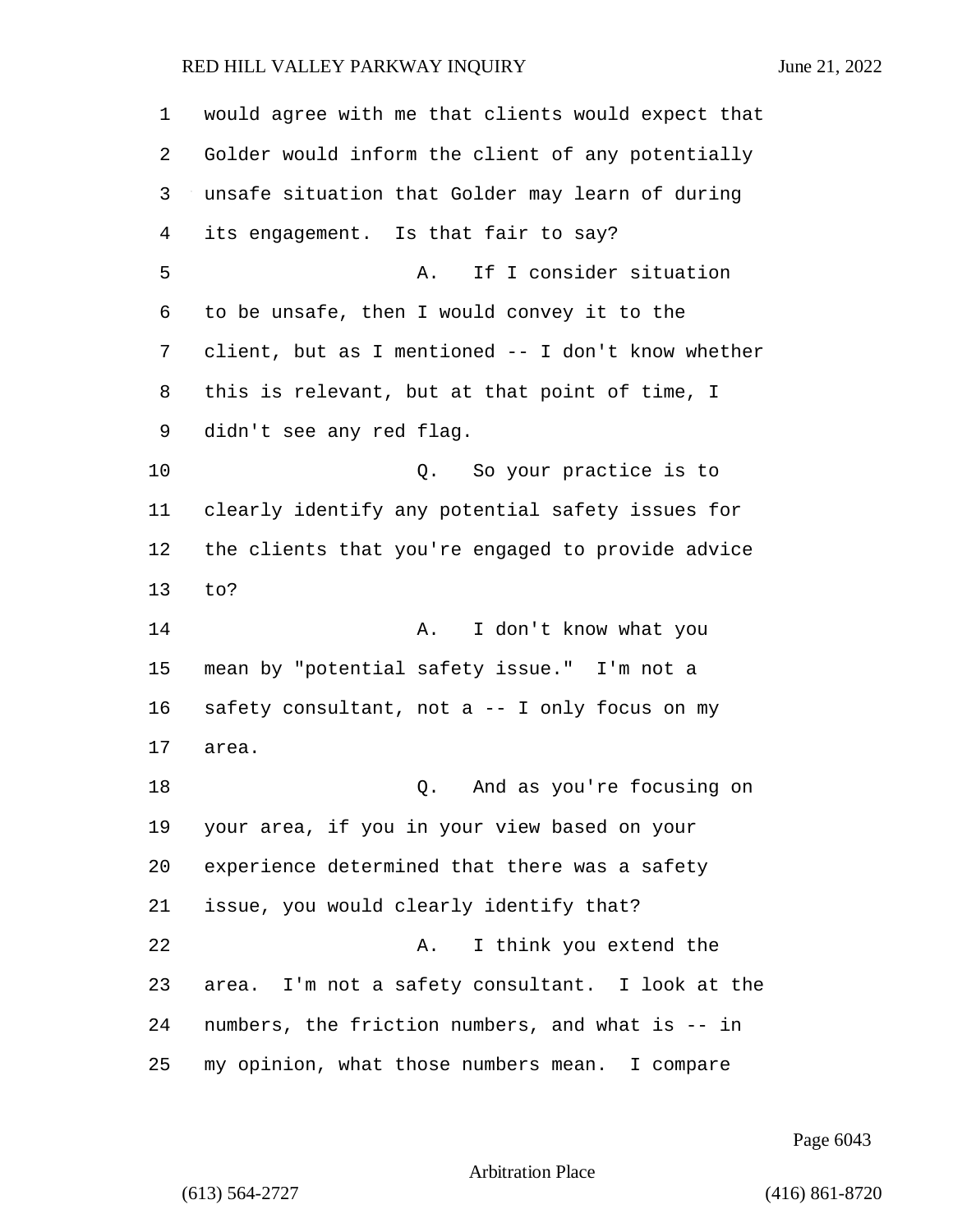| 1  | them with other agencies, other roads, and this is |
|----|----------------------------------------------------|
| 2  | my recommendation. I cannot -- you know,           |
| 3  | safety -- road safety is a huge subject. I'm not   |
| 4  | trained or educated in this area, so this is --    |
| 5  | this is not my expertise. I can provide advice in  |
| 6  | my area.                                           |
| 7  | Q. I appreciate that.                              |
| 8  | You're not a safety expert, but if while providing |
| 9  | advice to a client in your opinion there was a     |
| 10 | safety concern, you would of course clearly        |
| 11 | identify that concern to the client, correct?      |
| 12 | To the extent that I<br>Α.                         |
| 13 | understand, I would let the client know what to do |
| 14 | to improve the numbers.                            |
| 15 | $So --$<br>Q.                                      |
| 16 | And that's what I did,<br>Α.                       |
| 17 | yes.                                               |
| 18 | I take it that you agree<br>Q.                     |
| 19 | that if in your opinion you learn of a safety      |
| 20 | concern, your practice is to let the client know   |
| 21 | about the concern?                                 |
| 22 | I think, you know, for me<br>Α.                    |
| 23 | it's like my area is here, the friction, friction  |
| 24 | numbers and what it is, and safety is much         |
| 25 | higher -- much higher subject, much higher level.  |

Page 6044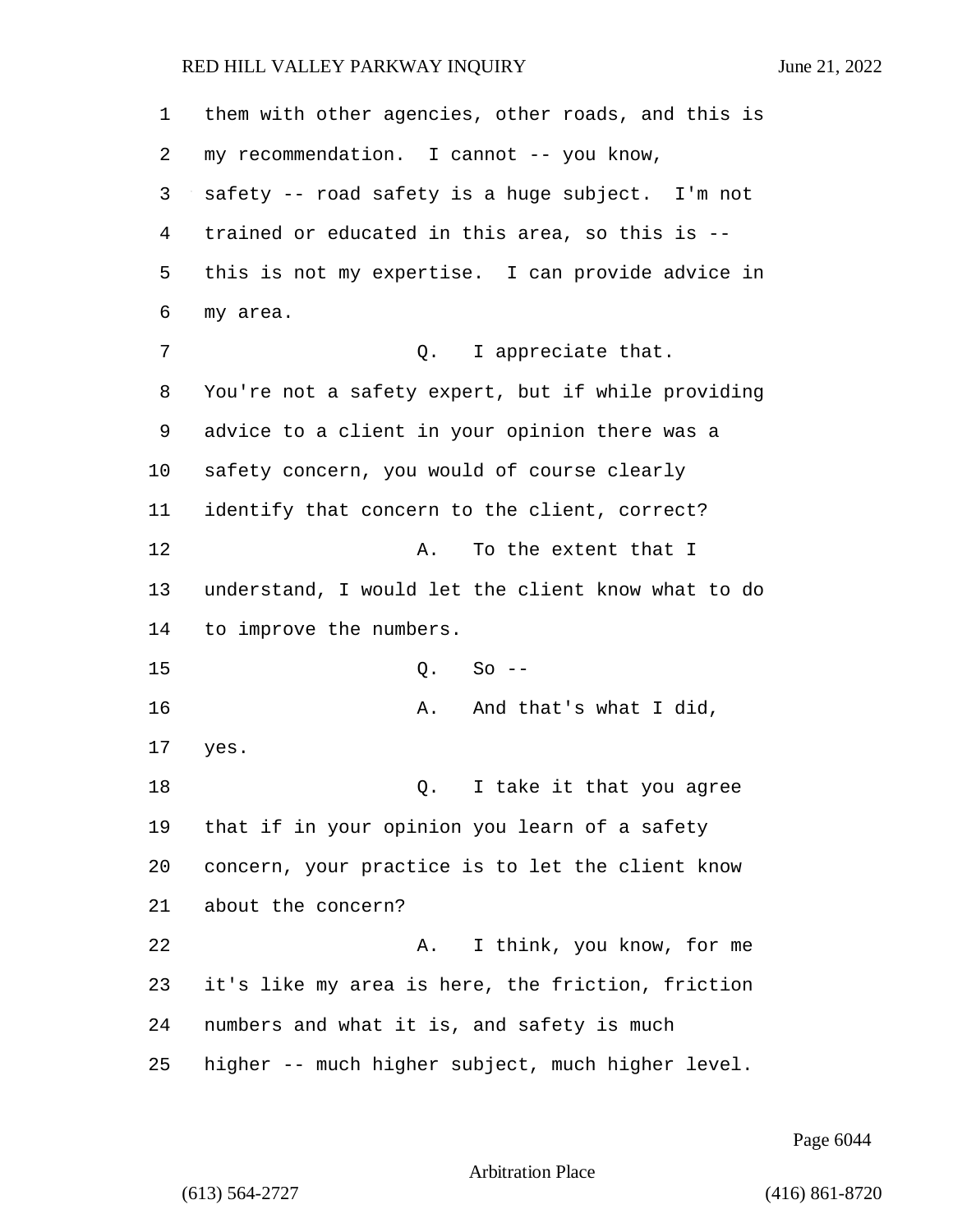| 1  | Like, safety incorporate everything. But, you       |
|----|-----------------------------------------------------|
| 2  | know, if I had concerns with the numbers and if I   |
| 3  | could see a practical way of improving, I would     |
| 4  | definitely bring it to the owner's or client's      |
| 5  | attention.                                          |
| 6  | And if those concerns<br>Q.                         |
| 7  | were about the safety of the roadway, you would     |
| 8  | clearly state that, right? It would be important    |
| 9  | to state that your concerns relate to the safety?   |
| 10 | I again appreciate that you're not a safety         |
| 11 | expert, but if in your view you thought, you know,  |
| 12 | this might have some implications for safety, you   |
| 13 | would clearly state that to the client?             |
| 14 | You know, because it's<br>Α.                        |
| 15 | like you explain this -- I would definitely say,    |
| 16 | you know, if I had concerns with the numbers, I     |
| 17 | would tell them, and I would provide practical      |
| 18 | application, but for me it's like safety is way,    |
| 19 | way above, you know, my expertise. But, you know,   |
| 20 | if I had concerns with the numbers, I would         |
| 21 | definitely tell them, and then always, you know,    |
| 22 | that would be a part of safety evaluation, that     |
| 23 | should be done, but $I$ -- I cannot comment on this |
| 24 | big subject. I can focus on my area and what I      |
| 25 | was comfortable with providing recommendation for.  |

Page 6045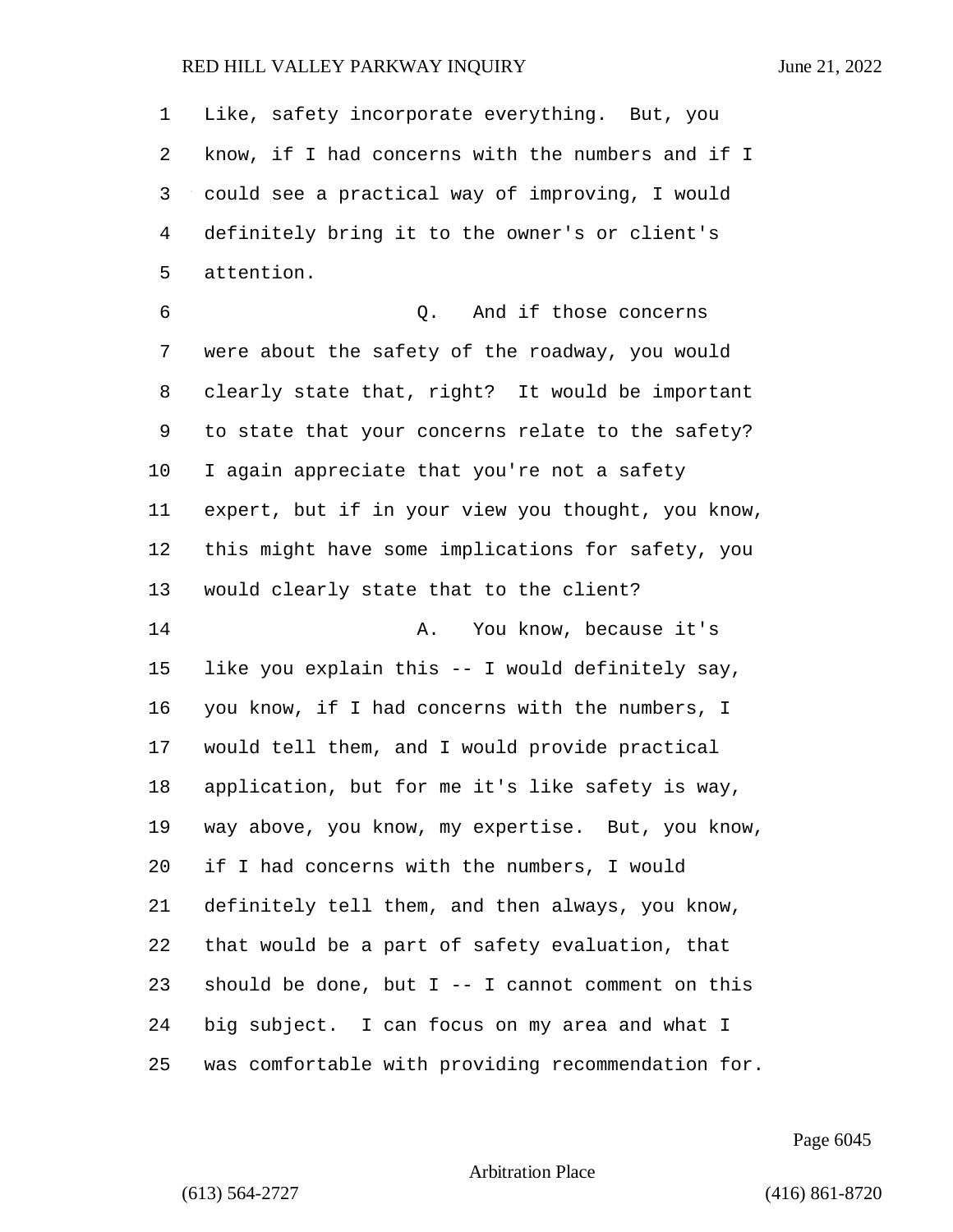| 1  | I understand that, but I<br>Q.                    |
|----|---------------------------------------------------|
| 2  | just want to be really clear that if you yourself |
| 3  | had a concern not just about the numbers, as you  |
| 4  | say, but particularly that the numbers would      |
| 5  | impact the safety of the roadway in this example  |
| 6  | that you've provided, you would clearly identify  |
| 7  | that it was a safety concern, you would identify  |
| 8  | the nature of your concern?                       |
| 9  | Again, of course, you<br>Α.                       |
| 10 | know, I'm an engineer, I'm a human being, so I'm  |
| 11 | concerned about safety, but I would focus on my   |
| 12 | area, okay, I would focus on my area. Because,    |
| 13 | you know, safety is such a -- it's such a huge    |
| 14 | subject. I'm not qualified to provide this. I     |
| 15 | would say, okay, this numbers may be, you know -- |
| 16 | I didn't see red flags over time. I just could    |
| 17 | see method of quick and cheap improvement, and    |
| 18 | this is what I would -- this is what I would      |
| 19 | advise. For me, safety is too big of a subject.   |
| 20 | I'm not -- because it's everything. It's speed    |
| 21 | and as you know probably -- I was concerned about |
| 22 | speed and, you know, other aspect. So I'm not     |
| 23 | qualified to comment on this. I can focus, yes,   |
| 24 | I'm concerned with the numbers, this numbers have |
| 25 | negative impact on friction or characteristics of |

Page 6046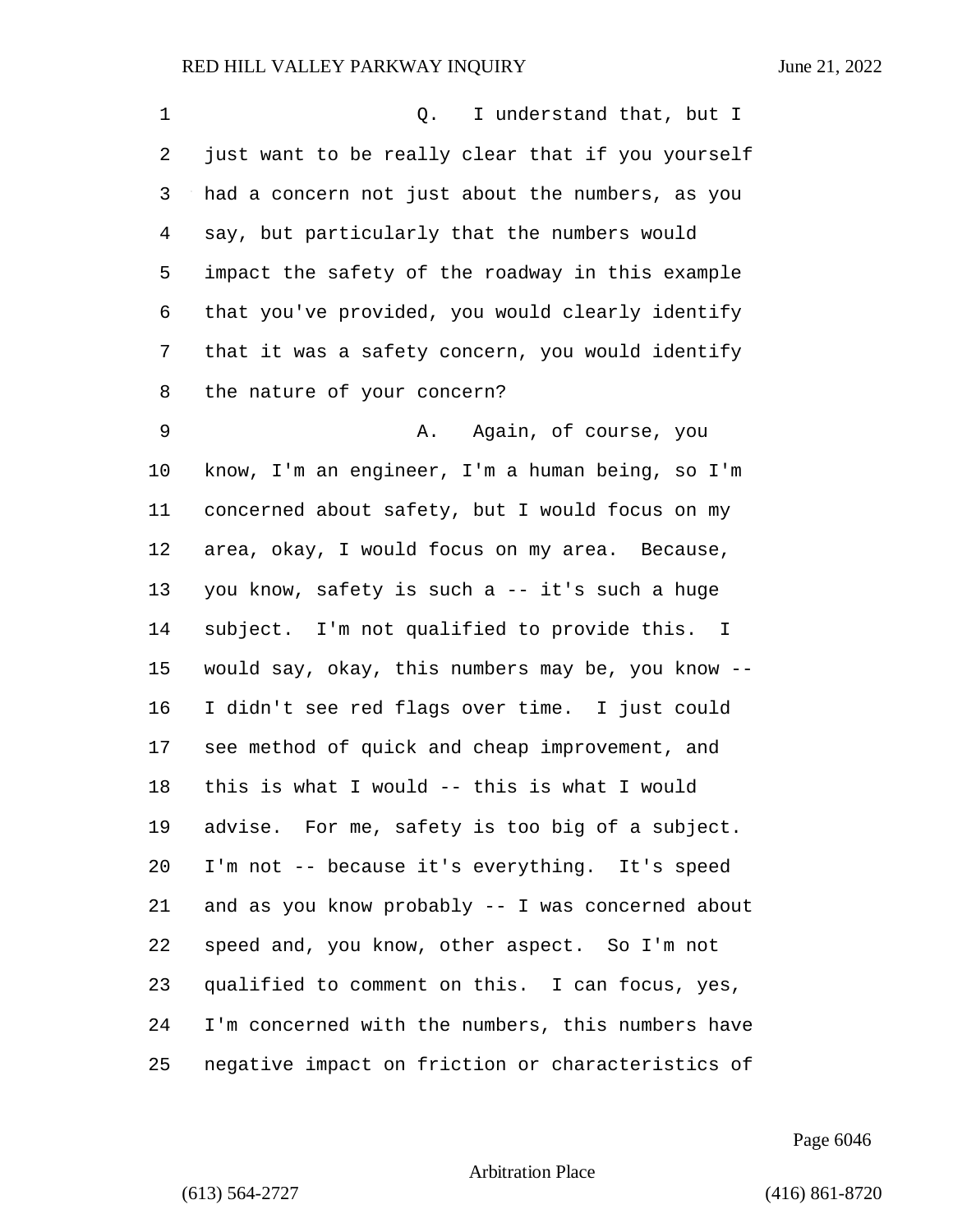the pavement, here is what you can do. I even did more because I provided contacts, contractors, even the price and, you know, number of times and this is what I could do. 5 Q. Thank you. You're still not quite answering my question, so let me try to -- 8 JUSTICE WILTON-SIEGEL: Ms. Contractor, I'm not going to allow that. I think you've put the question three or four times and you've got the answer. 12 MS. CONTRACTOR: Okay. Thank you, Mr. Commissioner. 14 JUSTICE WILTON-SIEGEL: You may be trying for a different answer, but this is the answer you are going to have to live with. 17 MS. CONTRACTOR: Mr. Commissioner, I'm going to ask a follow-up question and certainly if you think I should move on, I certainly will. 21 BY MS. CONTRACTOR: 22 Q. Dr. Uzarowski, if you had safety concerns that arise while you're providing advice to a client, I take it that your practice was not to withhold that information from the

Page 6047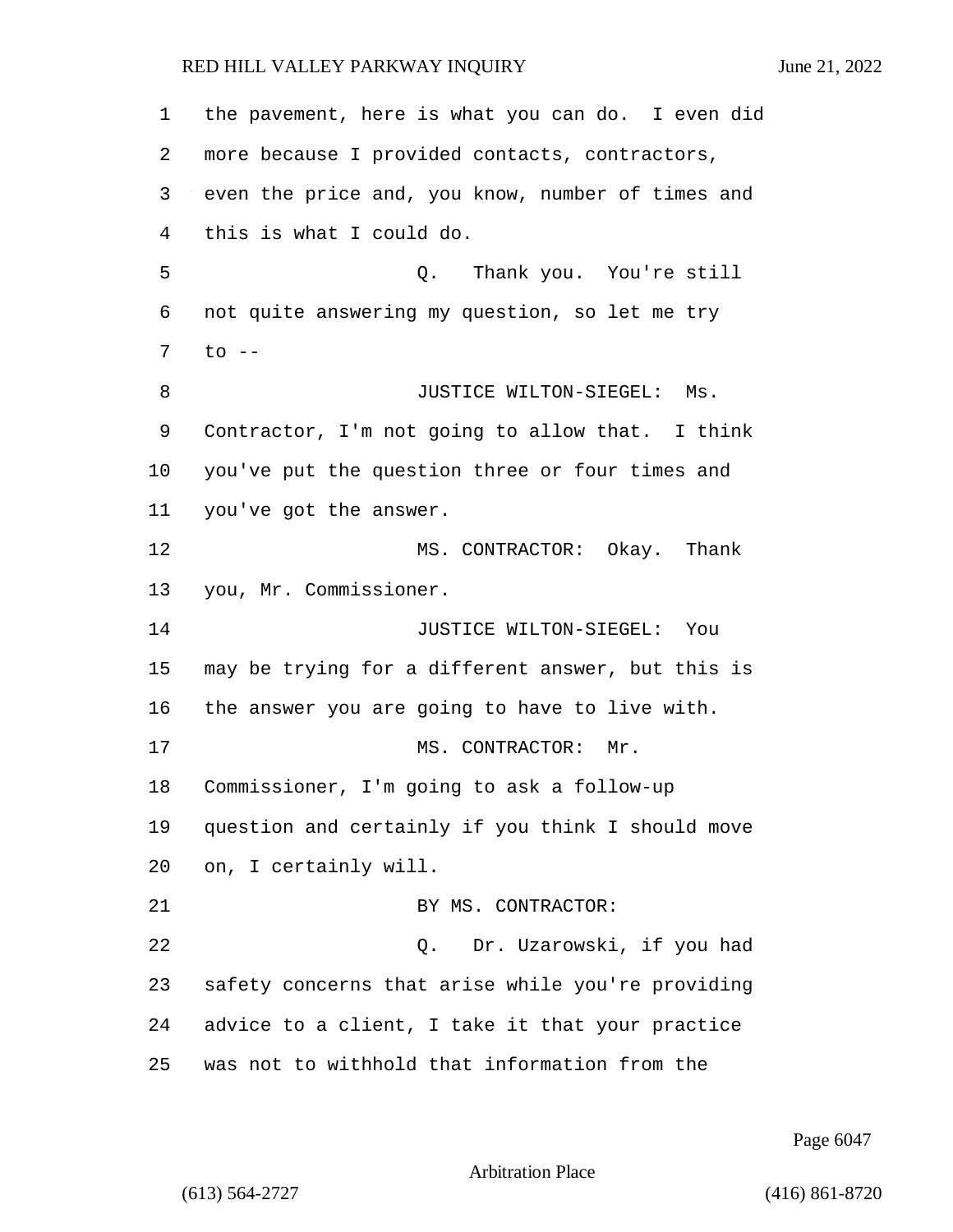1 client. 2 A. I think -- sorry. 3 MS. JENNIFER ROBERTS: Isn't 4 that the same question, just put in the negative? 5 JUSTICE WILTON-SIEGEL: I do 6 think it's the same question, Ms. Contractor. 7 MS. CONTRACTOR: I'll move on. 8 JUSTICE WILTON-SIEGEL: And 9 unfortunately what it's doing is it's confusing 10 not just Dr. Uzarowski but the rest of us, turning 11 things upside-down. I think you've asked the 12 question directly a number of times. You should 13 move on. 14 MS. CONTRACTOR: Okay, I'll do 15 that. 16 BY MS. CONTRACTOR: 17 D. Mr. Registrar, could we 18 go to GOL2642 and GOL2641. So, Dr. Uzarowski, 19 commission counsel took you to these e-mails from 20 September 2013. One is the e-mail from Mr. Moore 21 inquiring about friction testing on the parkways, 22 and the second e-mail is the longer e-mail chain 23 that was sent to you including comments from City 24 staff. You recall these discussions? 25 A. Yes, I do.

Page 6048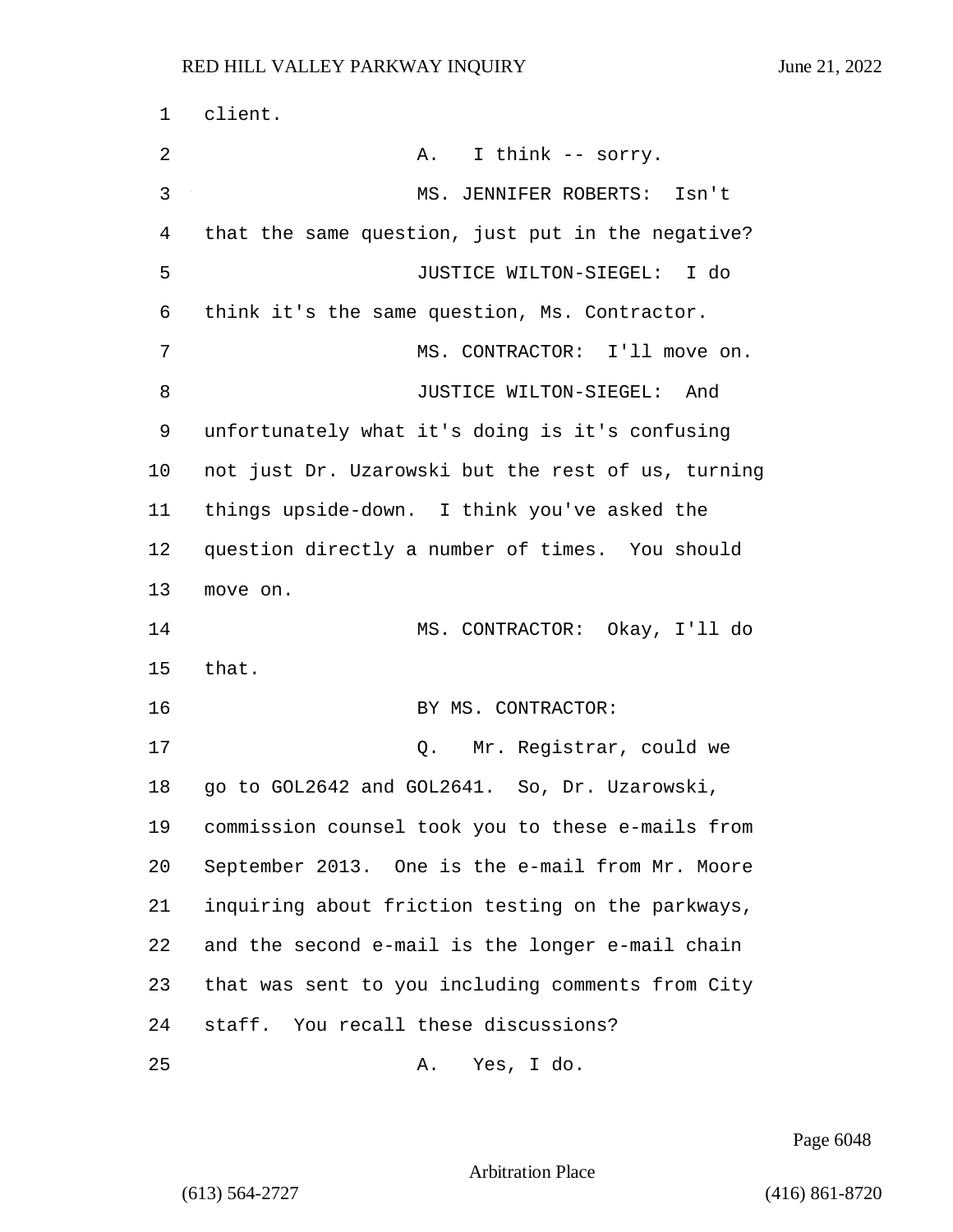1 Q. And your evidence last week was that you specifically recall reviewing the longer e-mail chain, I believe, because it was the first time you received an e-mail from Mr. Moore which contained a chain of e-mails from other City staff? 7 A. I don't know what you mean by "specifically," but I know that I look at that chain of e-mails. **Q.** If we could go to image 4 of GOL2641, and this is the start of that e-mail chain where Mr. Capostango states that in his view the Red Hill is slippery when it rains and that he feels that it's a pavement and speed problem. He also notes that the police called the City saying that the ramps and the roads were slippery, and just stopping there for a moment. 18 Am I correct that SMA was not used on the ramps of the Red Hill? 20 A. It's almost correct. There was one ramp where the SMA test strip was done, but the rest of the ramps did not incorporate SMA. 24 Q. Thank you. During your evidence last week, I believe you stated that what

Page 6049

Arbitration Place

(613) 564-2727 (416) 861-8720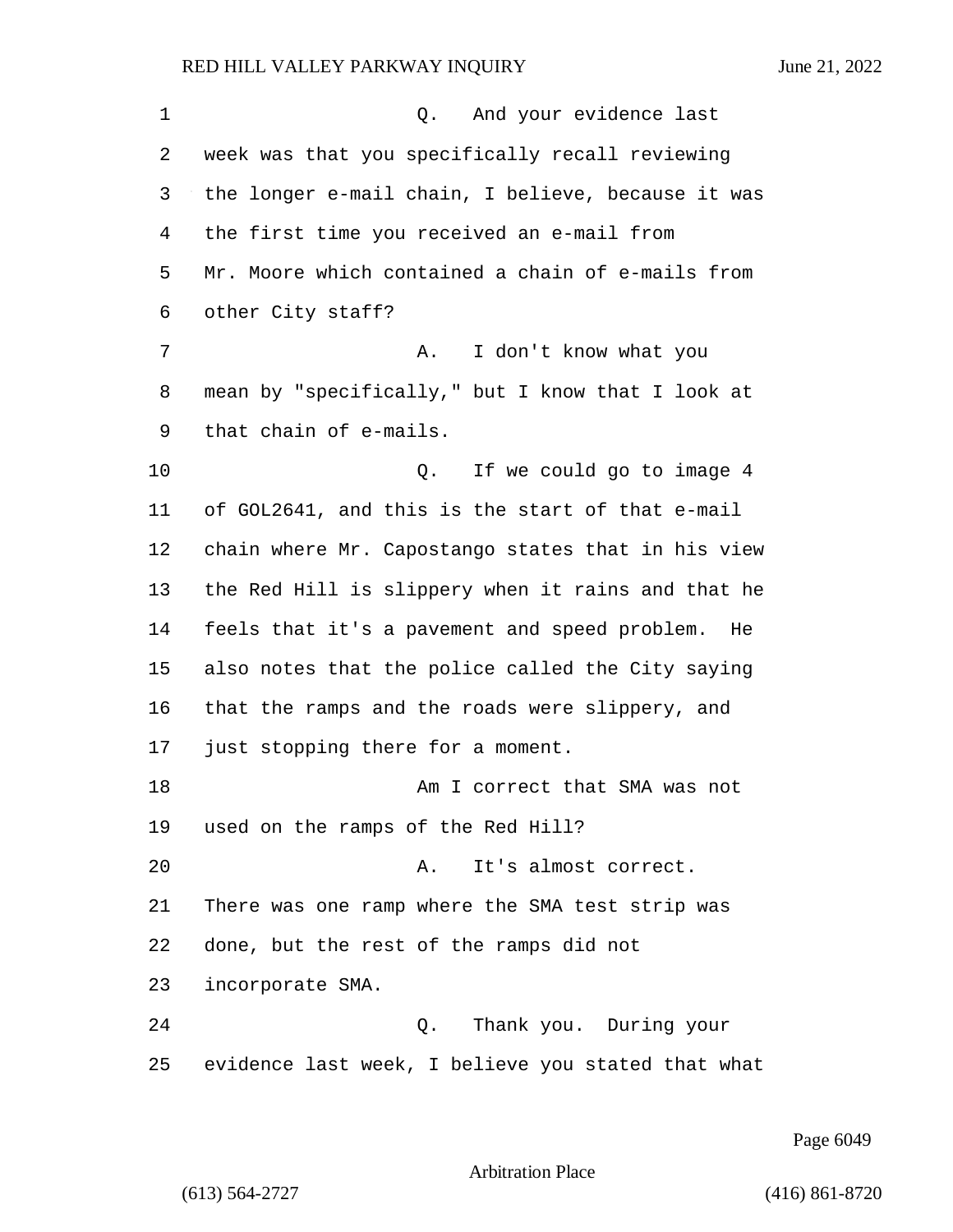1 the police were saying about the pavement being 2 slippery stayed in your mind; is that correct? 3 A. Yeah, I considered their 4 opinions seriously. 5 Q. If we go to image 2 of 6 that e-mail chain, Mr. Registrar. 7 You also referred in your 8 evidence to Mr. McLennan's comment that there was 9 no significant claims history for slippery 10 conditions on the Red Hill. So you've reviewed 11 Mr. McLennan's e-mail as well? 12 A. Yes, I did. 13 O. If we scroll down to 14 image 3, and if we could call out Mr. White's 15 e-mail. So here Mr. White states that: 16 "In order to determine the 17 severity and magnitude of the 18 problem and to move this from 19 **Subjective opinion to fact,** 20 I've asked traffic engineering 21 to analyze the collision 22 history on the entire LINC and 23 Red Hill to determine if 24 there's a proven recorded 25 collision history to the

Page 6050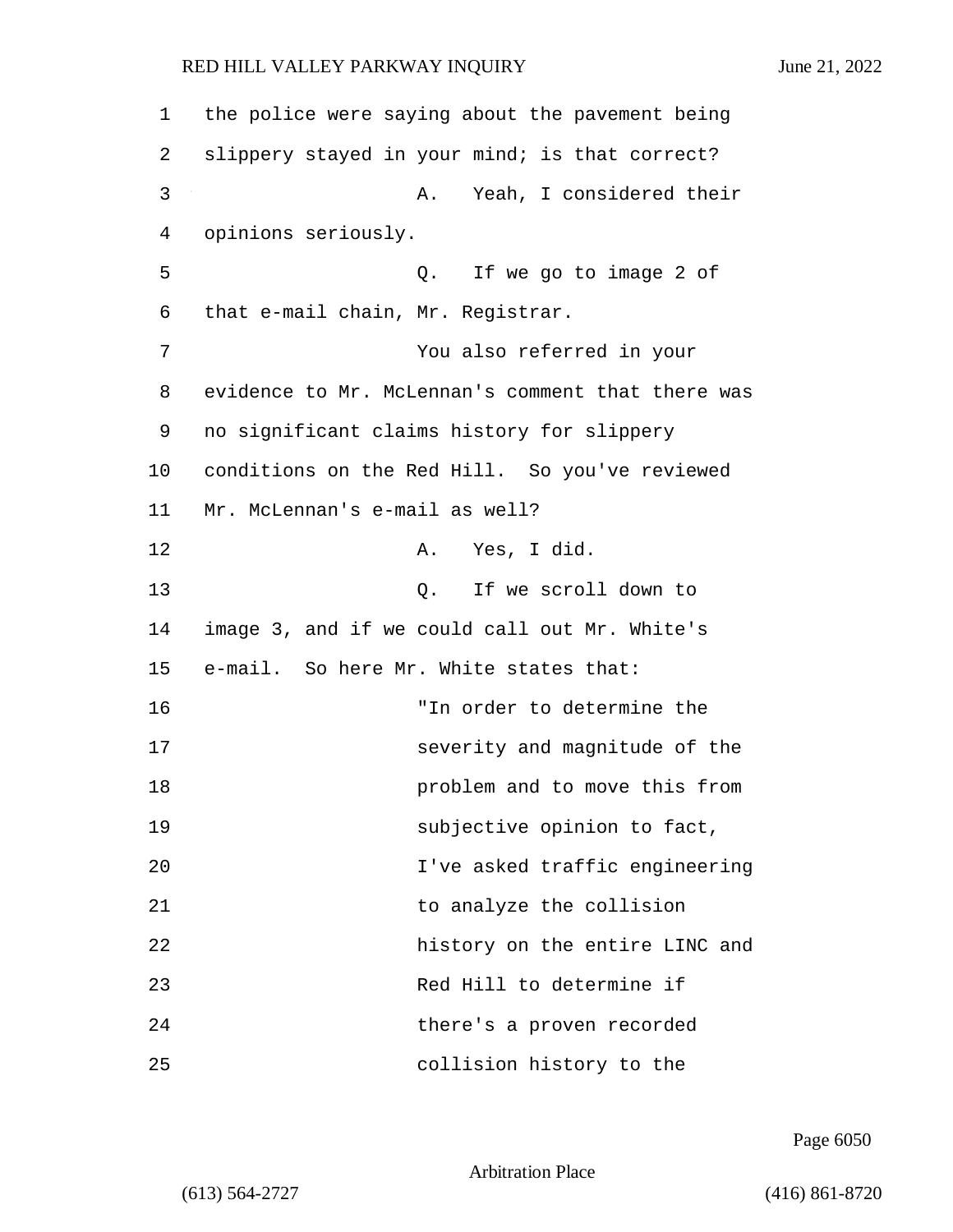| $\mathbf 1$    | impacts of wet weather and                         |
|----------------|----------------------------------------------------|
| $\overline{2}$ | road surface on the collision                      |
| 3              | rate and to determine the                          |
| $\overline{4}$ | higher incident locations."                        |
| 5              | (As read)                                          |
| 6              | So I take it that you                              |
| 7              | understood from that that the City intended to     |
| 8              | conduct an analysis on the -- a collision analysis |
| 9              | on the impact of weather and road surface on       |
| 10             | collisions.                                        |
| 11             | A. I think in your -- you go                       |
| 12             | too far. I think it wasn't my business. I was      |
| 13             | asked to do friction testing, and, you know, this  |
| 14             | is -- there is traffic safety department in the    |
| 15             | City, so it was their subject. My -- the request   |
| 16             | from the City was to test friction, friction       |
| 17             | number -- test friction, provide friction numbers. |
| 18             | I understand that.<br>$I'$ m<br>Q.                 |
| 19             | just asking whether you understood from this       |
| 20             | e-mail that the City -- not you, not Golder --     |
| 21             | that the City was going to conduct a collision     |
| 22             | analysis on the impact of weather and road surface |
| 23             | on collisions?                                     |
| 24             | I don't recall me<br>A.,                           |
| 25             | thinking about this collision analysis. It wasn't  |

Page 6051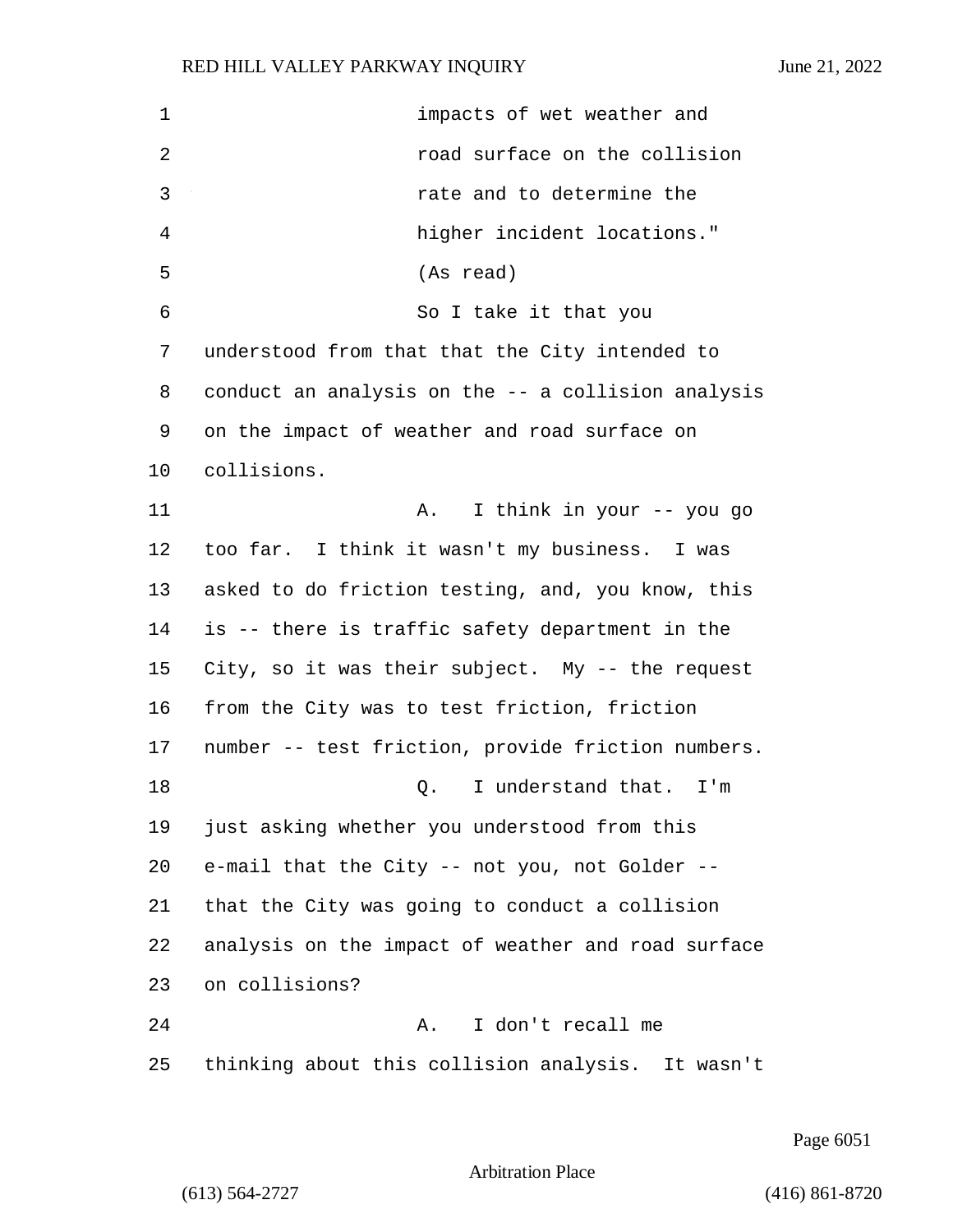| 1  | directed to me. It was -- in my opinion it was      |
|----|-----------------------------------------------------|
| 2  | sent to me by accident, so it was not my subject.   |
| 3  | I just focus on what I was asked to do.             |
| 4  | Q. But you did know that Mr.                        |
| 5  | McLennan had stated that there was no significant   |
| 6  | claims history, right? If we could call that        |
| 7  | e-mail up again, Mr. Registrar, on image 2.         |
| 8  | So you did recall that. My                          |
| 9  | question is whether you also looked at Mr. White's  |
| 10 | e-mail that follows before this and understood      |
| 11 | that the City -- not Golder, but the City would be  |
| 12 | conducting that collision analysis?                 |
| 13 | No, I didn't think about<br>Α.                      |
| 14 | this. I just focus on that one sentence.            |
| 15 | Obviously it was just under Mr. Moore's e-mail.     |
| 16 | And that was my -- my thought. No, I didn't put     |
| 17 | any particular focus on what the City was going to  |
| 18 | It wasn't -- this e-mail was not directed to<br>do. |
| 19 | I think it was sent by accident, so I just<br>me.   |
| 20 | only look at this item to identify, yes, the        |
| 21 | police opinion, and it was -- there were no         |
| 22 | significant claims. I didn't know about any         |
| 23 | collision analysis. I don't recall any thought      |
| 24 | like this.                                          |
| 25 | But you did receive this<br>Q.                      |

Page 6052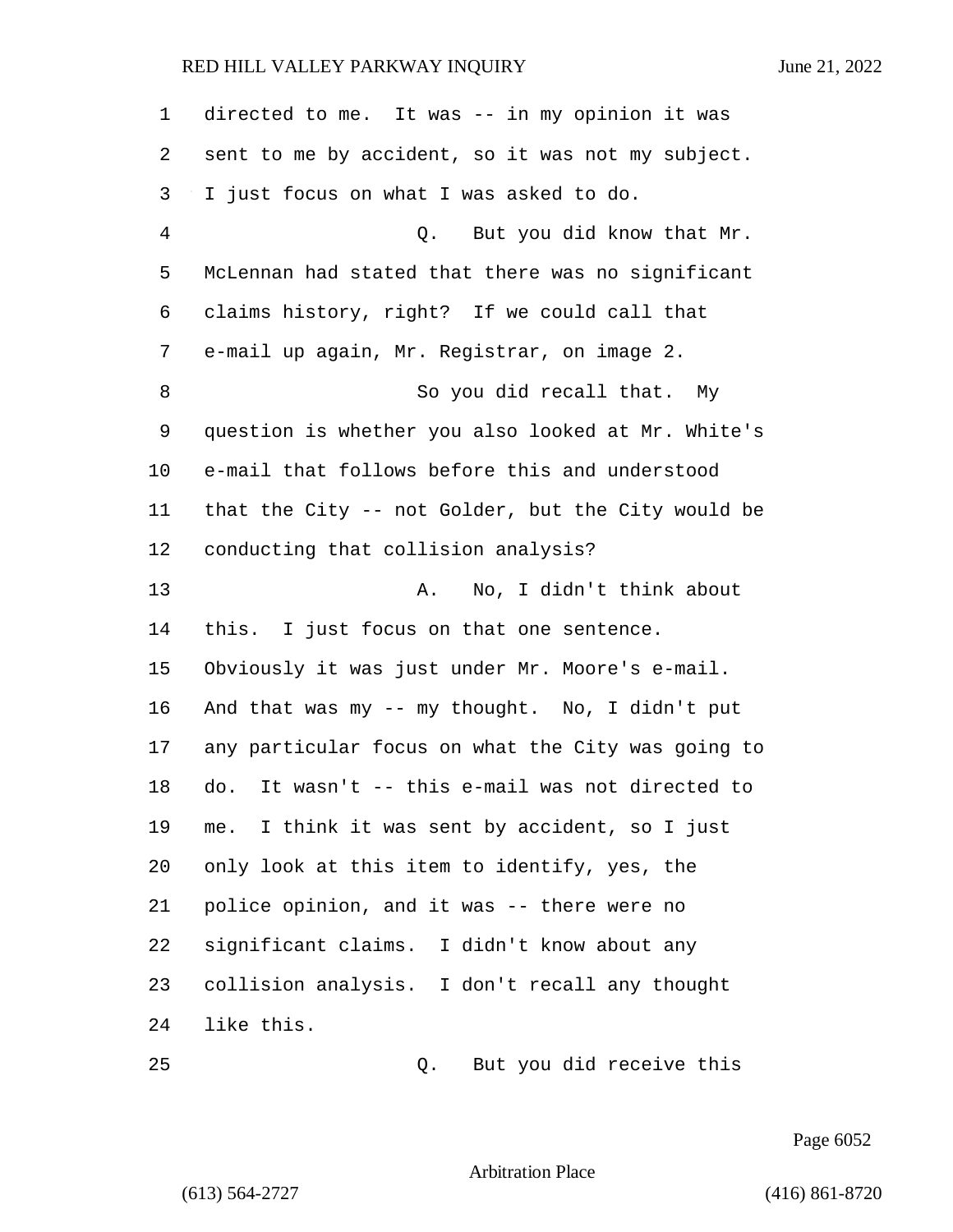| 1  | $e$ -mail?                                         |
|----|----------------------------------------------------|
| 2  | A. Yes, I did.                                     |
| 3  | If we could call that<br>Q.                        |
| 4  | down, Mr. Registrar, and call out Mr. Moore's      |
| 5  | e-mail at 2642 and Mr. Uzarowski's response. I'm   |
| 6  | sorry, on the other document. Yes, that's the      |
| 7  | one.                                               |
| 8  | So last week commission                            |
| 9  | counsel asked you what you understood about        |
| 10 | purpose of friction testing, and you stated the    |
| 11 | purpose of testing was to provide friction         |
| 12 | numbers, and that while you're not a safety        |
| 13 | expert, you understood that the slipperiness of    |
| 14 | pavement is related to a large number factors and  |
| 15 | friction is just one of those, but that this is    |
| 16 | what the City wanted to test. You further stated   |
| 17 | that you understood what the police were saying    |
| 18 | about the road and that the City was responding to |
| 19 | that by conducting friction testing; is that       |
| 20 | correct?                                           |
| 21 | Correct.<br>Α.                                     |
| 22 | Last week we also heard<br>Q.                      |
| 23 | evidence from you on your understanding of how     |
| 24 | well Mr. (sic) understood the role of pavement in  |
| 25 | roadway design and performance and how well he     |

Page 6053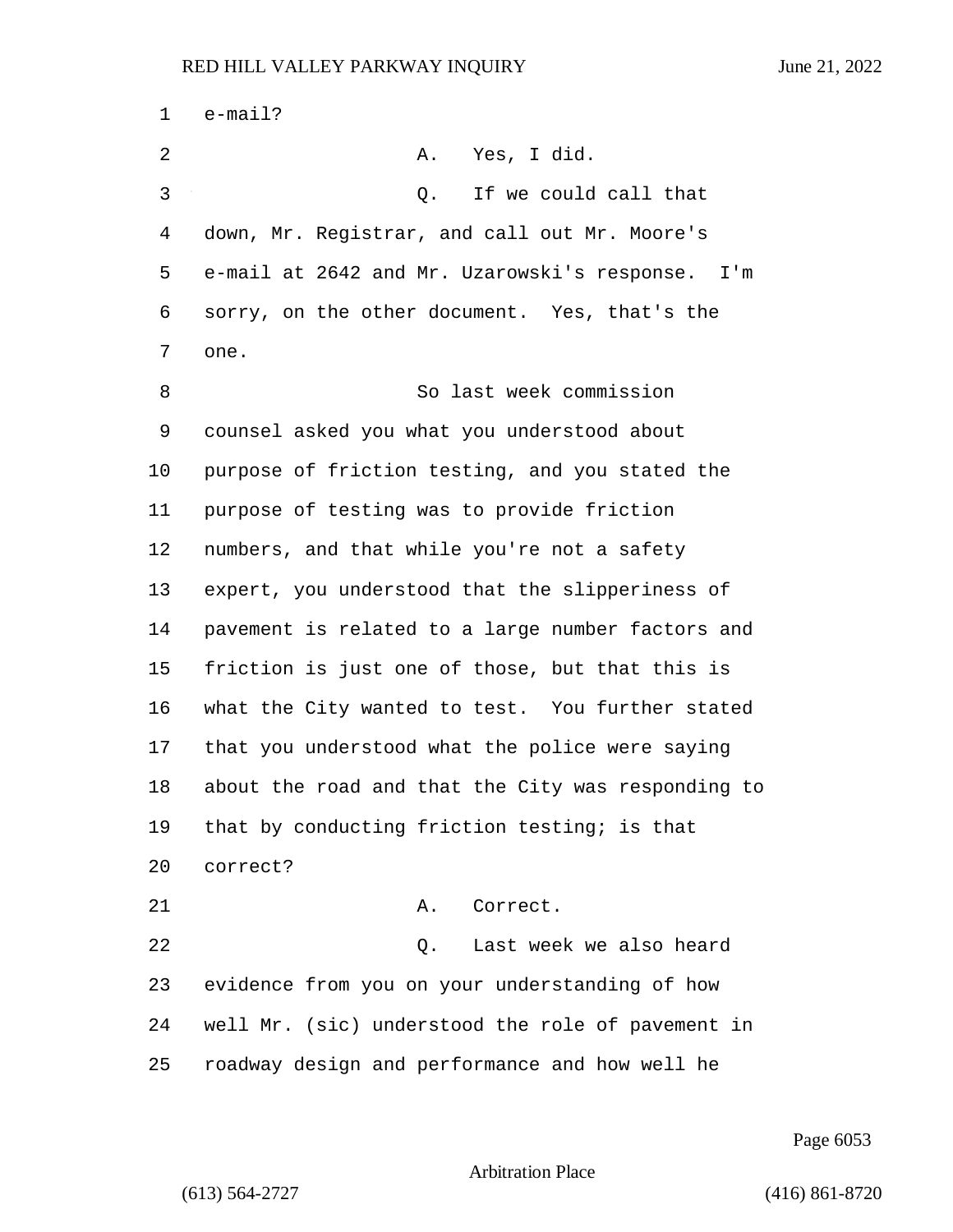understood friction issues specifically. I just want to confirm a couple of points on that topic. 3 You stated that in your view Mr. Moore was intelligent and a good engineer and that he may have had some general understanding regarding friction, but he wasn't a friction expert, correct? 8 A. Correct. 9 Q. And that was your understanding in 2013? 11 A. Correct. 12 C. You also stated that you didn't think that Mr. Moore understood that there were different pieces of friction testing equipment -- sorry, that he did understand that there were different pieces of friction testing equipment but -- I'm sorry, let me rephrase. 18 You stated that you did not think that Mr. Moore understood that there were different pieces of friction testing equipment, but you expected that he understood that there were different methods of testing; is that correct? 24 A. I would have to review exactly -- I think he was aware of this different

Page 6054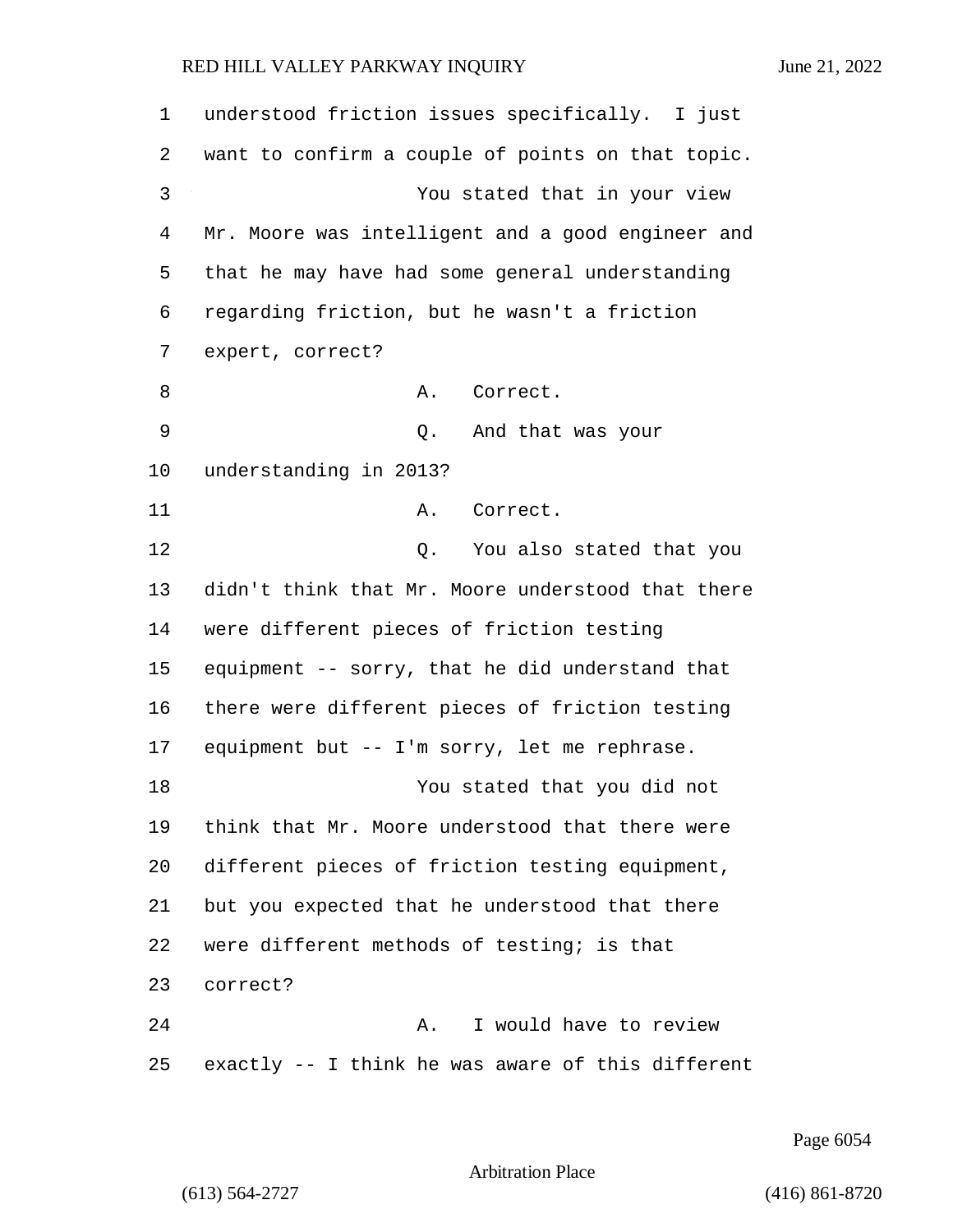| 1  | methods of testing, you know, for -- different     |
|----|----------------------------------------------------|
| 2  | methods of testing -- for different methods of     |
| 3  | testing, different pieces of equipment I use.      |
| 4  | Q. Right. So you understood                        |
| 5  | that he was aware of different methods of testing, |
| 6  | but not that he was -- he didn't understand the    |
| 7  | differences between the different types of         |
| 8  | friction testing equipment in 2013; is that fair?  |
| 9  | In my opinion he<br>Α.                             |
| 10 | understood that there were different methods and   |
| 11 | different pieces of equipment were useful, but I   |
| 12 | think that the meaning of this -- he wasn't an     |
| 13 | expert of, you know, interpreting the meaning of   |
| 14 | this.                                              |
| 15 | And he certainly did not<br>Q.                     |
| 16 | understand how to compare results from different   |
| 17 | testing devices in 2013. That was your             |
| 18 | understanding at that point?                       |
| 19 | MS. JENNIFER ROBERTS:                              |
| 20 | Commissioner, I think we might have a problem with |
| 21 | the feed again. Are you back?                      |
| 22 | THE WITNESS: I'm sorry but --                      |
| 23 | it was the picture was frozen and we couldn't      |
| 24 | hear -- I couldn't hear the question.              |
| 25 | MS. CONTRACTOR: That's not a                       |

Page 6055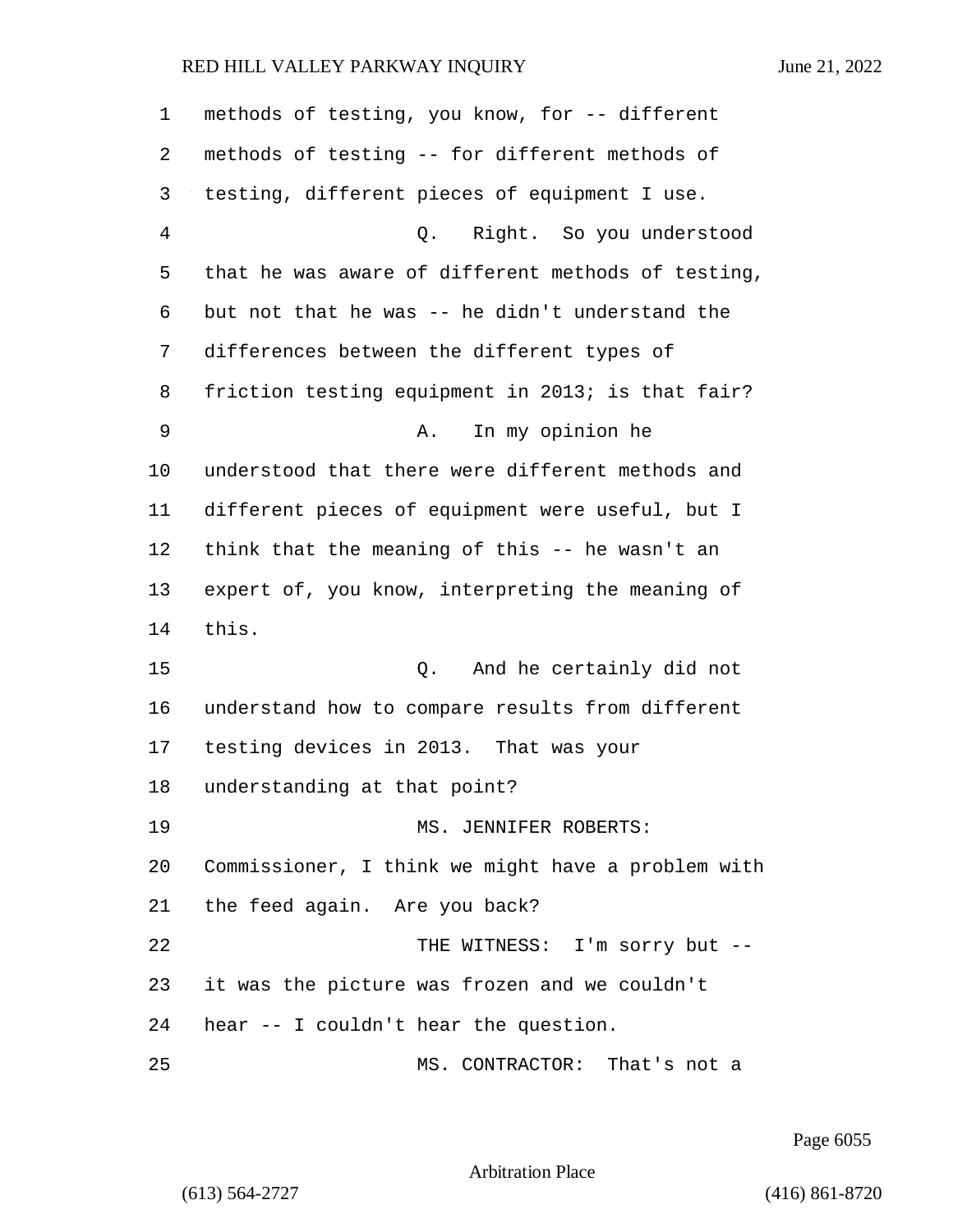| 1              | problem. I'm happy to repeat my question.          |
|----------------|----------------------------------------------------|
| $\overline{2}$ | THE WITNESS: Thank you.                            |
| 3              | BY MS. CONTRACTOR:                                 |
| 4              | It was your understanding<br>Q.                    |
| 5              | in 2013 that Mr. Moore did not have an             |
| 6              | understanding of how to compare the results from   |
| 7              | different friction testing devices?                |
| 8              | I think, yeah, that's<br>Α.                        |
| 9              | correct.                                           |
| 10             | Q. Mr. Registrar, if we                            |
| 11             | could please go to GOL2657 and OD6, image 87,      |
| 12             | page 230.                                          |
| 13             | JUSTICE WILTON-SIEGEL: I                           |
| 14             | think you mean paragraph 230.                      |
| 15             | MS. CONTRACTOR: I did. Thank                       |
| 16             | you very much, Mr. Commissioner.                   |
| 17             | BY MS. CONTRACTOR:                                 |
| 18             | And looking at<br>Q.                               |
| 19             | paragraph 231. Last week you were taken to these   |
| 20             | e-mails from January 2014 regarding the friction   |
| 21             | testing data, and you confirmed that the client at |
| 22             | paragraph 231 referred to Mr. Moore, and you'll    |
| 23             | see you state here that my client, Mr. Moore,      |
| 24             | needs a comparison of friction numbers on the Red  |
| 25             | Hill in Hamilton from 2007 and 2013. So you        |

Page 6056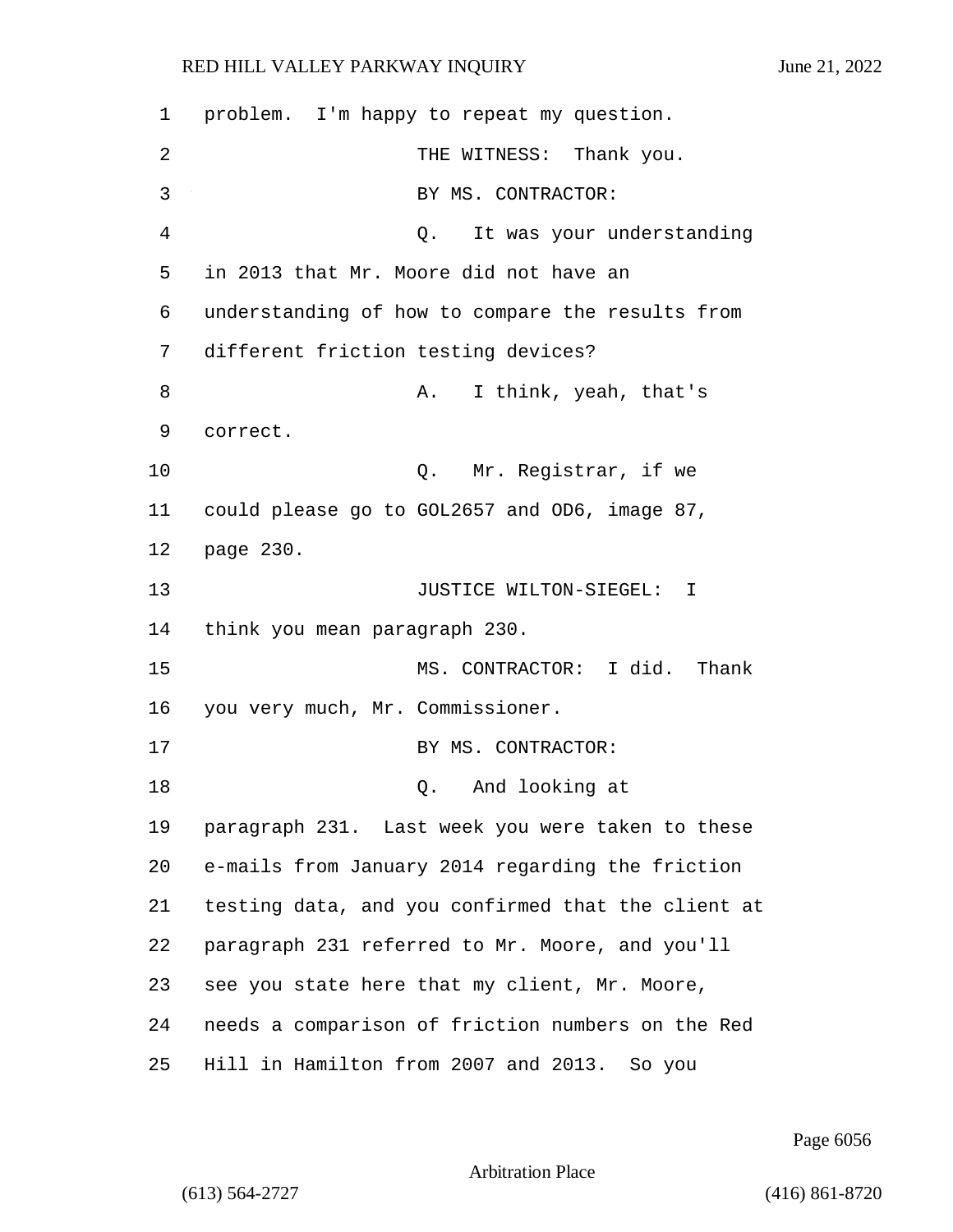understood that Mr. Moore was looking for a comparison of the friction testing results from 2007 and 2013? 4 A. Correct. 5 and 5 Q. Of course by comparison, you understood that he wanted to understand whether the friction testing values increased or decreased from 2007? 9 A. Correct. 10 Q. And the e-mail that you sent to Mr. Moore on the left side of the screen, you sent that in response to his request for a comparison? 14 A. Correct. 15 C. In fact, we heard from you that you contacted Tradewind to get the testing results so you could send Mr. Moore the information he needed to make the comparison? 19 A. I don't know what you mean. Like, I sent an e-mail? I think Mr. Rowan Taylor called -- or he called me, I called him. I got those numbers over the phone. 23 Q. Right, but you called him to get the information so that you could send it to Mr. Moore for the comparison, correct?

Page 6057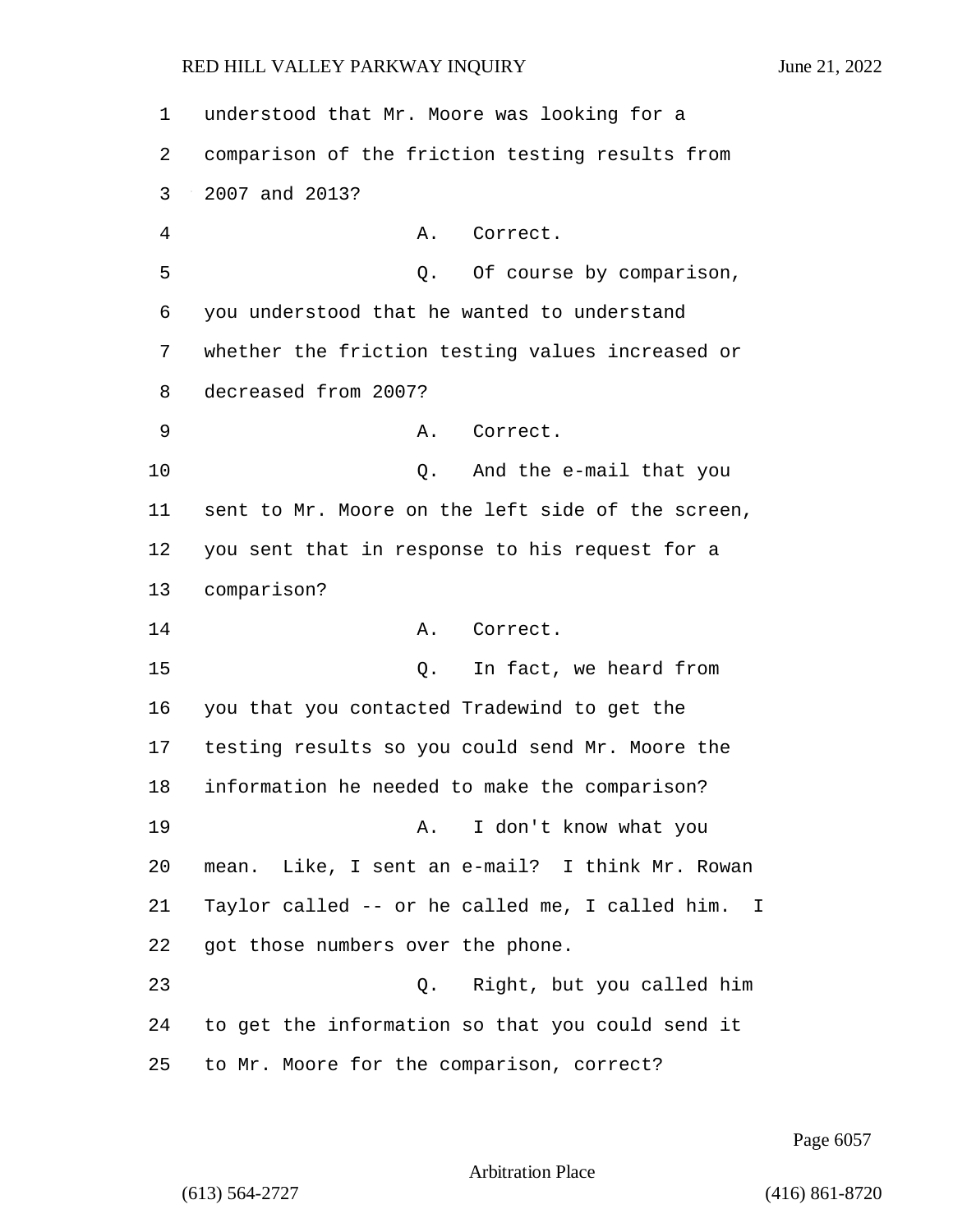| $\mathbf 1$ | I would rather think that<br>Α.                    |
|-------------|----------------------------------------------------|
| 2           | he would call me. I think he would rather call     |
| 3           | me, and then $I$ -- he sended the numbers and sent |
| 4           | it to Mr. Moore.                                   |
| 5           | That's fine. And<br>Q.                             |
| 6           | yesterday we -- or not yesterday. I think it was   |
| 7           | last week -- commission counsel asked you about    |
| 8           | your understanding at that time, in 2014, about    |
| 9           | the ability to correlate between grip tester       |
| 10          | results and locked wheel skid trailer results, and |
| 11          | you initially stated at that point you were aware  |
| 12          | that they were similar, with locked wheel slightly |
| 13          | higher.                                            |
| 14          | After some back and forth,                         |
| 15          | once commission counsel advised that we -- we've   |
| 16          | all heard a fair amount of evidence that generally |
| 17          | speaking the grip tester, all other things being   |
| 18          | equal, will return higher grip numbers than a      |
| 19          | locked wheel testing. I think you ultimately       |
| 20          | agreed that the grip tester would result in        |
| 21          | slightly higher units.                             |
| 22          | But quite apart from what you                      |
| 23          | might have thought in 2014 about whether the grip  |
| 24          | tester or the locked wheel tester would result in  |
| 25          | higher values, what you were clear about in your   |

Page 6058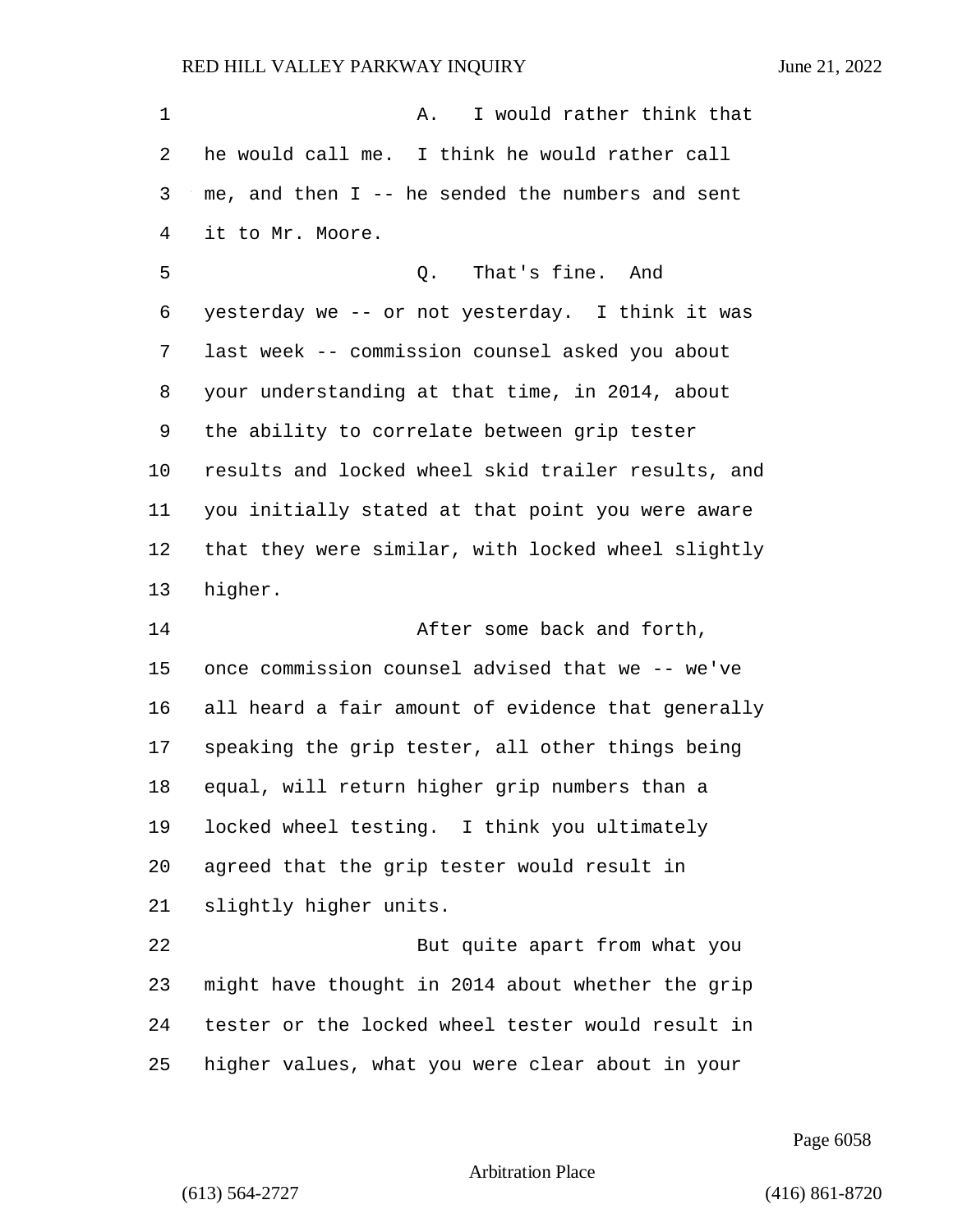| 1  | evidence is that in 2014, you understood that      |
|----|----------------------------------------------------|
| 2  | those values were quite similar, correct?          |
| 3  | Α.<br>Yes, correct. I think I                      |
| 4  | corrected myself during the examination that, you  |
| 5  | know -- I made an error during examination because |
| 6  | right from the start I knew that the grip tester   |
| 7  | numbers would be slightly higher, I think I        |
| 8  | estimate it was about 2.5, than the locked wheel   |
| 9  | tester. Only during examination I confuse it, but  |
| 10 | it was -- to me, it was right from the start that  |
| 11 | they -- I would anticipate. Then if the locked     |
| 12 | wheel is done in 90 and grip tester at 50, then    |
| 13 | the grip tester would be slightly higher.          |
| 14 | Q. That's not included in                          |
| 15 | your e-mail to Mr. Moore from January 24th,        |
| 16 | correct?                                           |
| 17 | Correct.<br>Α.                                     |
| 18 | Q. Fair to say,                                    |
| 19 | Dr. Uzarowski, if you thought that it was          |
| 20 | important for Mr. Moore to know that, you would    |
| 21 | have included it in the e-mail?                    |
| 22 | You know, I don't want to<br>Α.                    |
| 23 | speculate. I know that I was under pressure        |
| 24 | because Mr. Moore ask me about this by noon and    |
| 25 | it -- I think I said it at 11:45 or something, so  |

Page 6059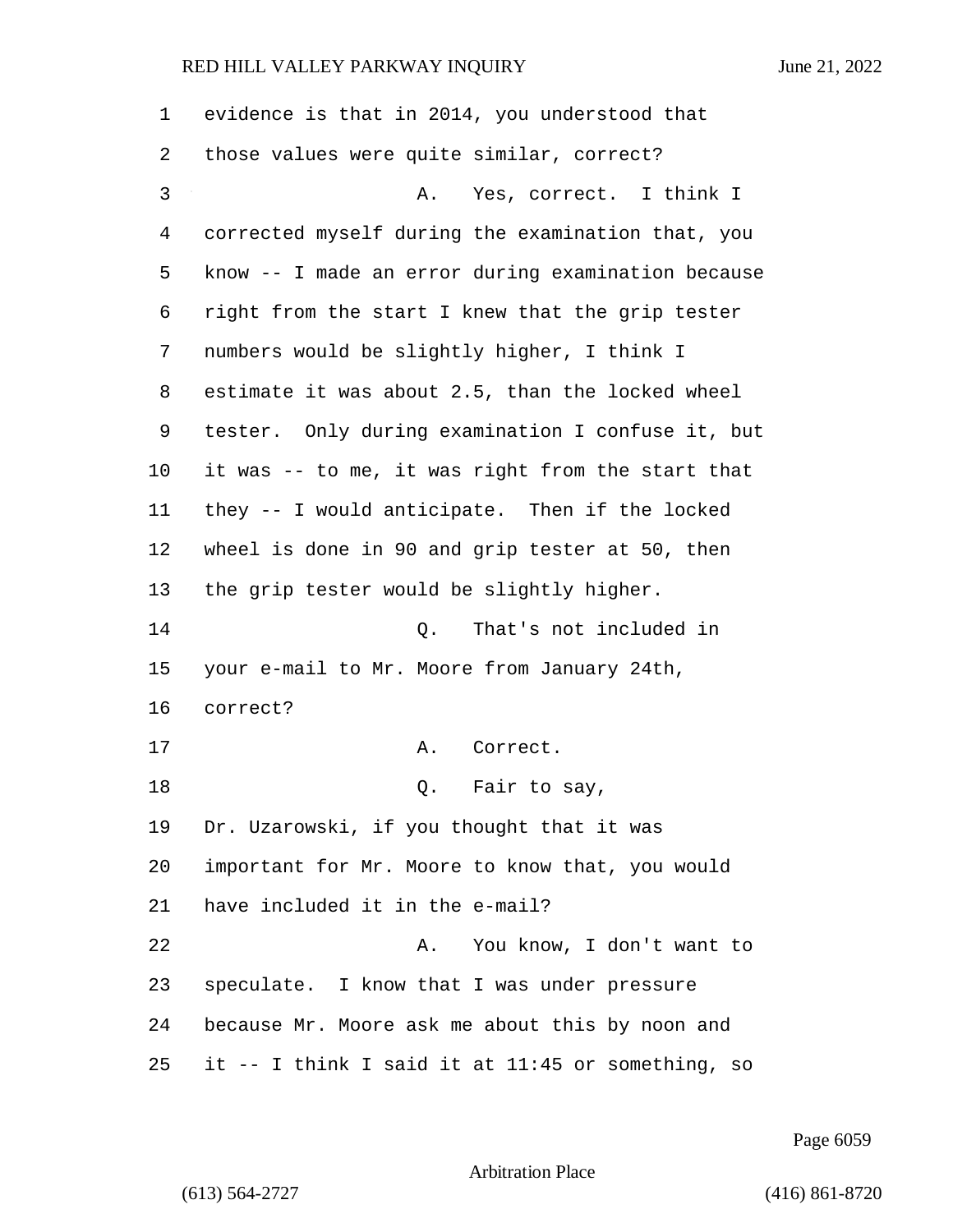| 1  | there was a pressure to send the numbers to him.  |
|----|---------------------------------------------------|
| 2  | So it was just, you know, a pressure, send it to  |
| 3  | Mr. Moore because he wants it by noon, yes.       |
| 4  | I understand that, but it<br>Q.                   |
| 5  | would have only required adding one line, right,  |
| 6  | that the 2013 testing results would -- you would  |
| 7  | expect them to be higher. That would take a       |
| 8  | couple of minutes at most, right? That's all you  |
| 9  | would have had to add?                            |
| 10 | Obviously, you know, this<br>Α.                   |
| 11 | statement is not here, but I was aware of the     |
| 12 | difference.                                       |
| 13 | Q. Right, but you didn't                          |
| 14 | include it in the e-mail because you didn't think |
| 15 | it was important for Mr. Moore to understand that |
| 16 | to compare the results. Fair to say?              |
| 17 | No, you go too far. No,<br>А.                     |
| 18 | I think I was -- whether it was important, no, I  |
| 19 | think I was -- I didn't -- first of all, I didn't |
| 20 | know what numbers I could get, so I think I was   |
| 21 | under a lot of stress and pressure because the    |
| 22 | client asked has -- as you probably know, I       |
| 23 | thought that the client had a meeting with the    |
| 24 | management, so there was a lot of pressure and    |
| 25 | stress on me to deliver the numbers to him. So I  |

Page 6060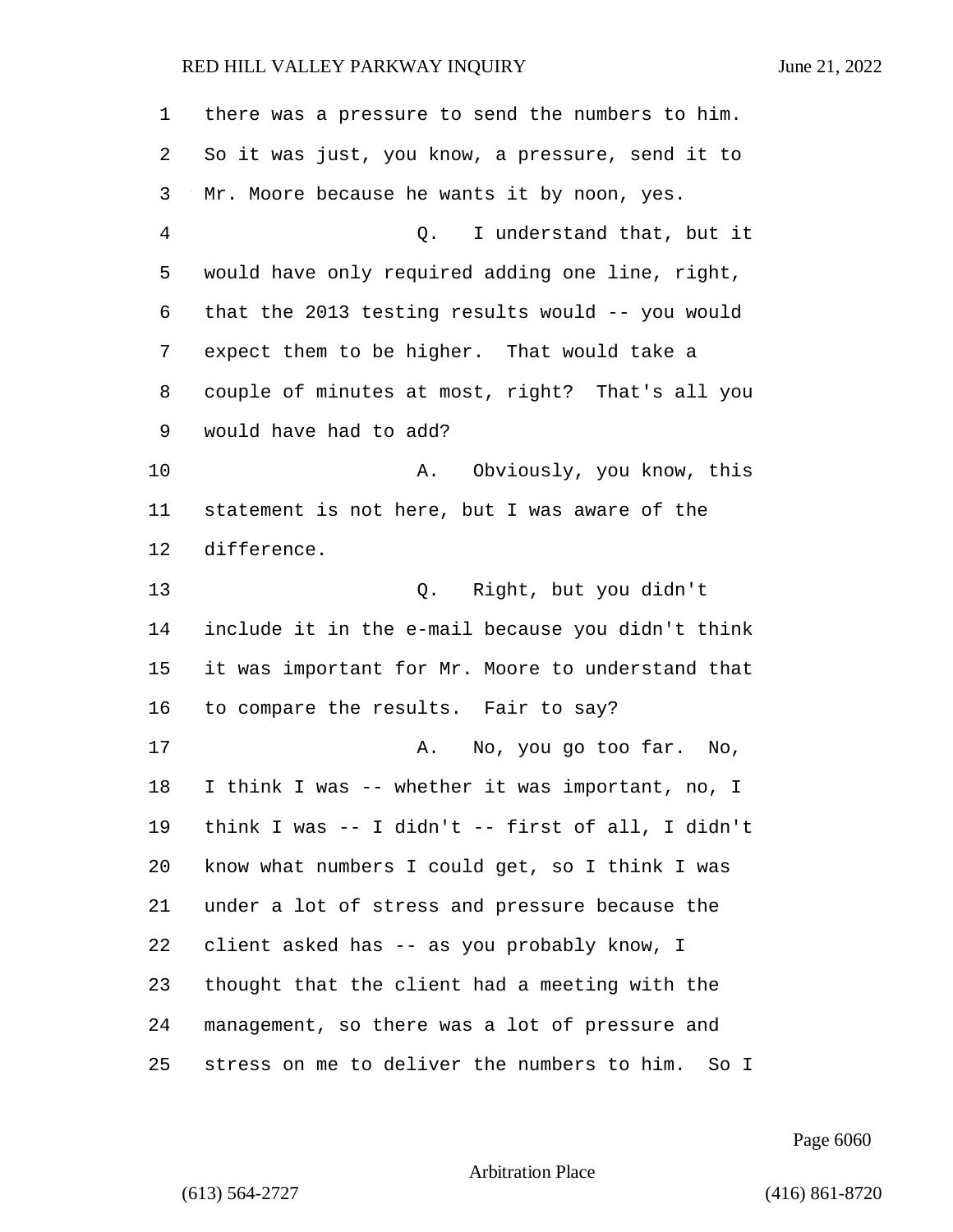| 1  | didn't -- I didn't provide this. Later on I        |
|----|----------------------------------------------------|
| 2  | looked at, did some more analysis, but at that     |
| 3  | point of time, no, I didn't.                       |
| 4  | Q. Okay. So your evidence                          |
| 5  | was that you did not have enough time to include   |
| 6  | in this e-mail a statement or information about    |
| 7  | the 2013 -- your expectation that the 2013 results |
| 8  | would have been higher than 2007?                  |
| 9  | A. You know, my                                    |
| 10 | interpretation is that I had everything ready. I   |
| 11 | had the e-mail ready, I had the attachment ready,  |
| 12 | everything, was waiting for this, and you probably |
| 13 | know that I put some pressure on Mr. Leonard       |
| 14 | Taylor. When I got the number, I passed them to    |
| 15 | Mr. Moore. This is what I recall. I recall the     |
| 16 | stress and the pressure that I was under and -- as |
| 17 | I said, that was ready. The e-mail was ready,      |
| 18 | everything was ready, that include this full       |
| 19 | number.                                            |
| 20 | Q. You felt comfortable that                       |
| 21 | you gave Mr. Moore what he needed?                 |
| 22 | Okay, now your question<br>Α.                      |
| 23 | is what my feeling was that time. I knew I sent    |
| 24 | him the numbers, but now I would -- now during     |
| 25 | this I would -- later on I did more analysis, but  |

Page 6061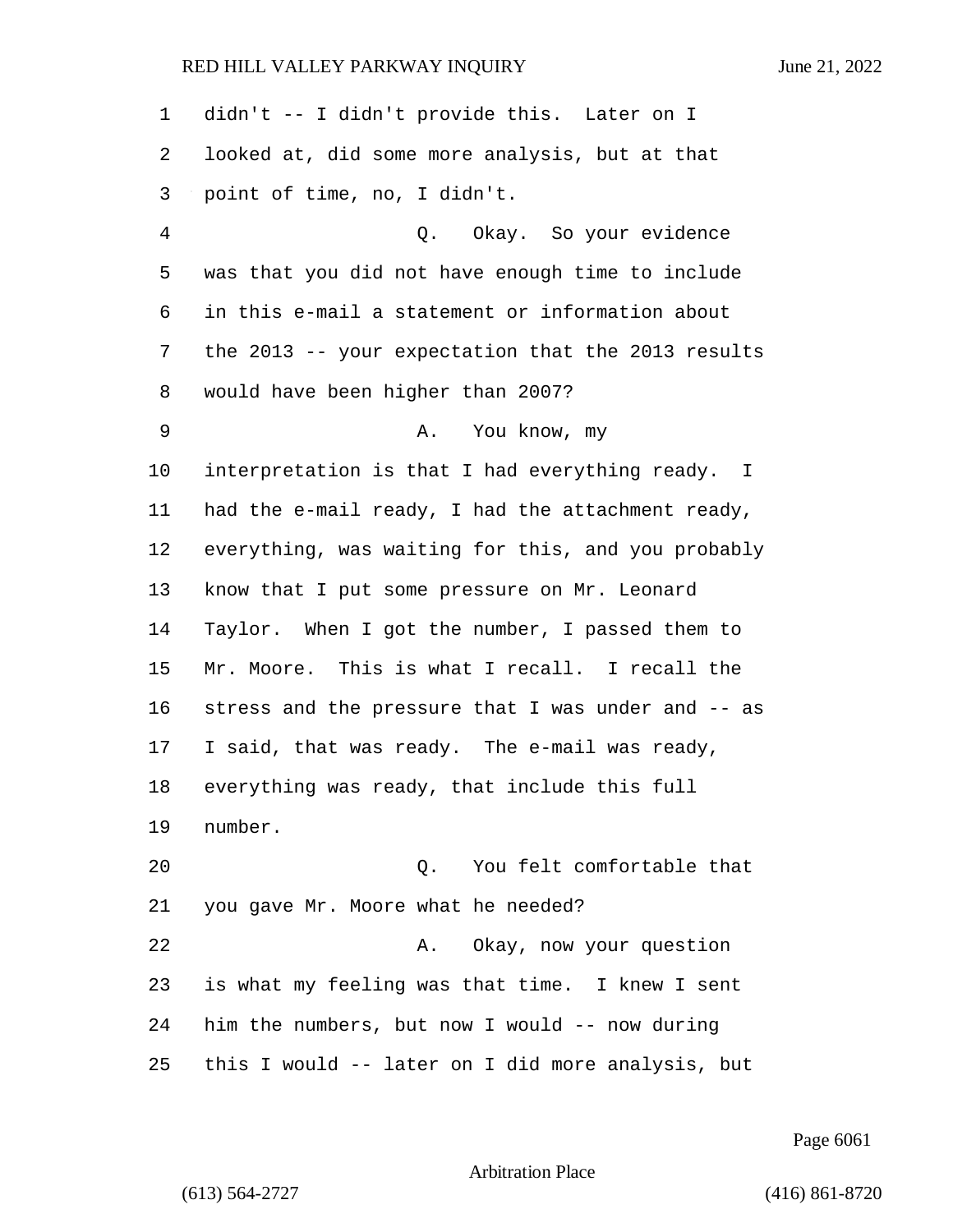1 for me at that particular time, the objective was 2 send this to Mr. Moore because he requested this 3 thing urgently. So I was happy. 4 Q. And he asked you to send 5 it so that he could compare the results for the 6 management meeting? 7 A. Yeah, he asked for the 8 2013 numbers. That was my -- yeah, he wanted the 9 2007 and 2013 numbers. 10 Q. To compare -- 11 A. That was my understanding 12 for the management. Actually, turn out I was 13 mistaken, but that was my understanding. 14 Q. As you say in 15 paragraph 231, he didn't just want the numbers, he 16 wanted the numbers to compare them? 17 A. (No response). 18 O. I think he's frozen. 19 MR. LEWIS: I believe he's 20 back. 21 BY MS. CONTRACTOR: 22 Q. Dr. Uzarowski, I'm not 23 sure if you heard my last question. 24 THE REGISTRAR: Sorry, 25 Counsel, the connection just dropped.

Page 6062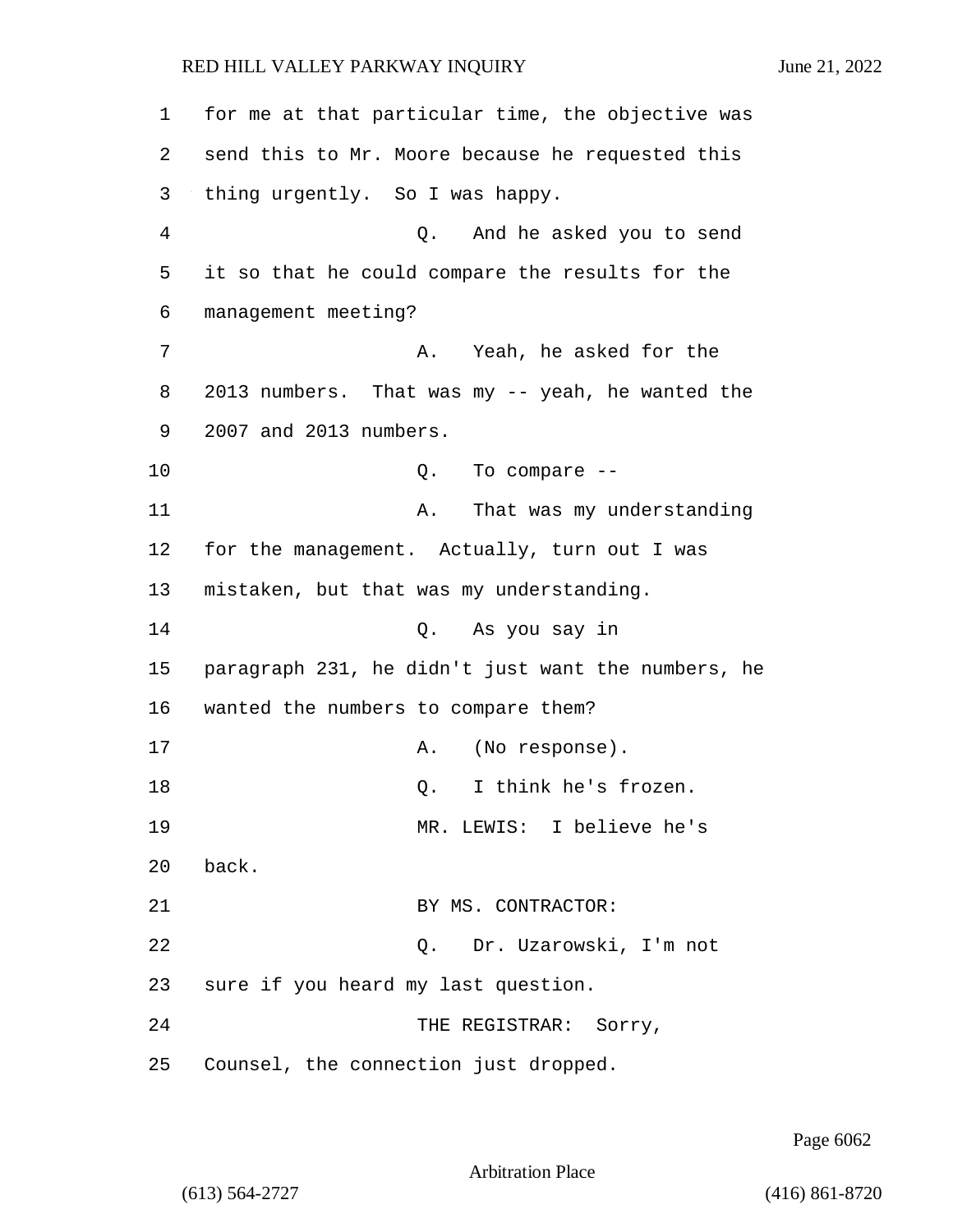| $\mathbf 1$ | (DISCUSSION OFF THE RECORD)                       |
|-------------|---------------------------------------------------|
| 2           | MS. JENNIFER ROBERTS: We've                       |
| 3           | been advised there's an internet loss and that    |
| 4           | they are working on it.                           |
| 5           | JUSTICE WILTON-SIEGEL: We'll                      |
| 6           | take an early morning break, take our break for   |
| 7           | 15 minutes, and see what the -- perhaps get an    |
| 8           | assessment of what Golders thinks is the          |
| 9           | likelihood that they can address their internet   |
| 10          | problems. I assume this is a systemic problem for |
| 11          | Golders again?                                    |
| 12          | MS. JENNIFER ROBERTS: That's                      |
| 13          | what I understand. Yesterday there was a service  |
| 14          | provider issue, and I don't know if that's been   |
| 15          | carried over today, but I'll find out.            |
| 16          | JUSTICE WILTON-SIEGEL: Why                        |
| 17          | don't we do that, if counsel are agreeable, and   |
| 18          | we'll return at 11:00 with the report.<br>No,     |
| 19          | Dr. Uzarowski is not back. He's just on the       |
| 20          | screen frozen; is that right?                     |
| 21          | MR. LEWIS: Appears to be.                         |
| 22          | JUSTICE WILTON-SIEGEL: Then                       |
| 23          | let's take that break. We'll return at 11.        |
| 24          | --- Recess taken at 10:47 a.m.                    |
| 25          | --- Upon resuming at 11:01 a.m.                   |

Page 6063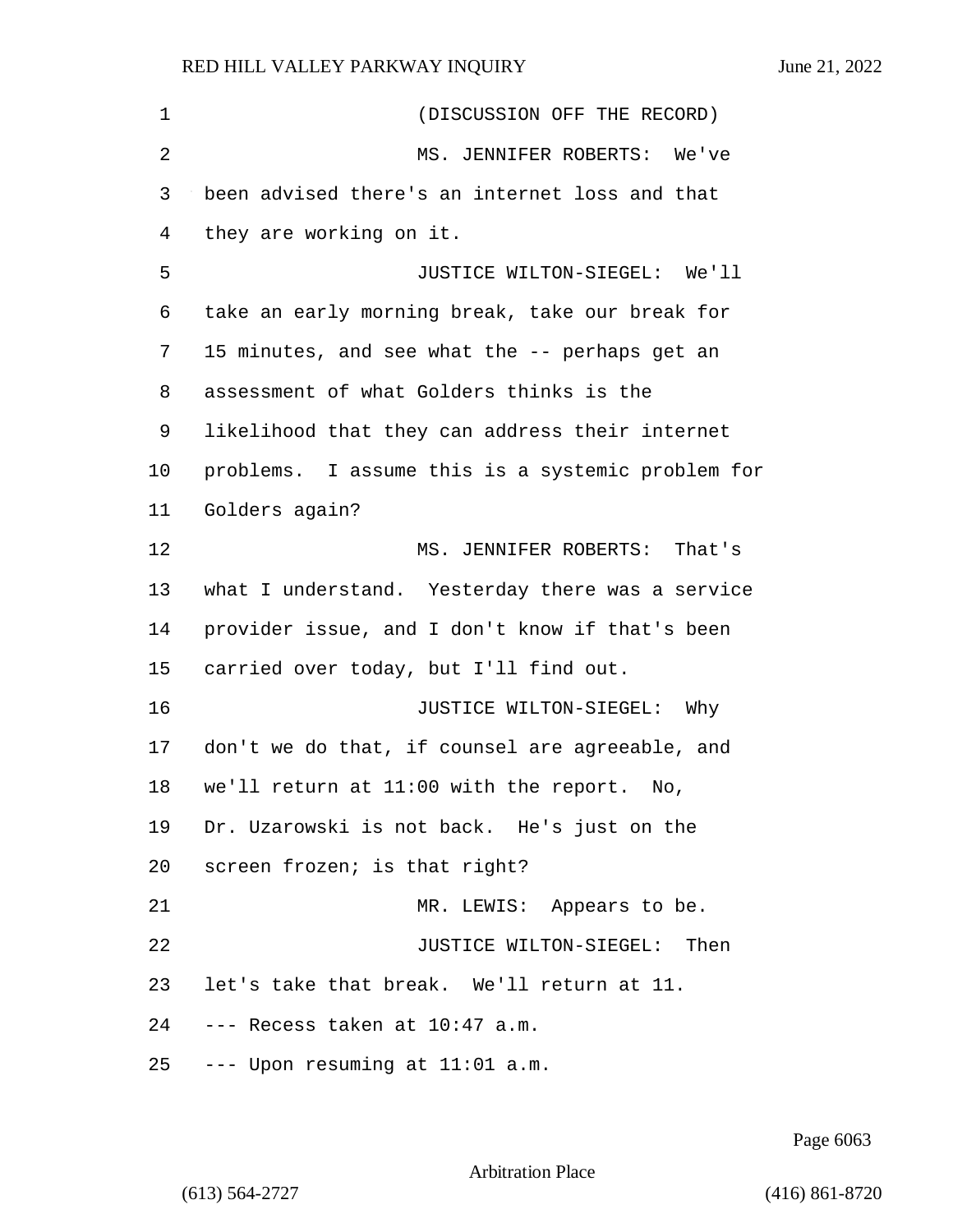| 1  | MR. LEWIS: Commissioner, as                        |
|----|----------------------------------------------------|
| 2  | you know, on the break we've been advised by Ms.   |
| 3  | Roberts for Golder that they are having just a     |
| 4  | systemic internet problem at their office, so      |
| 5  | Dr. Uzarowski is going to continue from his home,  |
| 6  | and that should be able to happen by 11:30. So I   |
| 7  | would suggest we adjourn until 11:30, resume then, |
| 8  | and then, if necessary, for Ms. Contractor's       |
| 9  | cross-examination, rather than finish at 3:30 as   |
| 10 | we have been doing for Dr. Uzarowski, that we      |
| 11 | finish at 4 o'clock.                               |
| 12 | JUSTICE WILTON-SIEGEL: That's                      |
| 13 | fine. Let's stand adjourned then until 11:30.      |
| 14 | MS. JENNIFER ROBERTS: Thank                        |
| 15 | you.                                               |
| 16 | --- Recess taken at 11:02 a.m.                     |
| 17 | $---$ Upon resuming at $11:30$ a.m.                |
| 18 | BY MS. CONTRACTOR:                                 |
| 19 | Dr. Uzarowski, I think we<br>Q.                    |
| 20 | were in the middle of discussing your e-mail to    |
| 21 | Mr. Moore from January 24th. And, Mr. Registrar,   |
| 22 | I wonder if you could call back up the GOL2657,    |
| 23 | and OD6, image 87, paragraph 230.                  |
| 24 | Just to cover this off, you                        |
| 25 | understood that you -- at the time, that you sent  |

Page 6064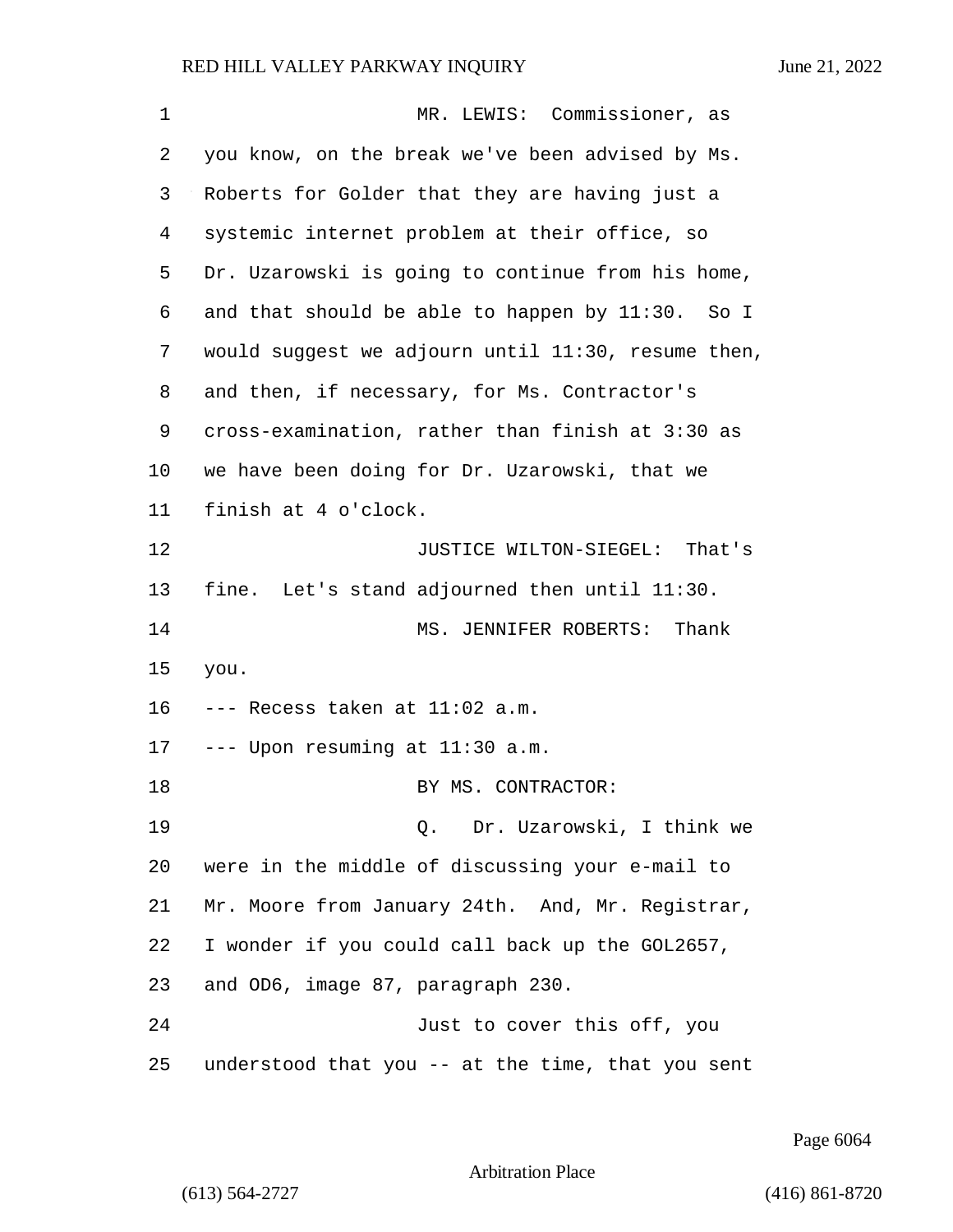Dr. -- I'm sorry -- Mr. Moore the information that he needed to make the comparison between the 2007, 2013 results? 4 A. Yes, I sent him the numbers that he wanted, yes. 6 Q. Right. From your e-mail at paragraph 231 -- as it states in your e-mail at paragraph 31 (sic), you were aware that Mr. Moore wasn't just looking for the numbers, he was looking for the comparison? 11 A. This is what the e-mail says, yes. 13 Q. And you understood that, that that's what he was looking for? He wasn't just asking you for the numbers; he wanted to compare them? 17 A. Yes, he ask me for, yes. 18 and you gave him the information he needed to do that comparison? 20 A. Yes, I did. 21 O. If we could, Mr. Registrar, go to image 91 of the overview document, paragraph 240. We can pull up -- sorry, you don't need to call it out for now. Thank you. On the other side of the screen, pull up GOL2981.

Page 6065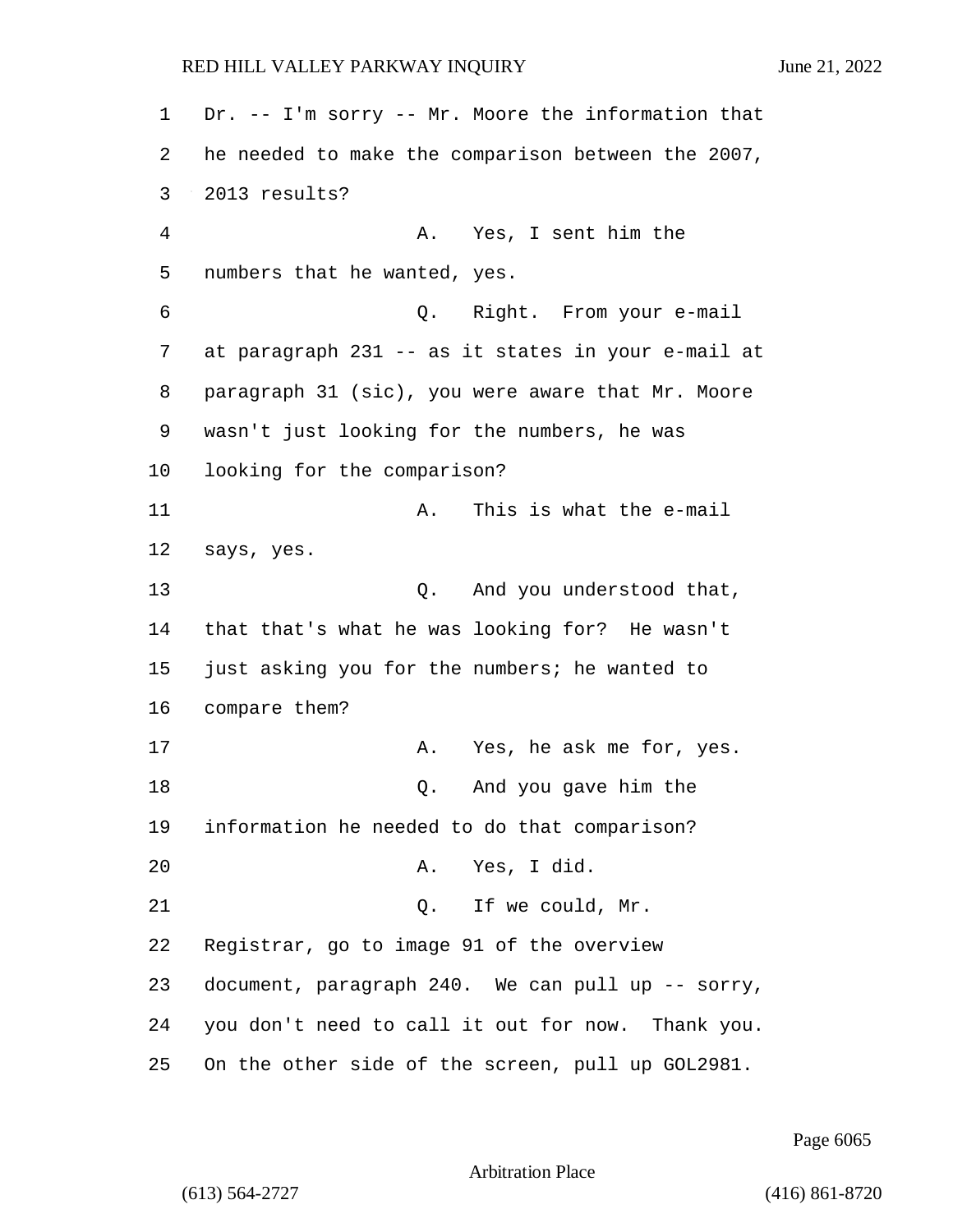| 1  | Dr. Uzarowski, you received                        |
|----|----------------------------------------------------|
| 2  | the Tradewind report on January 26th, 2014, and    |
| 3  | you send it to Mr. Moore on January 30th, and your |
| 4  | evidence last week was that you didn't send it     |
| 5  | right away because you wanted to review the        |
| 6  | Tradewind report and incorporate it into the draft |
| 7  | Golder report. And if we could please go to image  |
| 8  | 10 of the draft Golder report. Sections 5 and 6    |
| 9  | are -- sorry, contain Golder's analysis of the     |
| 10 | Tradewind report, correct?                         |
| 11 | Correct.<br>Α.                                     |
| 12 | Q. And you were satisfied                          |
| 13 | that these sections then summarized Golder's       |
| 14 | analysis of the Tradewind report and the           |
| 15 | recommendations from it?                           |
| 16 | Yes, that was my<br>Α.                             |
| 17 | interpretation of what was in Tradewind's report   |
| 18 | and our recommendations, yes.                      |
| 19 | Q. If we could, please, Mr.                        |
| 20 | Registrar, call out section 5. The bottom          |
| 21 | paragraph states:                                  |
| 22 | "Although the friction                             |
| 23 | numbers, FN, values are higher                     |
| 24 | than when measured in 2007                         |
| 25 | immediately after                                  |

Page 6066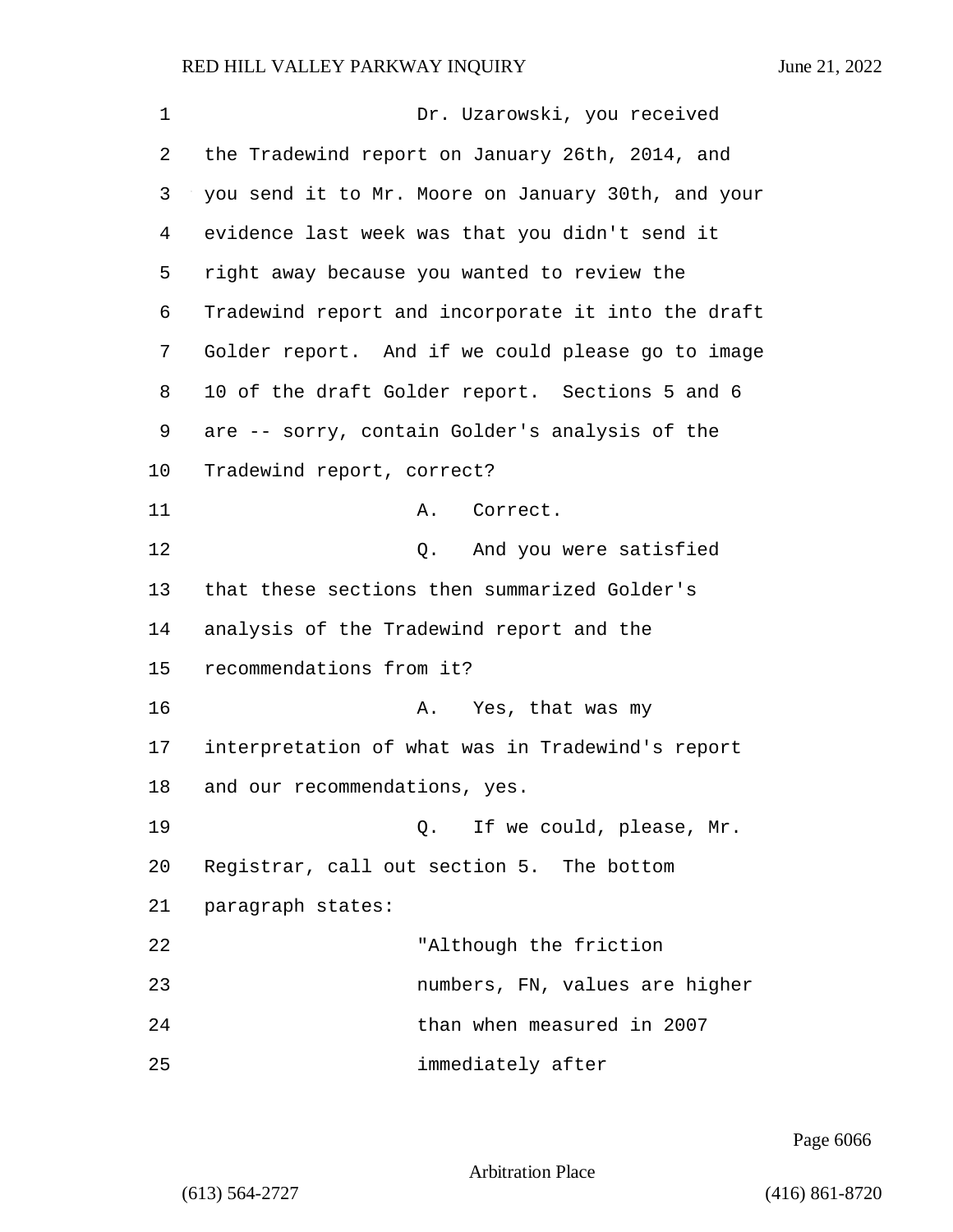| $\mathbf 1$ | construction, between 30 and                       |
|-------------|----------------------------------------------------|
| 2           | 34, they are considered to be                      |
| 3           | relatively low."                                   |
| 4           | And here the friction number,                      |
| 5           | FN, values referred to in that sentence are the    |
| 6           | results from the testing completed by Tradewind,   |
| 7           | correct?                                           |
| 8           | Correct.<br>Α.                                     |
| 9           | So here you're comparing<br>Q.                     |
| 10          | these friction numbers, FN, values that Tradewind  |
| 11          | measured to the FN numbers from the 2007 testing   |
| 12          | conducted by the MTO?                              |
| 13          | Yeah, here I compared<br>Α.                        |
| 14          | them, MTO 2007, with Tradewind 2013.               |
| 15          | And you state that the<br>Q.                       |
| 16          | 2013 numbers are higher than the 2007 numbers?     |
| 17          | Yes, it is. Yes.<br>Α.                             |
| 18          | Similar to the<br>Q.                               |
| 19          | January 24th e-mail that we were just looking at,  |
| 20          | this draft report does not state that the numbers  |
| 21          | cannot be compared directly?                       |
| 22          | No, it doesn't. There is<br>A.                     |
| 23          | no direct correlation, but overall those 2000      |
| 24          | numbers -- 2013 numbers, in my opinion, my         |
| 25          | analysis, were higher than -- somewhat higher than |

Page 6067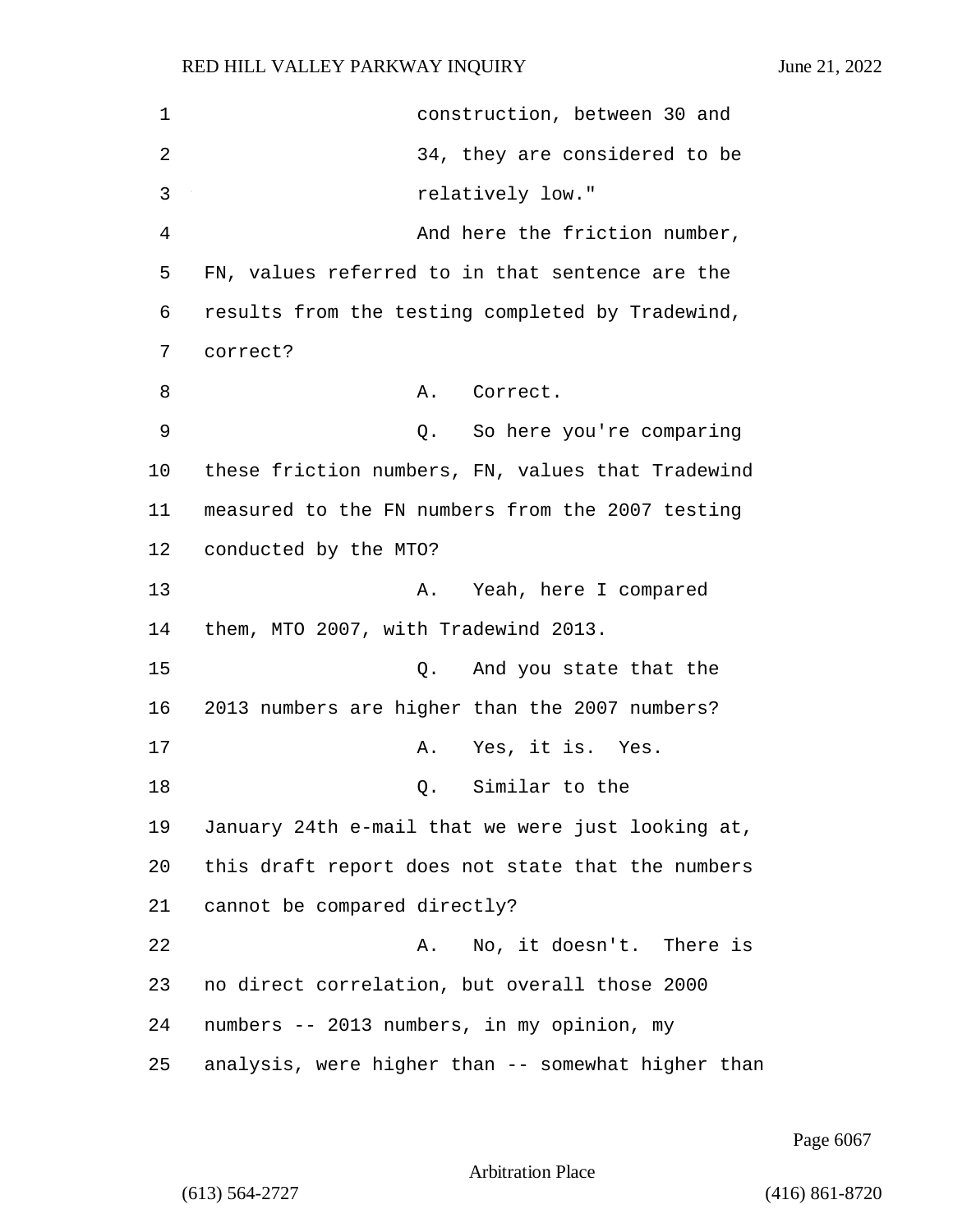2007. 2 Q. But you don't say somewhat higher, right, you say higher? 4 A. Higher, yes. 5 Q. We can call that back down, Mr. Registrar. 7 Dr. Uzarowski, you've told us that you understood that the City was doing friction testing in light of the concerns expressed by the police that the roadway was slippery, and last week and again this morning you stated that the friction testing results did not raise any red flags for you. 14 You would agree with me that if you had any concerns that the friction testing results in 2013 raised any potential safety issues on the Red Hill, in your opinion, you would have stated that in the draft Golder report. 19 A. Yes, they -- again, safety is a different -- they didn't raise -- those numbers, they didn't raise red flag in my opinion, but I consider them to be relatively low. 23 Q. So the Tradewind report of course refers to friction standards applicable in the United Kingdom, and in 2014 you understood

Page 6068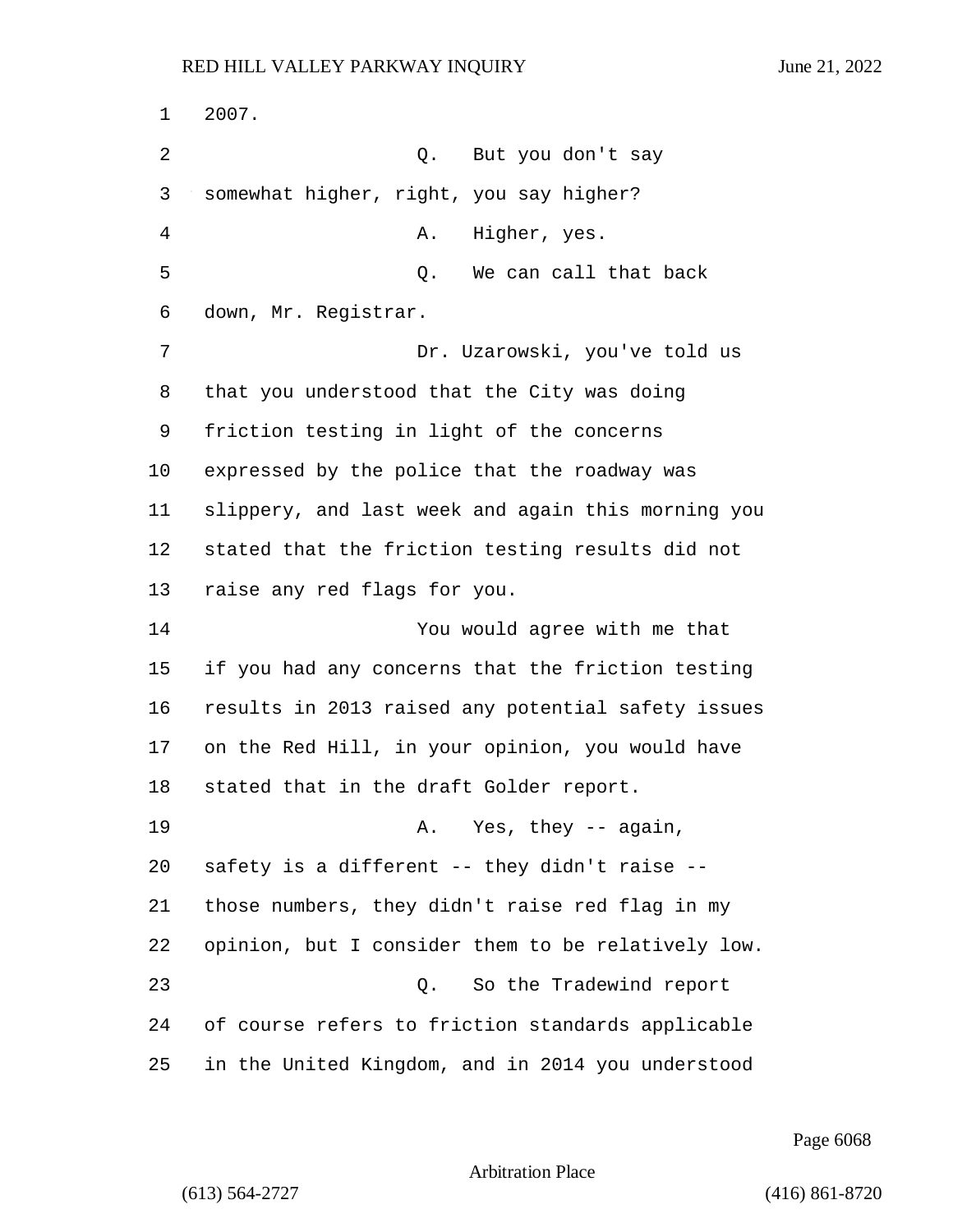that aside from I think you called it a general expected value of FN30 from the MTO, there were no friction standards in Ontario or in Canada for that matter, correct? 5 A. There is no friction standard that would specify the requirements, yes. Number 30 was like -- you know, how can I say? The base of -- I think MTO called it expected value. 10 Q. Right. And certainly the draft Golder report does not reference any Canadian or Ontario friction standard? 13 A. No, it doesn't. They don't exist. 15 Q. Right. The only reference to a standard in section 5 is a reference to what's acceptable in the UK for motorway pavement. We can -- 19 The Communication A. I reference the value that Mr. Leonard Taylor provided in his report. 21 Q. Right. And we've agreed that the numbers in the -- I'm sorry, the draft Golder states that the 2013 numbers are higher than the 2007 numbers. We also know that the MTO was content with the 2007 friction testing

Page 6069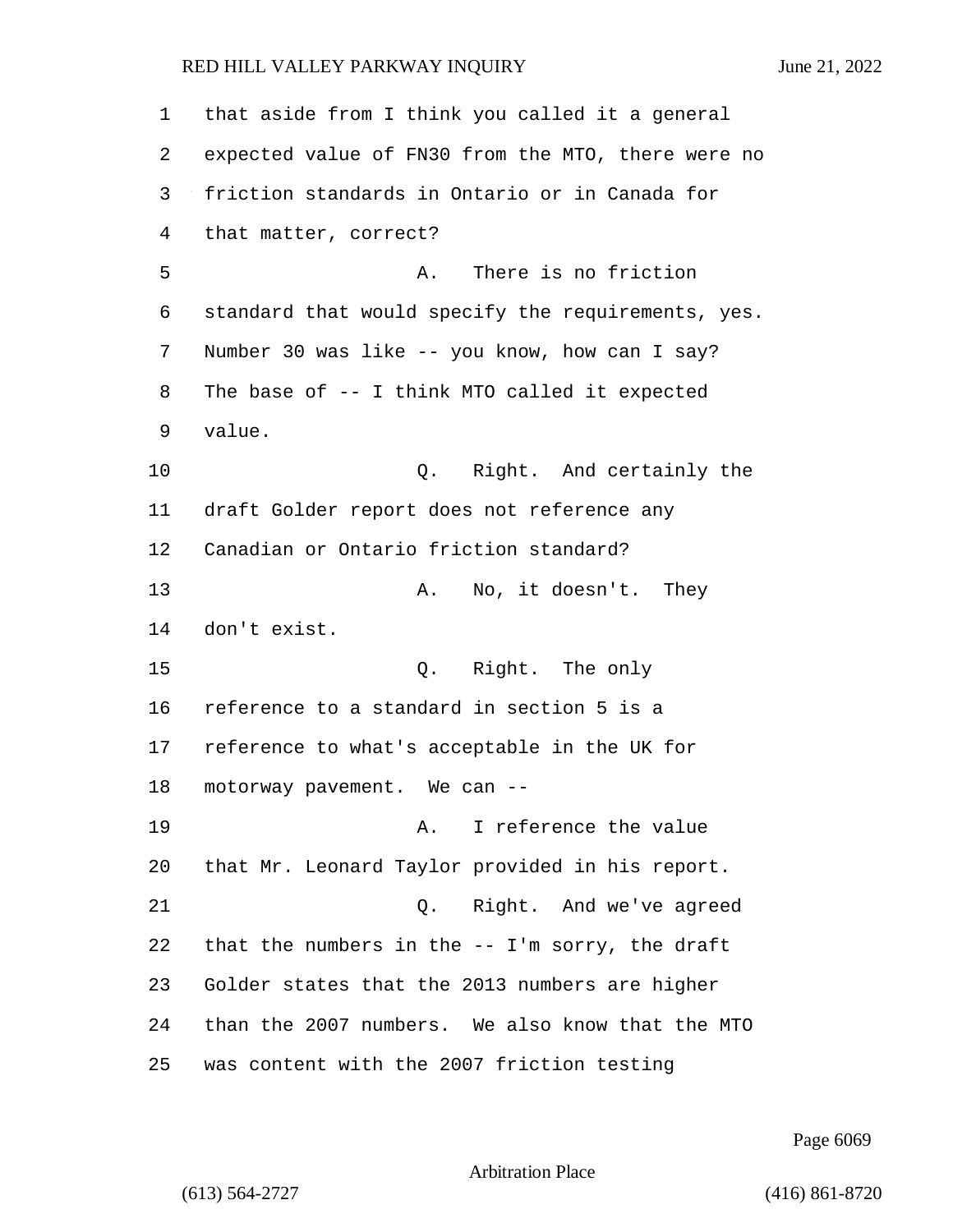results, correct? 2 A. It was like, you know, two-stage question. So the second, yes, MTO considered those values, 2007 values, as good. I'm sorry, what was the first part of the question? 7 Q. I was just reiterating that the -- as noted in the draft Golder report, the 2013 numbers were higher than the 2007 numbers? 11 A. Yes, they were high, yes. **C.** We know, again from your evidence in May, that after you received the 2007 friction testing results from the MTO, you advised Mr. Moore and Mr. Oddi that the 2007 results were acceptable, not perfect; is that correct? 17 A. I don't remember using word "perfect," but I think yes, I advised them that there is -- 2007 MTO results were good. 20 Q. If we can, Mr. Registrar, pull up GOL2642 and pull out Mr. Uzarowski's e-mail. 23 In September 2013 when Mr. Moore first approaches you to do the friction testing, you reiterate that the City got good

Page 6070

```
Arbitration Place
```
(613) 564-2727 (416) 861-8720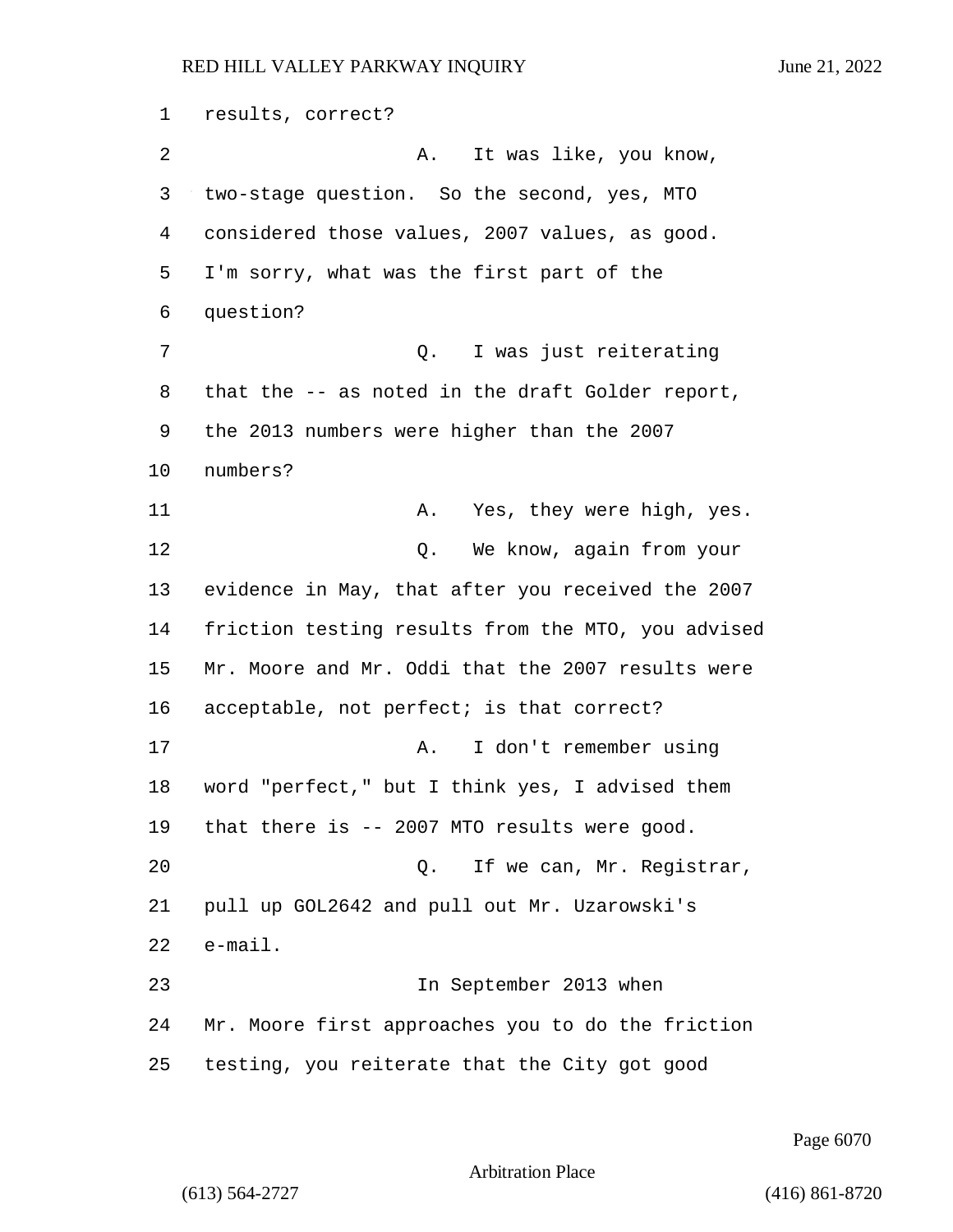numbers from friction testing in 2007 and that it was better than what the MTO typically has? 3 A. Yes, is correct. That was 2007 numbers before opening to traffic. They were good, yes. 6 Q. Sorry, Mr. Registrar, if you could pull back the Golder report again. Let me know if you need the number. Thank you. 9 So we agree then that the only standard -- or you have agreed with me that the only standard that was applied in the draft Golder report and the Tradewind report was the UK standard, and that the 2013 results were higher than the 2007 results, and that the 2007 results were acceptable to the MTO and to Golder. 16 Based on that, you would agree with me, Dr. Uzarowski, that one interpretation of the friction testing analysis in the Golder report provided to the City in 2014 is that the 2013 friction testing results, which are higher than the values that the MTO found acceptable, are relatively low only when compared to the UK standard? 24 A. No, I don't agree.

25 Q. Why not?

Page 6071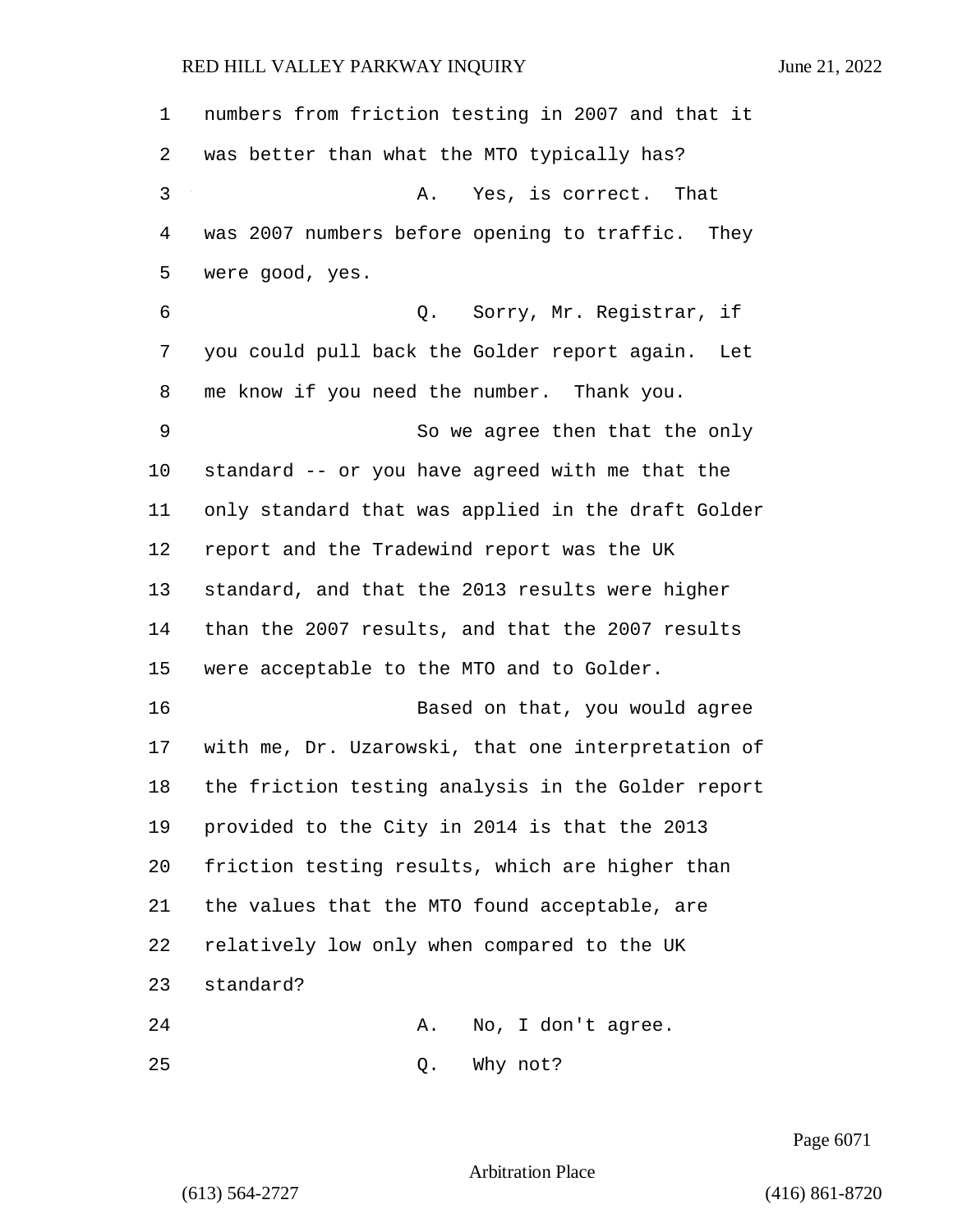| 1  | The critical statement is<br>Α.                    |
|----|----------------------------------------------------|
| 2  | the typical -- should be at least equal to or      |
| 3  | higher than 40 to be considered adequate. The UK   |
| 4  | standard was 48 that I reference from Mr. Leonard  |
| 5  | Taylor's report, but in my opinion was that those  |
| 6  | values should be minimum $40$ , because as $-$ the |
| 7  | values in 2007 were just after construction before |
| 8  | opening to traffic. So the critical statement is   |
| 9  | typically the FN value should be equal or higher   |
| 10 | than 40 to be considered adequate.                 |
| 11 | You don't provide any<br>Q.                        |
| 12 | reference for that statement. The only reference   |
| 13 | in that section to a standard is the UK standard,  |
| 14 | correct?                                           |
| 15 | Correct, but that is a<br>А.                       |
| 16 | separate statement.                                |
| 17 | Right. Commission<br>Q.                            |
| 18 | counsel asked you about your call and your meeting |
| 19 | with Mr. Moore on February 3rd and 7th. If we      |
| 20 | could leave this up and also pull up OD6, image    |
| 21 | 99. And your evidence was that the February 4th    |
| 22 | call was sent to set the meeting agenda and that   |
| 23 | the discussion really took place on February 7th.  |
| 24 | And with respect to the                            |
| 25 | February 7th meeting, you told us that you recall  |

Page 6072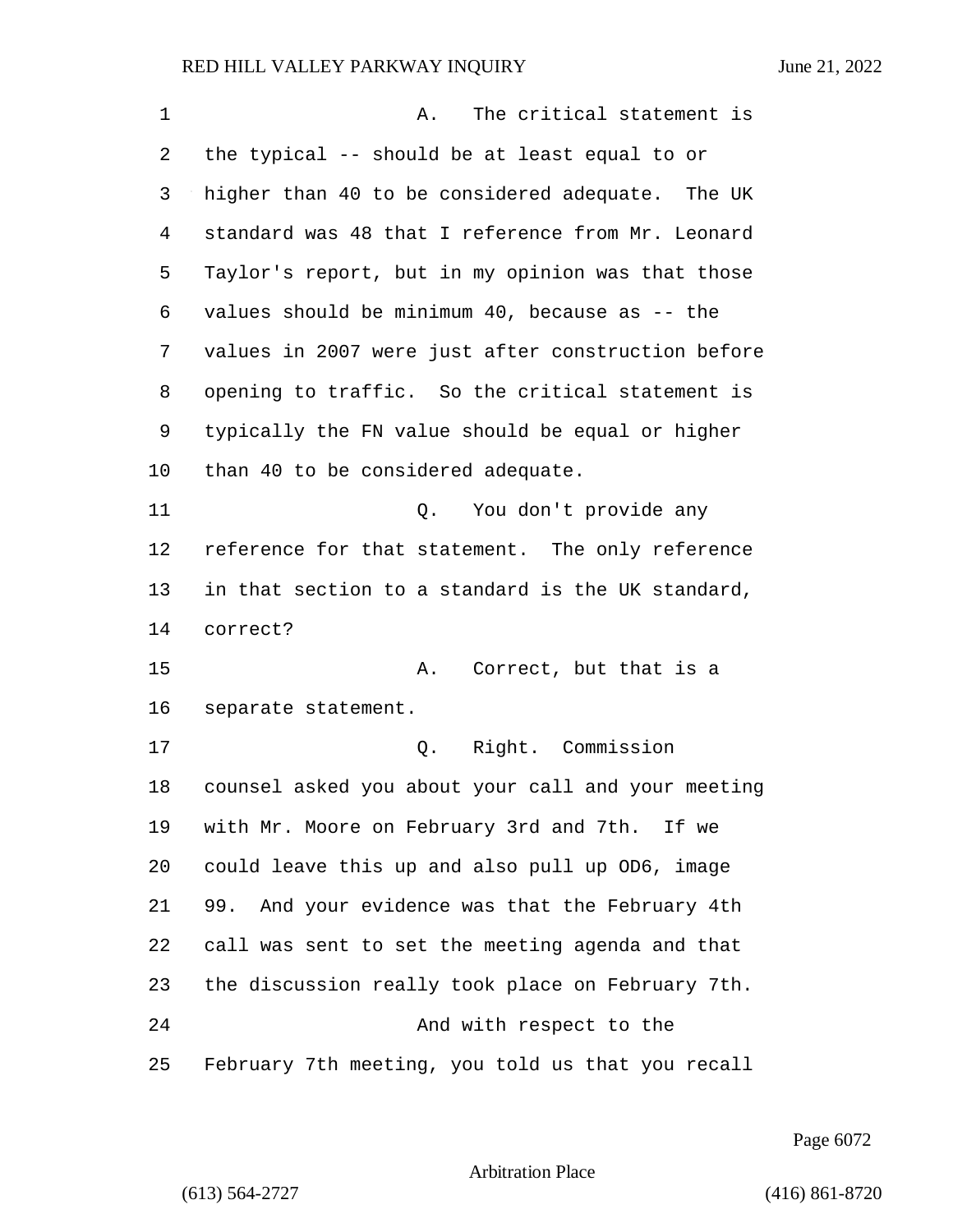going through sections 5 and 6 of the draft Golder report but that you did not go through the Tradewind report, correct? 4 A. I think it would be probably more than 5 and 6 because I also talk about the condition of the pavement six years after construction. So probably also the other sections. 9 Q. Certainly, but you did go through 5 and 6 but not the Tradewind report? 11 A. I don't have detail recollection, but I think yes, probably -- yes. It's likely, yes. 14 Q. If we just go to the next page of the OD, please. 16 You stated that the meeting was about an hour, but that you only spent 10 or 15 minutes discussing items 1 and 2 of your notes at paragraph 260 there. 20 A. Correct, yeah, it was one hour. But as I recall, it was just the first hour -- half an hour was productive, and then Mr. Moore had number of phone calls that were, you know, basically very little time to discuss. So yeah, roughly probably more than half an hour I

Page 6073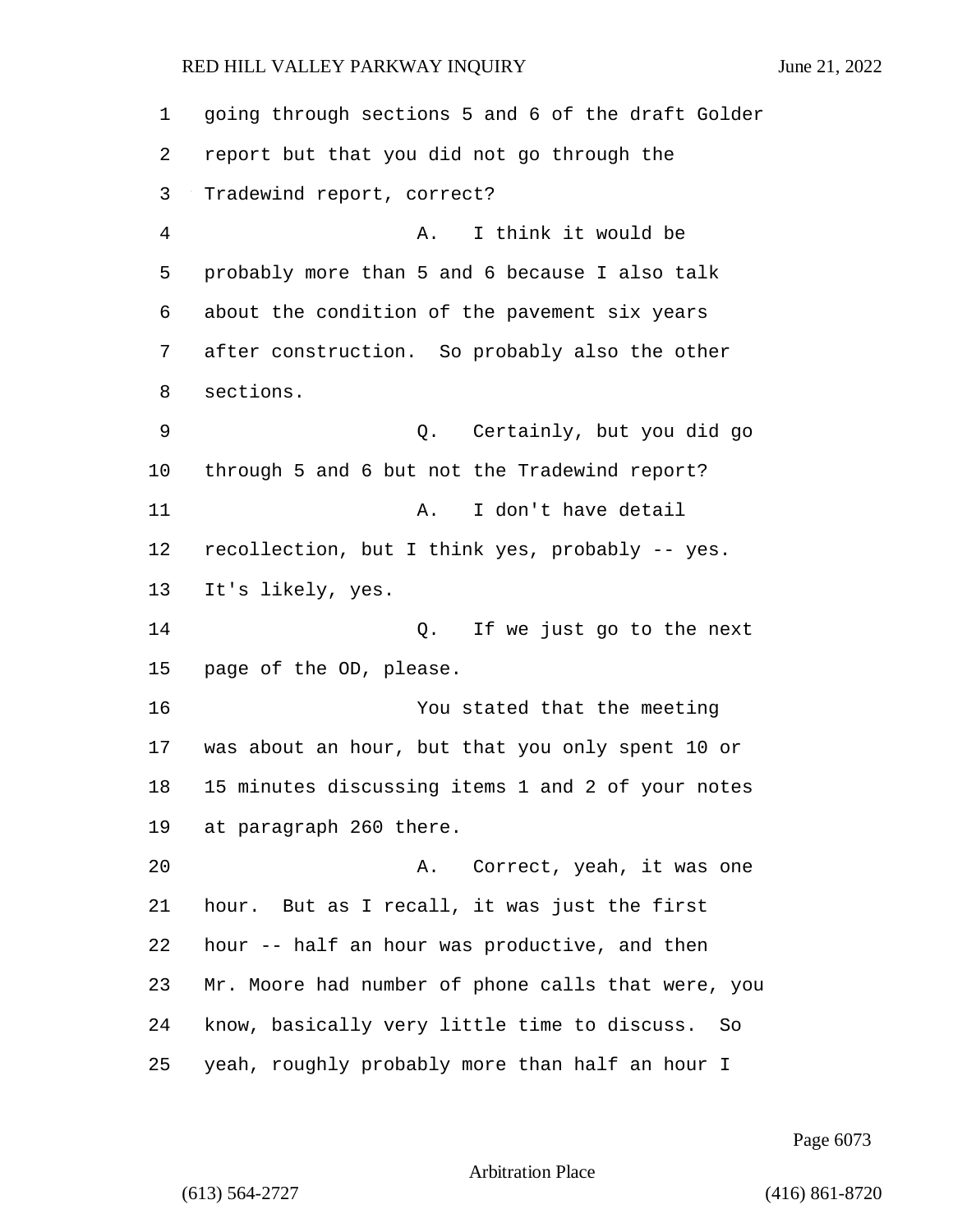| 1  | would say. Maybe out of the second half an hour,   |
|----|----------------------------------------------------|
| 2  | maybe I could get about 10 minutes, so maybe the   |
| 3  | total was about 40 or something.                   |
| 4  | Q. Commission counsel asked                        |
| 5  | you if you recall discussing the UK standard       |
| 6  | that's referenced in the draft Golder report, and  |
| 7  | you stated that you think that you did discuss     |
| 8  | this but not too extensively, and that you talked  |
| 9  | to Gary about what was in the draft report and     |
| 10 | what he compared it to, but that you did not       |
| 11 | discuss this over a long period of time. When you  |
| 12 | said what he compared it to, you mean that Moore   |
| 13 | was comparing the 2013 results to the 2007         |
| 14 | results?                                           |
| 15 | I definitely discussed<br>Α.                       |
| 16 | with him what was in the report, so, you know,     |
| 17 | 2007 versus 2013, and our recommendation that it   |
| 18 | should be at least 40, and likely I mentioned or I |
| 19 | said that in that Tradewind report, they -- what I |
| 20 | reference, that was 40 based on UK standard.       |
| 21 | And the "should be 40,"<br>Q.                      |
| 22 | that was also based on the UK standard?            |
| 23 | No, it was not.<br>Α.                              |
| 24 | What was that based on?<br>Q.                      |
| 25 | I think I -- that was<br>Α.                        |

Page 6074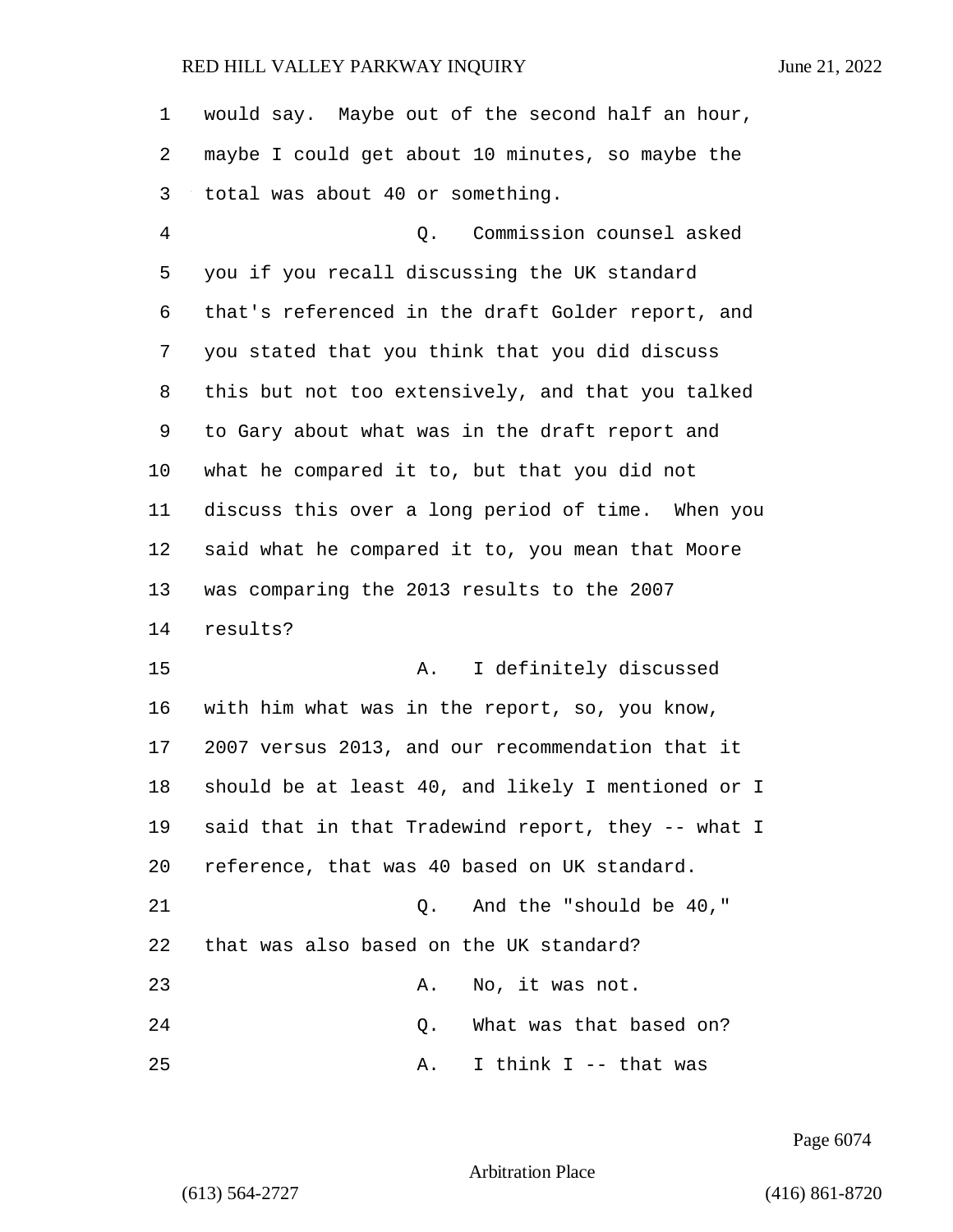1 discussed with commission counsel what steps I 2 used. That was based on table two seven and two 3 six in -- two six and two seven in the 4 Transportation Association of Canada guide. 5 Q. None of that is 6 referenced in your draft report? 7 A. No, it's not. 8 Q. I take it at this meeting 9 you shared your view with Mr. Moore that the 10 Tradewind results did not raise any red flags? 11 A. Yes, that's correct, 12 there were no red flags raised. 13 Q. And -- 14 A. Maybe not in the 15 Tradewind report. You know, in my report I didn't 16 see any red flags. 17 and 17 Q. In the draft report, in 18 section 5 or 6 where you analyzed the Tradewind 19 report, you don't raise any red flags, and indeed 20 the results didn't raise any red flags for you? 21 A. No, they didn't. 22 Q. And you spent a bit of 23 time with commission counsel discussing the 24 recommendation to do microsurfacing. 25 If we could pull up the next

Page 6075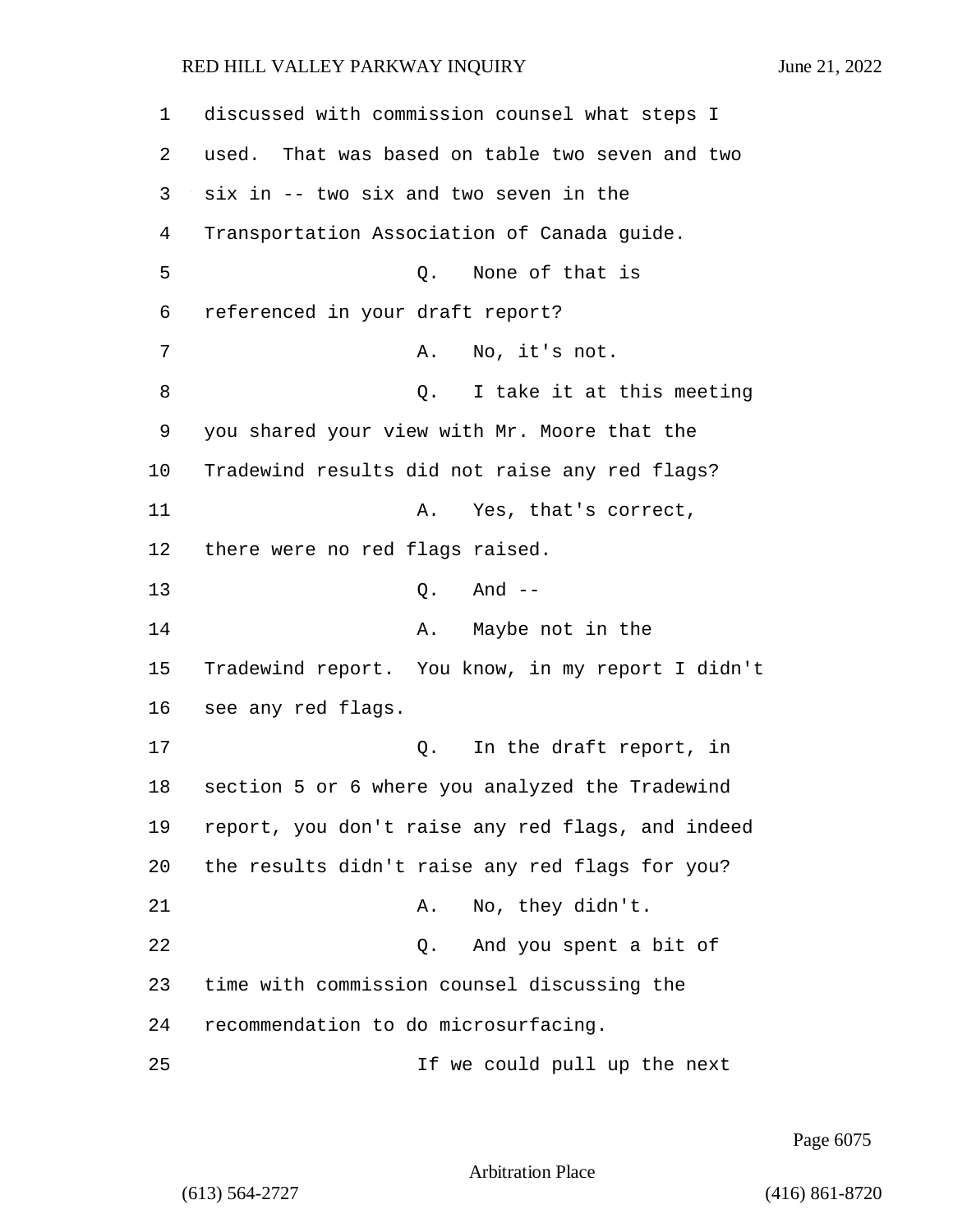page of the Golder report. The draft report does not discuss any timelines by which microsurfacing needed to be completed, correct? 4 A. No, it doesn't. 5 Q. And you didn't discuss any timelines by which microsurfacing needed to be completed with Mr. Moore in your meeting? 8 A. No, I don't recall. 9 Q. And the draft report does not state that failing to do microsurfacing on the Red Hill could lead to potential safety concerns? **A.** No, it doesn't. Only it states that what it should be to be adequate and how to get -- what to do to address the structural and visual issues with relatively low friction. 16 Q. And if you thought that failing to microsurface could lead to potential safety concerns, you would have identified that in the draft report? 20 A. Sorry, could you repeat the question. 22 Q. Certainly. If you thought in your view that failing to do microsurfacing on the Red Hill could lead to potential safety concerns, you would have

Page 6076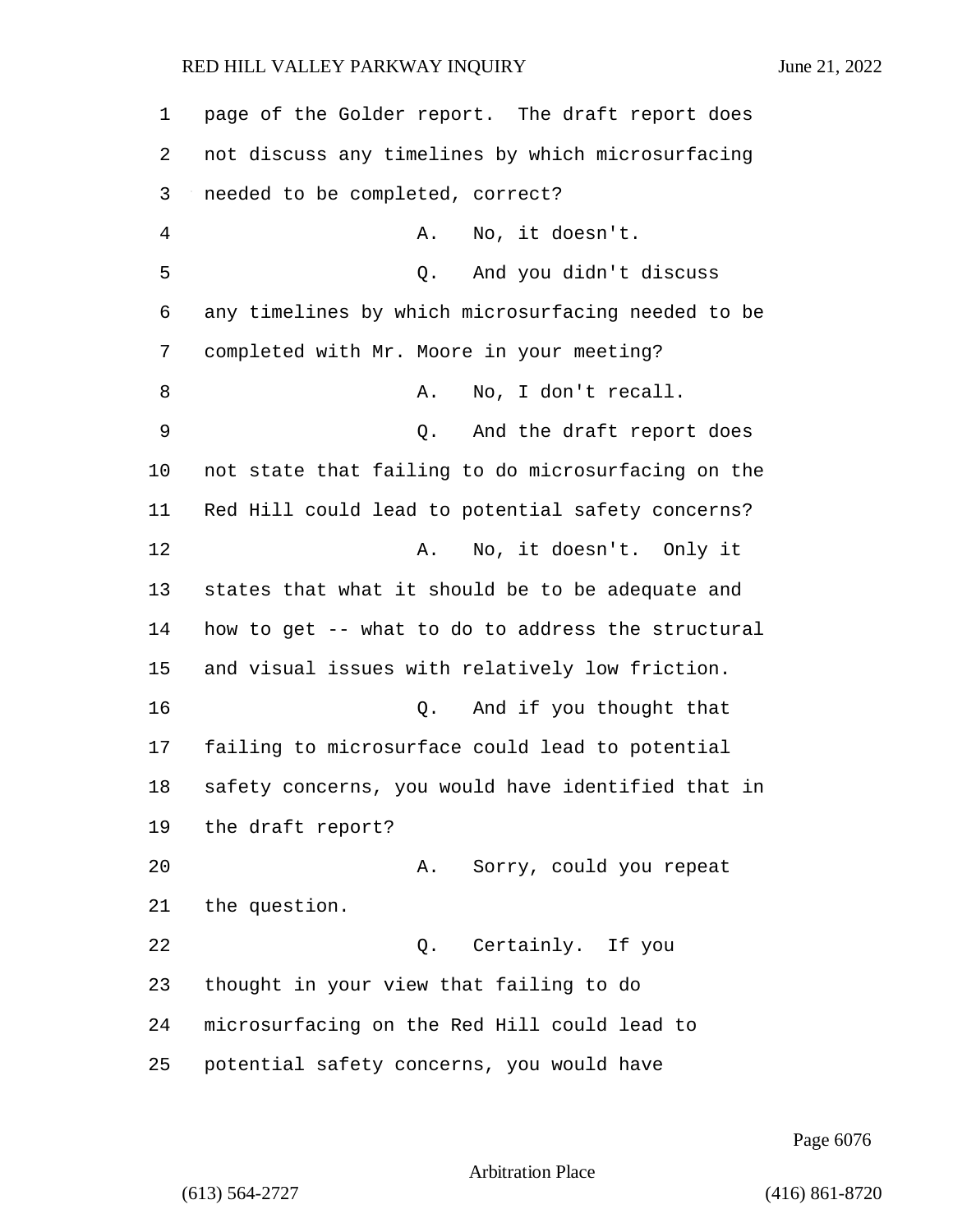identified that in the draft report? 2 A. I think I would. At that time I didn't have any red flag so I didn't, yes, correct. 5 Q. And we talked about Mr. White's e-mail in that long chain of e-mails from staff in which he talked about reviewing collision data to assess the number of wet weather collisions, and I take it at the February 7th meeting you didn't ask Mr. Moore about whether that collision review was completed? 12 A. No, I didn't know about any collision analysis. 14 C. At that meeting on February 7th you didn't draw any connection between the accidents in wet weather collisions and friction values? 18 A. I think you go too far. I didn't know about wet accidents, you know. It was -- I think that chain of e-mails was sent by accident, so I think it was -- then it wasn't discussed with me; it was Gary. So no, I didn't know about the analysis. I didn't discuss anything with Mr. Moore, and he didn't bring any subject for discussion with me.

Page 6077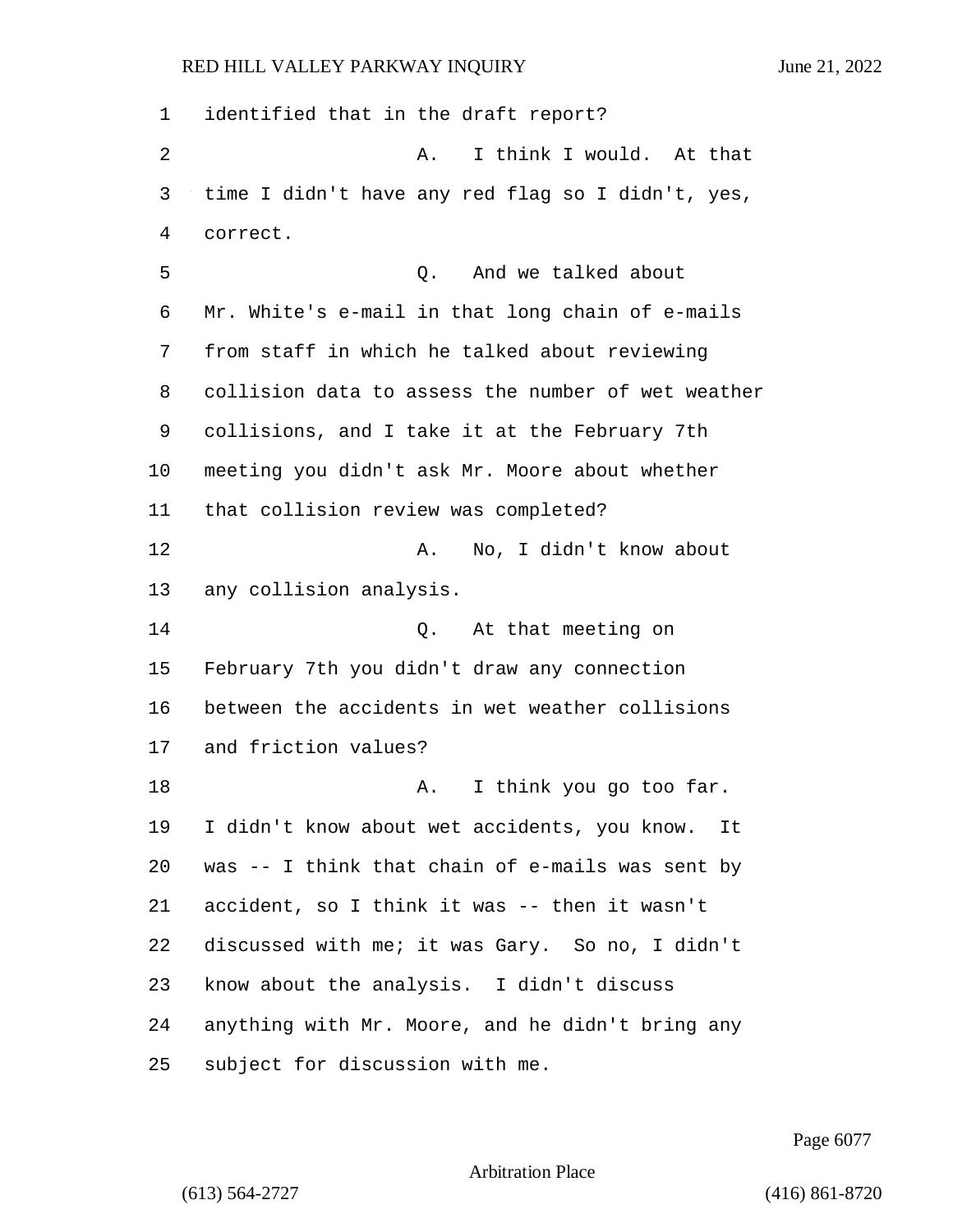1 Q. But, Dr. Uzarowski, you were aware that the purpose for the friction testing were concerns from the police that when it rained the pavement became slippery and that that was contributing to accidents? 6 A. I knew that yeah, Mr. Moore was concerned that after rains, the pavement was considered to be slippery. This is the only thing that I.... 10 Q. Your recommendation to complete microsurfacing; that was for the entire main line of the Red Hill? 13 A. No, not really. I recommended that a piece of the main line should be mill and overlay. This is where I observed the lamination, roughly about 2.5 kilometres in both direction. We were slightly above 1 kilometre in each direction. So that was one subject. 19 And on the remaining part, after the required repairs, like the dips and the cracks, then microsurfacing for the remaining part of the main line. 23 Q. The 2.5 was not continuous? 25 A. No, no, it was a piece of

Page 6078

Arbitration Place

(613) 564-2727 (416) 861-8720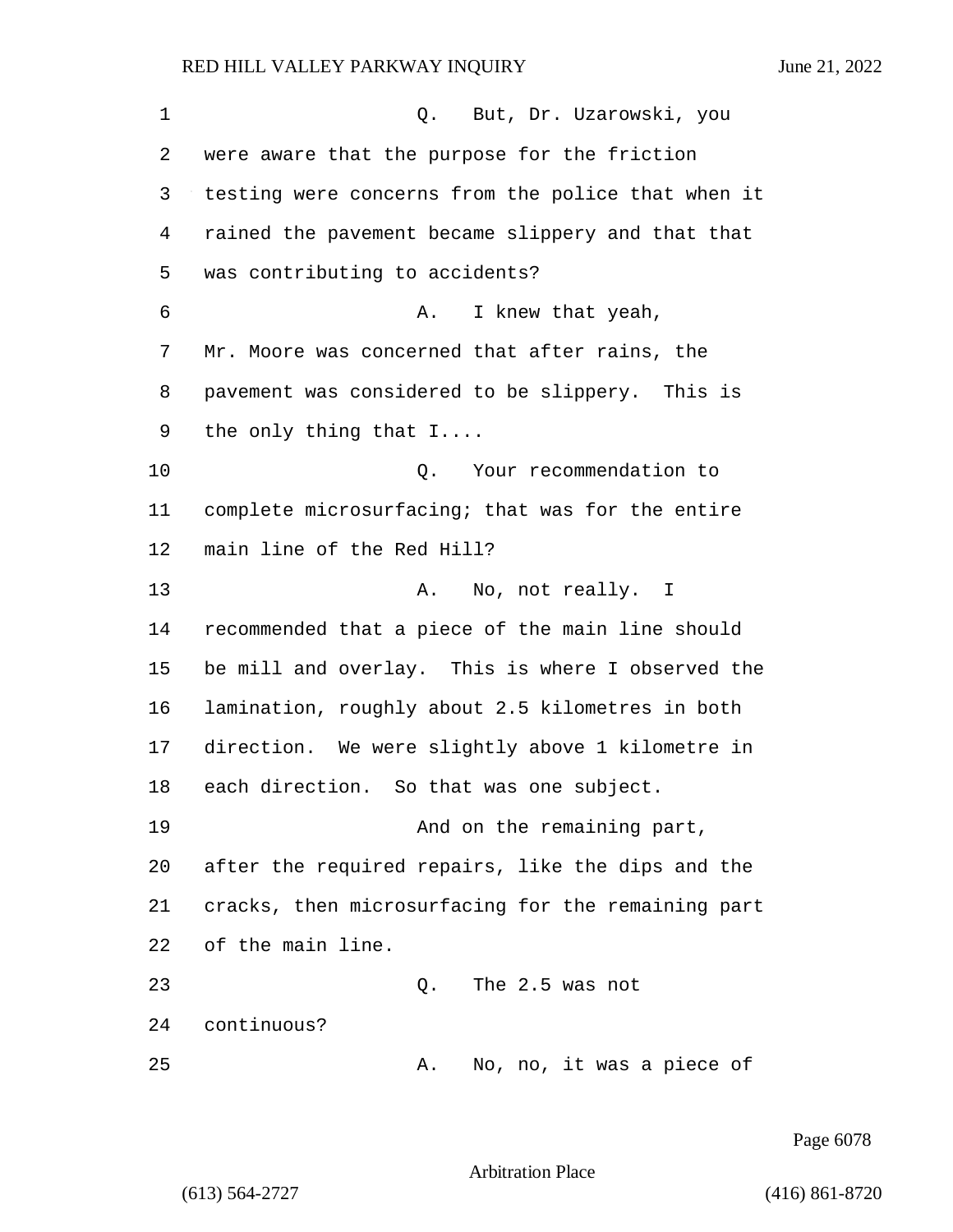one side and another piece on the other side of the parkway. 3 Q. So other than that, the recommendation was to microsurface the entire main line of the Red Hill? 6 A. Correct. 7 Q. You didn't recommend only microsurfacing the parts of the Red Hill that were identified as having friction values of below 30 on the Tradewind report? 11 A. No, I didn't, because there were -- the treatment would have to be applied over this like almost entire length established, 2.5, because of, one, friction, and two, other structural and visual concerns that were covered in the report. 17 and 17 Q. Am I correct that microsurfacing the Red Hill at that time would have stripped the roadway of the benefits of SMA? 20 A. No, I don't agree, because, you know, we would not remove the SMA. SMA would be still there, so the benefits that we had from SMA, like enhance rutting resistance or cracking endurance, that would still remain. That would be only the surface. So SMA would address

Page 6079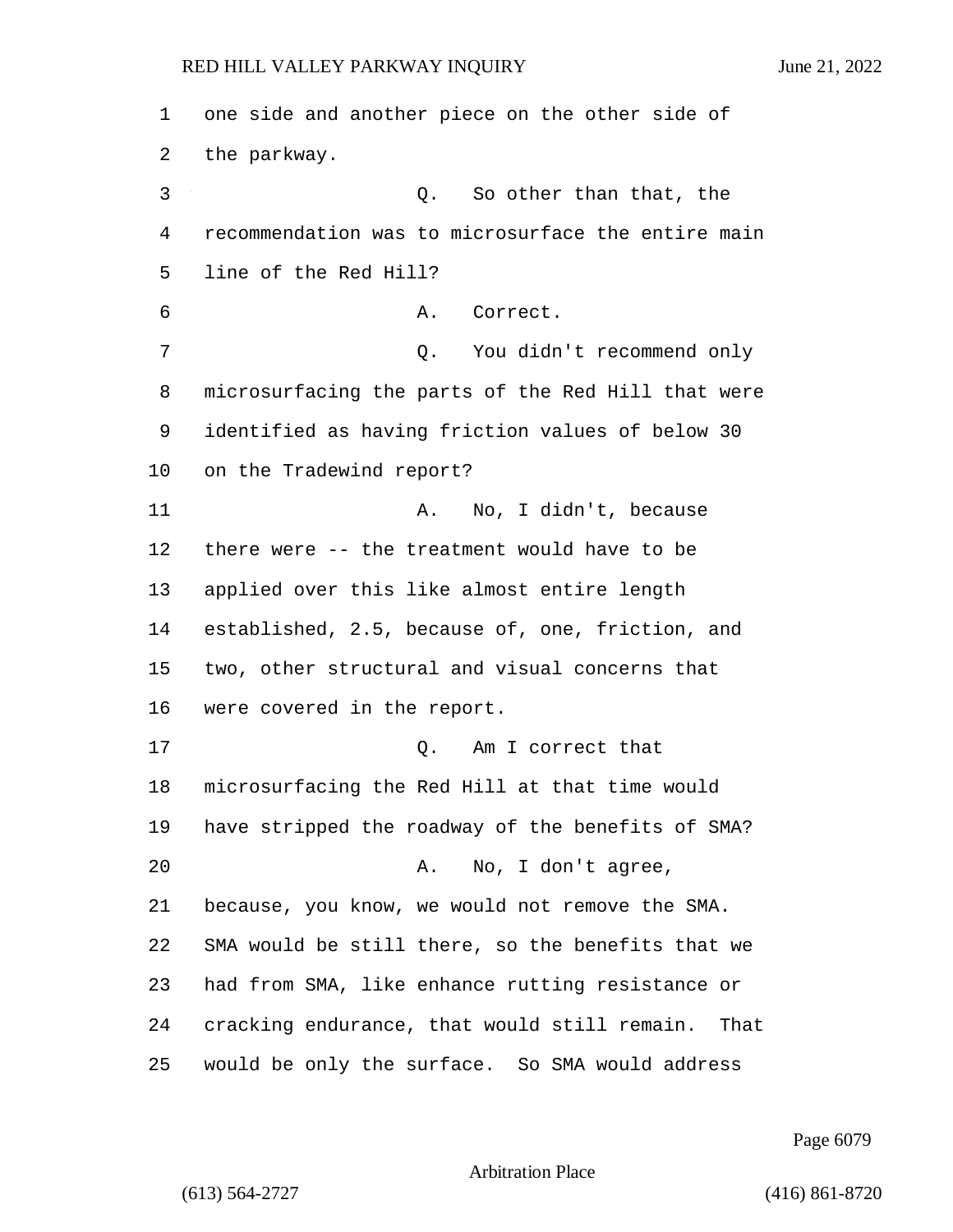| 1  | the friction, this relatively low friction aspect, |
|----|----------------------------------------------------|
| 2  | and at the same time it would feel -- seal the     |
| 3  | surface and address the micro cracking aspect. I   |
| 4  | definitely was not only concerned with the cracks  |
| 5  | that were observed, but also with micro cracking.  |
| 6  | So I didn't see any negative impact of applying    |
| 7  | microsurfacing, no.                                |
| 8  | Am I correct that the<br>Q.                        |
| 9  | benefits of SMA include a durable rut-resistant    |
| 10 | surface course?                                    |
| 11 | That's correct.<br>Α.                              |
| 12 | And microsurfacing would<br>Q.                     |
| 13 | apply a different surface course on the parts that |
| 14 | are microsurfaced?                                 |
| 15 | Different, but<br>Α.                               |
| 16 | microsurfacing offers excellent rutting            |
| 17 | resistance. It's actually used to address          |
| 18 | rutting.                                           |
| 19 | Right, but it would strip<br>Q.                    |
| 20 | the roadway of the other benefits that SMA would   |
| 21 | provide?                                           |
| 22 | I don't think what other<br>Α.                     |
| 23 | benefits because that would not strip SMA of any   |
| 24 | benefits because SMA -- I don't want to repeat     |
| 25 | myself, but SMA mainly offers excellent rutting    |

Page 6080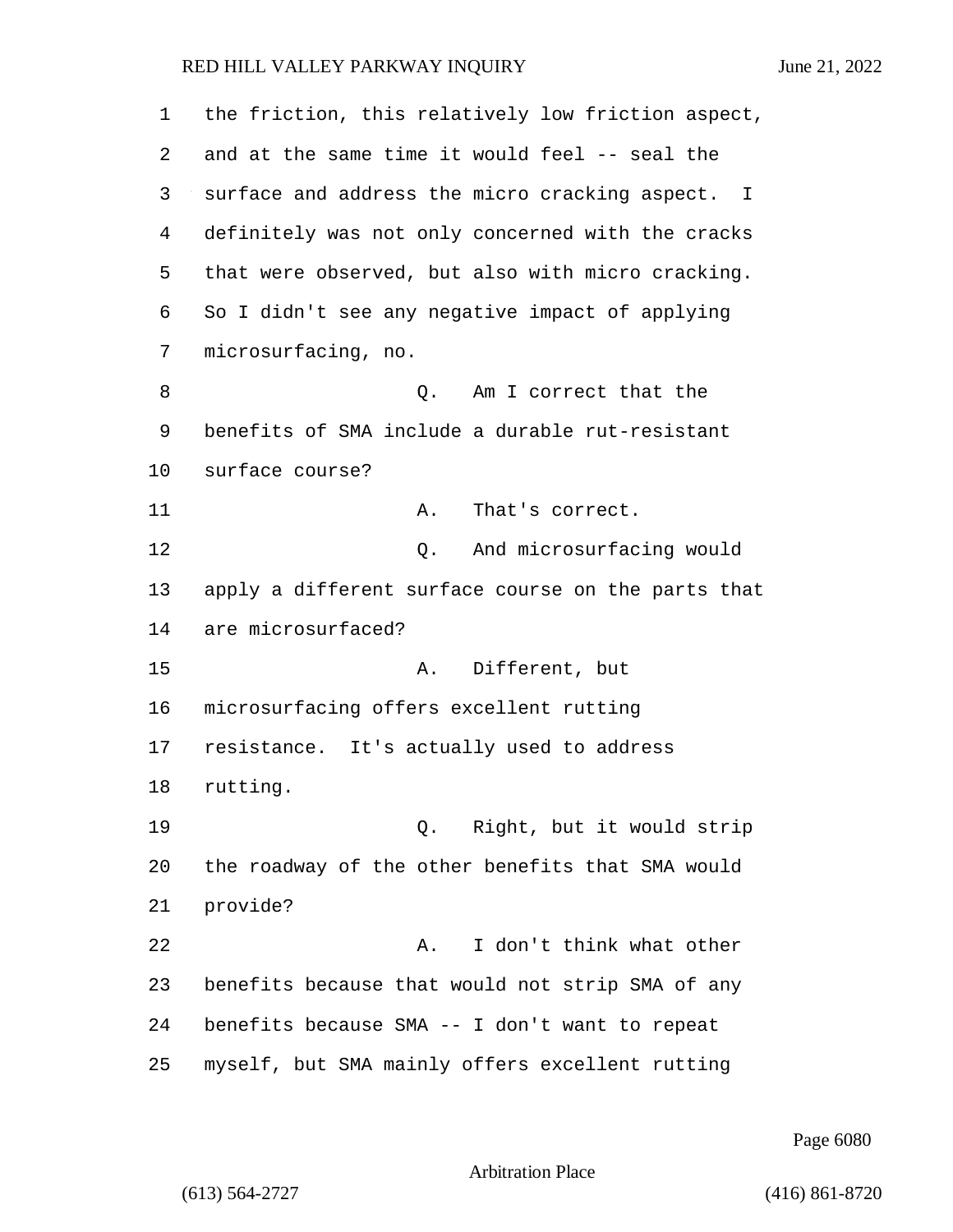| $\mathbf 1$ | resistance and fatigue endurance. This would not   |
|-------------|----------------------------------------------------|
| 2           | change. Only just the very top would change that   |
| 3           | would seal the micro cracking and provide better   |
| 4           | friction characteristics.                          |
| 5           | Would it impact the noise<br>Q.                    |
| 6           | level benefits that SMA offers?                    |
| 7           | You know, the SMA<br>Α.                            |
| 8           | benefits in terms of noise mitigation is -- I know |
| 9           | it's considered significant, but actually it's --  |
| 10          | I don't -- I would not consider this thing as      |
| 11          | compromising the benefits of SMA.                  |
| 12          | I take it that in your<br>Q.                       |
| 13          | February 7th meeting there was no discussion about |
| 14          | whether microsurfacing would impact the benefits   |
| 15          | of SMA?                                            |
| 16          | No, I don't recall this<br>Α.                      |
| 17          | discussion.                                        |
| 18          | Commission counsel also<br>Q.                      |
| 19          | asked you about the difference in the friction     |
| 20          | testing results between the LINC and the Red Hill. |
| 21          | In 2014 were you aware that the LINC was           |
| 22          | resurfaced in the summer of 2011?                  |
| 23          | Of course I was.<br>Α.                             |
| 24          | And so Tradewind tested<br>Q.                      |
| 25          | friction levels about two years before the         |

Page 6081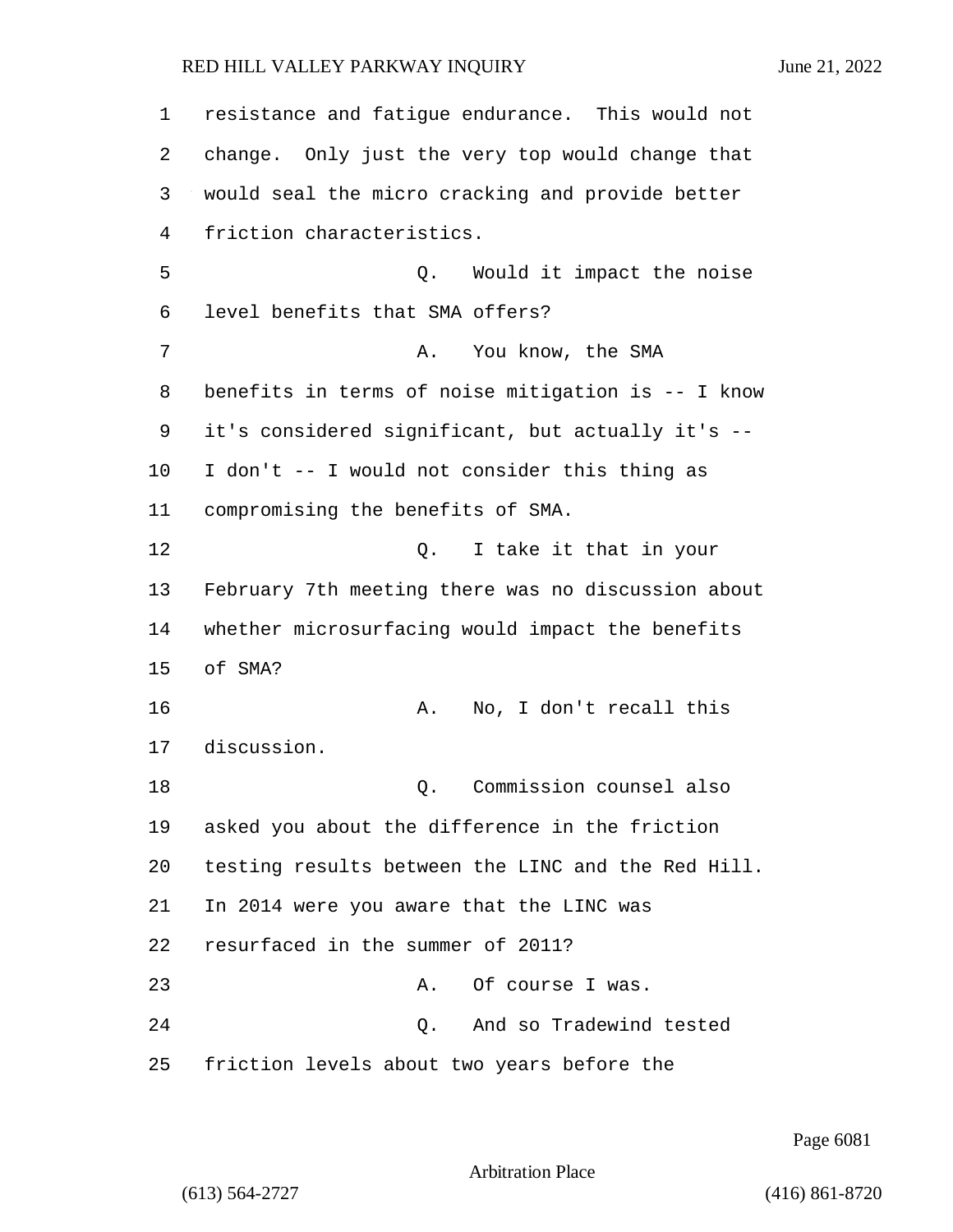resurfacing was completed? 2 A. Correct. 3 Q. And the Red Hill opened in 2007, and so for the Red Hill, Tradewind tested friction levels nearly seven years after it opened? 7 A. Yes, this is correct. Six and something, yes. 9 Q. Would you expect the LINC to have higher friction levels than the Red Hill given that they were -- it was recently resurfaced prior to the 2013 testing? 13 A. This is correct. 14 Q. Commission counsel asked you about whether Mr. Moore had any comments regarding your e-mail to him with the draft Golder report, and you indicated that in the February 7th meeting after you e-mailed him the report, he told you that he wasn't happy with you sending the e-mail. 21 When asked about what his concern was, you stated that you understood that the report was too bulky and he was too busy. You don't recall any other reason that Mr. Moore gave you for not wanting to report -- sorry, not

Page 6082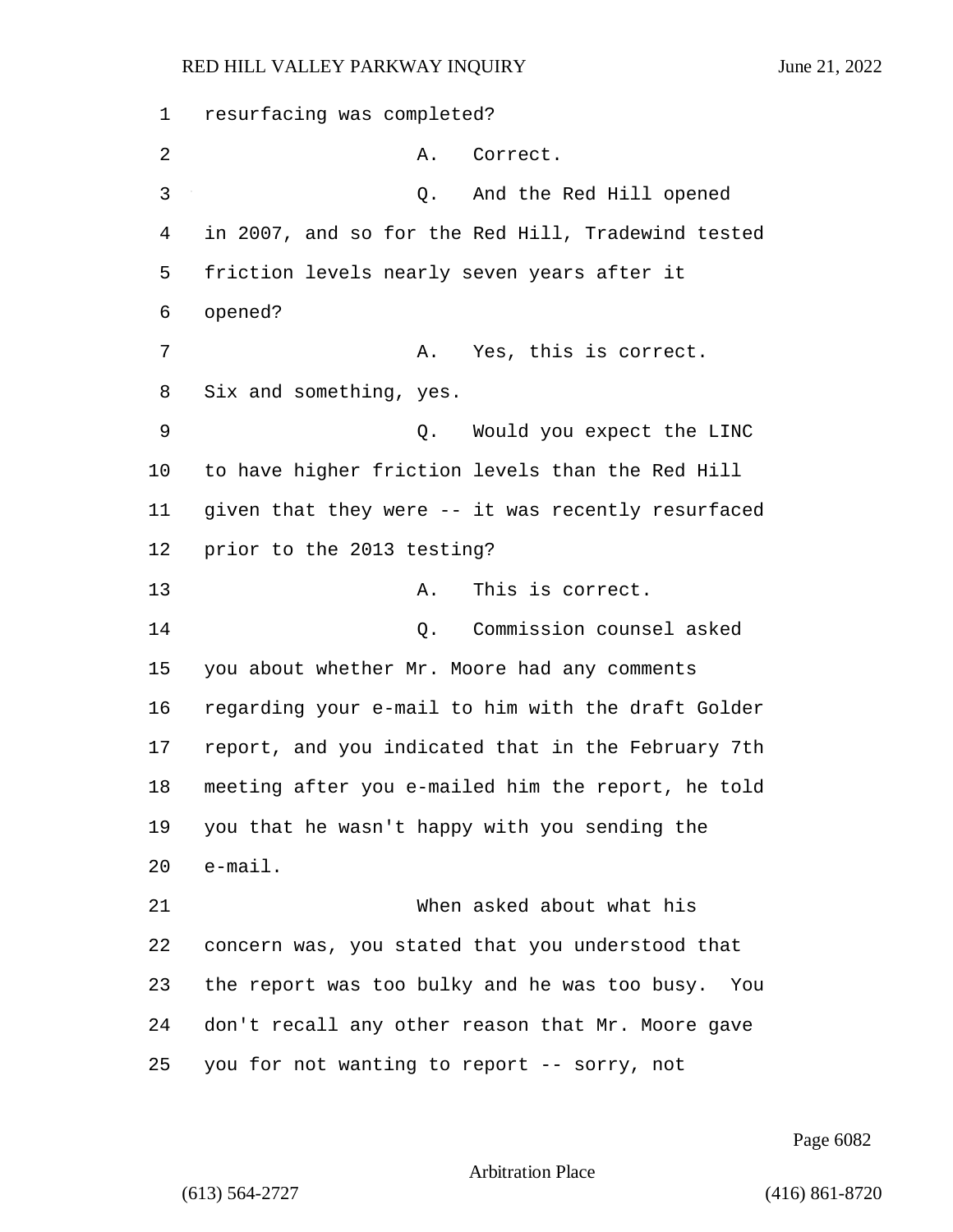wanting to receive reports by e-mail. 2 A. This is correct. 3 Q. In fact, you continue to send e-mails to Mr. Moore about friction testing on the Red Hill in 2016 and onwards? 6 A. Correct. 7 Q. Certainly you didn't understand Mr. Moore in 2014 to mean that he didn't want you to send him reports or information about friction testing by e-mail to avoid a paper 11 trail? 12 A. No, he didn't tell me. He just wasn't happy with me sending the e-mail, and it was just a short statement, this is it. 15 Q. Could we please go to OD7, image 80. 17 We know that in December 2015 there were e-mails between you and Mr. Moore regarding friction testing, and your evidence was that you had no discussions with Mr. Moore after your meeting in February of 2014 and before your e-mails with him in December 2015 with respect to the Tradewind report or the draft Golder report, 24 correct?

Page 6083

Arbitration Place

25 A. This is correct.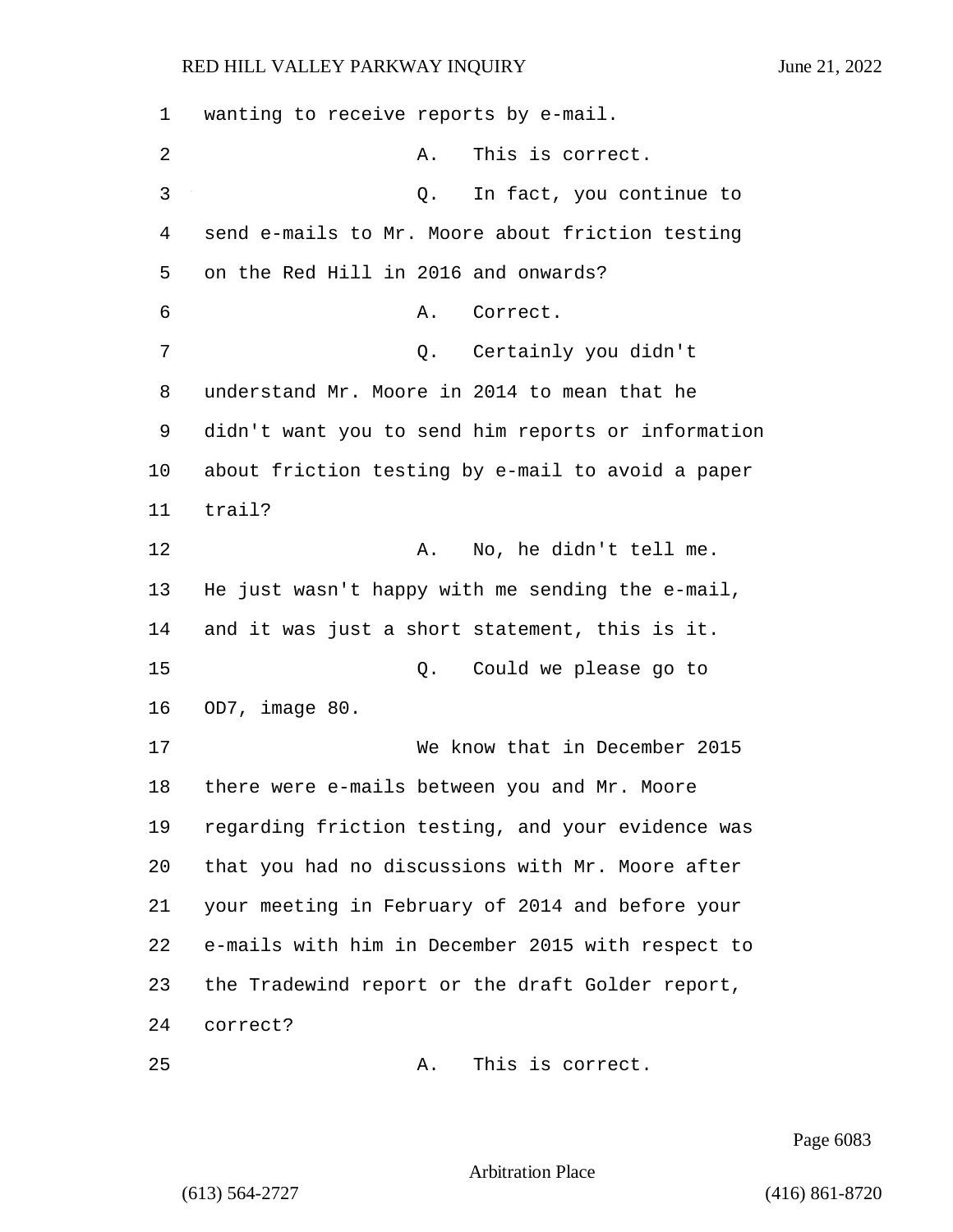2 arrange for microsurfacing?

1 and 1 Q. He did not contact you to

3 A. To arrange for microsurfacing between this -- you mean whether he called me to arrange for microsurfacing between 2014 and the end of 2015? 7 C. That's correct. 8 A. I don't recall. I know that I was in touch with (indiscernible), but I don't recall any particular request for this between -- 12 O. Right. 13 A. We know we were in touch about microsurfacing, but no, I don't recall anything between. 16 Q. Certainly you were not aware of any microsurfacing that was completed on the Red Hill between 2014 and December 2015 on the Red Hill? 20 A. No, I was not -- this is the first time I hear this. No, I was not aware. 22 Q. I take it as well that you didn't follow up with Mr. Moore on whether the Red Hill was microsurfaced or whether Mr. Moore took any steps to increase the friction values on

Page 6084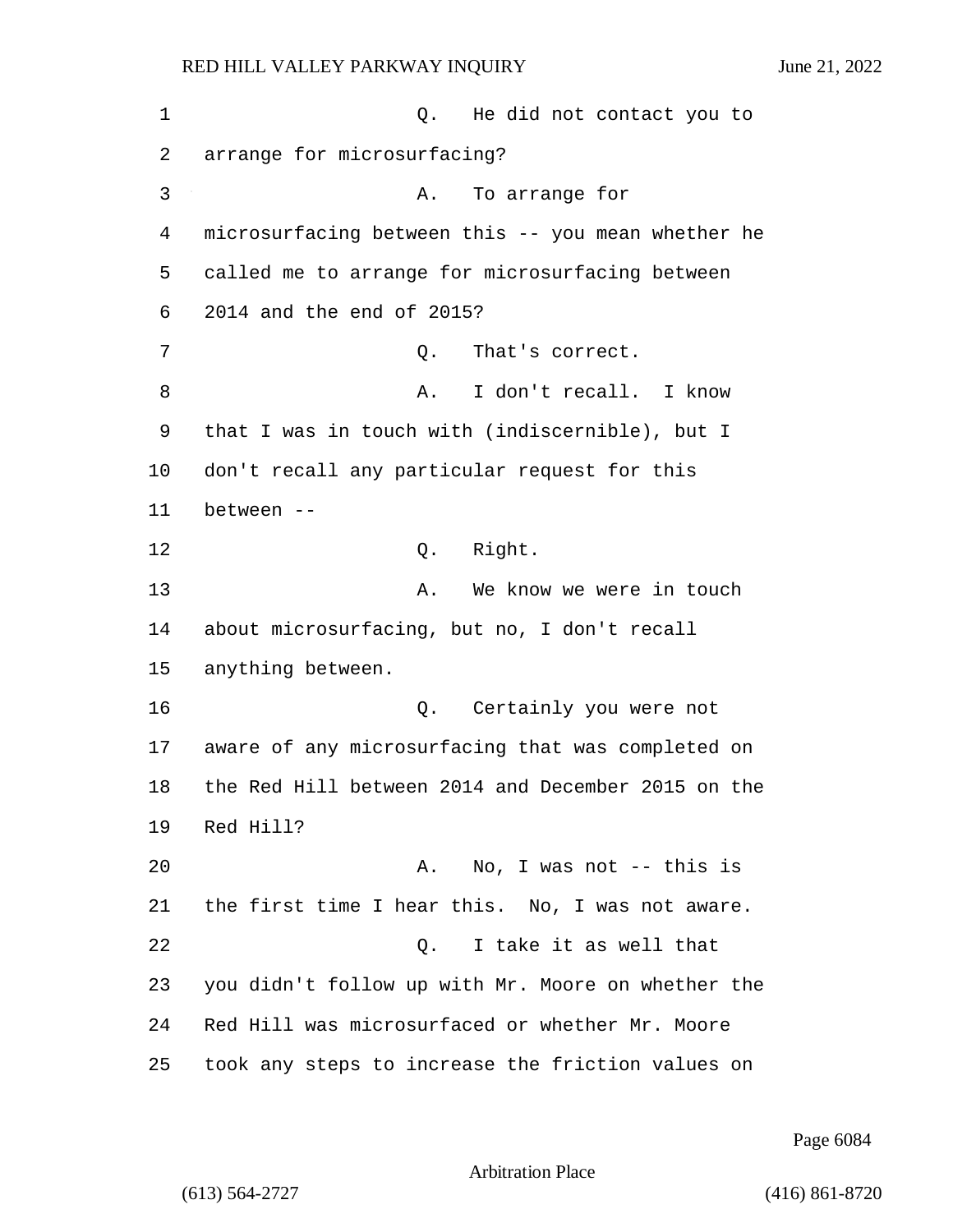| $\mathbf 1$ | the Red Hill between February 2014 and             |
|-------------|----------------------------------------------------|
| 2           | December 2015?                                     |
| 3           | No, I don't -- if there<br>Α.                      |
| 4           | are no notes in my notebook and -- so I don't      |
| 5           | recall any. I know that after that time we talk    |
| 6           | about nothing. I don't recall anything between.    |
| 7           | Certainly if Mr. Moore<br>Q.                       |
| 8           | had not followed up with you in December 2015      |
| 9           | regarding the Tradewind report, you didn't have    |
| 10          | any intention to follow up with him years later to |
| 11          | see if the microsurfacing was completed?           |
| 12          | No, we didn't talk about<br>Α.                     |
| 13          | this, no. We saw each other often, but we          |
| 14          | didn't -- no, we didn't talk about it.             |
| 15          | If we could go to Golder<br>Q.                     |
| 16          | 7409, image 25. These are your notes from the      |
| 17          | March 4th, 2016 meeting that you discussed with    |
| 18          | commission counsel, and your evidence was that you |
| 19          | don't recall the meeting in detail, but you recall |
| 20          | that Mr. Moore was concerned with the police       |
| 21          | comments that the roadway was slippery.            |
| 22          | When asked about whether you                       |
| 23          | recall Mr. Moore stating as such or whether you    |
| 24          | inferred that, you stated that City employees are  |
| 25          | savvy bureaucrats and so they word things          |

Page 6085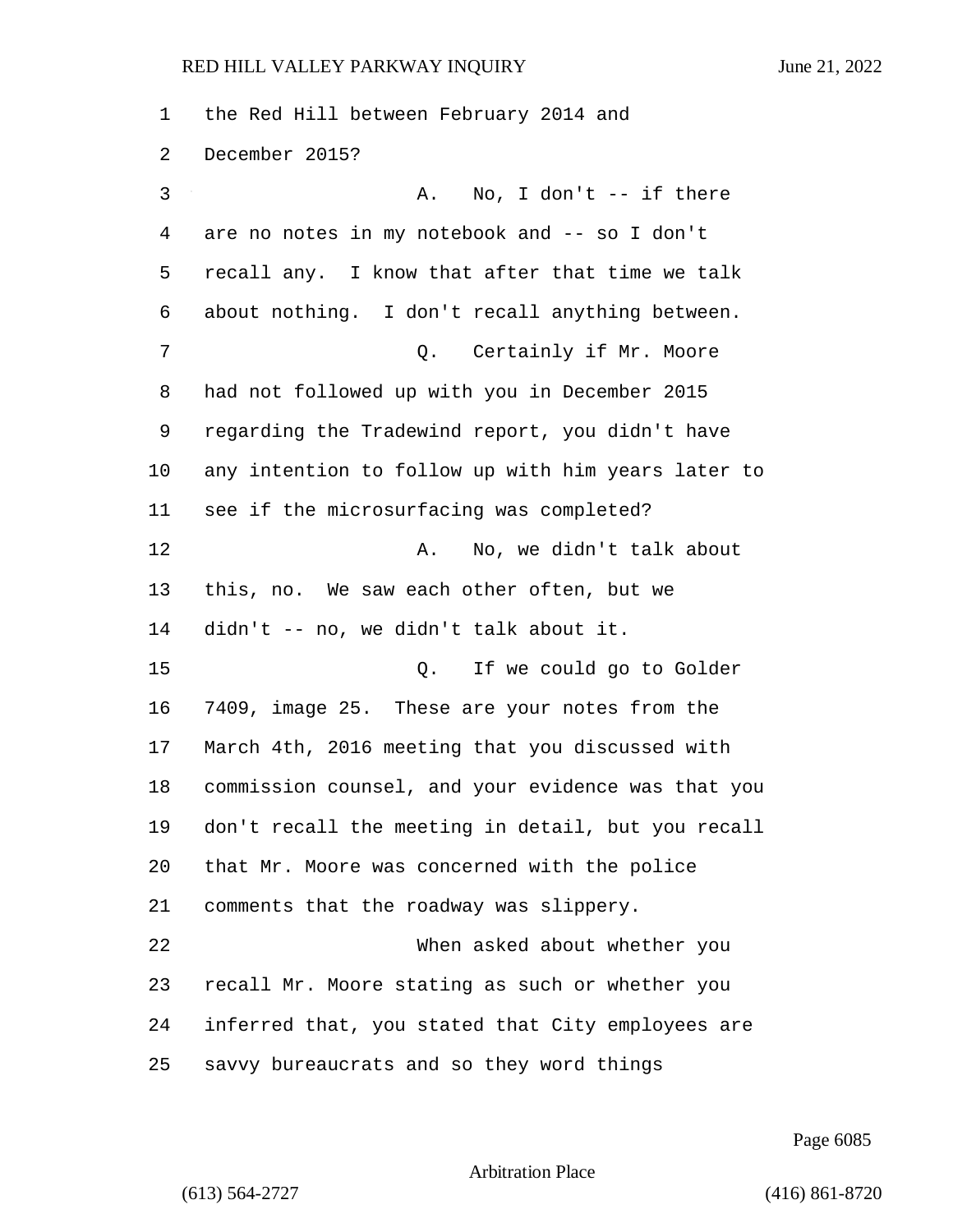| 1       | carefully, but you think Mr. Moore said it in a    |
|---------|----------------------------------------------------|
| 2       | careful way, that the police were expressing an    |
| 3       | opinion that the pavement was slippery.            |
| 4       | So I take from that,                               |
| 5       | Dr. Uzarowski, that you don't recall Mr. Moore     |
| 6       | expressly stating that he was concerned with the   |
| 7       | police comments that the roadway was slippery?     |
| 8       | Well, I agree with what<br>Α.                      |
| 9       | you said before, what I told the commission        |
| $10 \,$ | counsel.                                           |
| 11      | And you agree that you<br>Q.                       |
| 12      | don't have a recollection of Mr. Moore stating     |
| 13      | that, but that was based on your inference of his  |
| 14      | discussions with you?                              |
| 15      | I know he was -- he was<br>Α.                      |
| 16      | concerned. This is why we talk about this.<br>This |
| 17      | is why I took the action. So he was concerned and  |
| 18      | he talked to me about this. Of course first of     |
| 19      | all was the profile, but also the friction and     |
| 20      | friction results, and this is why I took immediate |
| 21      | action after the meeting.                          |
| 22      | Fair to say that if you<br>Q.                      |
| 23      | understood Mr. Moore to have significant concerns, |
| 24      | you would have made a note of that?                |
| 25      | I think -- I believe they<br>Α.                    |

Page 6086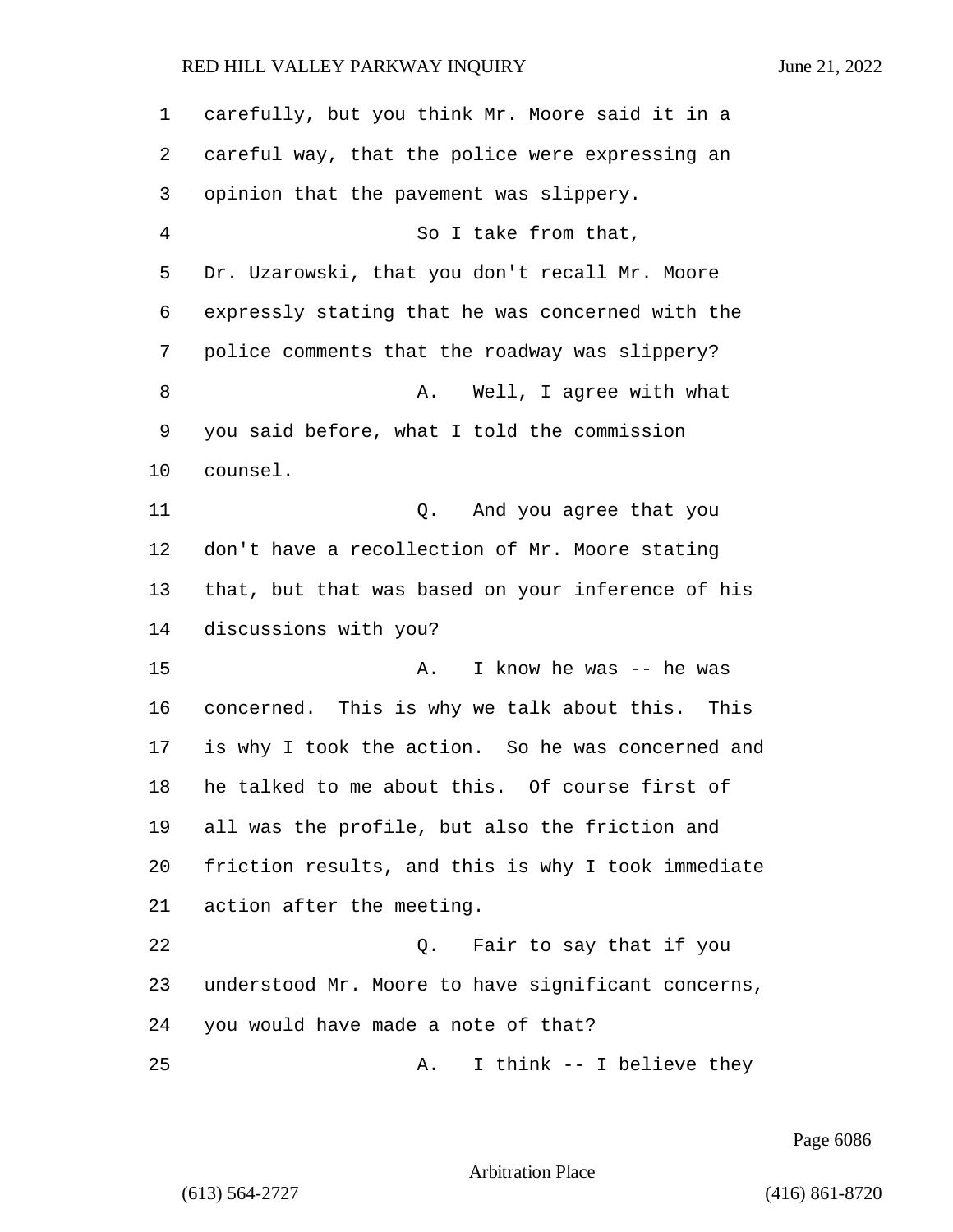| 1  | prepared before, so just, you know, for me to have |
|----|----------------------------------------------------|
| 2  | a short meeting with Moore and what to discuss.    |
| 3  | But no, as I said, I know he had some concerns.    |
| 4  | This is why $I - - I$ took that immediate action,  |
| 5  | just after the meeting.                            |
| 6  | Q. So I take that you don't                        |
| 7  | have any notes documenting that Mr. Moore had a    |
| 8  | significant concern at this time?                  |
| 9  | No, nothing -- I don't<br>Α.                       |
| 10 | even remember whether those notes are during or    |
| 11 | after. No, I don't have any notes. Only what's     |
| 12 | here on the screen.                                |
| 13 | If we could go to page or<br>Q.                    |
| 14 | image 117 of that OD chapter, Mr. Registrar. If    |
| 15 | we could pull up the next page as well so that we  |
| 16 | can see both 117 and 118.                          |
| 17 | Commission counsel asked you                       |
| 18 | about this exchange with Mr. Moore in March of the |
| 19 | 2016 regarding skidabrading and shot blasting on   |
| 20 | the Red Hill, and your evidence last week was that |
| 21 | it's likely that Mr. Moore was responding to a     |
| 22 | quotation that you provided of 300,000 at          |
| 23 | paragraph 376 there.                               |
| 24 | That's correct.<br>Α.                              |
| 25 | Can we pull up<br>Q.                               |

Page 6087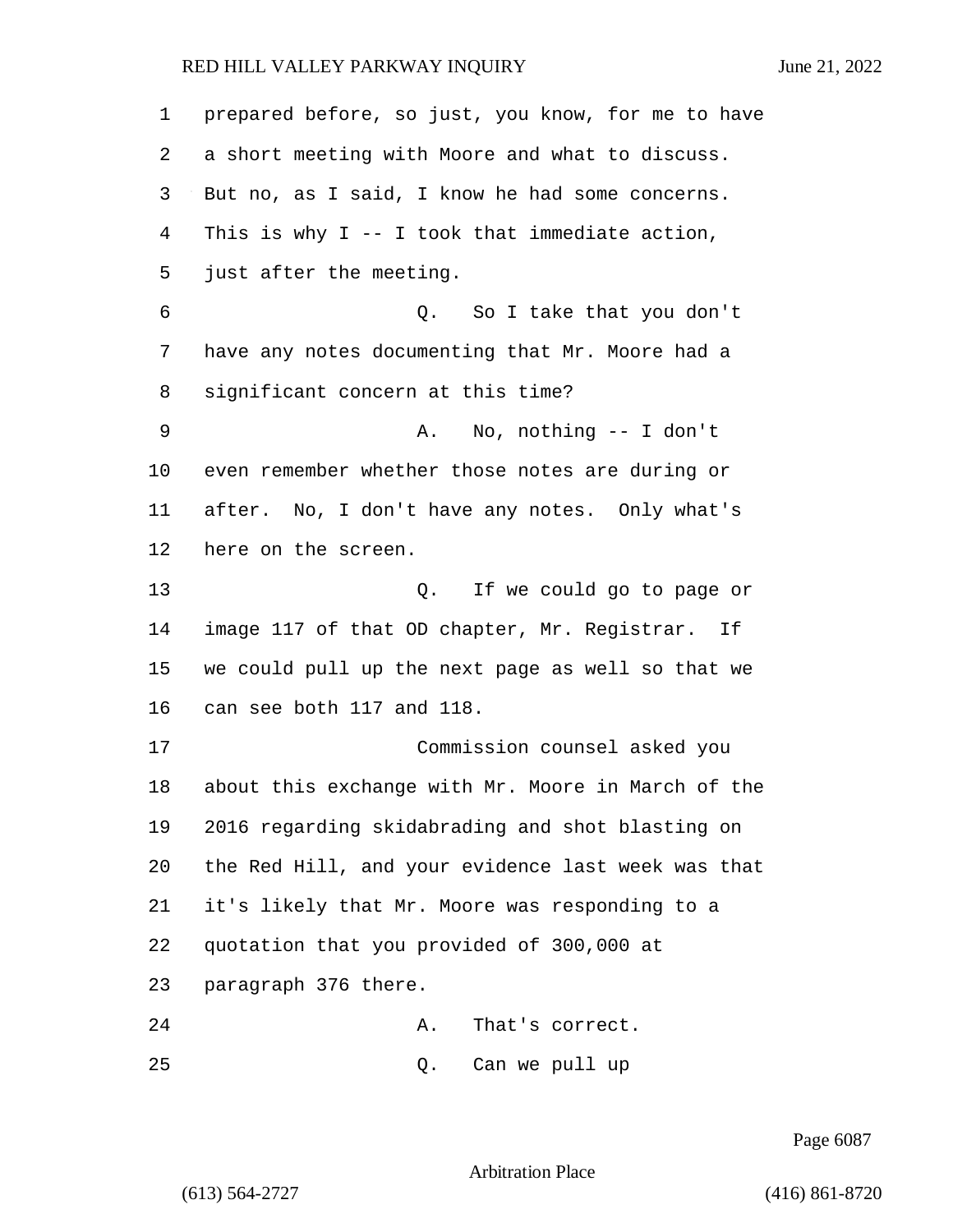paragraph 376, Mr. Registrar. **Here Mr. Moore is stating that**  he does not need the full road tested, just four to six spots that would be representative, or worst case. 6 A. That's correct, this is what the e-mail says. 8 and he also seems to be under the impression that the 300,000 is for testing, and you clarify that in your e-mail at paragraph 377, that the quote was for skid abrasion and not skid testing. 13 At then at paragraph 378. If you could call that down so we can see paragraph 378. Thank you. 16 Mr. Moore states that he's not interested in your recommendation because it does not address cracking and the City needs to address the surface distress and deformations. And your evidence was that you were surprised that Mr. Moore was not interested in pursuing your recommendations. 23 We don't see any e-mails from you in response to Mr. Moore where you express any concern that failing to pursue skid abrasion or

Page 6088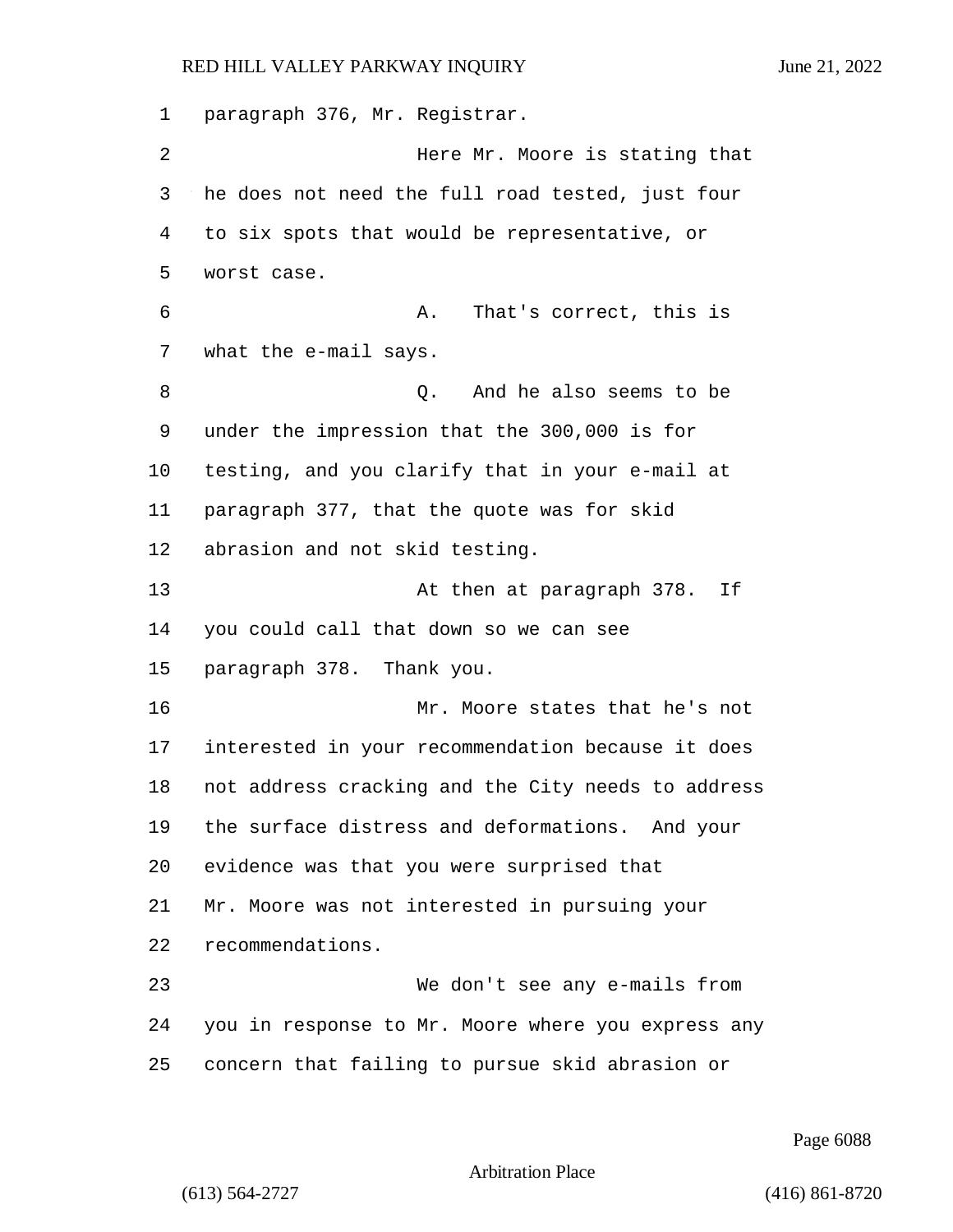| 1  | shot blasting or microsurfacing could lead to     |
|----|---------------------------------------------------|
| 2  | potential safety issues on the Red Hill.          |
| 3  | No, for me the subject<br>Α.                      |
| 4  | was closed. Mr. Moore raised this concern during  |
| 5  | the meeting. I offered a solution and a           |
| 6  | contractor and cost estimate, and Mr. Moore says, |
| 7  | thank you, we're not interested. That was it for  |
| 8  | me. The subject was closed.                       |
| 9  | Q. Right, and you didn't                          |
| 10 | have any concerns about the safety of the roadway |
| 11 | or whether the decision not to pursue these       |
| 12 | recommendations could lead to potential safety    |
| 13 | concerns on the roadway at that time?             |
| 14 | No, I understood that<br>Α.                       |
| 15 | Mr. Moore as the owner, he had no interest and no |
| 16 | concerns, so no, I didn't follow up. This is the  |
| 17 | end of the -- of this subject at this point of    |
| 18 | time.                                             |
| 19 | Q. Right, I understand that,                      |
| 20 | but at this time, you, in your view, did not have |
| 21 | any concerns about the safety of the roadway or   |
| 22 | potential safety issues that could arise if       |
| 23 | Mr. Moore did not pursue your recommendations of  |
| 24 | shot blasting, microsurfacing or skid abrasion?   |
| 25 | At this time you didn't have any of those         |

Page 6089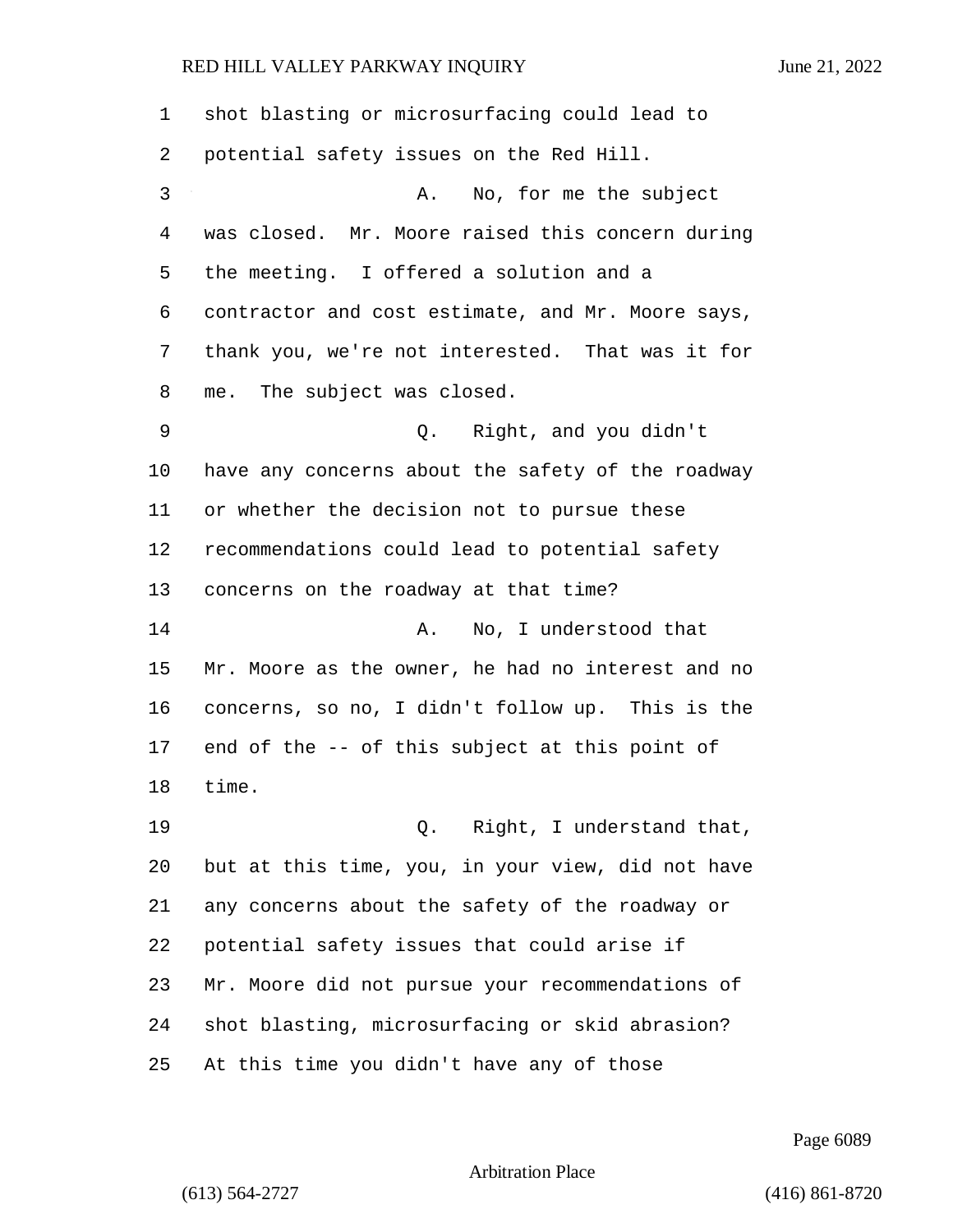concerns? 2 A. My recommendations were in response to Mr. Moore's concerns expressed during the meeting. 5 Q. Right. That's not my question, Dr. Uzarowski. At this time, you in your view did not have any concerns about the safety of the roadway or potential safety issues that could arise from the decision not to pursue shot blasting, microsurfacing or skid abrasion? **A.** I think at that time, as you know, I didn't consider this to be red flag, so I only -- I only responded to what Mr. Moore ask me, but I didn't -- I -- as I said before -- as I said, I didn't see any red flag, and here now I responded to what Mr. Moore ask me about, so that was my recommendation in the response to his concern. That's it. 19 Q. So in March 2016 there were still no red flags for you with respect to potential safety issues on the Red Hill? 22 A. Like, I didn't know what change, why Mr. Moore ask me about -- two years after about this, so I provided the recommendations and -- to respond to his concerns.

Page 6090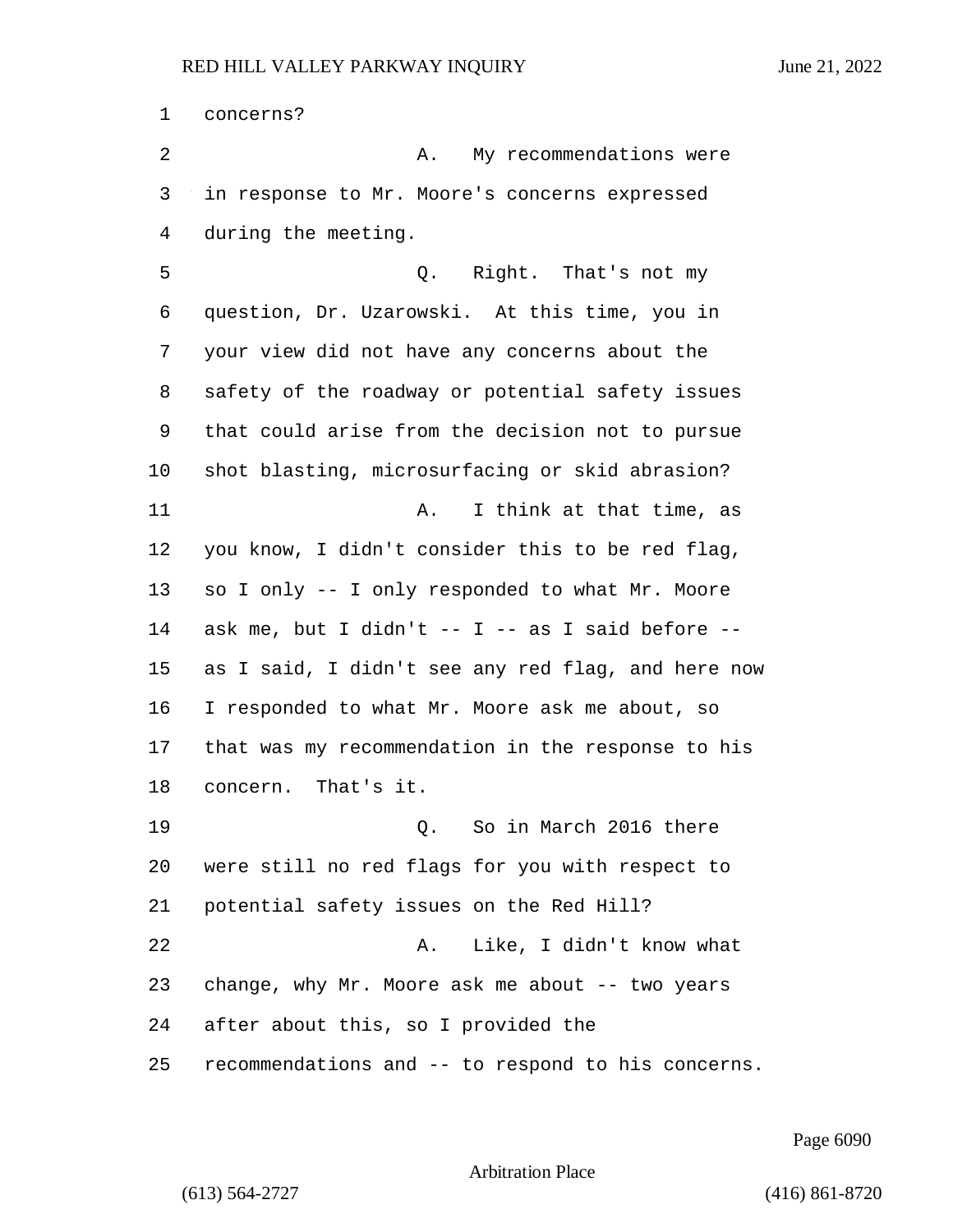| 1  | I didn't know. He didn't tell me anything about    |
|----|----------------------------------------------------|
| 2  | any accidents or anything. He just expressed       |
| 3  | concerns, so I respond to his concerns that he     |
| 4  | expressed during the meeting.                      |
| 5  | Q. Right, but he told you                          |
| 6  | that those concerns, according to your             |
| 7  | recollection, those concerns were that the police  |
| 8  | continued to view slippery pavement as a factor    |
| 9  | that's contributing to collisions. So you knew     |
| 10 | that that was the concern?                         |
| 11 | So that was repeat what<br>А.                      |
| 12 | was in 2013, yes. He repeated -- he repeated what  |
| 13 | his concerns were, and then I provided my -- I     |
| 14 | provided a solution.                               |
| 15 | Q. Right. And at that time                         |
| 16 | you did not have any concerns that not pursuing    |
| 17 | those recommendations could lead to potential      |
| 18 | safety issues on the Red Hill?                     |
| 19 | MS. JENNIFER ROBERTS:                              |
| 20 | Commissioner, this is the fourth time -- this is   |
| 21 | the fourth time that this question has been asked. |
| 22 | JUSTICE WILTON-SIEGEL:<br>I                        |
| 23 | agree. We've had this asked three times already,   |
| 24 | Ms. Contractor. The answer has been given.         |
| 25 | THE WITNESS: I didn't do any                       |

Page 6091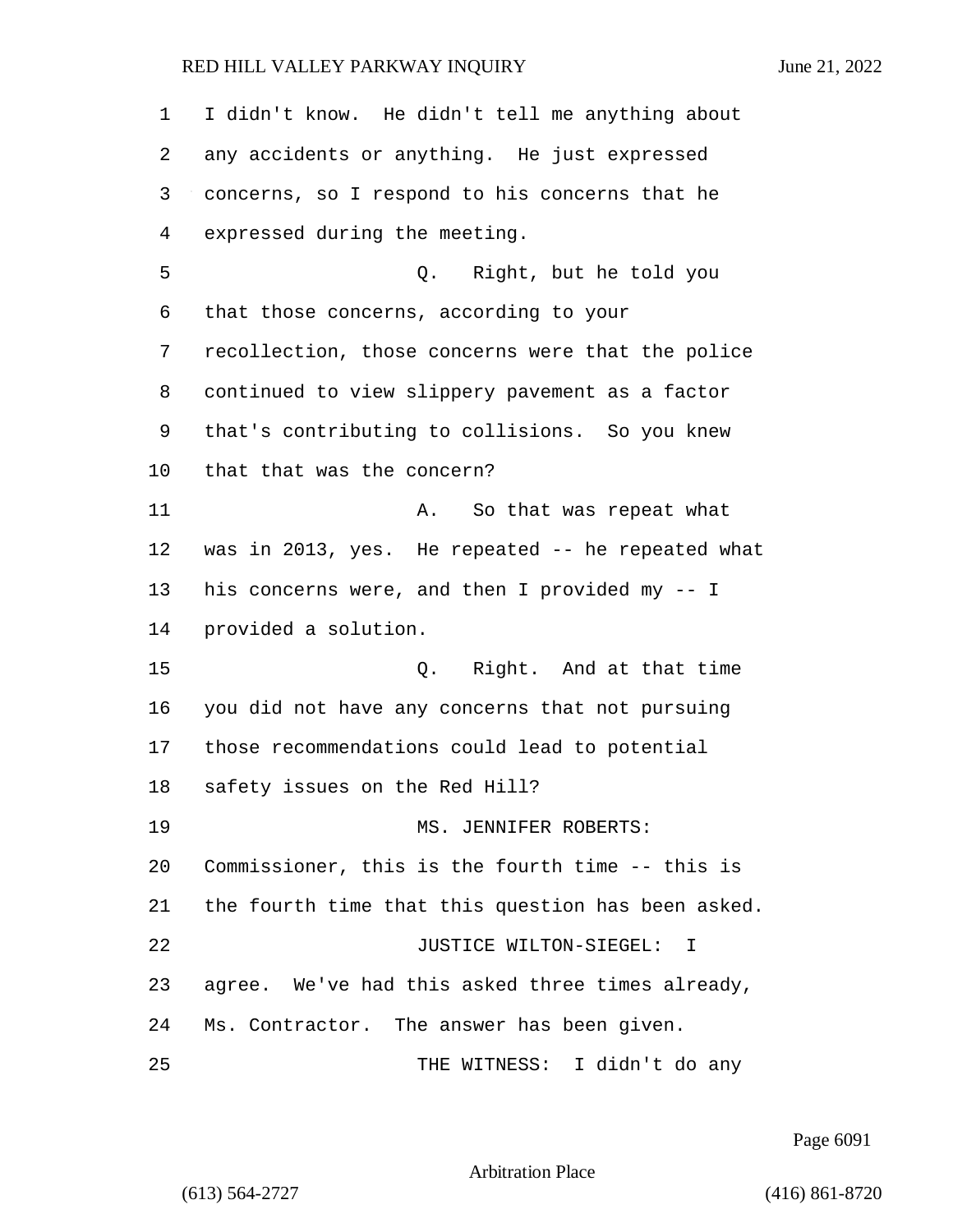| 1  | additional testing. Thank you. Sorry.              |
|----|----------------------------------------------------|
| 2  | MS. CONTRACTOR:                                    |
| 3  | Mr. Commissioner, the witness isn't responding to  |
| 4  | the question. Sorry, the witness isn't responding  |
| 5  | to the question and so --                          |
| 6  | JUSTICE WILTON-SIEGEL:<br>The                      |
| 7  | problem is that I think I fully understand his     |
| 8  | perspective, which he says is limited to           |
| 9  | responding to the concerns of his client as he     |
| 10 | understands them by way of providing               |
| 11 | recommendations, and that's his answer.            |
| 12 | MS. CONTRACTOR: I understand                       |
| 13 | that but $-$                                       |
| 14 | JUSTICE WILTON-SIEGEL:                             |
| 15 | You're -- I understand that you're trying for a    |
| 16 | different answer, but that presupposes a different |
| 17 | outlook from the one that he says he brought to    |
| 18 | the situation, and he's answered that question     |
| 19 | from his perspective.                              |
| 20 | Now, if you want to ask why he                     |
| 21 | didn't have another perspective, you may proceed   |
| 22 | along those lines, but not by simply asking again  |
| 23 | and again the same question.                       |
| 24 | MS. CONTRACTOR: Thank you,                         |
| 25 | Mr. Commissioner. My question is about whether or  |

Page 6092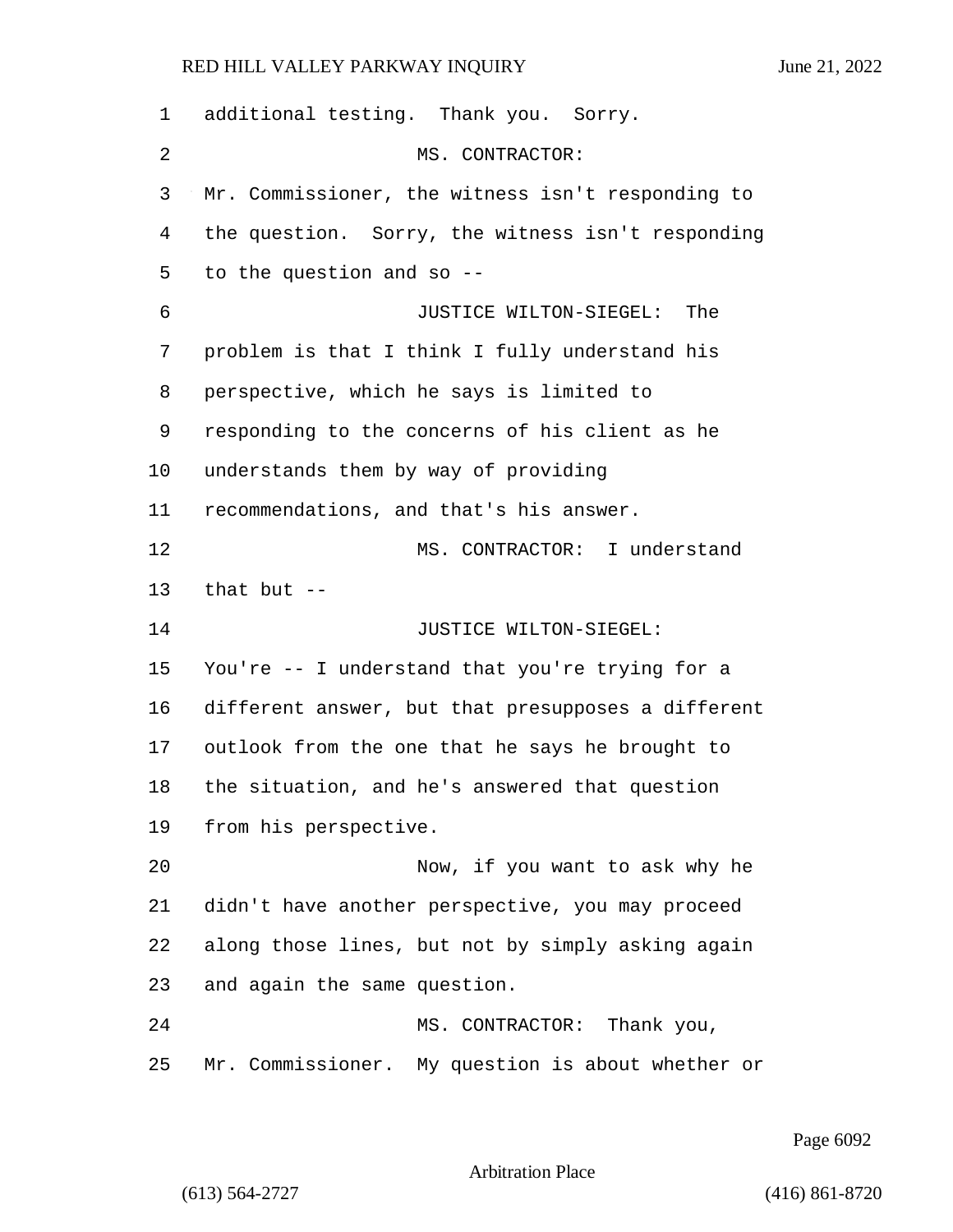not he had a view about any potential safety issues on the Red Hill, quite apart from what he understood his assignment to be based on the client's request. 5 JUSTICE WILTON-SIEGEL: You can ask that question, but that is not the same question as the one that you were asking previously. 9 MS. CONTRACTOR: I'll rephrase it then. Thank you. 11 BY MS. CONTRACTOR: 12 O. Dr. Uzarowski, I take it that you did not have any safety concerns about the Red Hill in light of Mr. Moore's decision not to pursue your recommendation in March of 2016 to shot blast, skidabrade or microsurface the Red Hill, correct? 18 A. I can say that at that point of time I didn't have any new test result, there was no new testing done, so I had to base my opinion on what was done in 2013. One thing I knew, that it would not get better, and that was the level of my knowledge at that point of time, and the client expressed concerns, so I offered a solution. But to -- I would have to do new

Page 6093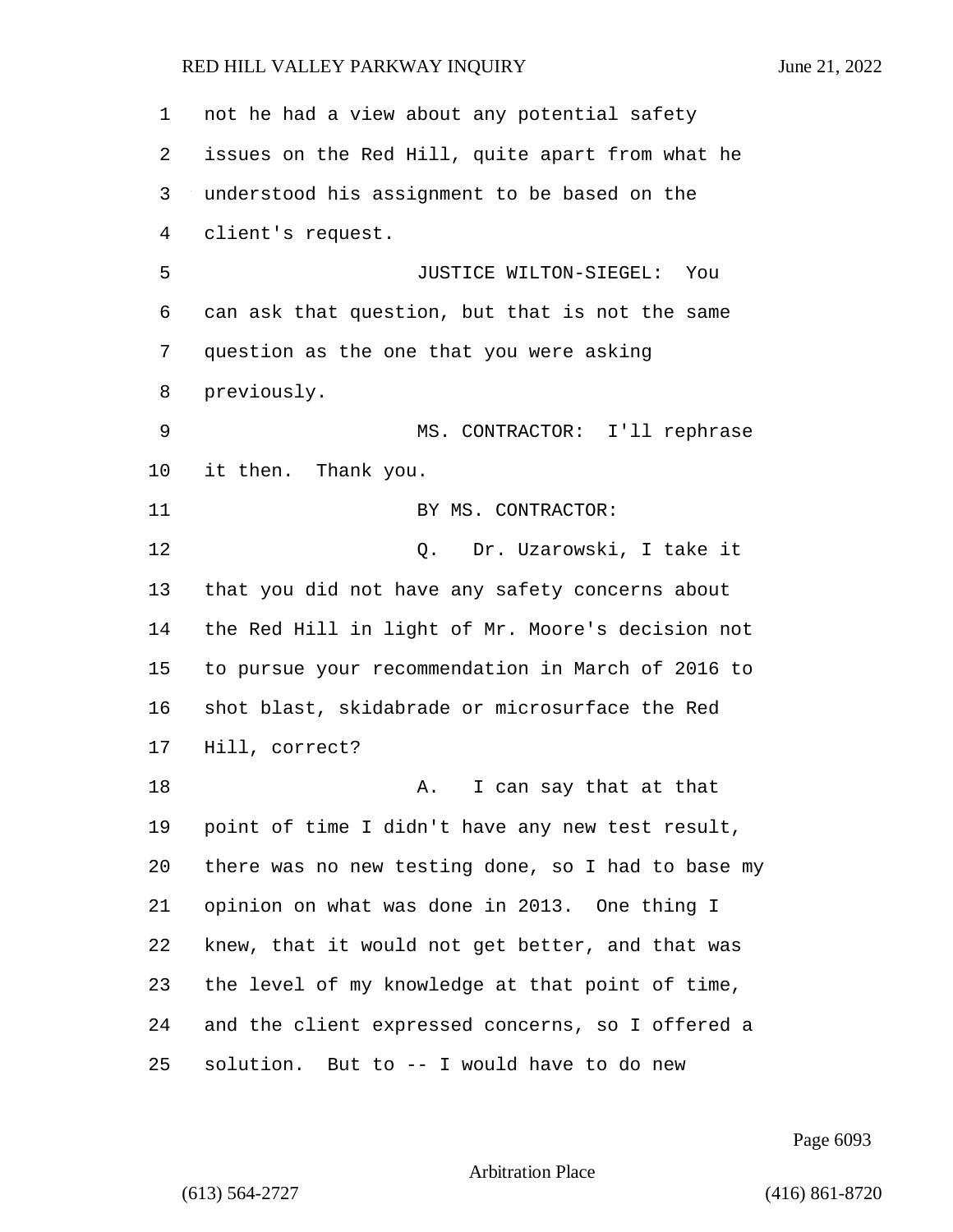1 testing to see how it change. I knew one thing, 2 it would not improve so -- so that's why, you 3 know, I -- my answer was with recommending 4 immediate action. 5 Q. Sorry -- 6 A. I don't know if this 7 answers the question. 8 a contract of the state of the series of the state of the state of the state of the state of the state of the state of the state of the state of the state of the state of the state of the state of the state of the state 9 you recommend immediate action to the City? 10 A. Yeah, so -- 11 Q. Up until this point? 12 A. So the action I 13 recommended was very clear in my e-mail. I talked 14 to contractors, I arrange -- you know, I talked to 15 them; I have the contact; I got the cost estimate 16 from the two. So it was like ready for 17 implementation, and this is the -- at that point 18 of time, this is the best that I could offer to 19 Mr. Moore. 20 Q. You don't state in your 21 e-mail that the City needs to take immediate 22 action? 23 A. No, I didn't. I only 24 responded to what he told me what he ask me about. 25 Q. You don't state that the

Page 6094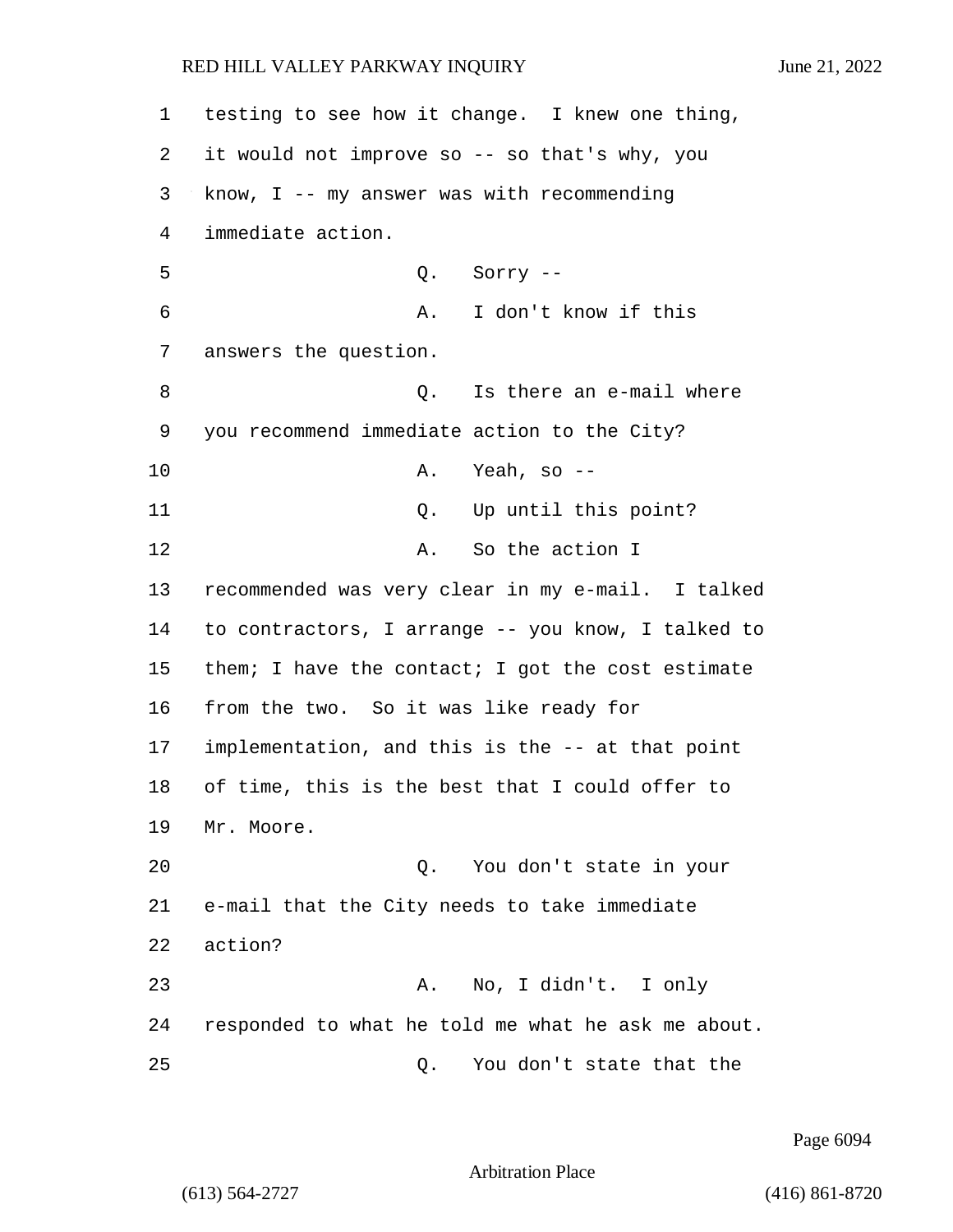| 1              | friction values will continue to decrease and if  |
|----------------|---------------------------------------------------|
| 2              | the City does not take immediate action it could  |
| 3              | lead to potential safety concerns?                |
| $\overline{4}$ | No, I didn't $--$ my<br>Α.                        |
| 5              | opinion about safety, this is not my subject, but |
| 6              | I only told I think in my e-mail that it would    |
| 7              | immediately improve the friction numbers. I think |
| 8              | it's probably in my e-mail. Okay, sorry, I have   |
| 9              | just -- yeah.                                     |
| 10             | Q. We can pull out                                |
| 11             | paragraph 30 -- 377, I think is what Dr.          |
| 12             | Uzarowski's referring to.                         |
| 13             | Yeah, it is. This is --<br>Α.                     |
| 14             | that's what I meant, that machine (indiscernible) |
| 15             | brings the skid numbers high. So it's extremely   |
| 16             | quick, effective and cheap, not in terms of       |
| 17             | quality, but in terms of low cost. So for me it   |
| 18             | $was$ $-$                                         |
| 19             | You're explaining what<br>Q.                      |
| 20             | the skidabrader would do here?                    |
| 21             | Yes.<br>Α.                                        |
| 22             | You're not saying that<br>Q.                      |
| 23             | the City needs to on an urgent basis or an        |
| 24             | immediate timeline complete the -- or do          |
| 25             | skidabrading on the Red Hill?                     |

Page 6095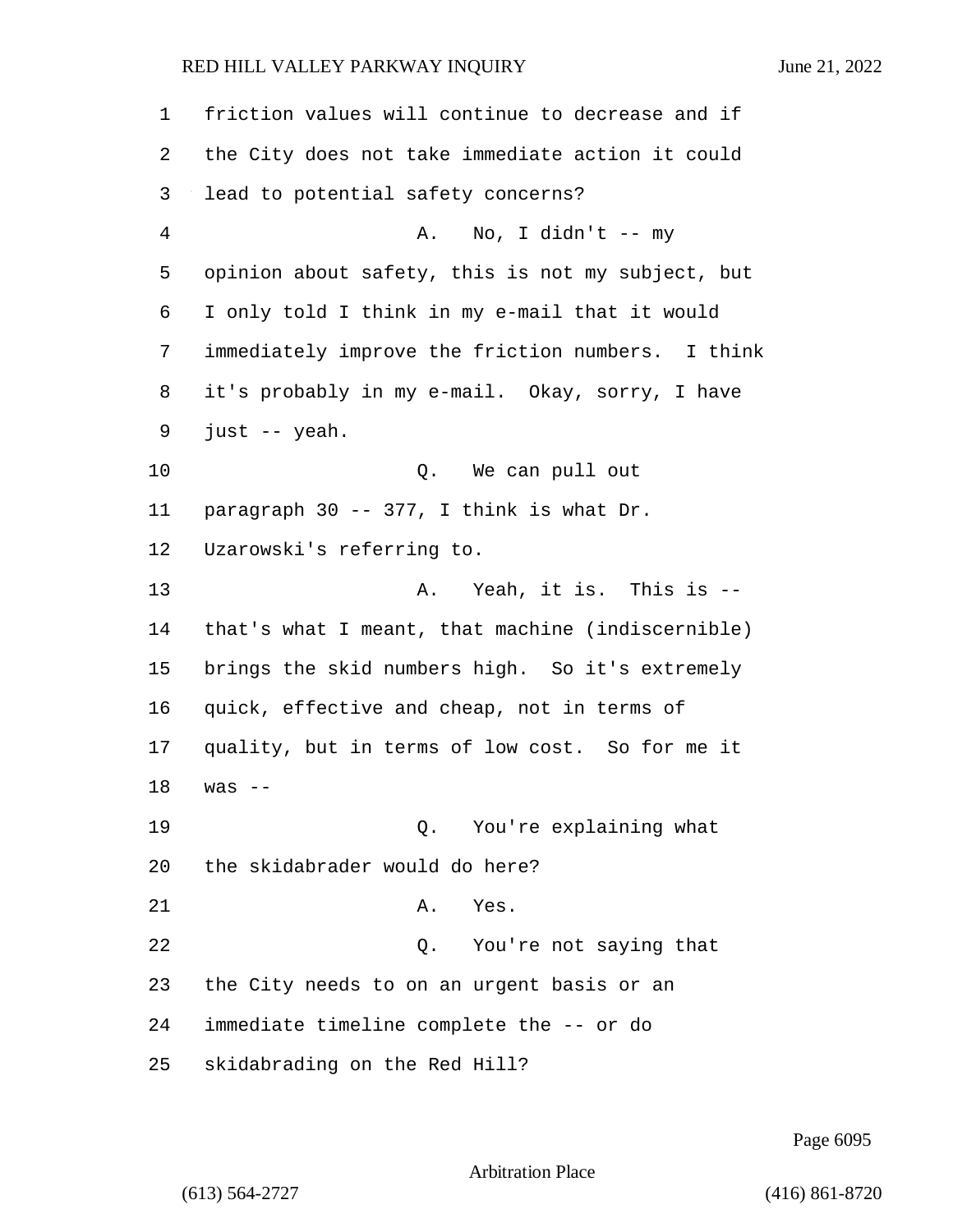1 A. No, I don't. That was Mr. Moore's decision, not mine. 3 Q. You didn't suggest to him that you thought it was important that that be done on an immediate timeline? 6 A. I didn't say immediate timeline, but for me it was important. This is what I put this effort to deliver the information immediately. Not immediately. Took me about a week, so as soon as I could. 11 Q. If we could go to the OD7, image 194, as well as GOL7414, please. 13 August 31st, 2017, Dr. Uzarowski, you attended a meeting with City staff members during which you presented on a new specification as a way of improving pavement performance. Sorry, Mr. Registrar, that is at image 44 of the GOL document. These are your notes from the August 31st meeting. 20 The note here, skid resistance. Your evidence was that that likely references the Red Hill, and although you don't recall specifically, the discussion was likely about relatively low skid resistance on the Red Hill and what to do on the Red Hill. You also

Page 6096

Arbitration Place

(613) 564-2727 (416) 861-8720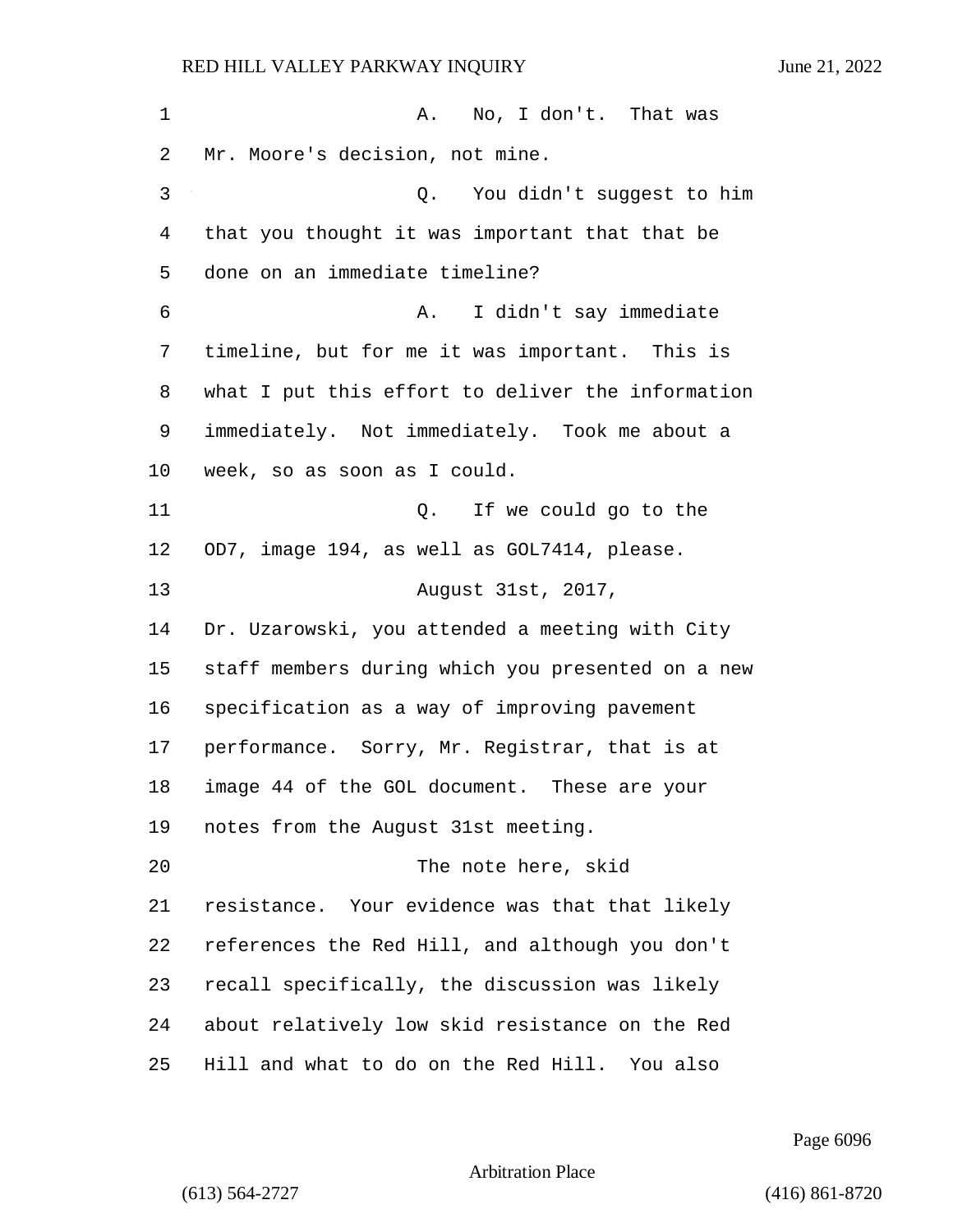| 1  | stated that you don't recall whether you brought   |
|----|----------------------------------------------------|
| 2  | up the skid resistance on the Red Hill or whether  |
| 3  | that was raised by the City.                       |
| 4  | So fair to state that skid                         |
| 5  | resistance was not the main topic of discussion at |
| 6  | the meeting but raised in passing?                 |
| 7  | Definitely was not the<br>Α.                       |
| 8  | main -- no, it was not the main topic. The main    |
| 9  | topic was this presentation and that subject.      |
| 10 | Again, at this meeting,<br>Q.                      |
| 11 | you don't recall stating to Mr. Moore or the other |
| 12 | City staff members that were attending that if the |
| 13 | City does not pursue the recommendations that      |
| 14 | Golder made regarding microsurfacing, shot         |
| 15 | blasting or skidabrading, that it could lead to    |
| 16 | potential safety issues on the roadway. You don't  |
| 17 | state that at this meeting, correct?               |
| 18 | I didn't say anything<br>Α.                        |
| 19 | about safety issue. I think it was very likely my  |
| 20 | initiative that I talk about this relatively low   |
| 21 | friction numbers of the Red Hill Valley Parkway    |
| 22 | and how to improve it. And particularly that I     |
| 23 | see Miller in Hamilton. So Miller was the          |
| 24 | contractor who could do microsurfacing.            |
| 25 | Right. So no discussion<br>Q.                      |

Page 6097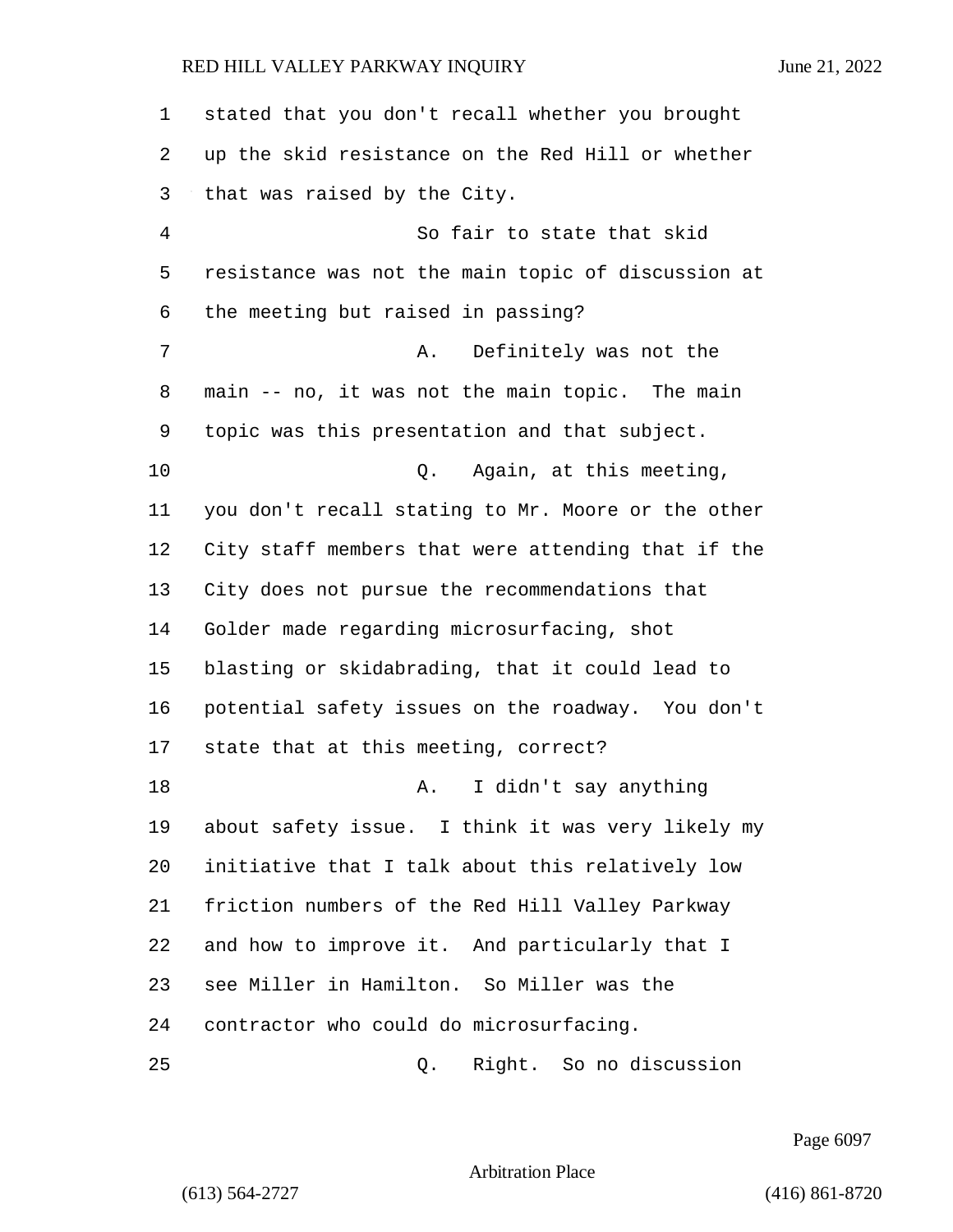| 1              | around safety of the roadway was raised at this    |
|----------------|----------------------------------------------------|
| 2              | meeting by you or by anyone from Miller Paving?    |
| 3              | I think safety rather<br>Α.                        |
| $\overline{4}$ | should come from the City, not -- I was looking at |
| 5              | skid resistance numbers that were relatively low,  |
| 6              | how to improve it, and the opportunity was --      |
| 7              | Miller was -- I think that time -- as far as I     |
| 8              | recall, Mr. Trevor Moore was in the City, so in my |
| 9              | opinion, a perfect opportunity to talk about it.   |
| 10             | In your discussion about<br>Q.                     |
| 11             | relatively low friction values on the Red Hill,    |
| 12             | again you don't state that those relatively low    |
| 13             | values could lead to potential safety concerns?    |
| 14             | No, I didn't, but it<br>Α.                         |
| 15             | was obvious that I would anticipate more concerns  |
| 16             | and more knowledge about safety aspect and this    |
| 17             | sort of aspects from the City employees. They      |
| 18             | live there, they discuss this thing, they read the |
| 19             | newspaper, so it would rather be coming from them  |
| 20             | if this sort of concern.                           |
| 21             | You didn't raise it and<br>Q.                      |
| 22             | you don't recall a discussion of that nature at    |
| 23             | this meeting?                                      |
| 24             | No, not safety. As I<br>Α.                         |
| 25             | said, you know, these are savvy bureaucrats; they  |

Page 6098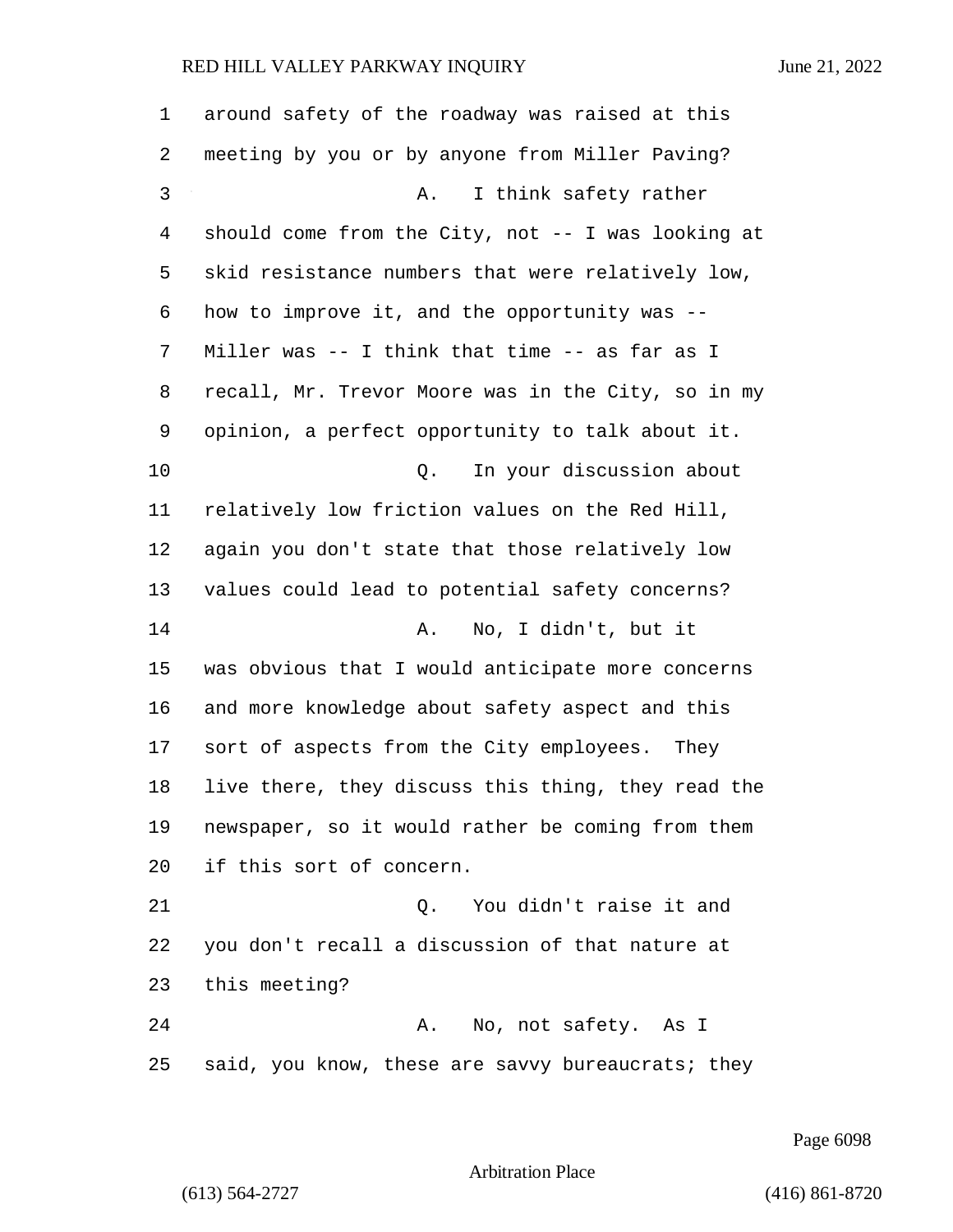avoid the subject of safety or accidents and collision. So I talk about what I knew what I could, and that were these relatively low numbers and how you can improve them. 5 Q. Right. Last week commission counsel asked you about the additional testing that was completed near the end of 2017, and your evidence was that the PSV testing that was completed was entirely to assess the feasibility of hot in-place. You also stated that at the time you recall Mr. Moore asking for additional friction testing, and you understood that that's because he wanted macrotexture tested and because he still had some concerns that maybe asphalt was filled with rubber, is what you stated, and that he wanted to do friction testing before resurfacing, probably to know what it was. 18 And when commission counsel asked whether you were speculating or not, you stated that you were. But what you were clear about in your evidence was that Mr. Moore was the one who requested friction testing in late 2017, correct? 24 A. Friction testing, yes, that was requested by Mr. Moore. I think if -- do

Page 6099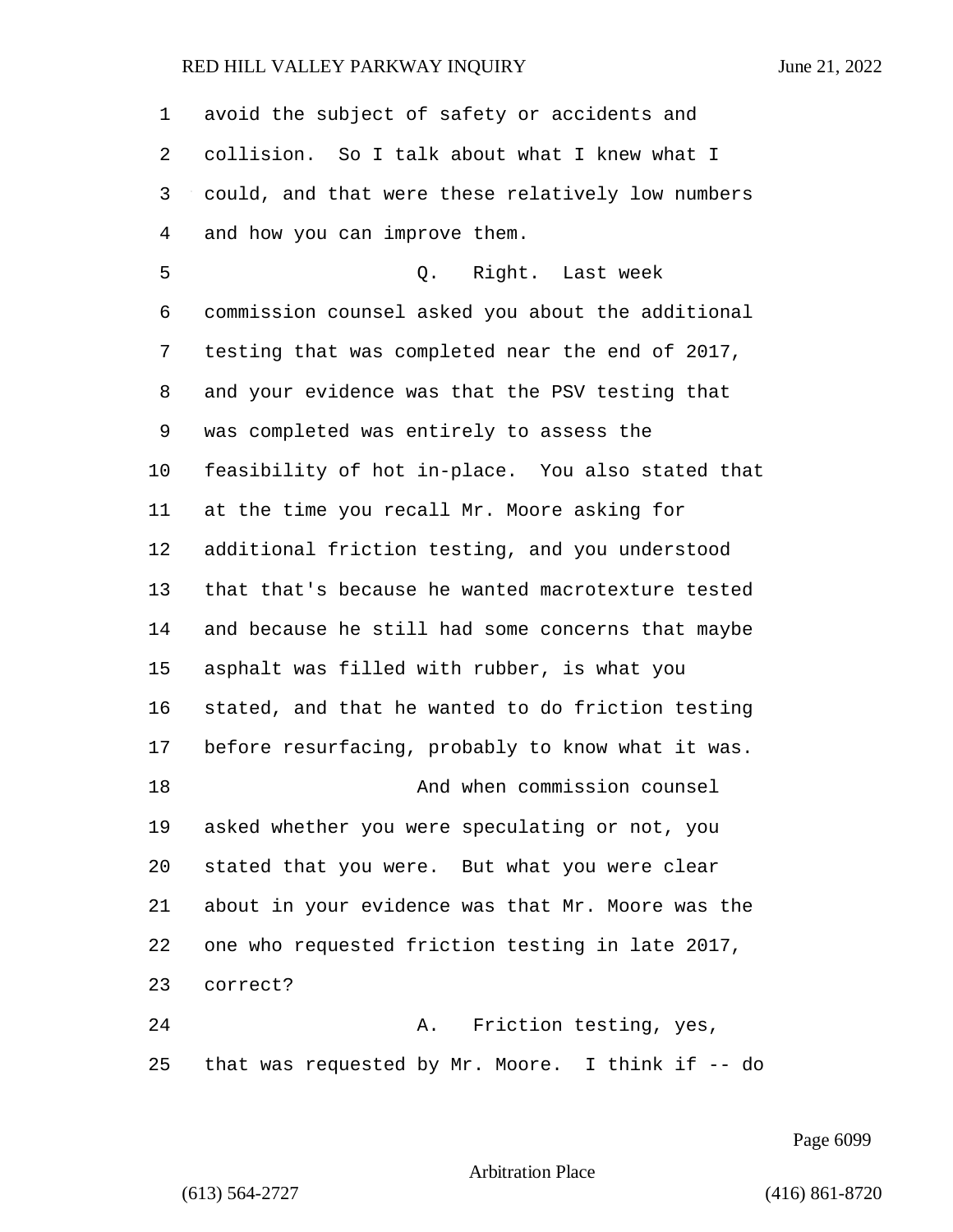you want me to cover all the three aspects? Okay? 2 Q. Sorry, can you repeat that. 4 A. Because there were three aspects. There was PSV, there was macrosurfacing, and friction. So PSV, I think PSV, that would be I think my initiative because that was related to hot in-place recycling. So I would like to know the PSV of the existing aggregates. 10 Microsurfacing was in response to his concern that there was some -- you know, he called it rubber -- asphalt filled with rubber, which is we call it -- for airports we call it rubber deposit, but it's not on highway. Anyway, he ask, so that was the response. And then he ask for friction testing. Yes, three separate subjects. 18 Q. And it was your decision to do British pendulum testing? 20 A. Yes, it was. 21 Q. So again, at this point in 2017 you did not tell Mr. Moore that the City needed to evaluate friction or to address friction because of any safety or potential safety issues on the roadway?

Page 6100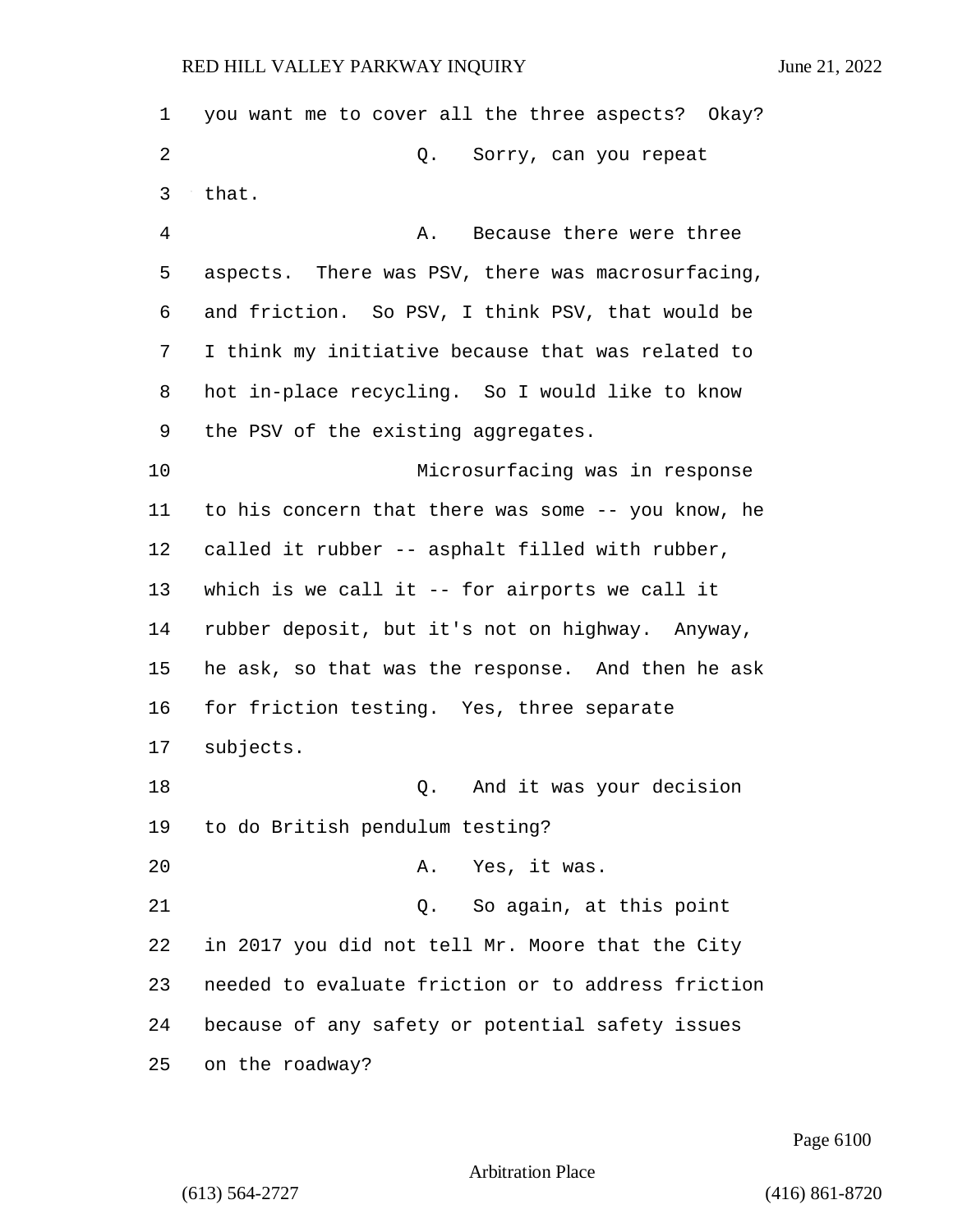| 1  | So again, you know, I<br>Α.                         |
|----|-----------------------------------------------------|
| 2  | stay away from the word "safety," but Mr. Moore     |
| 3  | wanted to resurface this thing shortly, so, you     |
| 4  | know, the surface would totally change. So that     |
| 5  | resurfacing, whether it's through hot in-place      |
| 6  | recycling or shave and pave, it changes the         |
| 7  | condition. There is no more SMA with its current    |
| 8  | value.                                              |
| 9  | Right, and so the<br>Q.                             |
| 10 | resurfacing would address any concerns that you     |
| 11 | may have had about the low friction values on the   |
| 12 | Red Hill?                                           |
| 13 | Yeah, the surface, we<br>Α.                         |
| 14 | would address the -- this is relatively low         |
| 15 | friction aspect numbers that I observed, 13, but    |
| 16 | at the same time would address the other concerns   |
| 17 | that we had with the condition of the pavement.     |
| 18 | At this point in December<br>Q.                     |
| 19 | of 2017, you do not recommend that any interim      |
| 20 | measures need to be taken prior to resurfacing,     |
| 21 | correct?                                            |
| 22 | A few months before, I<br>Α.                        |
| 23 | recommended that shot blasting -- so that was       |
| 24 | before, but nothing between this particular day,    |
| 25 | This $-$ no, I don't recall between this $-$<br>no. |

Page 6101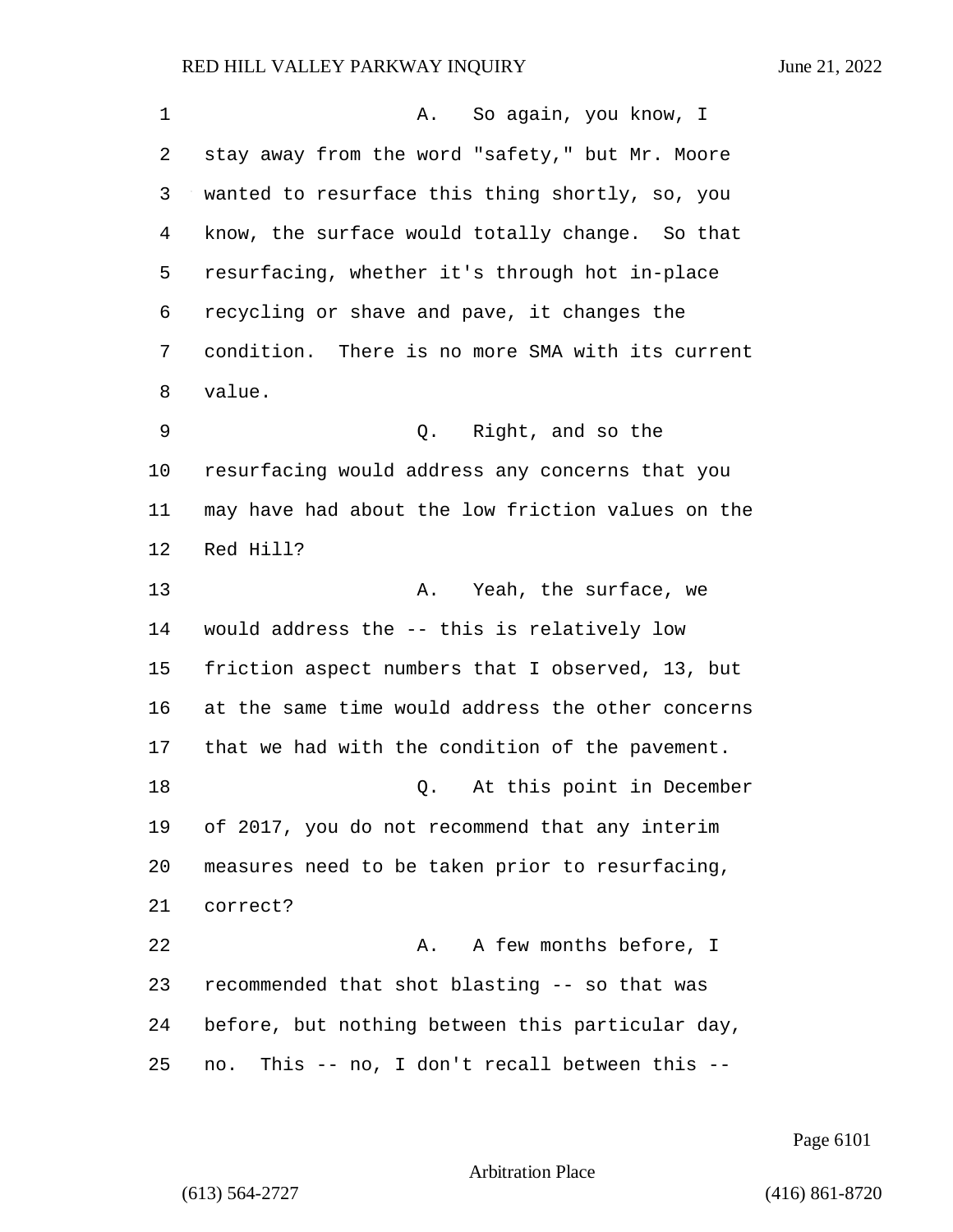and the time of anticipated resurfacing. 2 Q. To be clear, Dr. Uzarowski, at this point, you know that the resurfacing is pending, you know that -- or you recall Mr. Moore asking for additional friction testing, and you don't recommend that any interim measures needed to be put into place between December 2017 and when the City intended to resurface to address low friction concerns on the Red Hill? 11 A. I don't recall, you know, the details, but since I raised the subject of skid resistance, so basically that was still, you know, how can I say, refreshing the subject of relatively low friction numbers on the parkway and the methods available to address it quickly. So I think this is why this subject was raised. **D.** Right. And so I take it that you don't recall whether you raised any interim measures. Is that your evidence? 21 A. You know, I think since it is here, skid resistance, and I believe that was likely my initiative to talk about it. So obviously I express my concerns with this relatively low -- you know, all the numbers that

Page 6102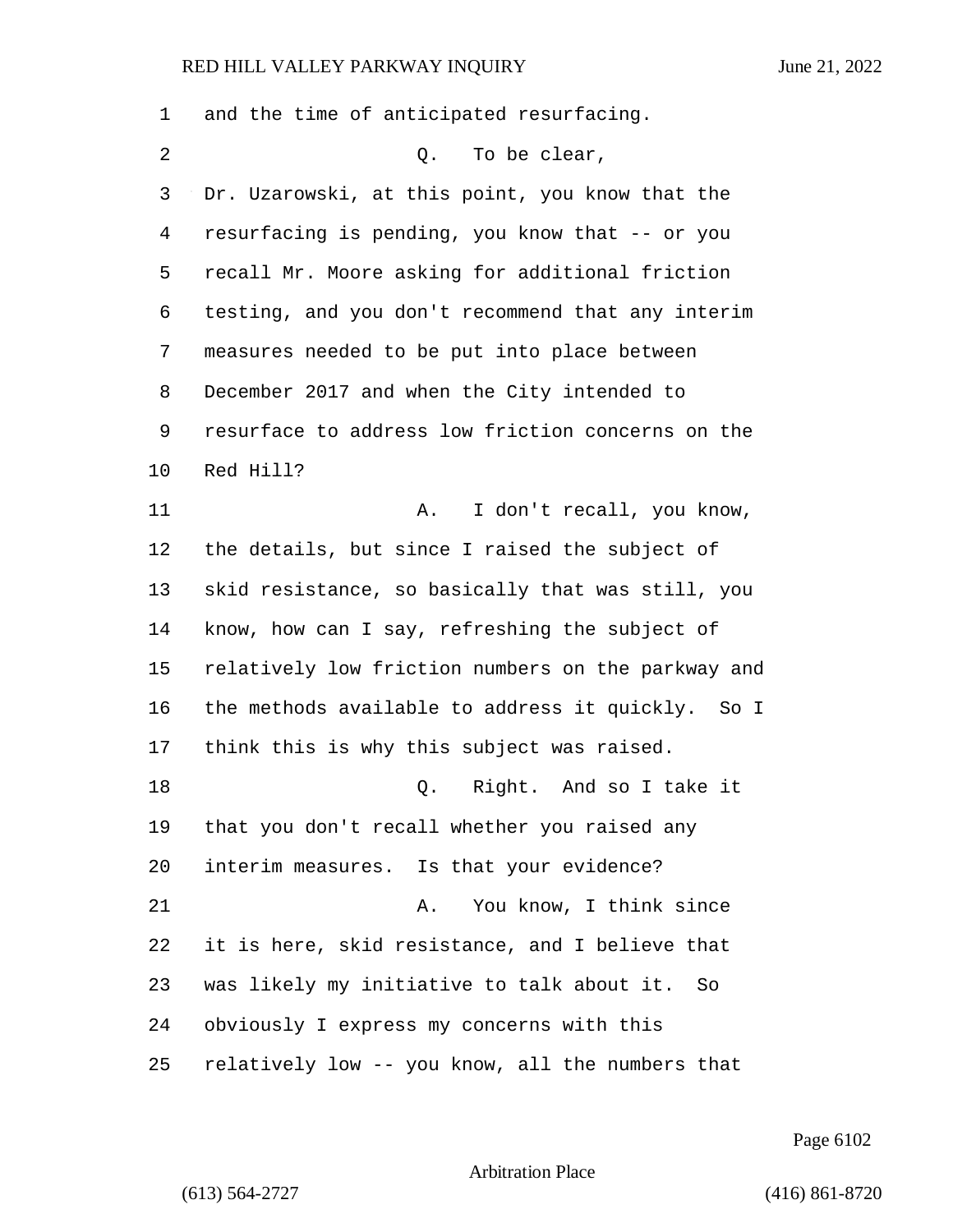| 1  | were relatively low like, you know, a few years    |
|----|----------------------------------------------------|
| 2  | ago and available quick solution. So that's what   |
| 3  | I very likely expressed during the meeting.        |
| 4  | Q. Sorry, the solution was                         |
| 5  | resurfacing, or are you talking about              |
| 6  | microsurfacing?                                    |
| 7  | Since I say Miller, that<br>Α.                     |
| 8  | would be microsurfacing. You know, because all     |
| 9  | the time until final resurfacing, I saw that       |
| 10 | skidabrading or shot blasting was a perfect, even  |
| 11 | very short or interim solution, because it was of  |
| 12 | low cost and quick, and effect.                    |
| 13 | But you don't recall<br>Q.                         |
| 14 | telling the City that they needed to microsurface  |
| 15 | in December 2017 before the resurfacing they had   |
| 16 | planned in 2018, correct?                          |
| 17 | It was still in August<br>Α.                       |
| 18 | I didn't know about the article and about<br>2017. |
| 19 | the accident.                                      |
| 20 | Q. Sorry, December 2017,                           |
| 21 | Dr. Uzarowski.                                     |
| 22 | Sorry?<br>Α.                                       |
| 23 | December 2017. Sorry,<br>Q.                        |
| 24 | why don't we take down --                          |
| 25 | Because I look at this,<br>Α.                      |

Page 6103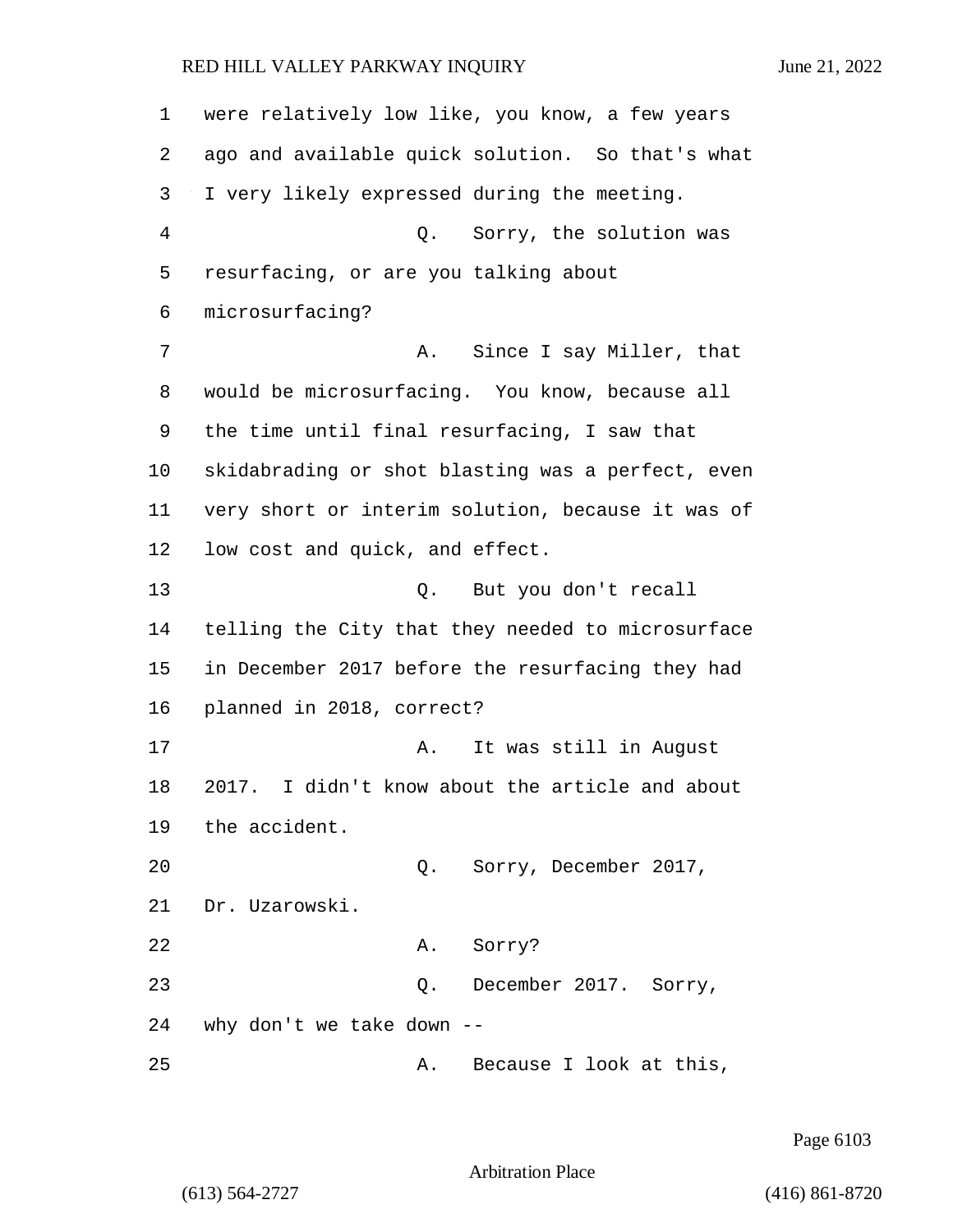August the 1st, 2017. 2 Q. So we are discussing the additional friction testing that Mr. Moore requested at the end of the 2017. 5 A. Okay. 6 Q. Why don't we, Mr. Registrar, take down the two documents so Dr. Uzarowski is clear about what were discussing. 9 So we're discussing the exchange that you had with commission counsel about that additional testing. Again, you stated that Mr. Moore had requested friction testing and that it was your decision or recommendation to do British pendulum testing, and that the PSV testing was solely for the purpose of assessing the feasibility of hot in-place. And I believe your evidence is that you don't recall whether you at this point in December 2017 recommended any safety measures on the Red Hill to address the low friction concerns that you had prior to the resurfacing. 22 A. First of all, I apologize, but when you were talking about this something else was on the screen, this August 31st, 2017, so I was looking at that image.

Page 6104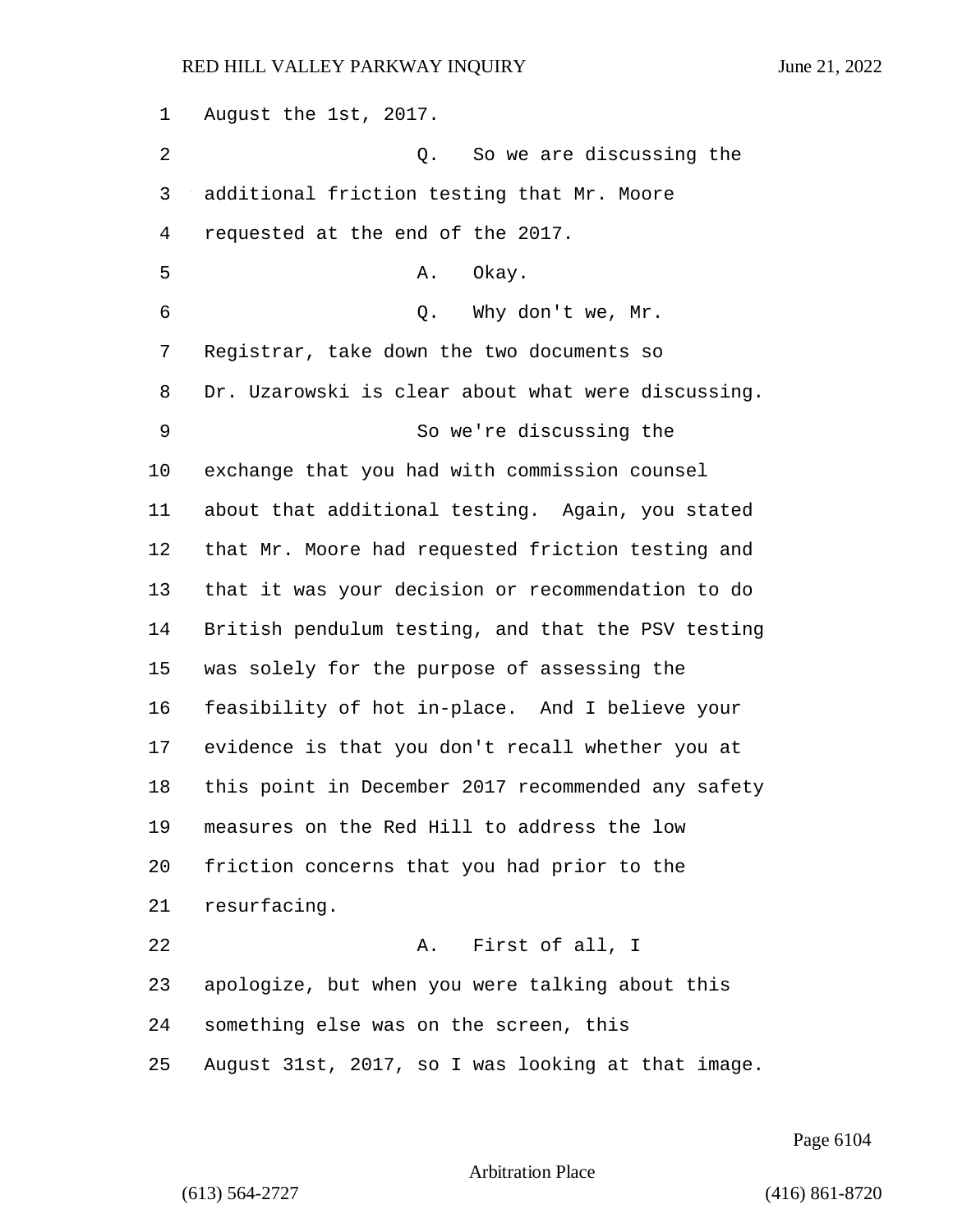So I confuse this thing a little bit. 2 In December 2017, yes, this is what is said, and Mr. Moore requested friction testing and I recommended British pendulum testing. Yes, I -- not all recommended. Like, I said this is what we can do so quickly. 7 Q. And you did not recommend any interim measures to address low friction concerns you had prior to resurfacing? 10 A. I don't recall at that time that I repeated this thing. 12 O. At this time you continued not to have any red flags, as you have said before, about the safety of the roadway? 15 A. I would say, you know, I didn't have red flags in 2013. I knew it would not go up, but I didn't have any new results, new test results, so for me it was difficult to estimate. I knew it would not get better, but all concerns were coming from the City or from the City employees, not from me. 22 Q. Right. You didn't express any concerns? 24 A. Well, I have the same concerns as previously, because that would not

Page 6105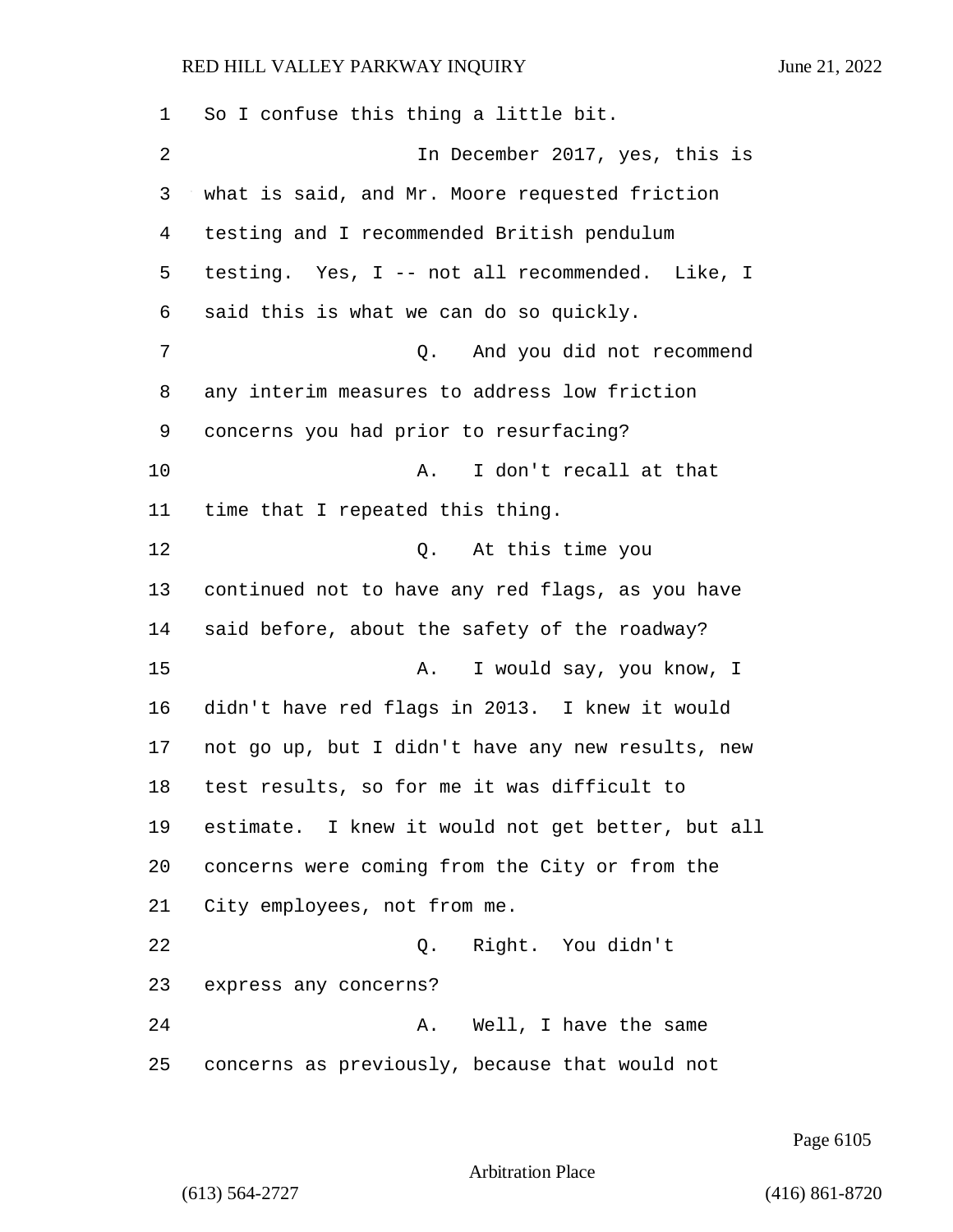| $\mathbf 1$ | improve. So my concerns didn't change. They were     |
|-------------|------------------------------------------------------|
| 2           | even more serious, but this is it. So it's           |
| 3           | like -- what I had in 2013, it would not improve,    |
| 4           | but in December we were just talking about           |
| 5           | friction testing before overlay -- before -- was     |
| 6           | it overlay? Oh, before let's call it resurfacing.    |
| 7           | Sorry, you said that your<br>Q.                      |
| 8           | concerns became more serious. You didn't share       |
| 9           | that with the City, correct?                         |
| 10          | It's rather the City<br>Α.                           |
| 11          | shared it with me because $--$ not my $--$ you know, |
| 12          | it's obvious what was measured in 2013 would not     |
| 13          | go higher, but then the City, Mr. Moore, they --     |
| 14          | this one -- the first, the second, the third         |
| 15          | meeting, they talk about friction concerns, so       |
| 16          | their friction -- the friction concerns was coming   |
| 17          | from them, and this is why they ask me to test       |
| 18          | macrotexture and then -- and the friction.           |
| 19          | Q. Right. But in response                            |
| 20          | to those concerns, at this point you did not         |
| 21          | recommend that interim measures should be put in     |
| 22          | place to address low friction prior to the planned   |
| 23          | resurfacing?                                         |
| 24          | Yeah, because it was in<br>А.                        |
| 25          | December 2017 and they were planning resurface in    |

Page 6106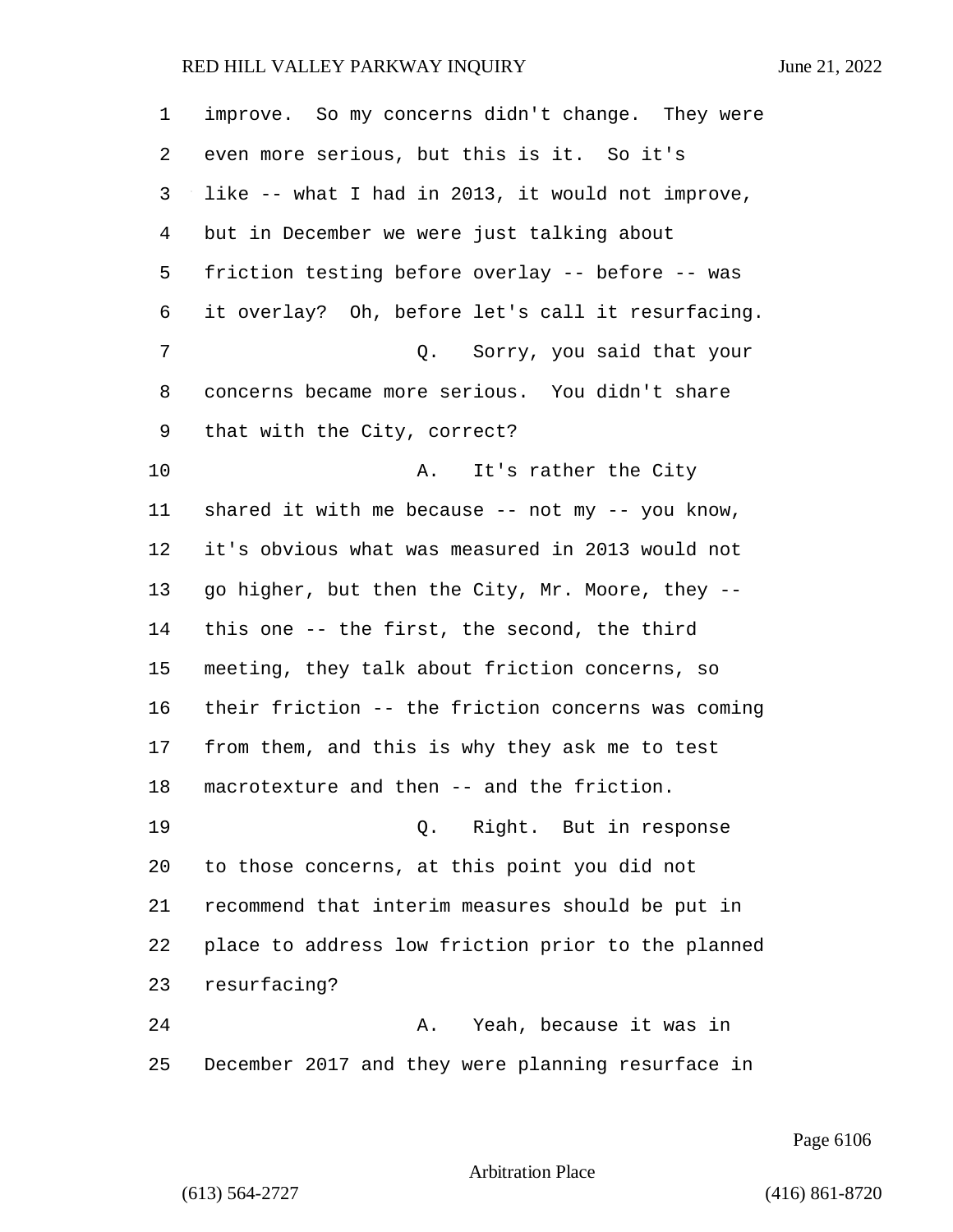| $\mathbf 1$ | 2018, so it would be -- I don't recall this sort   |
|-------------|----------------------------------------------------|
| 2           | of statement, because I anticipated a quick --     |
| 3           | let's say resurfacing in a short period of time.   |
| 4           | In 2018?<br>Q.                                     |
| 5           | 2018, yes.<br>Α.                                   |
| 6           | If we could please go to<br>Q.                     |
| 7           | OD8, image 30, paragraph 73.                       |
| 8           | Commission counsel took you to                     |
| 9           | this exchange between Ms. Rizvi and Ms. Rose to    |
| 10          | Golder employees in December of 2017 regarding the |
| 11          | extraction of the aggregate that had to be sent to |
| 12          | Ireland, and you'll note here that Ms. Rizvi       |
| 13          | states that:                                       |
| 14          | "The client is facing an                           |
| 15          | urgent safety issue with their                     |
| 16          | road and would like an                             |
| 17          | answer."                                           |
| 18          | And your evidence was that                         |
| 19          | nobody told you about urgent safety issues on the  |
| 20          | Red Hill. You also stated that you were            |
| 21          | frustrated that the City did not follow your       |
| 22          | advice and that you couldn't force them to follow  |
| 23          | your advice. Again, I want to be clear, the        |
| 24          | advice that you're referring to is what's          |
| 25          | contained in the draft Golder report and the       |

Page 6107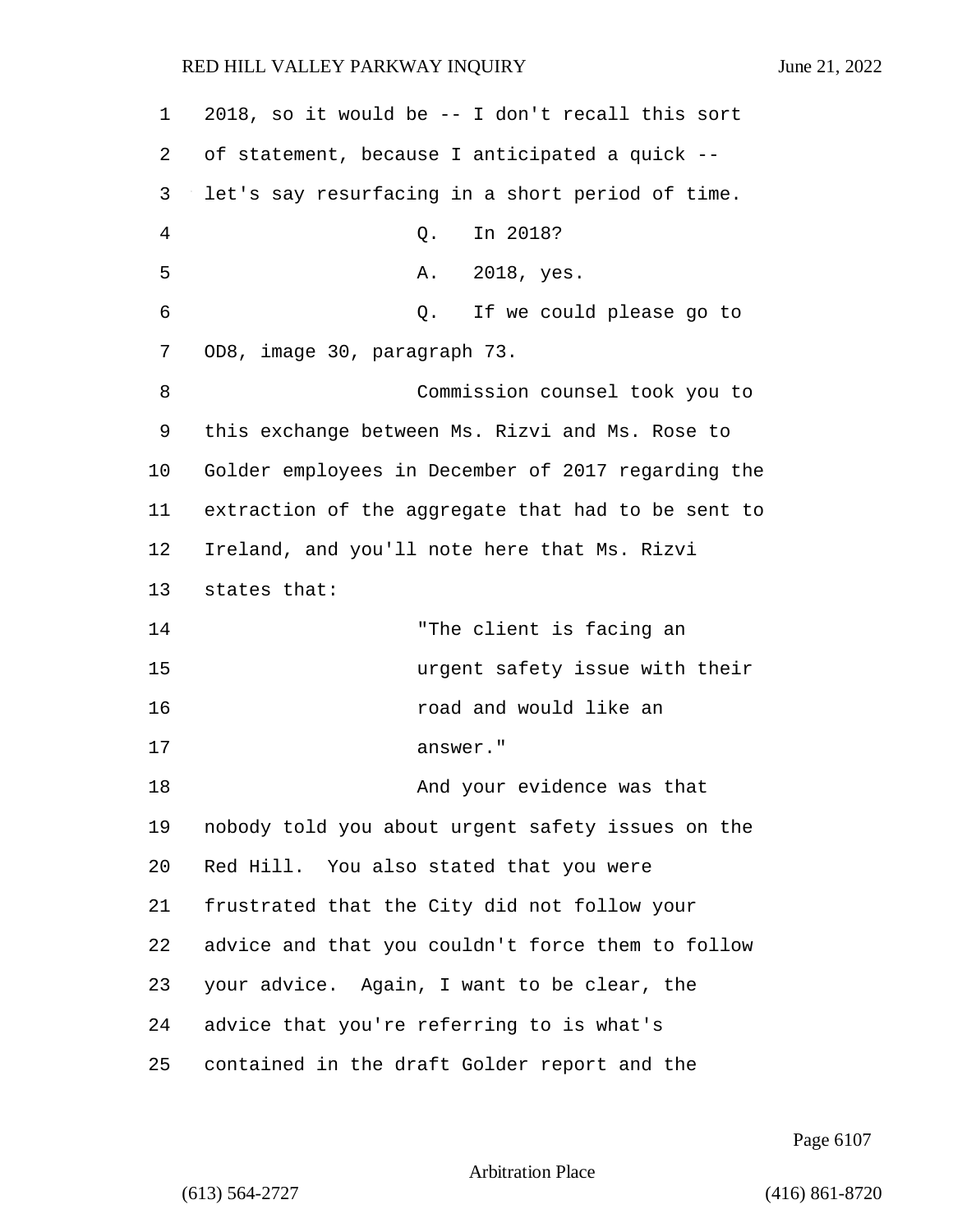quotes you provided to Mr. Moore in your e-mail exchange with him in April 2016. There are no other exchanges that you're referring to; is that right? 5 A. Yes. So microsurfacing 2014, blasting, and then we had that conversation I think in August 2017. So yeah, I admit I was frustrated with City's response that they raised this thing a few times. I provided recommendation -- I provided recommendations, contractors' costs, anything that I could do, and it was -- the City decided not to follow. 13 O. Let's be clear about exactly what you did. So in 2014, again, you provided a draft report with your recommendation. And in 2016, in response to Mr. Moore's request, you provided quotations for skid abrasion and shot blasting, and in August of 2017 the issue of skid resistance came up again, and you -- believe stated that you discussed the relatively low friction values at that time again but didn't make any -- didn't express any concerns about the safety of the roadway. 24 Those are the three exchanges

that you had with the City to date in December of

Page 6108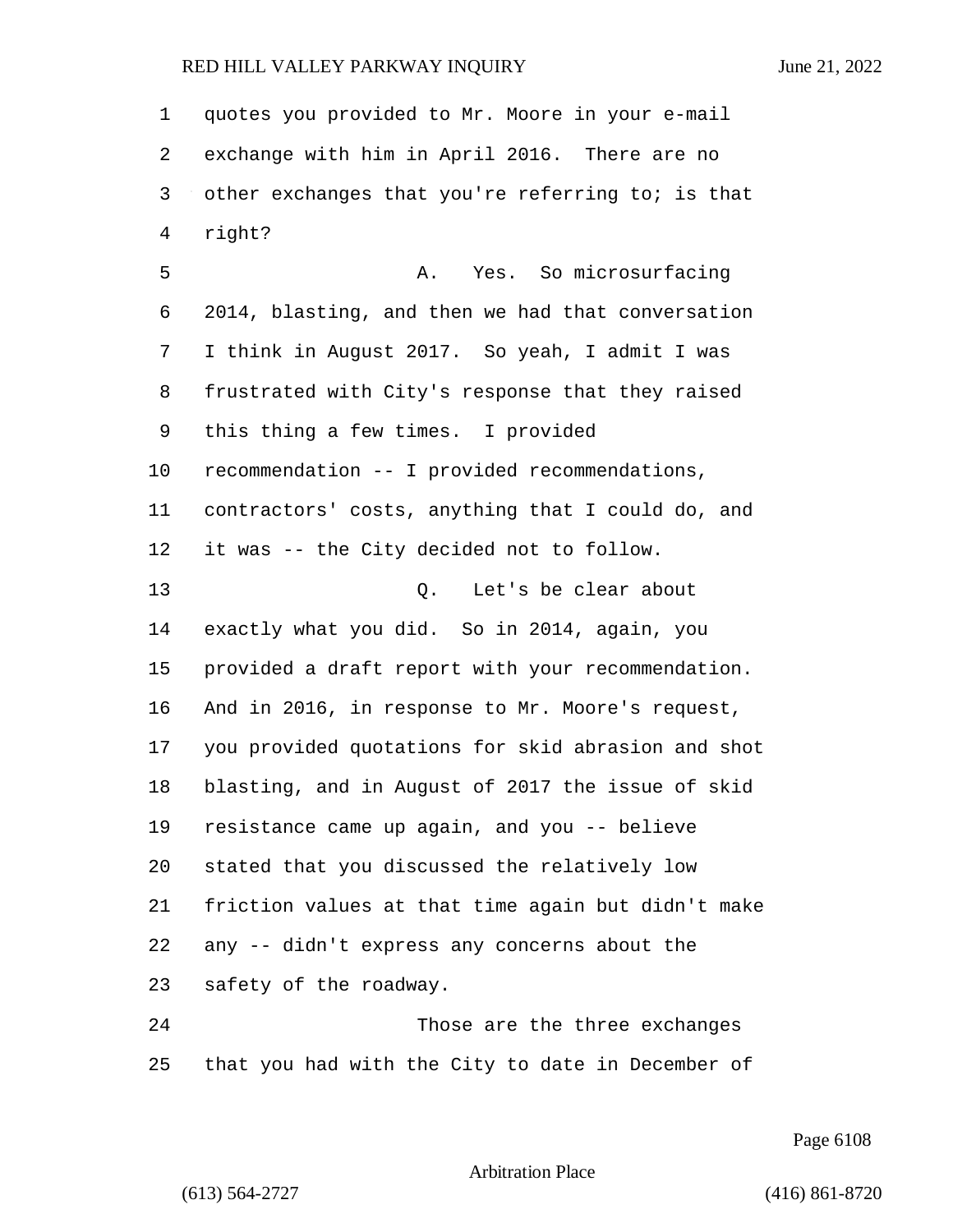| 1       | 2017 about what to do regarding friction values on |
|---------|----------------------------------------------------|
| 2       | the Red Hill. You're not referring to anything     |
| 3       | else; is that correct?                             |
| 4       | I would say I did a<br>Α.                          |
| 5       | little bit more because, you know, I also          |
| 6       | contacted microsurfacing contractor, provided      |
| 7       | brochure, provided cost estimate for this, so I -- |
| 8       | whatever was possible on my side, I provided. I    |
| 9       | provide a solution and I repeated the solution a   |
| $10 \,$ | few times, and contractor, cost estimate, and this |
| 11      | is -- so my -- that time, I did whatever I could   |
| 12      | in my opinion, and the City opted not to take my   |
| 13      | advice.                                            |
| 14      | Whatever you could is the<br>Q.                    |
| 15      | three points in time that we've already talked     |
| 16      | about, right: The draft Golder report, the         |
| 17      | exchange in 2016 with Mr. Moore after you got      |
| 18      | quotations from contractors, and the August 2017   |
| 19      | meeting when it came up in the course of your      |
| 20      | presentation or after your presentation, rather.   |
| 21      | Those are the only three points in time that       |
| 22      | you're referring to?                               |
| 23      | A. Sorry, I have some -- let                       |
| 24      | me see what I -- sorry. You know, I had some       |
| 25      | problems with my computer. No, it's back again.    |

Page 6109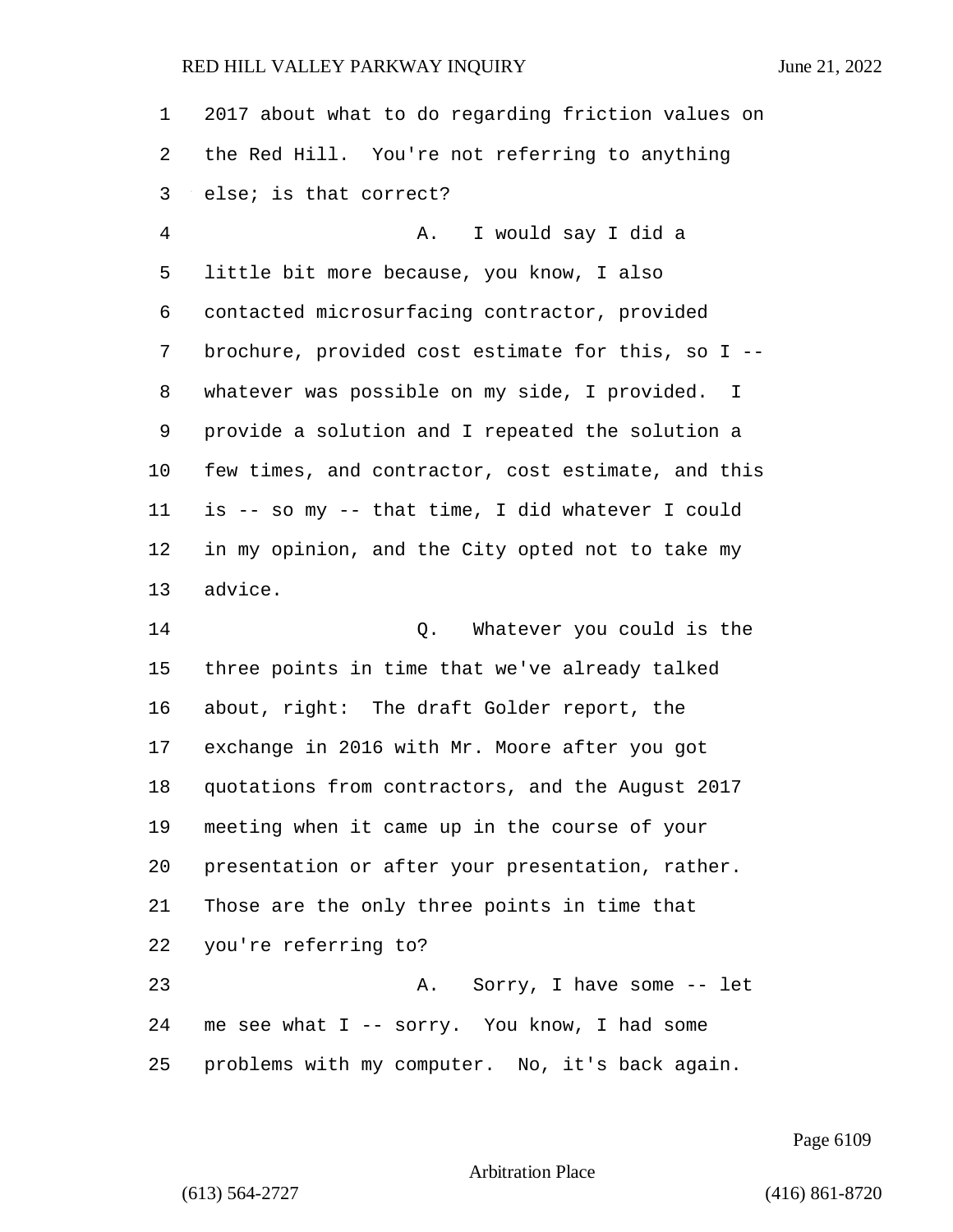Sorry. 2 Q. Okay. That's all right. 3 A. Could you repeat? I'm sorry, I probably clicked the wrong button. Now it's back again on my screen. So I'm sorry, I just clicked the wrong button. 7 Q. That's fine. Your evidence was that you did everything that you could to get the City to follow your recommendations, and I again want to be clear that all you're referring to there is the draft report that you submitted in 2014, the exchanges that you had with Mr. Moore in 2016, and the meeting in August 2017. You're not referring to any other exchanges with the City regarding addressing relatively low friction values on the Red Hill? 17 A. Yes, this is correct. So whenever the City raise this subject and talk to me after the report, I provided the solution, and no -- there was no interest or no response -- no interest from the City. 22 and 2. If we could go, please, to OD8, image 62. 24 Commission counsel asked you here about your e-mail exchange with Mr. Hein in

Page 6110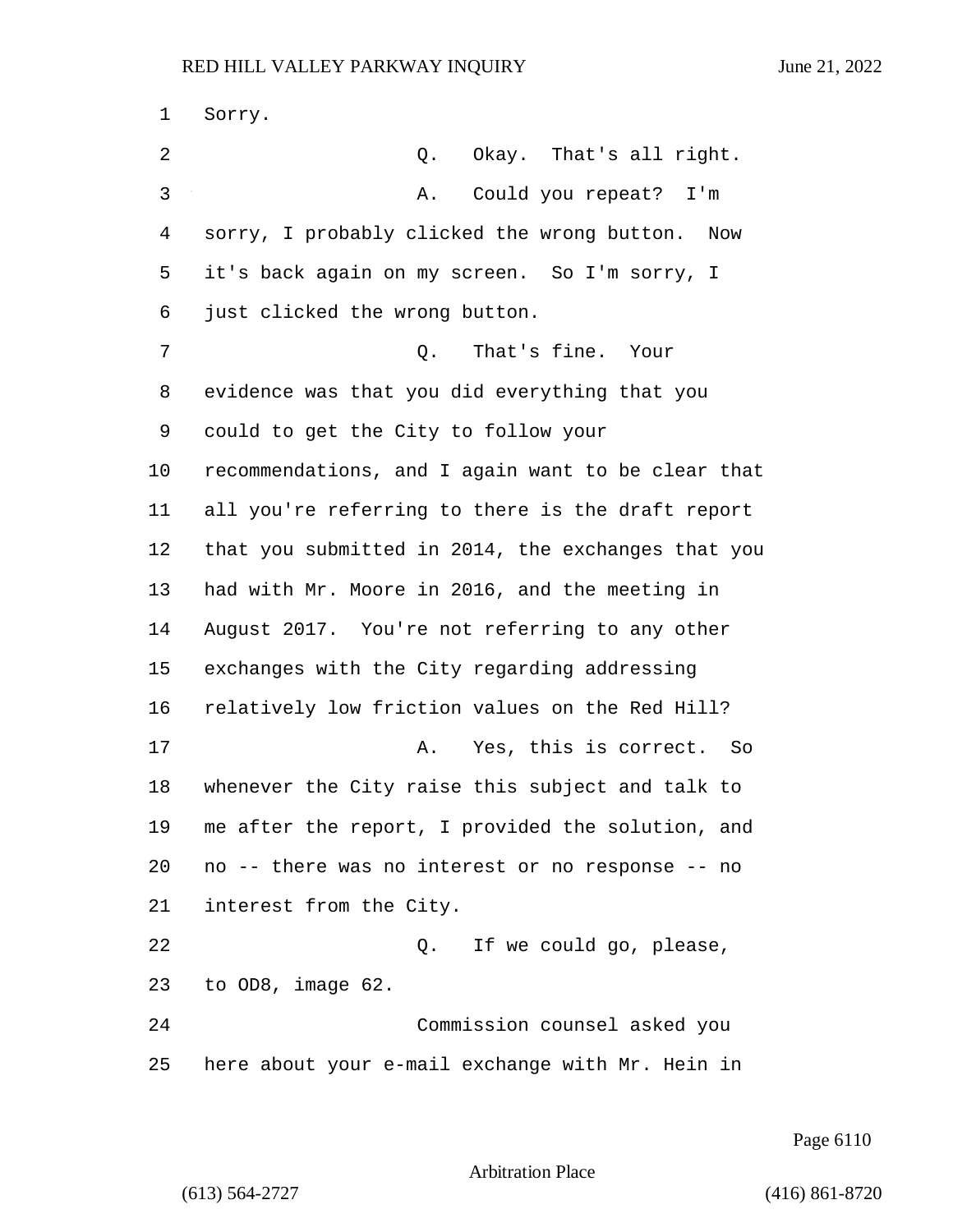| 1  | January of 2018. And Mr. Hein sends you a link to  |
|----|----------------------------------------------------|
| 2  | an article from the Spectator which is excerpted   |
| 3  | on the next page, Mr. Registrar. You reviewed      |
| 4  | this article when Mr. Hein sent it to you?         |
| 5  | Yes, I did.<br>Α.                                  |
| 6  | And you note that the<br>Q.                        |
| 7  | article states in the first few paragraphs that    |
| 8  | the City hired a consultant to test the asphalt on |
| 9  | the Red Hill, that the parkway has been the        |
| 10 | subject of complaints regarding slippery pavement  |
| 11 | since it opened in the 2007, that friction testing |
| 12 | was done in December 2015 and was inconclusive,    |
| 13 | and that a consultant recommended further testing  |
| 14 | and that the City opted to repave ahead of         |
| 15 | schedule.                                          |
| 16 | Mr. Moore is also quoted as                        |
| 17 | saying:                                            |
| 18 | "We don't know why they feel                       |
| 19 | it's slippery. That's all                          |
| 20 | part of why the City is doing                      |
| 21 | the testing."                                      |
| 22 | A. Seriously, you know, can                        |
| 23 | you -- I have a black PC on part of this -- I      |
| 24 | don't know how I can do this thing.                |
| 25 | MS. JENNIFER ROBERTS: Could                        |

Page 6111

Arbitration Place

(613) 564-2727 (416) 861-8720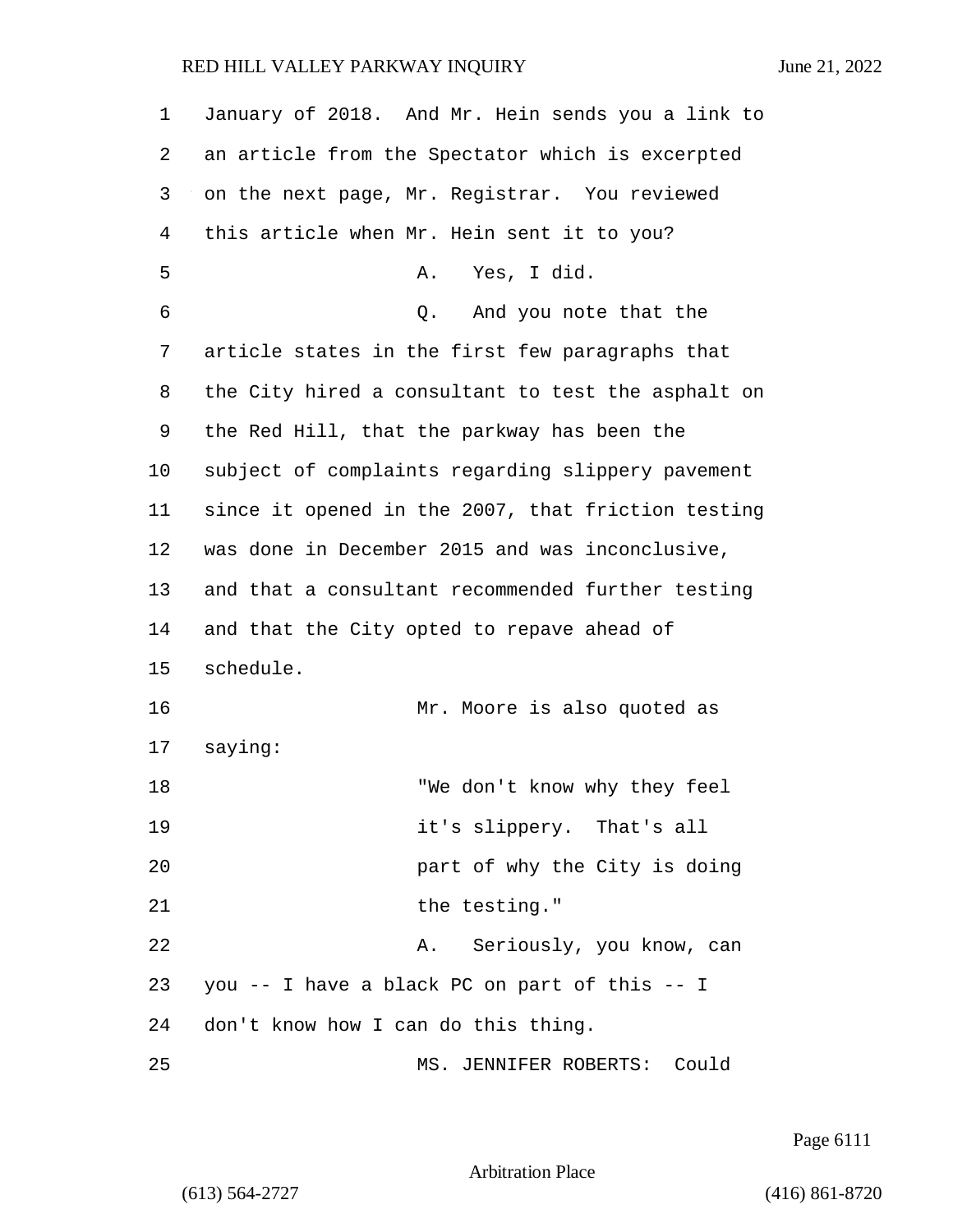```
1 we make it larger?
2 THE WITNESS: If you can make
3 it larger, and that would be easier for me too.
4 Sorry about that.
5 MS. CONTRACTOR: That's okay.
6 Do you have a black --
7 THE WITNESS: Oh, yeah, now
8 it's much better. Thank you very much. Thank
9 you.
10 BY MS. CONTRACTOR:
11 Q. No problem. So why don't
12 take a few moments to review the first three
13 paragraphs.
14 A. (Witness reviews
15 document).
16 Q. I'm sorry, have you
17 finished reviewing?
18 A. Yes, I read relatively
19 slowly, but this is like my habit, like always
20 carefully.
21 Q. That's okay. Let me know
22 when you're done.
23 A. Yeah, I'm done.
24 Q. After reviewing this
25 article, Dr. Uzarowski, and before the meeting in
```
Page 6112

Arbitration Place

(613) 564-2727 (416) 861-8720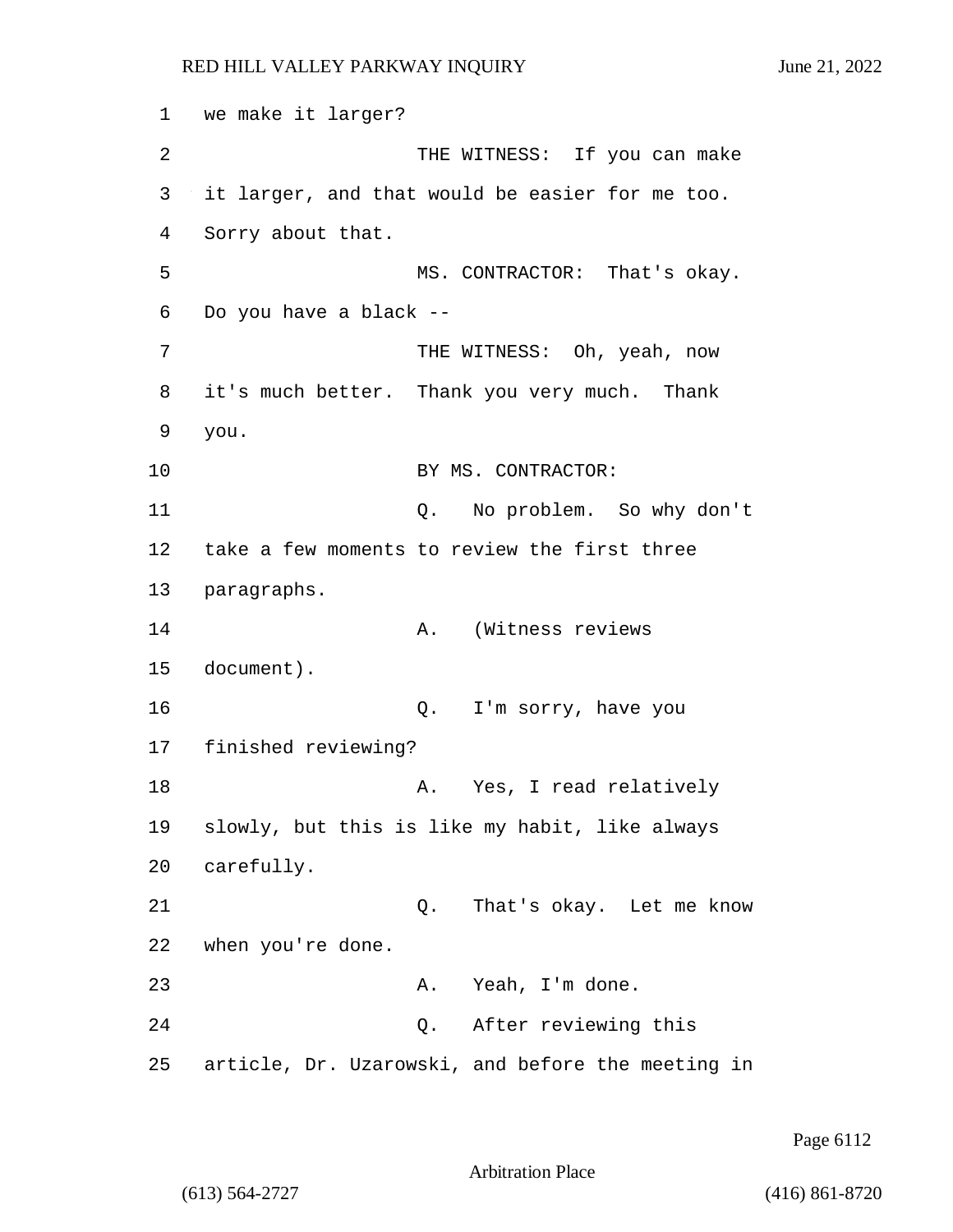February that we'll discuss, I take it you did not send any e-mails to Mr. Moore or anyone at the City expressing concerns about the contents of the article? 5 A. No, I didn't. 6 Q. And certainly you did not have any discussions with anyone at the City, including Mr. Moore, again between reading this article and the meeting in February where you express concerns about the contents of the article? 12 A. No, I don't recall any. 13 Q. And you were aware from your discussions with Mr. Moore that concerns about the slipperiness of the pavement had been expressed previously to the City by the police, based on your recollection of your discussions with Mr. Moore? 19 A. Yes, and this is what was in his -- also in his e-mail, yes. 21 Q. Right. And so there was nothing in this e-mail that provided you with any additional information than what you already had? This article, sorry? 25 A. There was some

Page 6113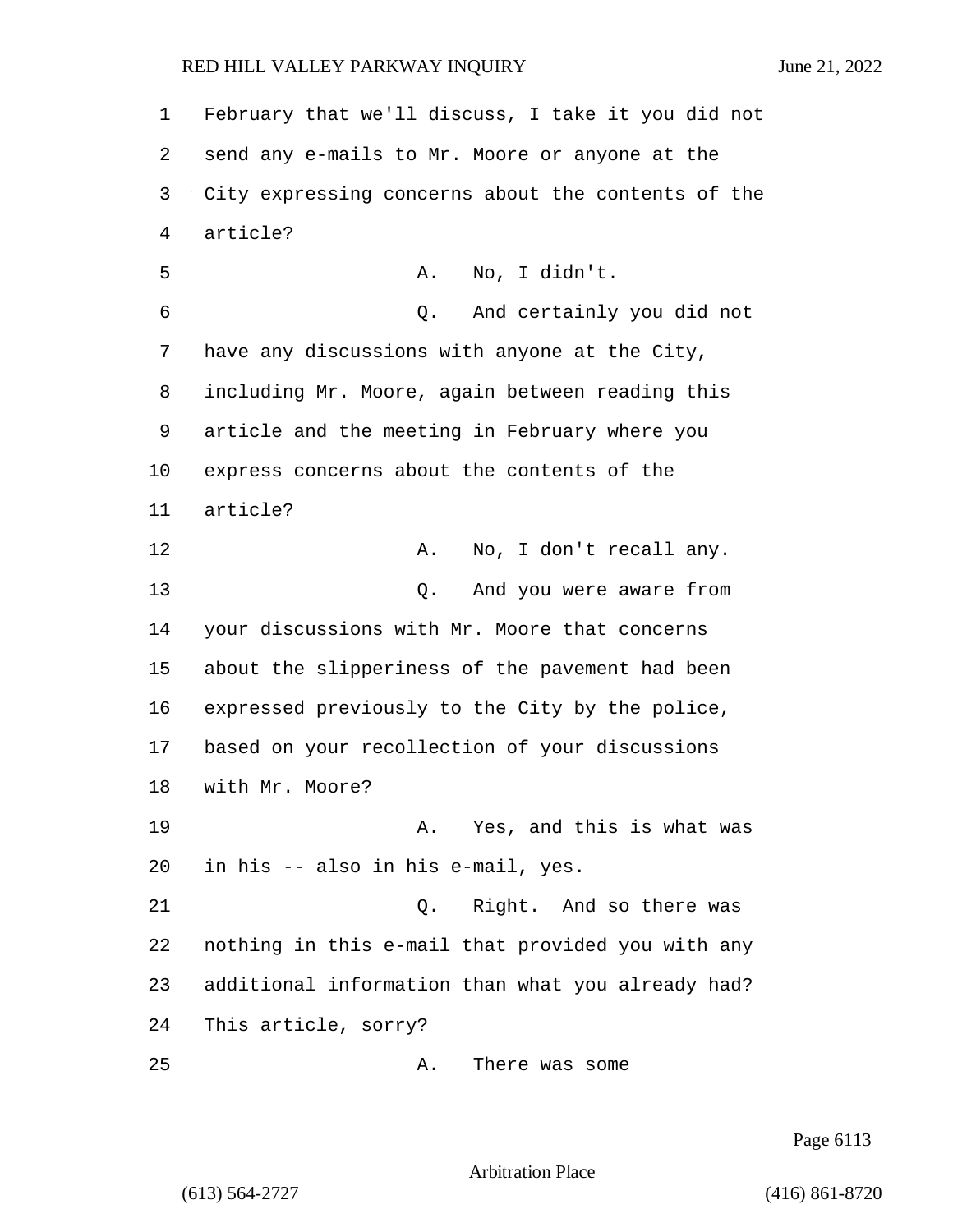| 1  | information that I had no clue about, like         |
|----|----------------------------------------------------|
| 2  | friction testing in December 2015 or -- we don't   |
| 3  | know why -- you know, with the response $I$ -- I   |
| 4  | didn't know about any additional testing done      |
| 5  | in -- any friction testing done in 2015. I never   |
| 6  | heard about this, unless somebody else did it, and |
| 7  | the response was $--$ I'm not to comment on this,  |
| 8  | but there were things that I was surprised.        |
| 9  | You didn't send any<br>Q.                          |
| 10 | e-mails or have any discussions with the folks at  |
| 11 | the City to ask for follow-up or to express any    |
| 12 | concerns, right? You told me that?                 |
| 13 | No, nothing until $--$ I<br>Α.                     |
| 14 | don't recall until February 2018.                  |
| 15 | MS. CONTRACTOR: And,                               |
| 16 | Mr. Commissioner, I'm about to move on to a new    |
| 17 | subject that I think will be lengthy. I wonder if  |
| 18 | now is a good time to take a break?                |
| 19 | JUSTICE WILTON-SIEGEL: Given                       |
| 20 | the absence of a voice, it certainly will be.      |
| 21 | Let's take our break. We'll return at 5 past 2.    |
| 22 | MS. CONTRACTOR: Thank you.                         |
|    | 23 --- Recess taken at 12:53 p.m.                  |
|    | 24 --- Upon resuming at 2:05 p.m.                  |
| 25 | MR. LEWIS: Commissioner,                           |

Page 6114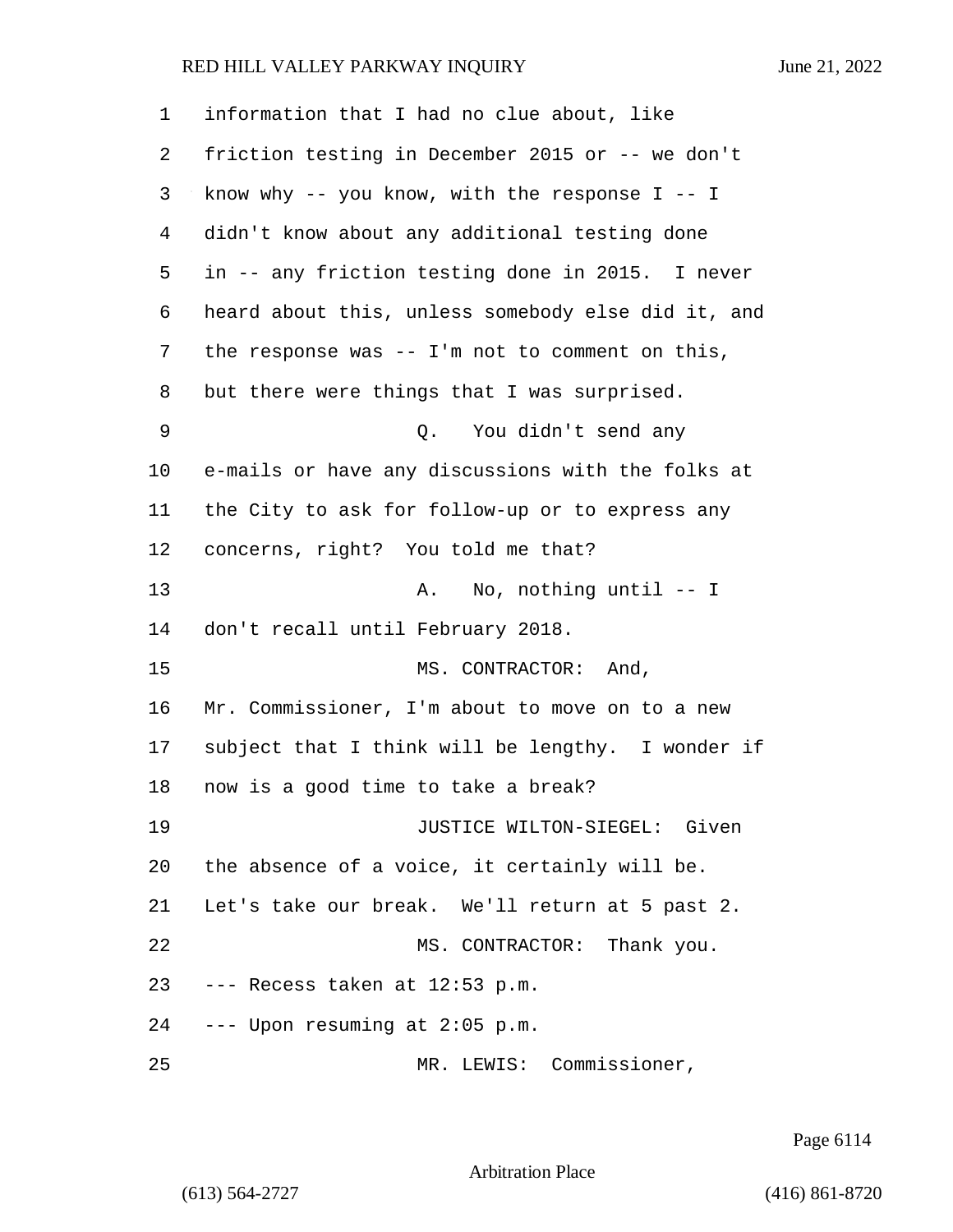Ms. Contractor just a minute before we were going on-line contacted me with an issue which I think she should address before we get going. 4 JUSTICE WILTON-SIEGEL: Go ahead, Ms. Contractor. 6 MS. CONTRACTOR: Thank you, commission counsel. 8 Mr. Commissioner, near the end of our session unfortunately we had a bit of an unfortunate tech issue that has deleted essentially the rest of my outline, which is, as Ms. Roberts' reaction indicates, very troubling. 13 JUSTICE WILTON-SIEGEL: Right. I -- 15 MS. CONTRACTOR: So I can -- I tried to recreate some of that this afternoon and -- but I would hate to not have the benefit of our prep work to examine the witness, and so, you know, I'm in your hands as to how to proceed but, I  $-$ 21 JUSTICE WILTON-SIEGEL: Yeah, I understand your problem. Well, can I ask whether counsel for the MTO and counsel for Dufferin would be in a position to begin their examination this afternoon?

Page 6115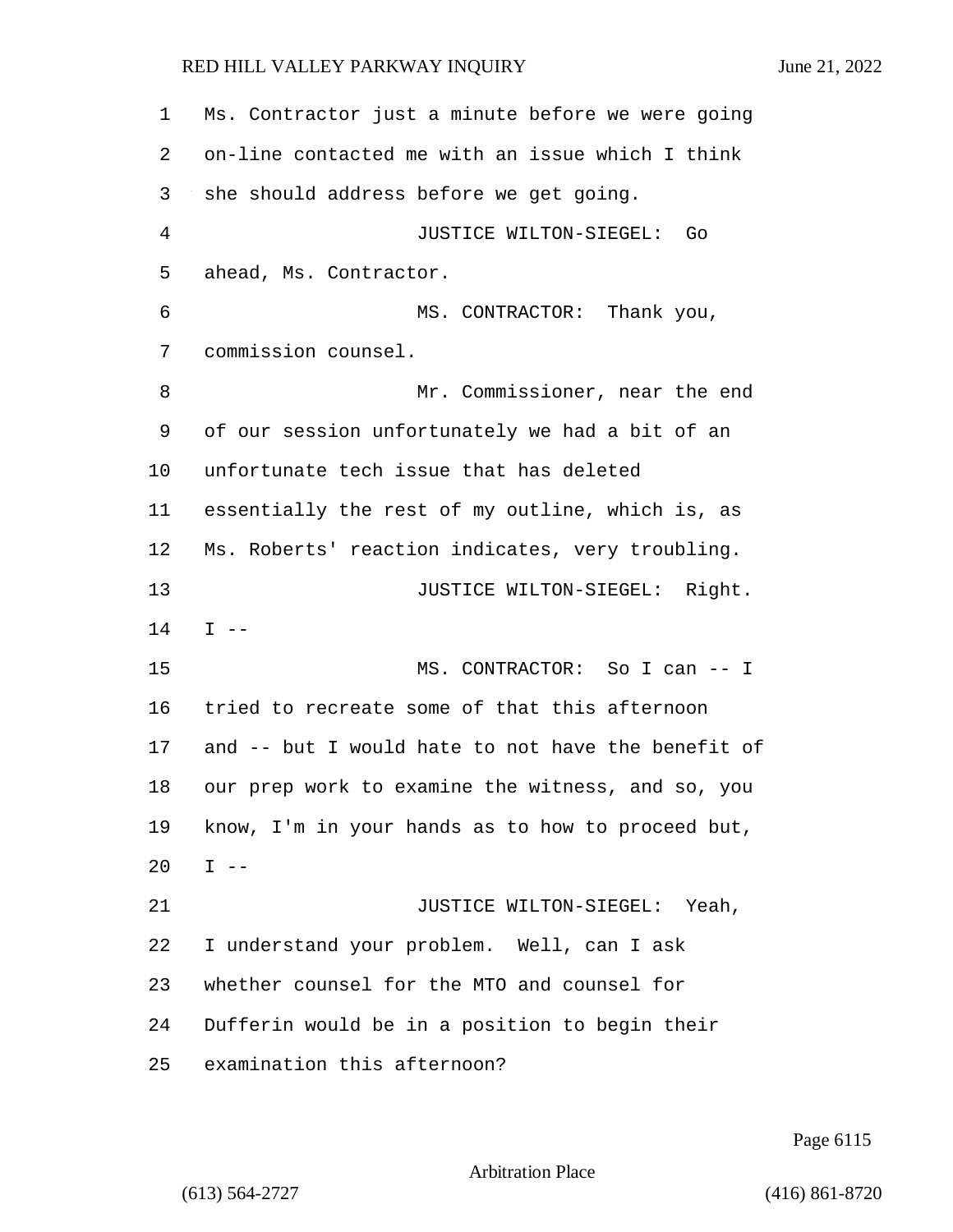# RED HILL VALLEY PARKWAY INQUIRY

|  | June 21, 2022 |
|--|---------------|

| 1  | MS. MCIVOR: Good afternoon,                       |
|----|---------------------------------------------------|
| 2  | Mr. Commissioner. Perhaps with a further break I  |
| 3  | can get some notes in order and continue. I just  |
| 4  | was preparing to proceed on Thursday as we        |
| 5  | discussed this morning, so there are a few things |
| 6  | that I would need to get in order, but I would be |
| 7  | happy to do as much as I can if everyone would be |
| 8  | inclined to take a short break.                   |
| 9  | JUSTICE WILTON-SIEGEL: Okay.                      |
| 10 | Let me ask about counsel for Dufferin as well.    |
| 11 | MR. BUCK: Yeah, I believe I                       |
| 12 | could proceed today.                              |
| 13 | JUSTICE WILTON-SIEGEL: You                        |
| 14 | can proceed today. And how long do you anticipate |
| 15 | you'll require?                                   |
| 16 | MR. BUCK: Less than                               |
| 17 | 30 minutes.                                       |
| 18 | JUSTICE WILTON-SIEGEL:<br>Less                    |
| 19 | than 30 minutes? Okay. Ms. McIvor, is 15 minutes  |
| 20 | sufficient for your purposes?                     |
| 21 | MS. MCIVOR: That is, thank                        |
| 22 | you, Commissioner.                                |
| 23 | JUSTICE WILTON-SIEGEL: Okay.                      |
| 24 | Let's adjourn, then, until 2:25 I guess, and then |
| 25 | we'll pick up with your cross-examination.        |

Page 6116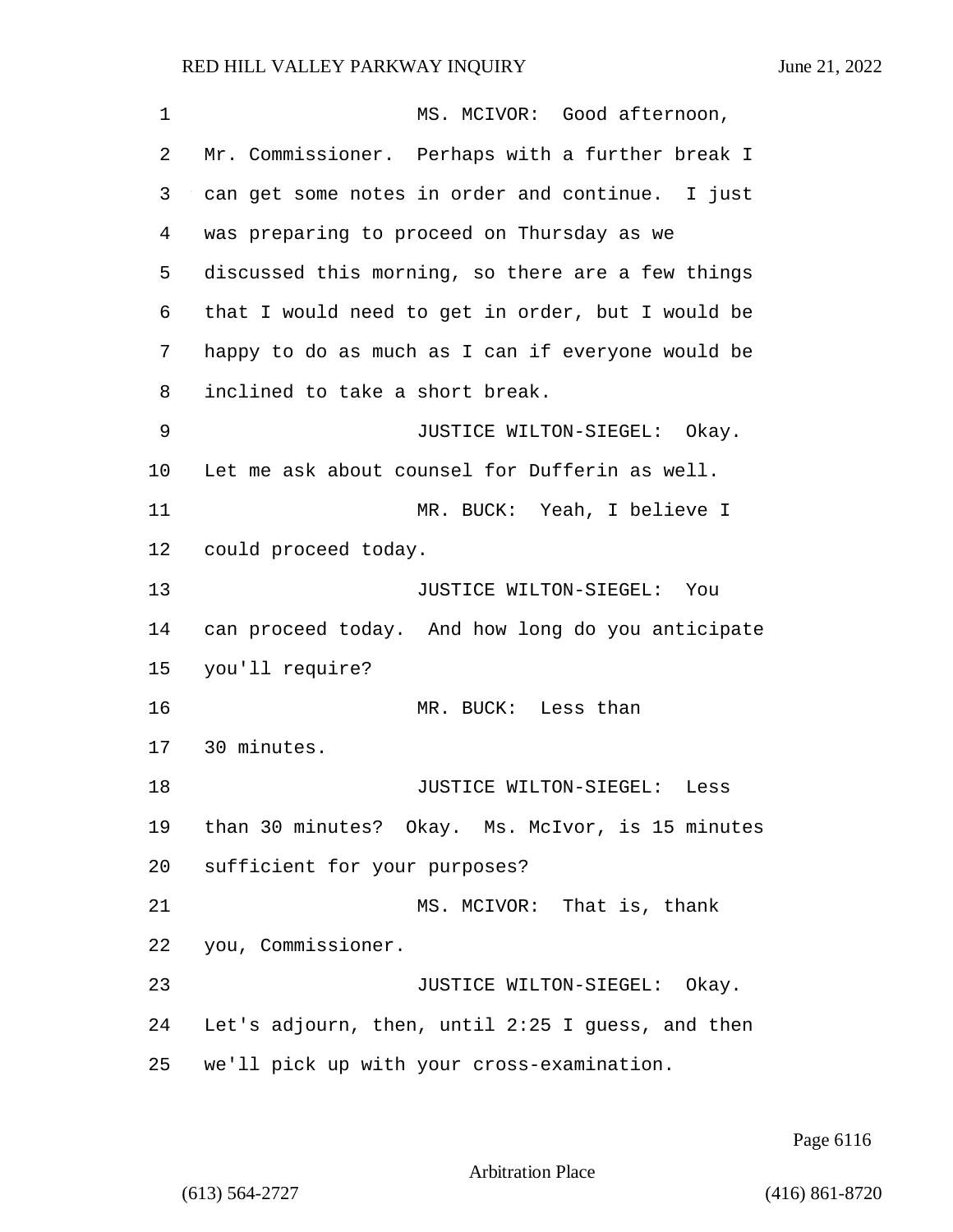1 MS. CONTRACTOR: Thank you very much and thank you to counsel for agreeing to step in. --- Recess taken at 2:09 p.m. --- Upon resuming at 2:25 p.m. 6 MR. BUCK: Good morning, continue, proceed. **B** JUSTICE WILTON-SIEGEL: Please proceed, Mr. Buck. EXAMINATION BY MR. BUCK: 11 Q. Dr. Uzarowski, my name is Christopher Buck and I'm counsel for Dufferin. I just want to ask you a few questions this afternoon principally concerning where the Red Hill Valley Parkway begins and ends. 16 I believe that there's a -- there's some differences of opinion when you look at some of the documents, but I think it's very clear when we look at the construction documents exactly where the Red Hill Parkway was constructed and where the LINC begins and ends. 22 So what I'm going to refer to are the original tender construction drawings. 24 Mr. Registrar, could you bring up Dufferin 2534. Thank you.

Page 6117

Arbitration Place

(613) 564-2727 (416) 861-8720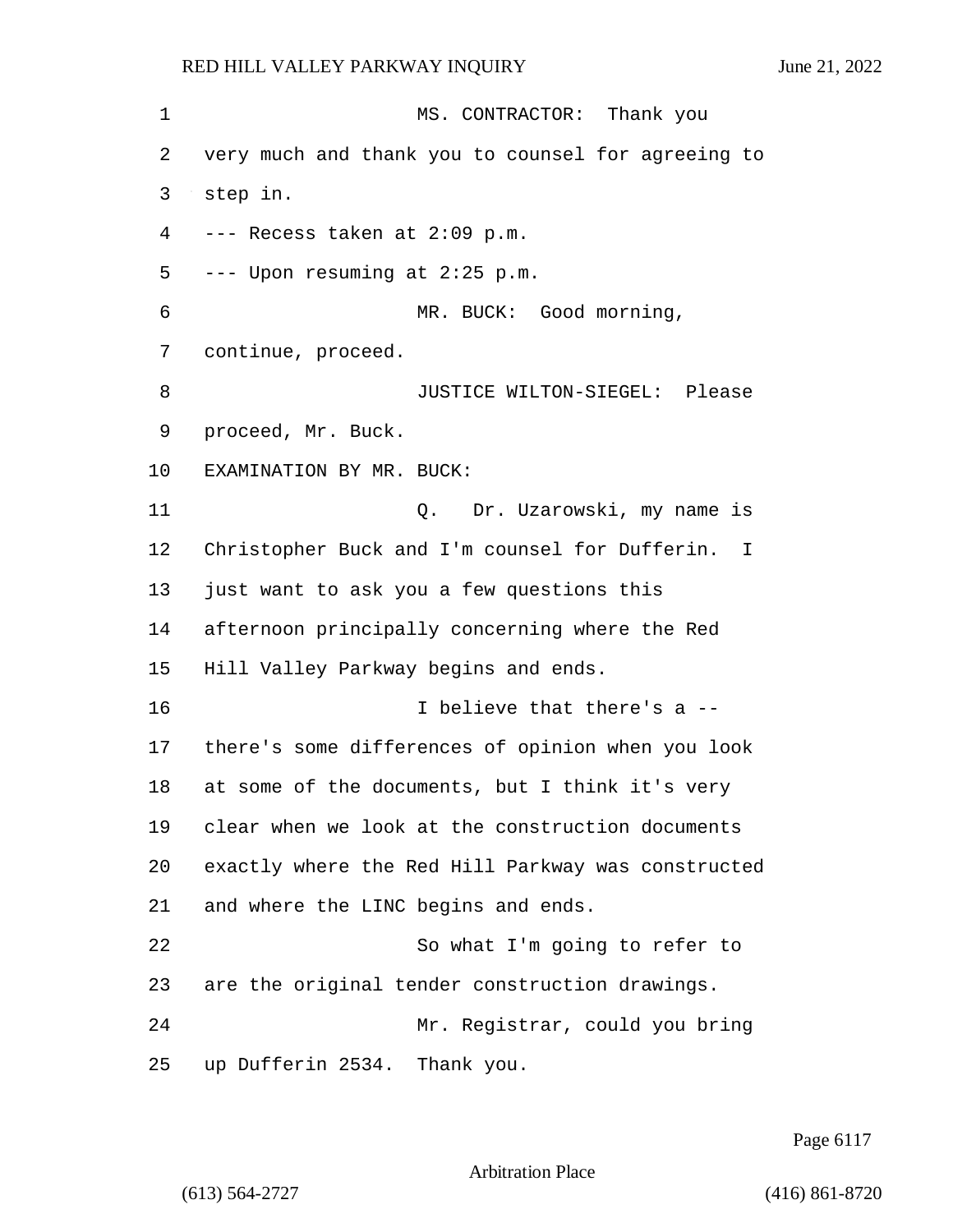| 1  | And what we can see from this                      |
|----|----------------------------------------------------|
| 2  | first page is this is the overview. This is        |
| 3  | part A, so this is the Mud Street interchange to   |
| 4  | are broadly south of Greenhill Avenue, and this    |
| 5  | represents the southernmost portion of the Red     |
| 6  | Hill Valley Parkway. You can see it proceeds       |
| 7  | largely in a north-south direction from the QEW up |
| 8  | near the top of the image and proceeds southwards  |
| 9  | down past Mud Street. And I think --               |
| 10 | Could you just call out the                        |
| 11 | image there, the plan, please, Mr. Registrar.      |
| 12 | And I don't know whether you                       |
| 13 | can read right at the bottom of that image, we can |
| 14 | see -- coming from the left, we can see Dartnall   |
| 15 | Road, we can see Pritchard Road and we can see     |
| 16 | Upper Mount Albion Road, I believe. Can you make   |
| 17 | those out, Dr. Uzarowski?                          |
| 18 | A. Yes, I can see it                               |
| 19 | finally.                                           |
| 20 | And the dark shading<br>Q.                         |
| 21 | represents the new -- I believe represents the new |
| 22 | construction. Does that accord with your           |
| 23 | understanding of what this is showing?             |
| 24 | Yes, it is.<br>Α.                                  |
| 25 | And even at this high<br>Q.                        |

Page 6118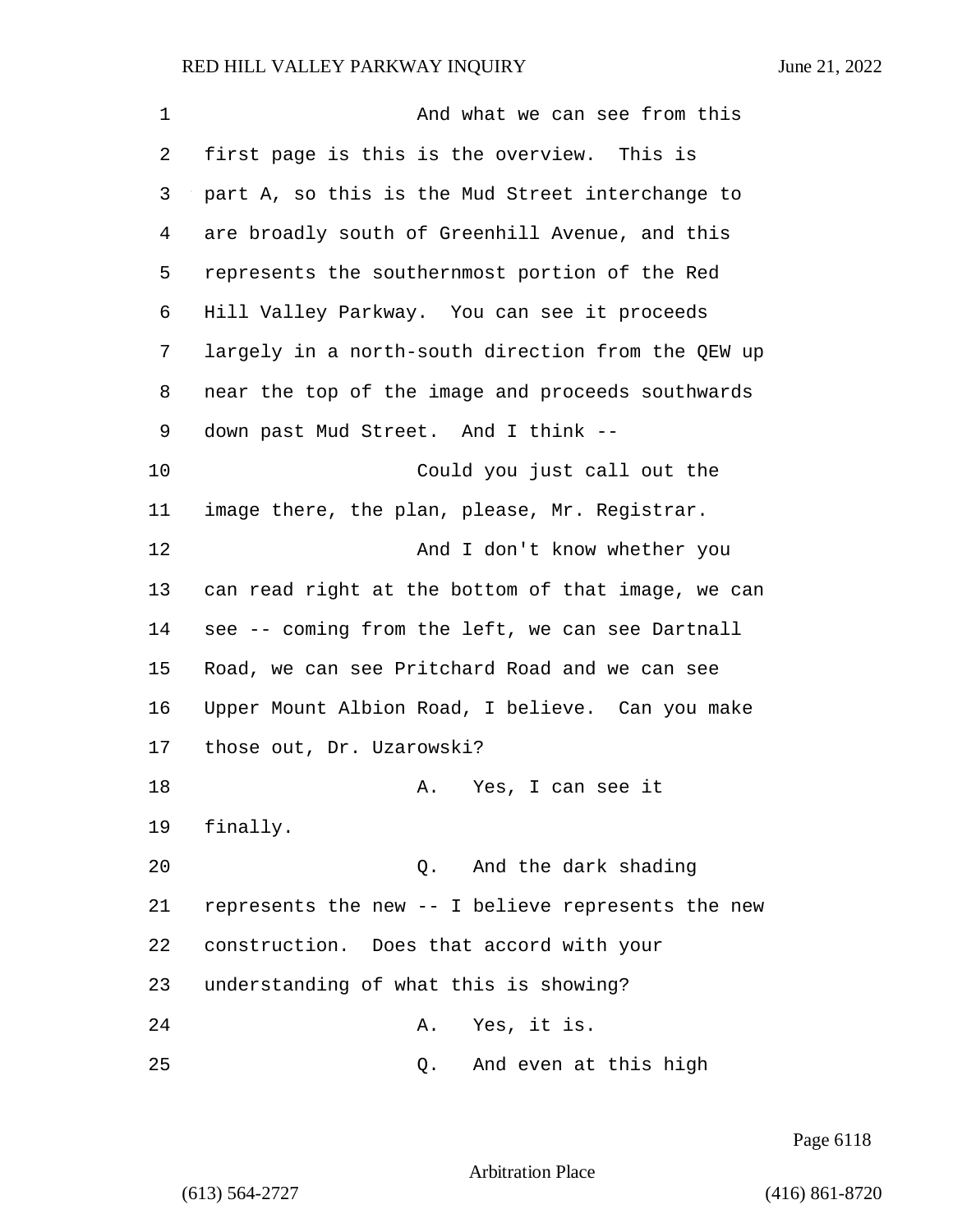| $\mathbf 1$ | level you can see that the new paving or the new   |
|-------------|----------------------------------------------------|
| 2           | construction ends at around Pritchard Road, but    |
| 3           | what we'll do is we'll get to a drawing with a bit |
| 4           | more detail.                                       |
| 5           | So, Mr. Registrar, if you can                      |
| 6           | go to image 3. And if you can call out the middle  |
| 7           | column, please.                                    |
| 8           | And what this is showing is                        |
| 9           | all of the different elements of this rather large |
| 10          | collection of drawings. And what we're interested  |
| 11          | in is the new construction. So about just over a   |
| 12          | third of the way down it says, "NC index, sheet    |
| 13          | index, new construction," and that identifies all  |
| 14          | of the sheets that have new construction.          |
| 15          | So if we can turn to that, and                     |
| 16          | I believe that is image number 14.                 |
| 17          | So we're going to reorient                         |
| 18          | ourselves a little because on this particular      |
| 19          | sheet north is to the right. You see the north     |
| 20          | arrow in the upper right corner. If we follow the  |
| 21          | road from right to left, we're moving in a         |
| 22          | southwards direction until we get past the         |
| 23          | Mud Street interchange which is that rather        |
| 24          | complex series of ramps towards the left, and then |
| 25          | we get -- you can again see Pritchard Road.<br>And |

Page 6119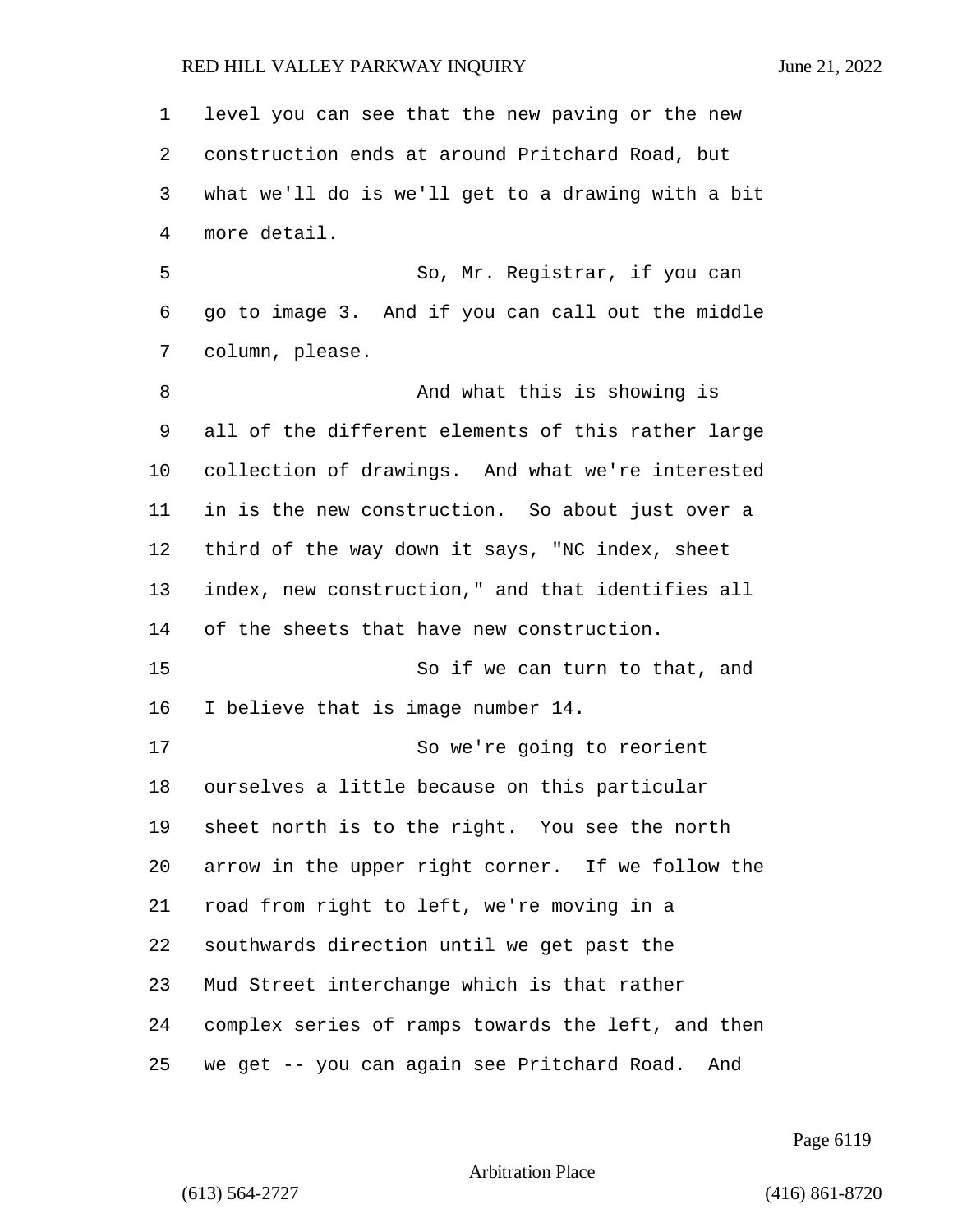| 1  | the drawing that is at the southernmost edge of    |
|----|----------------------------------------------------|
| 2  | the Red Hill Valley Parkway for the purposes of    |
| 3  | these construction drawings is NC number 1. Does   |
| 4  | that make sense to you, Dr. Uzarowski?             |
| 5  | Yes, yes, it does.<br>Α.                           |
| 6  | Q. Okay. So what I'm going                         |
| 7  | to do is, Mr. Registrar, can you turn up image     |
| 8  | number 15, which should be new construction        |
| 9  | drawing number 1, and I think we're going to have  |
| 10 | to zoom in on this a little.                       |
| 11 | But what we can see without                        |
| 12 | zooming in is we can see, again, Pritchard Road is |
| 13 | crossing the main line in a roughly north-south    |
| 14 | direction. We can see the north arrow at the       |
| 15 | upper right, and we can see the main line curving  |
| 16 | underneath that overpass.                          |
| 17 | So what I would like to do is                      |
| 18 | could you, Mr. Registrar, zoom in on the bottom    |
| 19 | right quarter of this image. That's perfect. A     |
| 20 | little further down. That's great. Thank you.      |
| 21 | So what we can see here, at                        |
| 22 | the bottom there's some text which says "Limit of  |
| 23 | EBL paving."                                       |
| 24 | Dr. Uzarowski, could you tell                      |
| 25 | me what EBL stands for?                            |

Page 6120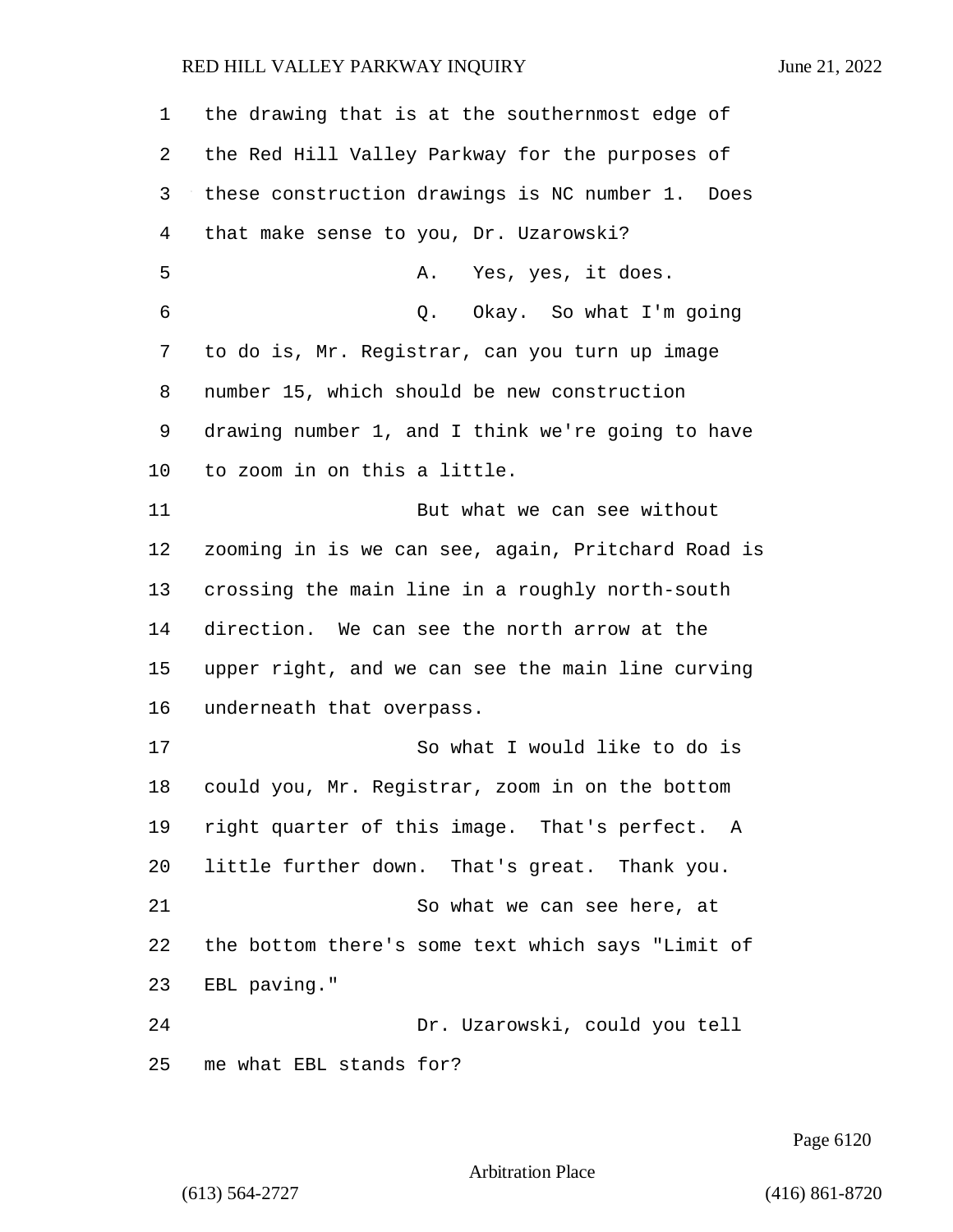| 1  | EBL is eastbound lane.<br>Α.                          |
|----|-------------------------------------------------------|
| 2  | So that's identifying --<br>Q.                        |
| 3  | I put it to you that's identifying the limit of       |
| 4  | the eastbound paving for this (garbled audio)         |
| 5  | which I think, as we all know, is constructed out     |
| 6  | of SMA; is that correct?                              |
| 7  | Yes, this is correct.<br>Α.                           |
| 8  | And to the west of that<br>Q.                         |
| 9  | that would be existing asphalt constructed            |
| 10 | sometime earlier as part of the LINC or the LINC      |
| 11 | extension projects which happened -- many is          |
| 12 | prior; is that correct?                               |
| 13 | This is correct. I don't<br>Α.                        |
| 14 | know the history of $-$ - to the left of this, but to |
| 15 | the right, it's correct; you are correct.             |
| 16 | But to the west or to the<br>Q.                       |
| 17 | left is not part of that 2007 paving contract that    |
| 18 | was -- 2006 paving contract that was completed in     |
| 19 | 2007?                                                 |
| 20 | A. No, as far as I remember                           |
| 21 | no, it's not. It's where the limit is shown on        |
| 22 | this drawing.                                         |
| 23 | And if we look to the<br>Q.                           |
| 24 | left of this callout, it says -- it states:           |
| 25 | "Plane off existing --" I                             |

Page 6121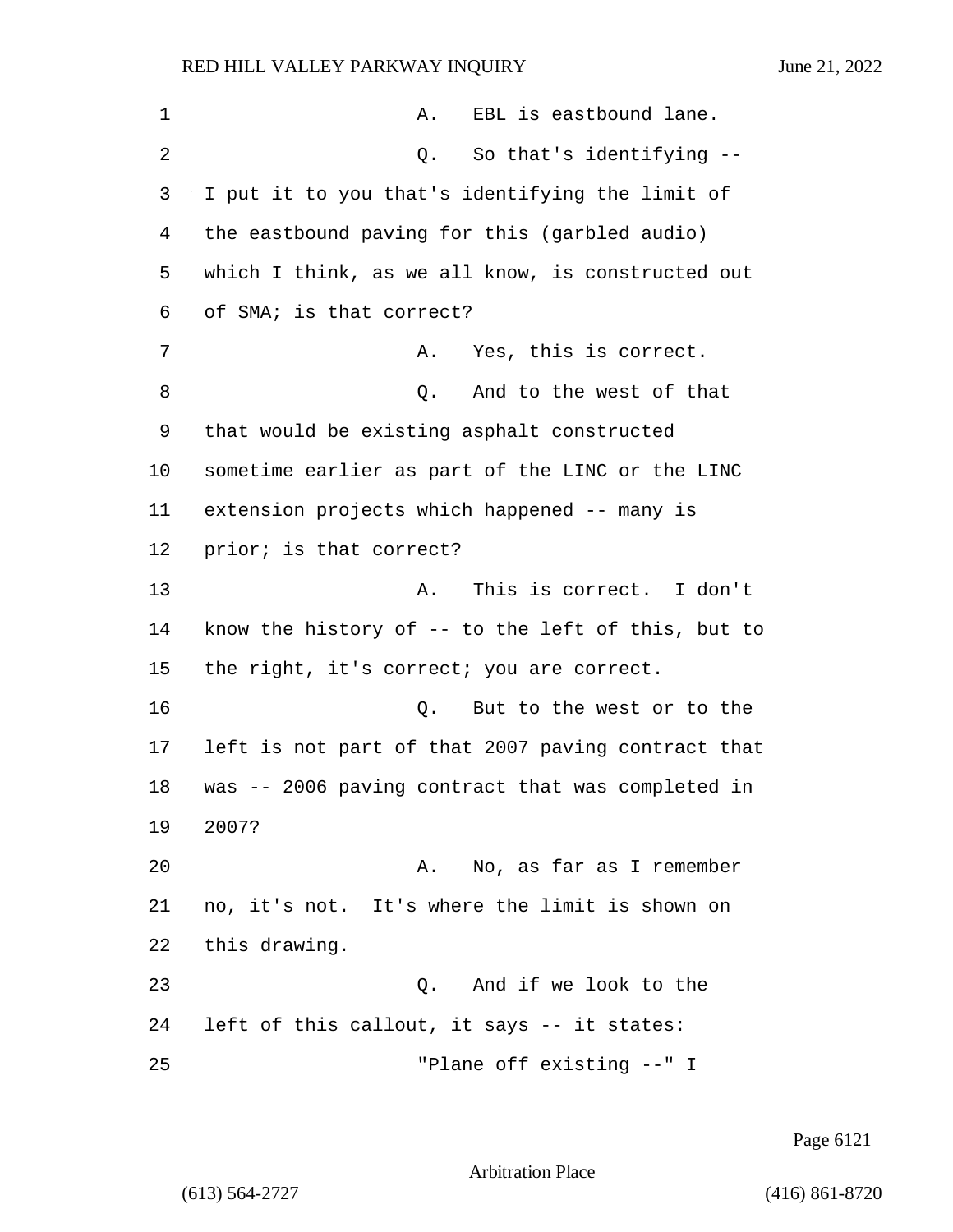| 1  | think " $-$ asphalt, 600                           |
|----|----------------------------------------------------|
| 2  | millimetres wide by                                |
| 3  | 40 millimetres deep, replaced                      |
| 4  | with surface course." (As                          |
| 5  | read)                                              |
| 6  | So I think that clearly                            |
| 7  | suggests that there was already asphalt there, and |
| 8  | we're constructing some sort of interface with the |
| 9  | existing asphalt and planing off some of what is   |
| 10 | there and making it join. Is that -- in my         |
| 11 | layman's terms; is that correct?                   |
| 12 | A. Yes, that was the                               |
| 13 | transition from existing pavement to the new one,  |
| 14 | yes.                                               |
| 15 | Q. Perfect. Mr. Registrar,                         |
| 16 | you can drop that callout, and we'll have another  |
| 17 | look for the equivalent on the westbound lane      |
| 18 | side. So if you can zoom in -- can you see at the  |
| 19 | top where it says "limit of westbound paving." If  |
| 20 | you kind of zoom in a little bit further left --   |
| 21 | that's right -- and then zoom in on a chunk of     |
| 22 | that down to cover towards the main line. That's   |
| 23 | perfect.                                           |
| 24 | And, Dr. Uzarowski, again, we                      |
| 25 | can see at the top here the limit of westbound     |

Page 6122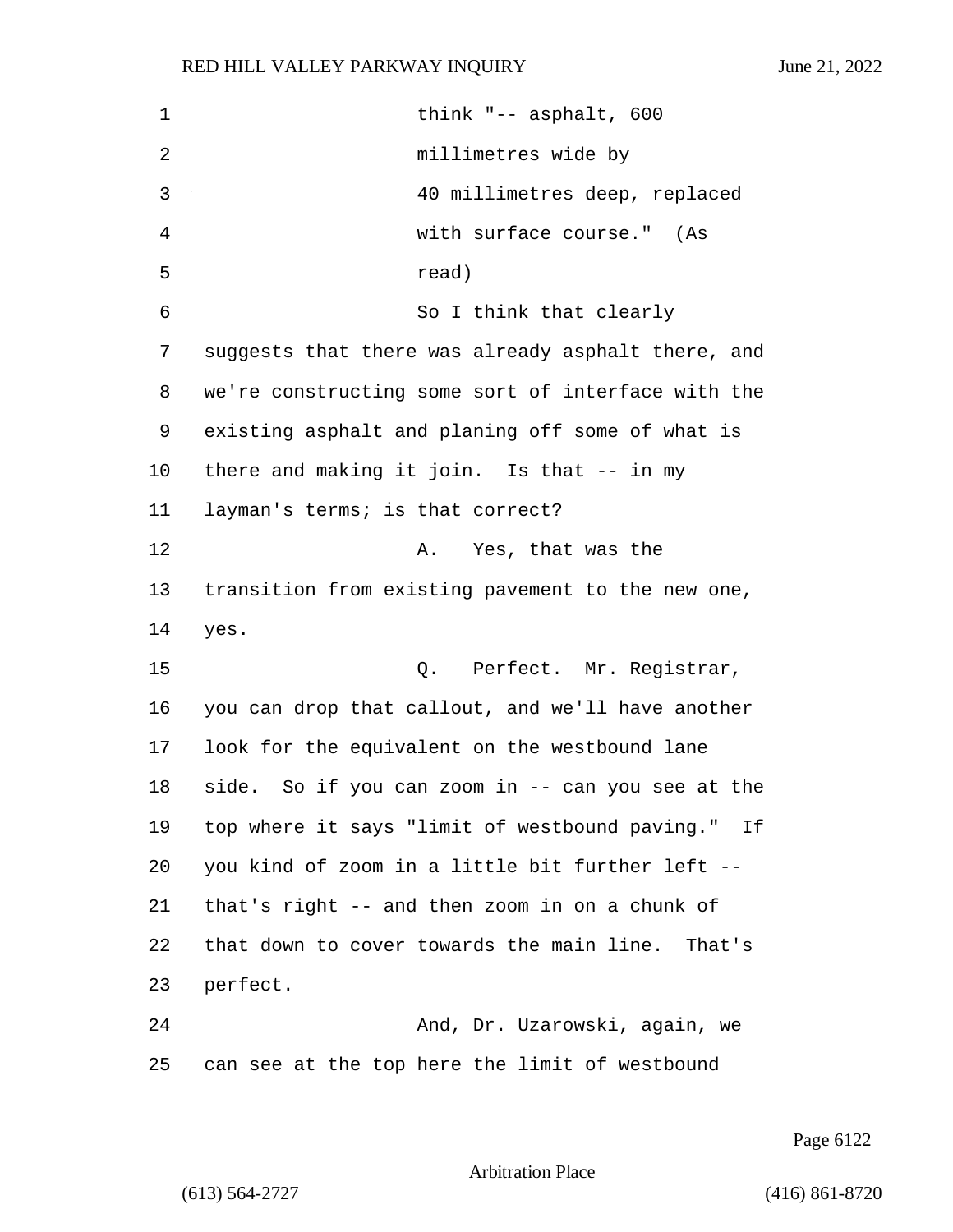1 lane paving, and underneath that there's a similar 2 notation that says: 3 "Plane off existing asphalt 4 600 millimetres wide by 5 40 millimetres, replaced with 6 surface course." (As read) 7 And there's actually a -- if 8 you follow those lines down, you can actually see 9 a kind of -- almost like two Ls stuck together, a 10 the zigzag shape. Can you see that? 11 A. Yes, I can. 12 C. And that, again, is -- am 13 I right in thinking that's the transition from the 14 SMA to the east of here, and whatever the existing 15 asphalt is on the existing road to the west or to 16 the left of here. 17 A. Yes, this is correct. 18 This is westbound lanes and, you know, transition 19 from the existing pavement on the LINC to the new 20 pavement, including SMA on the Red Hill Valley 21 Parkway. You are correct. 22 Q. And to your knowledge the 23 LINC was not constructed out of SMA? 24 A. No, the LINC was not. 25 Q. Thank you.

Page 6123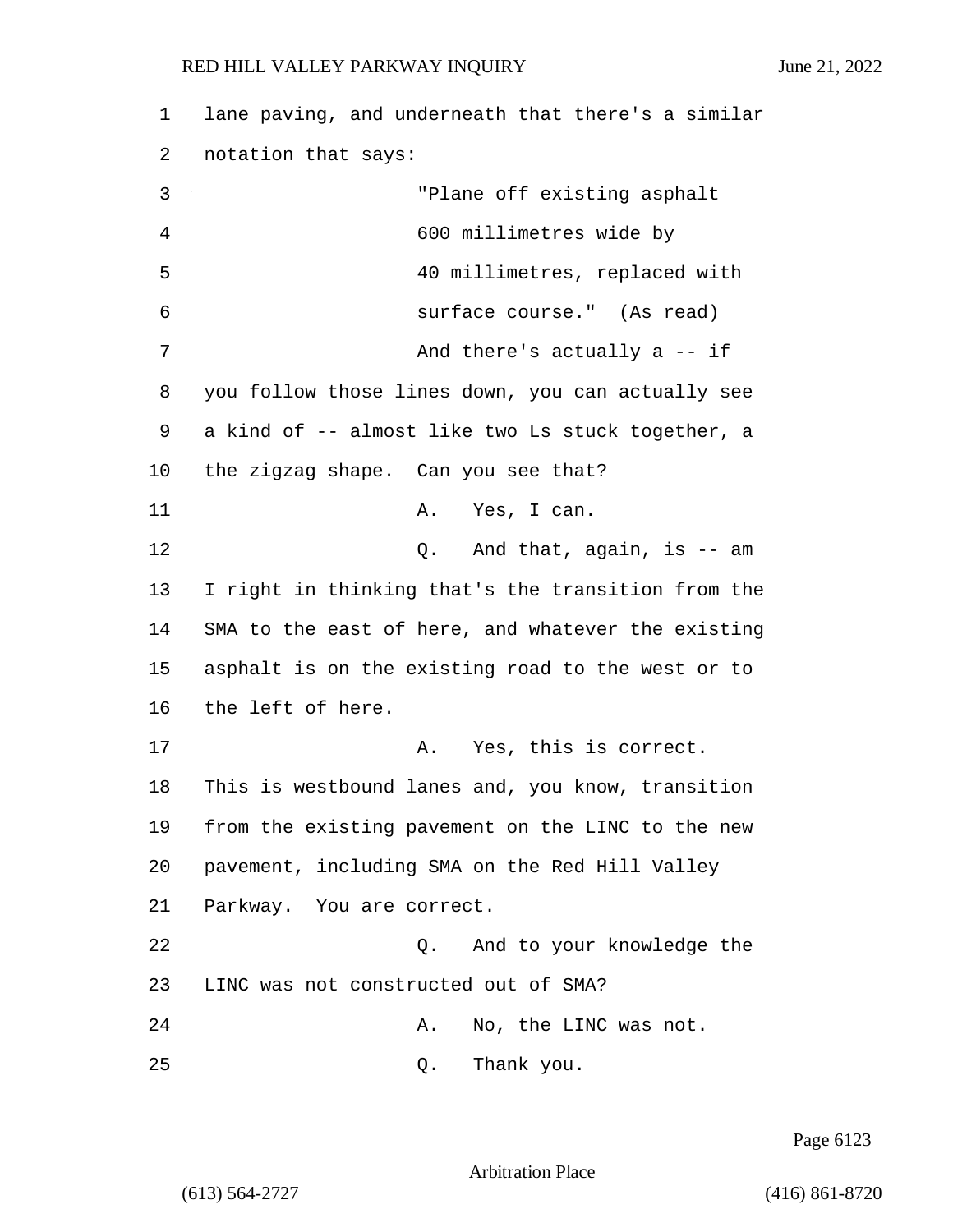| $\mathbf{1}$ | Mr. Registrar, you can take that call out down.    |
|--------------|----------------------------------------------------|
| 2            | And I just want to take us to                      |
| 3            | one further document to kind of illustrate some of |
| 4            | the discrepancies when we talk about the Red Hill  |
| 5            | Valley Parkway and the LINC.                       |
| 6            | So, Mr. Registrar, can you                         |
| 7            | call up Hamilton 41871.                            |
| 8            | So, Dr. Uzarowski, you were                        |
| 9            | taken to this a few days ago by Mr. Lewis. This    |
| 10           | is the CIMA 2013 report. This is the version from  |
| 11           | October 2013.                                      |
| 12           | And if we can have a look at                       |
| 13           | image 3, please, Mr. Registrar. And this is        |
| 14           | figure 1. If you can just call out figure 1        |
| 15           | there.                                             |
| 16           | So this is the study area                          |
| 17           | taken from the CIMA 2013 report. We can see that   |
| 18           | familiar shape coming down from the north curving  |
| 19           | past Mud Street, going under -- you can't actually |
| 20           | make out that. It says Pritchard Road on that      |
| 21           | road that crosses, but that's Pritchard Road which |
| 22           | then curves around, and as we've just seen flows   |
| 23           | into the Lincoln Alexander Parkway even before or  |
| 24           | after Pritchard Road depending on whether it's in  |
| 25           | the eastbound or westbound lanes. But actually     |

Page 6124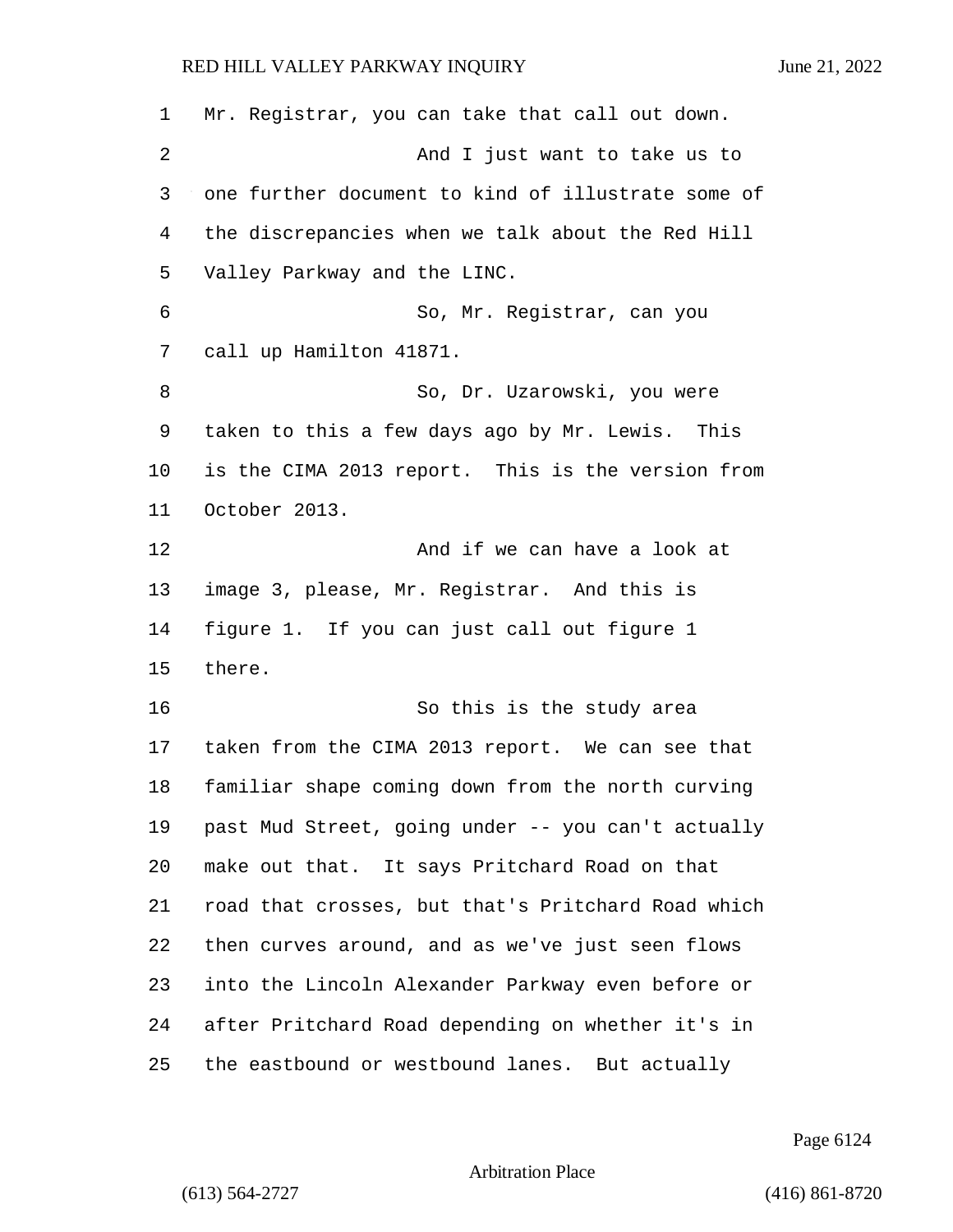| 1  | the CIMA report refers to the RHVP as extending    |
|----|----------------------------------------------------|
| 2  | beyond Pritchard Road and, in fact, even beyond    |
| 3  | Dartnall Street, and that doesn't accord with your |
| 4  | understanding of the construction limits of the    |
| 5  | Red Hill Valley Parkway.                           |
| 6  | So my understanding is<br>Α.                       |
| 7  | that officially Red Hill Valley Parkway starts     |
| 8  | where it's shown on the drawing, but the Dufferin  |
| 9  | section and our involvement started from just very |
| 10 | close to Pritchard Road and going north on this    |
| 11 | drawing.                                           |
| 12 | But in terms of where the<br>Q.                    |
| 13 | SMA and the perpetual pavement begins and ends,    |
| 14 | that is either side of Pritchard Road depending on |
| 15 | eastbound and westbound lanes?                     |
| 16 | That's correct, from<br>Α.                         |
| 17 | Pritchard Road going north.                        |
| 18 | And I think that's where<br>Q.                     |
| 19 | some of the confusion, certainly in my mind,       |
| 20 | arises, that I believe the City may refer to the   |
| 21 | Red Hill as extending beyond the original          |
| 22 | construction limits.                               |
| 23 | Yeah, and this is what<br>Α.                       |
| 24 | was in the report. But I know actually, even the   |
| 25 | photographs show that it start -- SMA started from |

Page 6125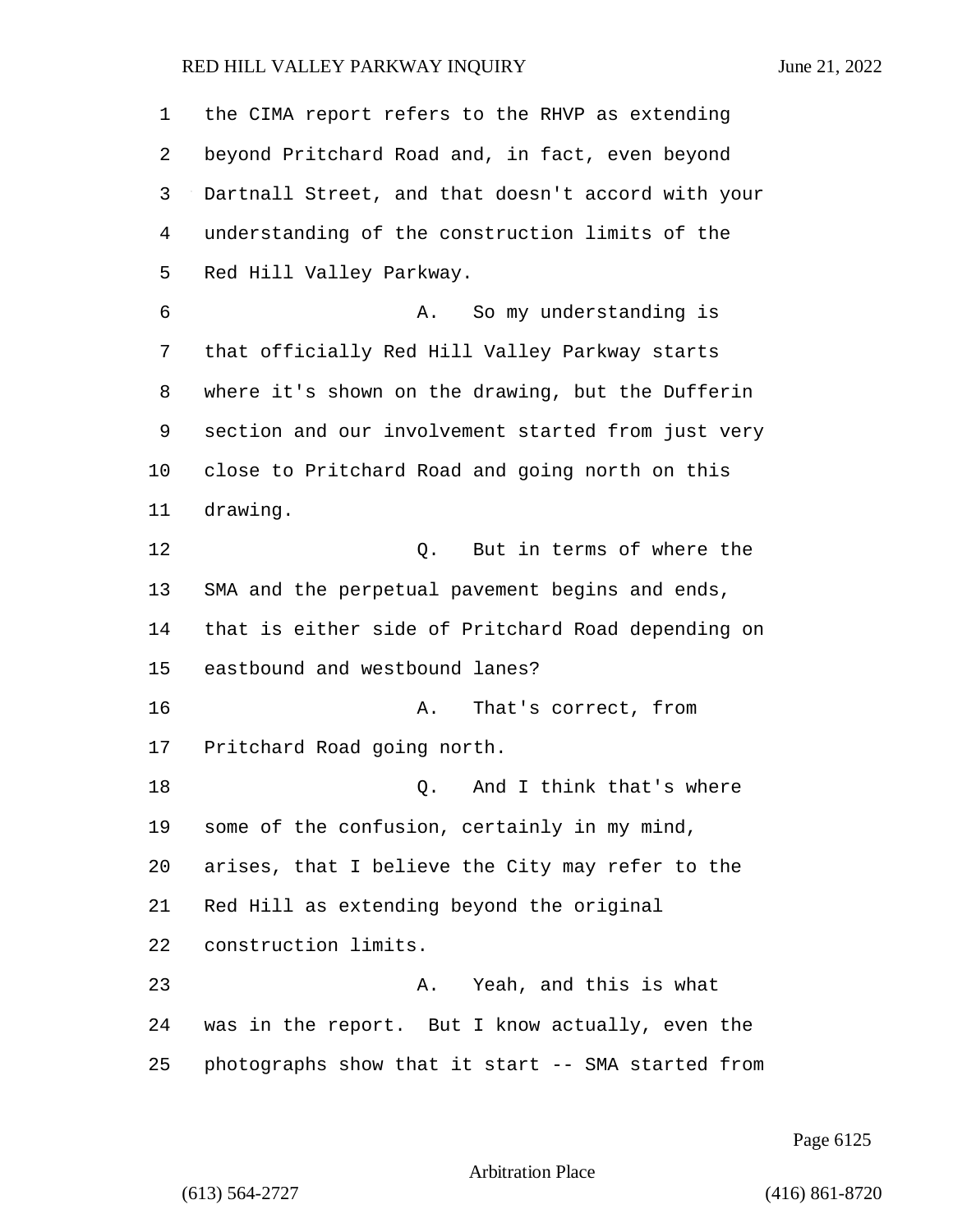just little bit west of Pritchard Road going westbound and little bit east from Pritchard Road going eastbound. 4 Q. I think that's -- if I can -- are you aware of the alignment issue that was identified in this 2013 CIMA report? I'm not sure how familiar you are with the 2013 CIMA report. I know that you've seen it. I don't imagine that you looked at every aspect of it. Are you familiar with the issue that is sometimes referred to as "the kink" in the alignment? 12 A. Kink is --13 0. I can --14 A. Yeah, I know it's in the 15 report, but  $I - - I$  would have to refresh my memory, but I understand that kink is on the -- it's not on Dufferin section. 18 Q. Yeah, I think that's correct. And I can take you to an image which will explain exactly where the kink is. 21 So if we can go to image 54. 22 And this is the section that's talking about the -- changing the alignment, and this is a very helpful aerial or satellite photograph in the middle.

Page 6126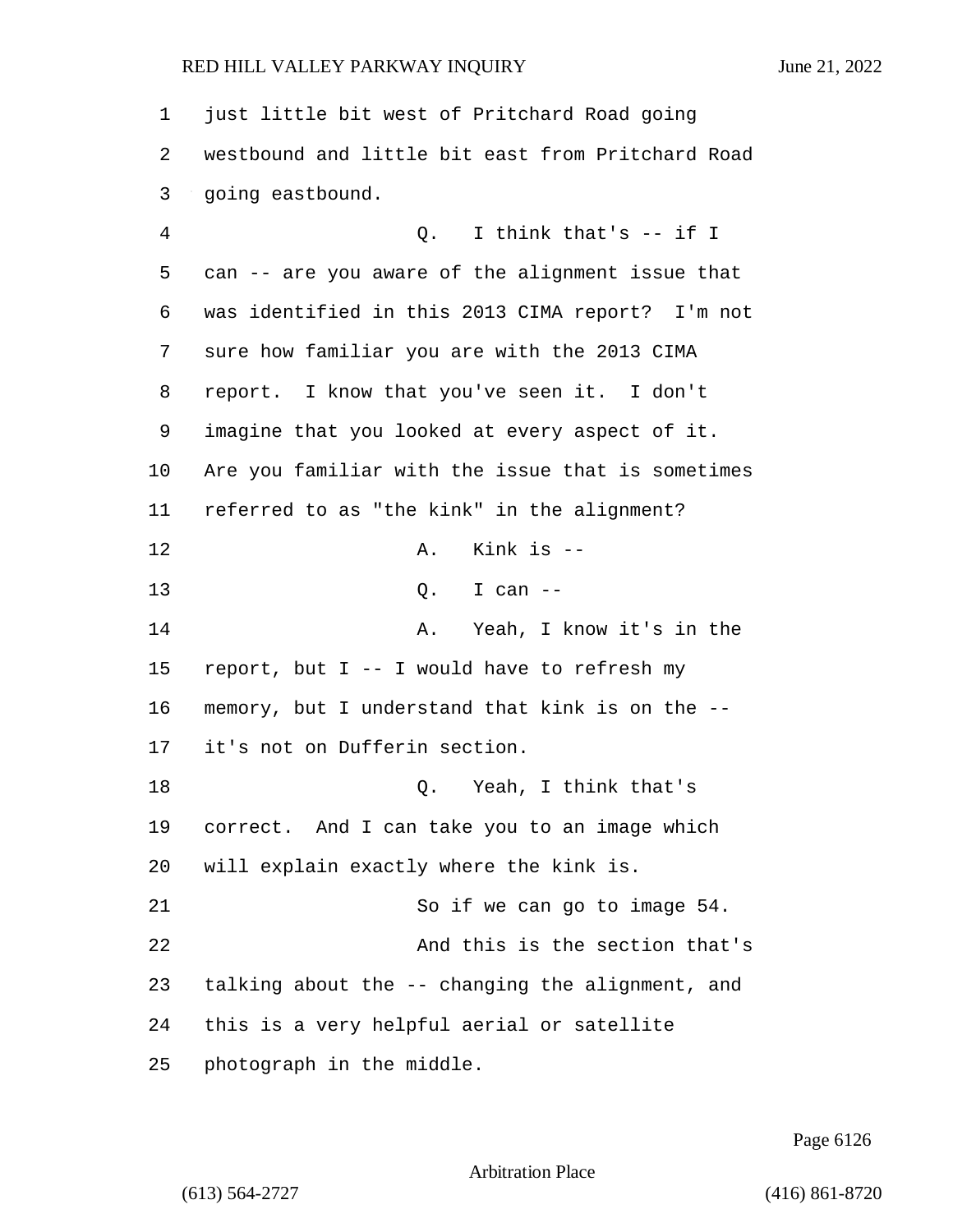1 Mr. Registrar, could you blow that image up. 3 And what we can see at the right-most edge of this image is the Pritchard Road overpass, and what we can see that curve of the alignment curving underneath and stretching out towards where the LINC would be on the left-hand side, on the west, and the adjustment that they have marked here, the kink, is where those hatched lines. There's a figure saying 1.6, and then there's some hatched lines which is showing the correction of that kink. Does that make sense to you, Dr. Uzarowski? **A.** Yes, it is, and actually you can see this darker colour on the pavement. This is SMA. So it's right of that point where this 1.6 or 1.8 number is. This darker surface on westbound lane, this is SMA, yes. Slightly westbound of Pritchard Road. 20 Q. And that darker shaded portion of asphalt, that's the SMA, and that's actually a very similar shape to what we just saw on the construction drawings? 24 A. Exactly. 25 Q. Perfect. And obviously

Page 6127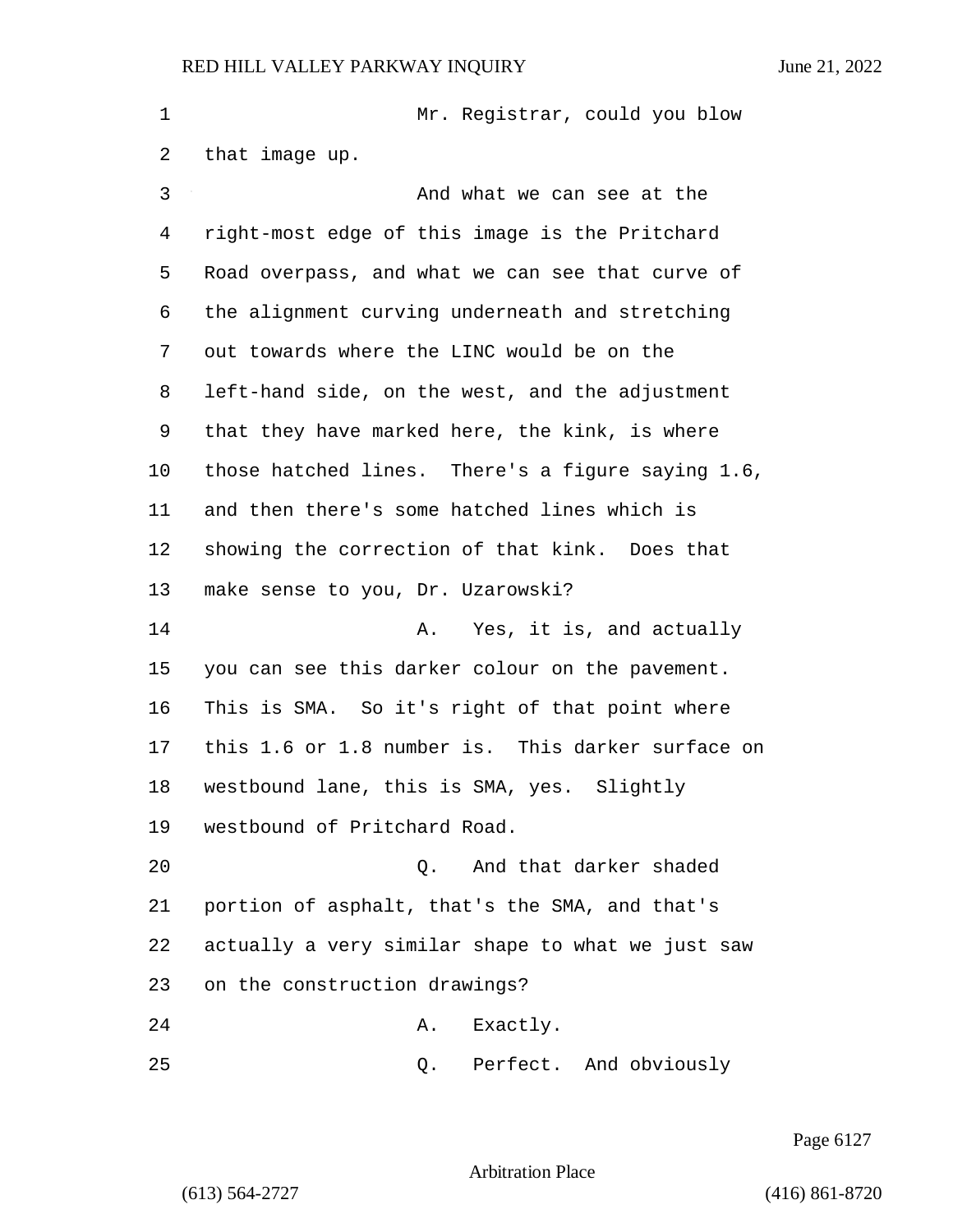| 1  | what you can see here is that the kink is outside  |
|----|----------------------------------------------------|
| 2  | of the construction that was taking place in 2007? |
| 3  | Α.<br>Correct.                                     |
| 4  | MR. BUCK: And that's -- I                          |
| 5  | have no further questions. Thank you for your      |
| 6  | time, Dr. Uzarowski.                               |
| 7  | THE WITNESS: Thank you.                            |
| 8  | JUSTICE WILTON-SIEGEL: Okay.                       |
| 9  | MS. MCIVOR: Good afternoon.                        |
| 10 | Mr. Commissioner, may I proceed?                   |
| 11 | JUSTICE WILTON-SIEGEL: Yes,                        |
| 12 | please proceed, Ms. McIvor.                        |
| 13 | EXAMINATION BY MS. MCIVOR:                         |
| 14 | Q. Dr. Uzarowski, it's nice                        |
| 15 | to see you again. I just have a few questions for  |
| 16 | you this afternoon.                                |
| 17 | And, Registrar, I would like                       |
| 18 | to start off by calling out overview document 6,   |
| 19 | image 59, please. Thank you, Registrar. I'm        |
| 20 | sorry. I may be at the wrong section. Registrar,   |
| 21 | if you could go to image 60, that would be         |
| 22 | appreciated. Thank you very much. And if you       |
| 23 | could please pull out the top exchange, that would |
| 24 | be great. Thank you very much.                     |
| 25 | And so, Dr. Uzarowski,                             |

Page 6128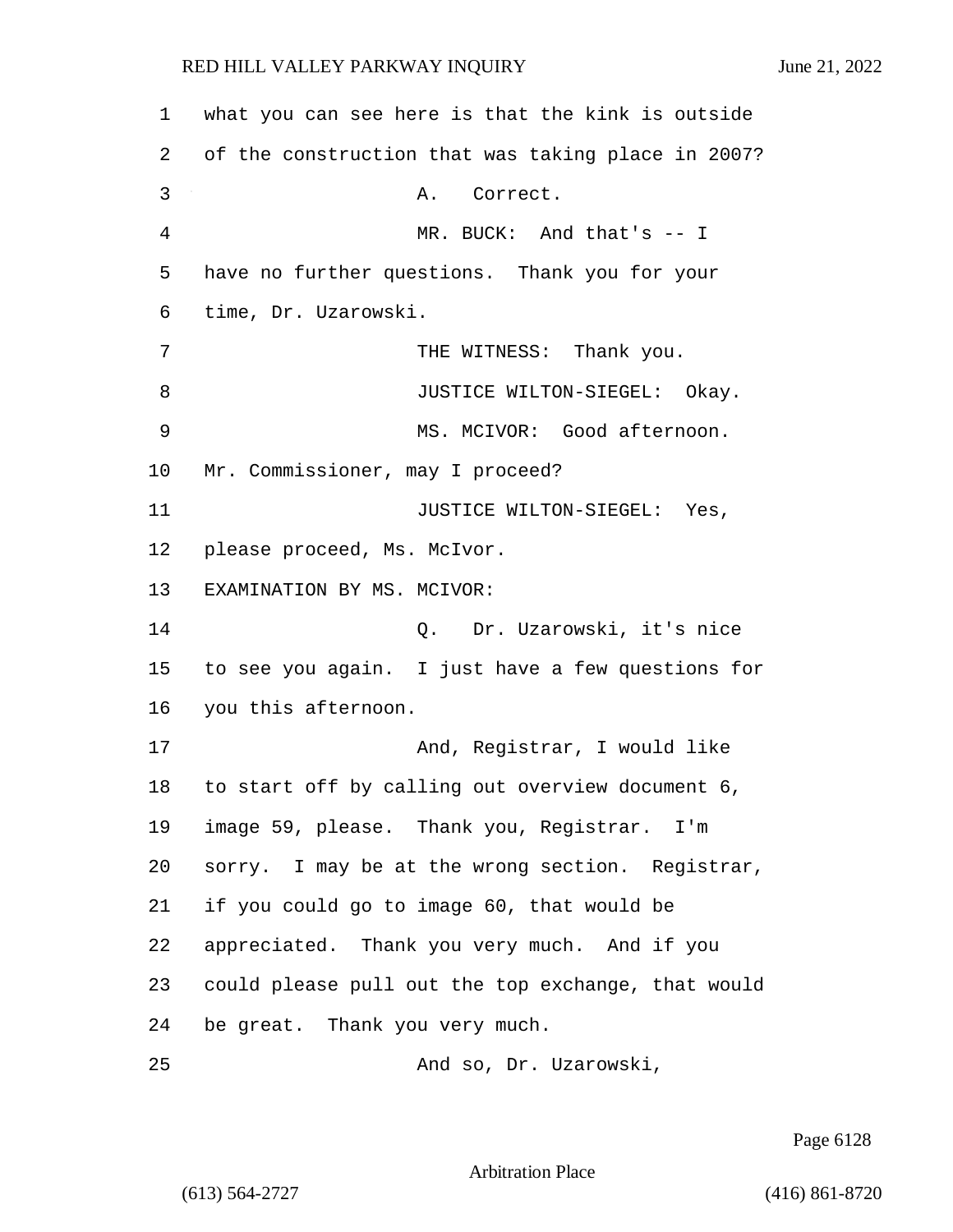| 1  | Mr. Lewis, commission counsel, asked you various   |
|----|----------------------------------------------------|
| 2  | questions about this exchange with Mr. Moore of    |
| 3  | the City, and in this exchange Mr. Moore flagged a |
| 4  | potential slipperiness problem and asked you       |
| 5  | whether there was any skid resistance testing that |
| 6  | was completed on your last outing.                 |
| 7  | You responded that you did                         |
| 8  | very limited, a few locations only, skid testing   |
| 9  | on the Red Hill Valley Parkway after construction. |
| 10 | And I don't believe that we canvassed what you     |
| 11 | meant by "very limited," and so could you explain  |
| 12 | why you considered the 2007 testing to be limited  |
| 13 | in nature.                                         |
| 14 | Maybe it was very<br>Α.                            |
| 15 | precise. It was only in one direction and roughly  |
| 16 | half of the lane. So it is roughly about           |
| 17 | 3 kilometres only in the southbound direction.     |
| 18 | Q. Okay. Thank you,                                |
| 19 | Dr. Uzarowski. So it sounds likes there are two    |
| 20 | factors there: The kilometres that were tested     |
| 21 | and also the number of lanes that were tested; Is  |
| 22 | that fair?                                         |
| 23 | That's right.<br>Α.                                |
| 24 | Q. Okay. Thank you. And so                         |
| 25 | then at this time in 2013 after this potential     |

Page 6129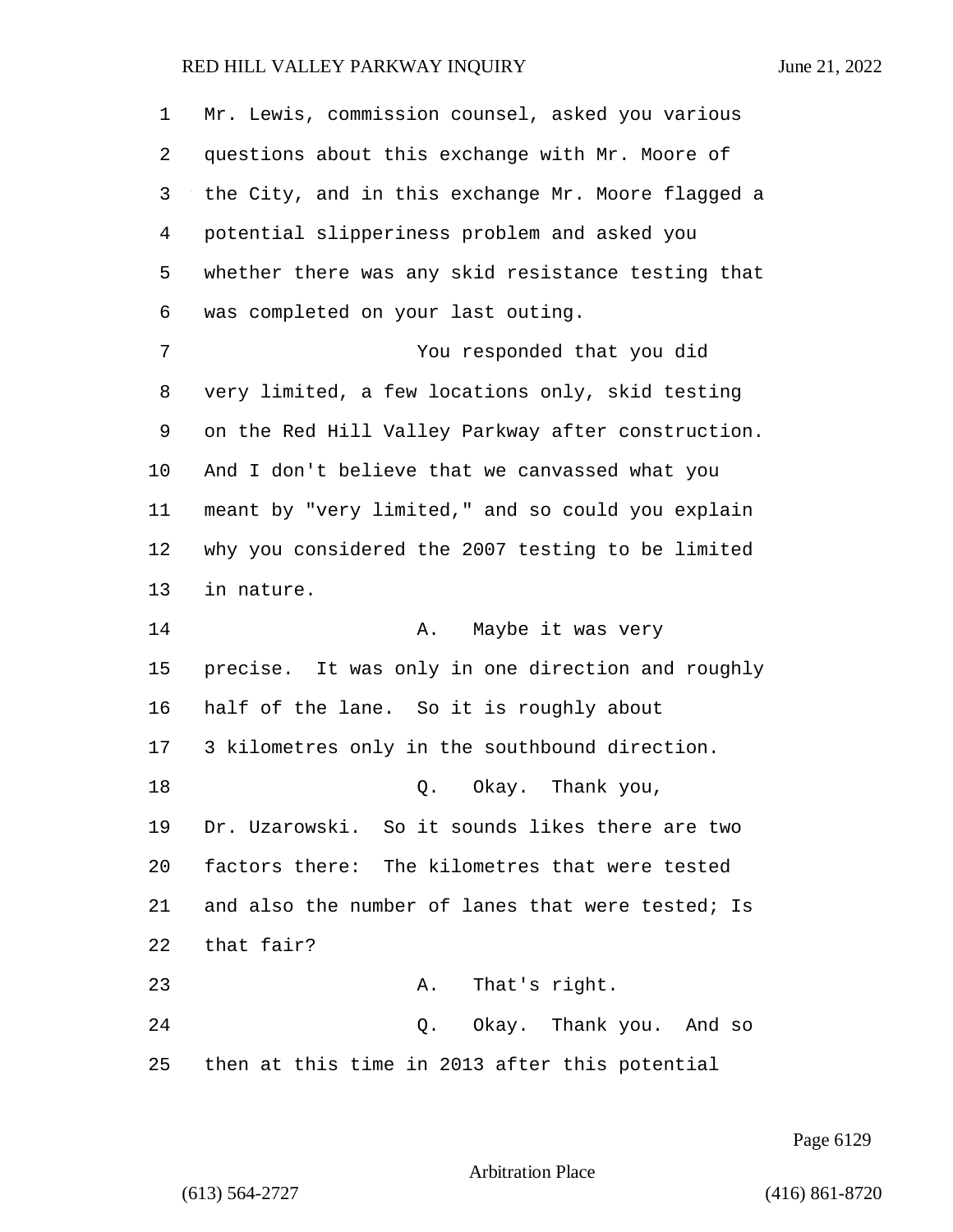slipperiness issue was raised, is it fair to say that you felt more extensive testing, testing on the entirety of the main line rather than a sample section, would be required? 5 A. Of course. I think the intention was to do the testing of the -- on the entire length of the main line which was about 4.4 or -- sorry, 7.4 kilometres. 9 Q. And I noted as well in Dr. Henderson's subsequent e-mail to Mr. Lee of the MTO that there was a request for a few ramps to be tested. Is that something as well that you felt would fall within the scope of this friction testing? 15 A. Yes, that's correct. A few ramps, I think that was two ramps on Greenhill and one on Mud Street. 18 and 1 q. Thank you. And I take it that that was to fully assess the areas that may require remedial treatments if any were required at that time because of this potential slipperiness; is that fair? 23 A. Yeah. That was to evaluate the friction numbers on those particular locations, on main street and the few ramps, yes.

Page 6130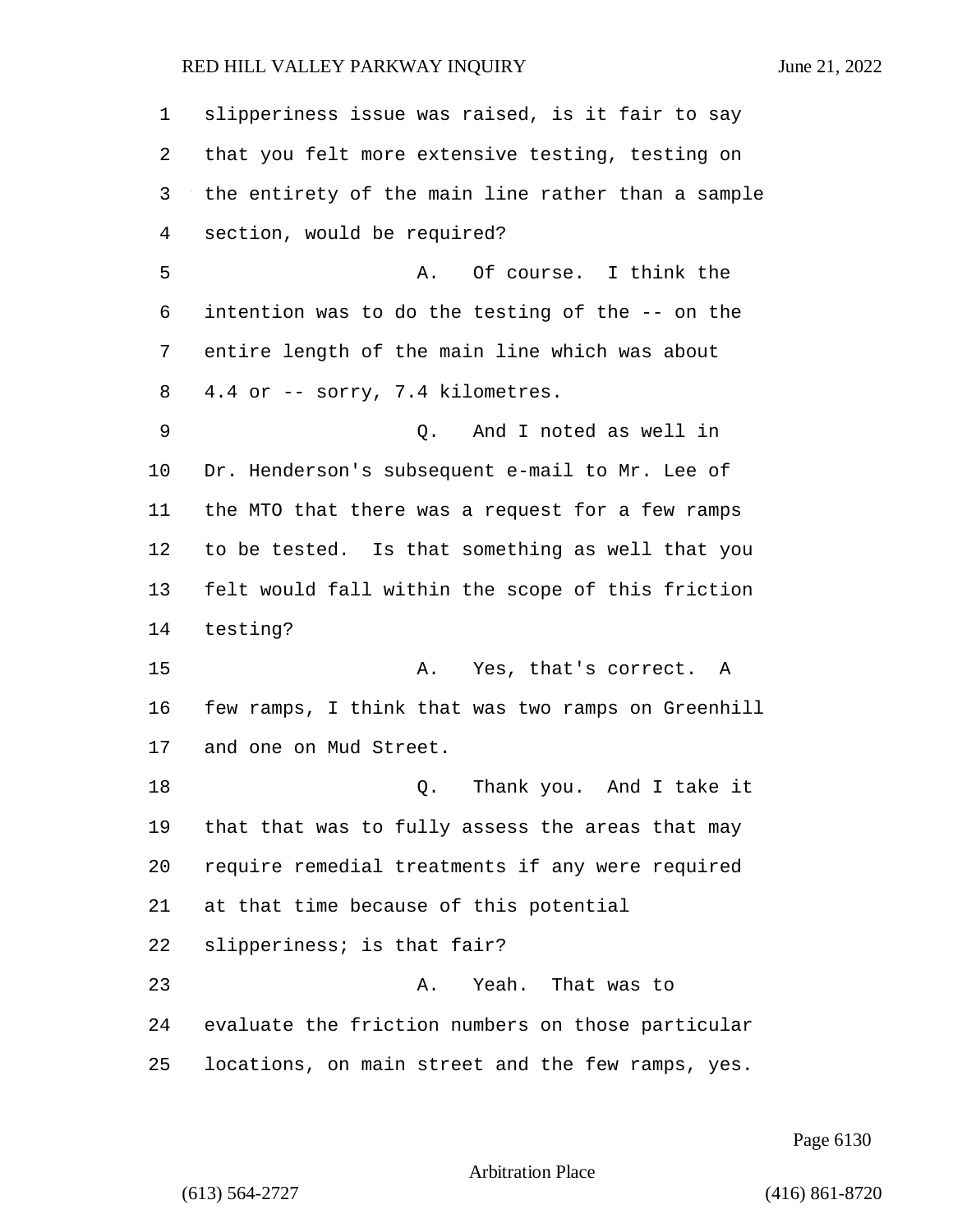1 C. Okay. Registrar, you could take this document down. Thanks. 3 Dr. Uzarowski, I noted that you responded to Mr. Moore saying that you would like him know (ph) details, price and schedule soon thereafter. And so knowing that MTO didn't charge for testing, fair to say that at that point you knew that MTO may not have been able to accommodate the friction testing; is that right? 10 A. Yes. I was not surprised when Dr. Henderson told me that MTO was busy doing friction on the network and could not do friction on the Red Hill Valley Parkway. 14 Q. And you mentioned that you were surprised. Is that what you said? 16 A. No, no. I said I was not surprised.  $Q.$  Oh, was not surprised. Okay. Thank you. 20 And so from how I perceive that then, it would be convenient if this could be accommodated by the MTO, but if not, we'll move on to other options, and that is in fact what happened; is that correct? 25 A. Correct.

Page 6131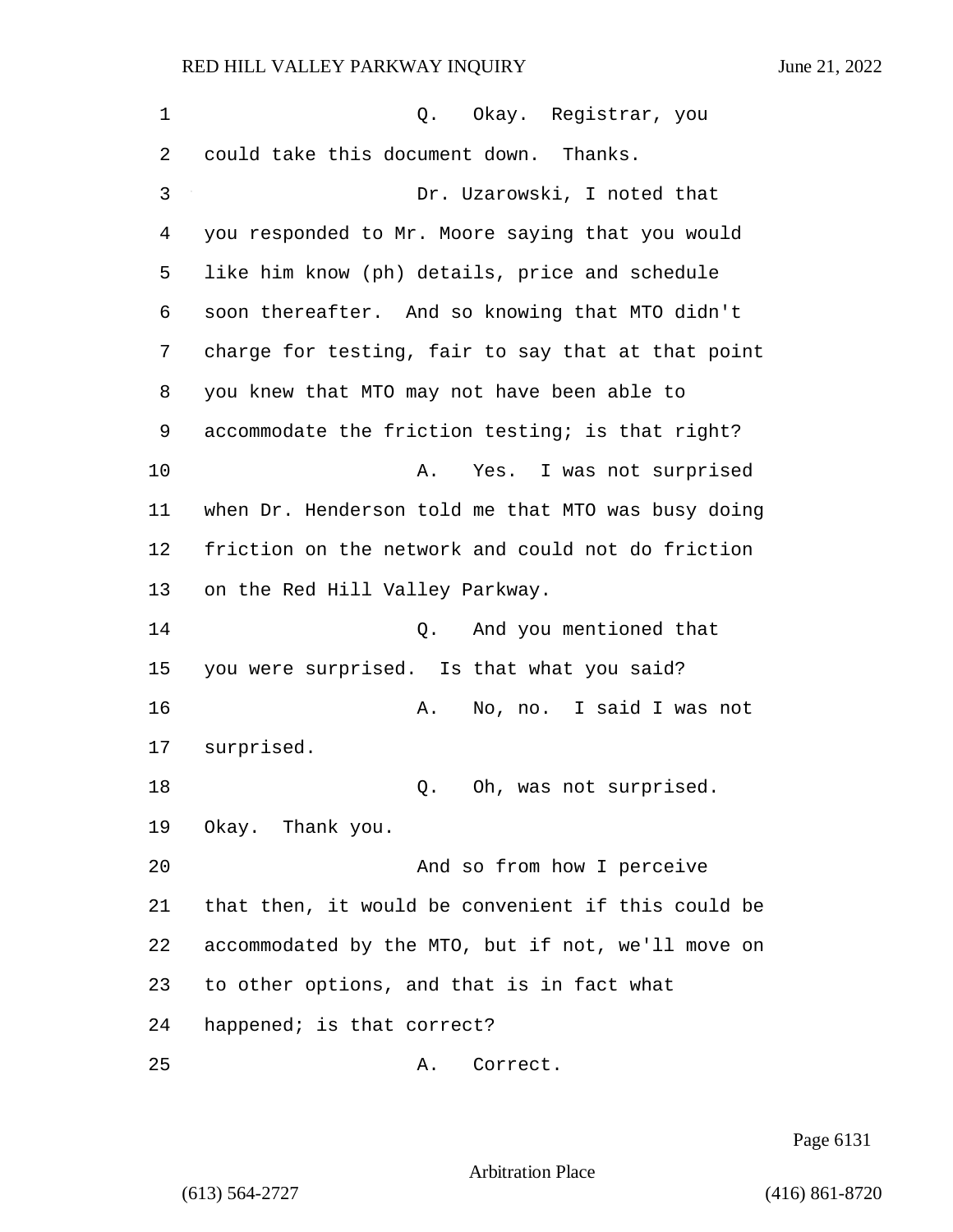| 1  | Q. Okay. Thank you. Now,                           |
|----|----------------------------------------------------|
| 2  | we also saw that Dr. Henderson contacted Mr. Lee   |
| 3  | at the MTO and made the request, and I believe     |
| 4  | that you testified that you didn't specifically    |
| 5  | direct her to Mr. Lee. She likely sought out his   |
| 6  | contact on her own. Did you know Stephen Lee at    |
| 7  | that time?                                         |
| 8  | A. Oh, definitely, yes, I                          |
| 9  | knew Mr. Stephen Lee very well.                    |
| 10 | Q. Okay. And you knew                              |
| 11 | that -- you knew of his position at that time? I   |
| 12 | know that there was various movement within the    |
| 13 | MTO that we heard about when the MTO witnesses     |
| 14 | provided evidence. But did you know the position   |
| 15 | that he held at that time?                         |
| 16 | This is a very good<br>Α.                          |
| 17 | question. I knew he was with MTO, but exactly      |
| 18 | what position? I knew that, you know, he was       |
| 19 | changing his position. I didn't -- I don't recall  |
| 20 | exactly what his position at that time was.        |
| 21 | Okay. Fair enough. You<br>$\circ$ .                |
| 22 | also -- you stated that Dr. Henderson would have   |
| 23 | kept you informed of her efforts to coordinate the |
| 24 | testing, and so I take it that at some point after |
| 25 | she reached out to Mr. Lee, she informed you that  |

Page 6132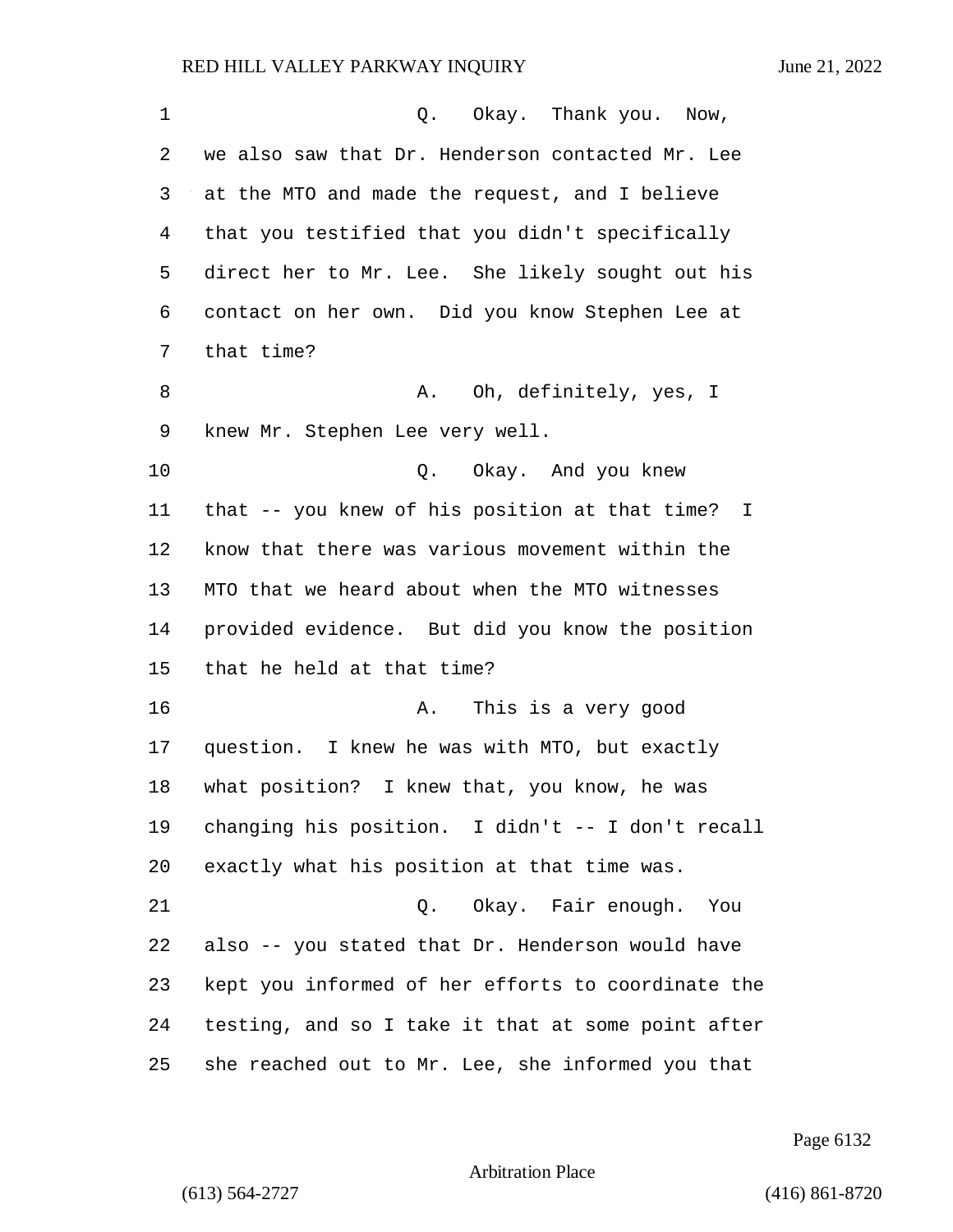the MTO would not be conducting the testing; is that right? 3 A. Very likely. I don't -- I'm not sure if we have any record, but definitely she would let me know. 6 Q. Okay. And just in terms of clarifying the communications on this issue to personnel at the MTO, I take it that you didn't follow up with any other MTO contacts about the matter of the testing when you learned that it couldn't be accommodated? **A.** No, I didn't. For me it was clear. MTO was busy and so we had to look for other option. 15 Q. Okay. Okay. And, Dr. Uzarowski, you told us you became aware of the Varennes quarry aggregate inclusion on MTO's DSM list likely shortly after its inclusion, 2009 or 2010, sometime in that range; is that accurate? 20 A. You know, this is like -- I don't know how shortly after. I knew that before I met with Mr. Moore in 2014 or during this -- or, let's say, during the 2013 investigation, I checked -- I knew that the Demix aggregate was on the DSM list.

Page 6133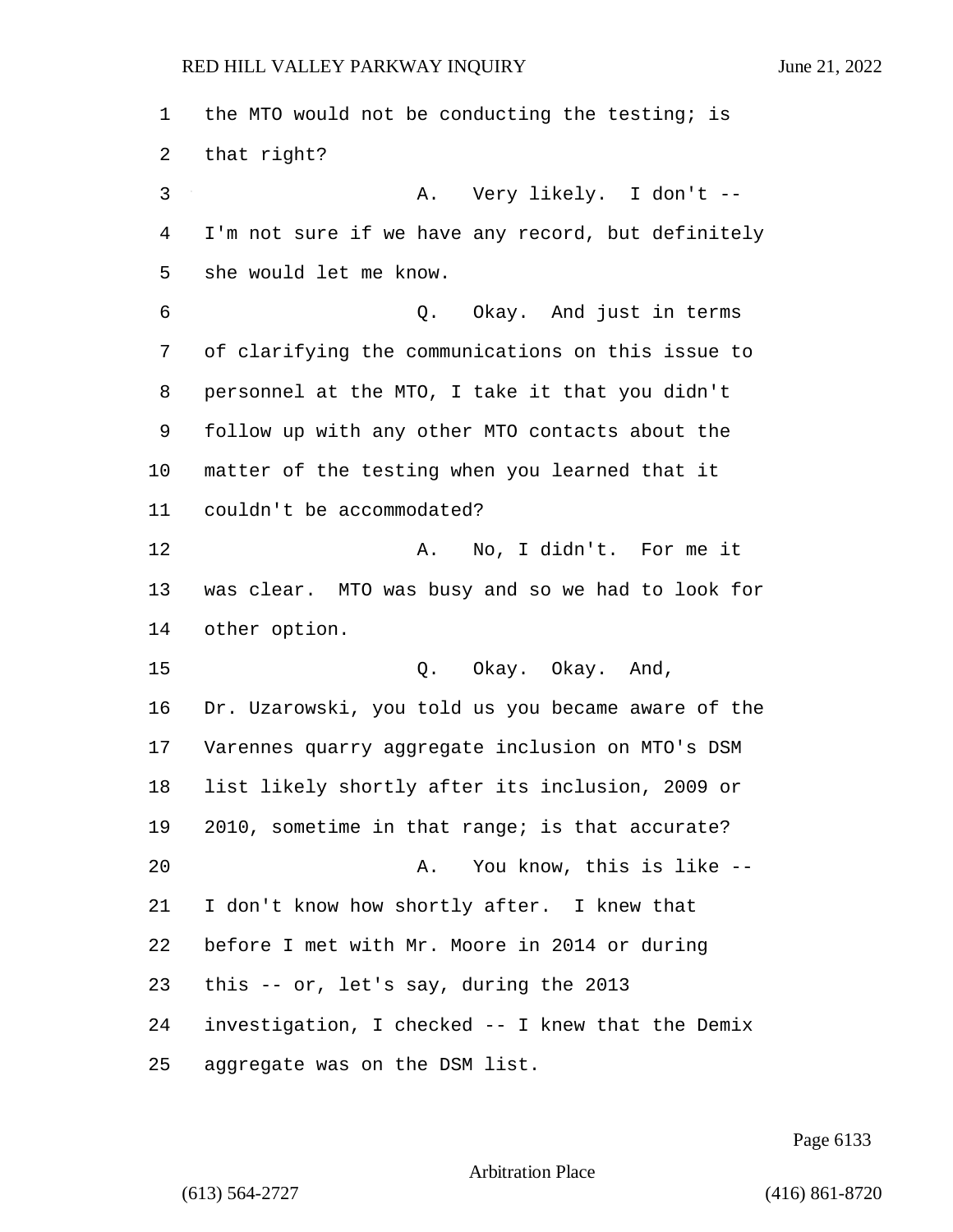| $\mathbf 1$ | Q. Okay. And is that --                            |  |  |  |  |  |  |  |
|-------------|----------------------------------------------------|--|--|--|--|--|--|--|
| 2           | when you refer to the 2013 investigation, is that  |  |  |  |  |  |  |  |
| 3           | the exchange or the investigation initiated by     |  |  |  |  |  |  |  |
| 4           | Mr. Moore's e-mail that we just viewed?            |  |  |  |  |  |  |  |
| 5           | No. The 2013<br>Α.                                 |  |  |  |  |  |  |  |
| 6           | investigation was to evaluate structural condition |  |  |  |  |  |  |  |
| 7           | of -- of the entire pavement on the Red Hill       |  |  |  |  |  |  |  |
| 8           | Valley Parkway, actually entire pavement.          |  |  |  |  |  |  |  |
| 9           | Actually we focused on the main line --            |  |  |  |  |  |  |  |
| 10          | Okay. Okay.<br>Q.                                  |  |  |  |  |  |  |  |
| 11          | -- not the ramps, on the<br>Α.                     |  |  |  |  |  |  |  |
| 12          | main line.                                         |  |  |  |  |  |  |  |
| 13          | Right. Okay. And so I<br>Q.                        |  |  |  |  |  |  |  |
| 14          | don't know if the specific -- the specific date    |  |  |  |  |  |  |  |
| 15          | that Mr. Moore reached out to you and asked you    |  |  |  |  |  |  |  |
| 16          | about friction testing was September 30th, 2013.   |  |  |  |  |  |  |  |
| 17          | So that would have been at some time before that   |  |  |  |  |  |  |  |
| 18          | request was made, if I am piecing this together    |  |  |  |  |  |  |  |
| 19          | correctly.                                         |  |  |  |  |  |  |  |
| 20          | Yes. That was, you know,<br>Α.                     |  |  |  |  |  |  |  |
| 21          | a significant time before -- again, I would have   |  |  |  |  |  |  |  |
| 22          | to check the date, but it was -- yeah, it was, you |  |  |  |  |  |  |  |
| 23          | know, sometime before that date when we asked me   |  |  |  |  |  |  |  |
| 24          | for friction testing.                              |  |  |  |  |  |  |  |
| 25          | Okay. Thank you. And I<br>Q.                       |  |  |  |  |  |  |  |

Page 6134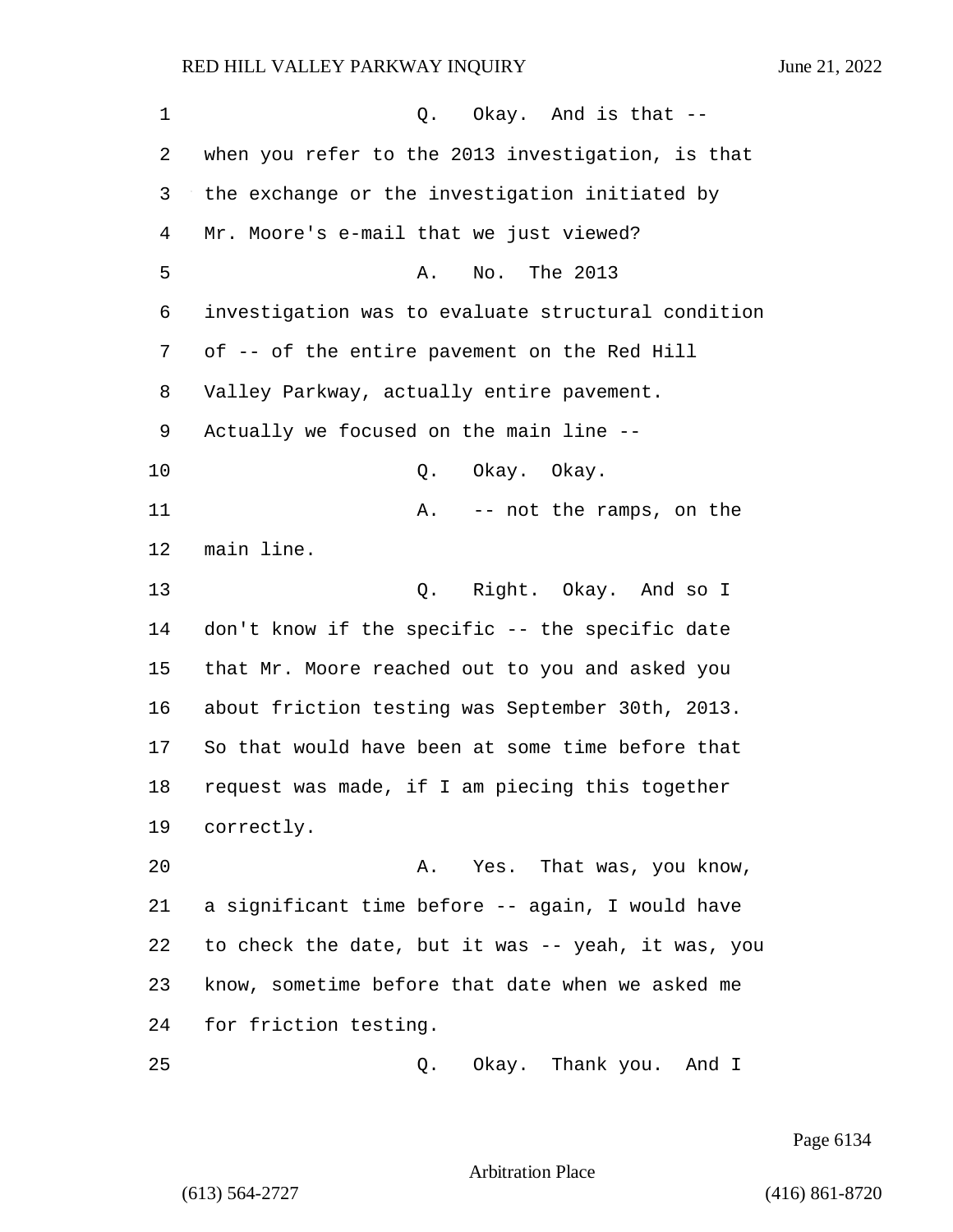| $\mathbf 1$ | don't believe this has been discussed, but how did |  |  |  |  |  |  |
|-------------|----------------------------------------------------|--|--|--|--|--|--|
| 2           | you become aware of that? For instance, do you     |  |  |  |  |  |  |
| 3           | check the DSM list from time to time, or it sounds |  |  |  |  |  |  |
| 4           | like from what you just explained you may have --  |  |  |  |  |  |  |
| 5           | you may have checked to see whether it had been    |  |  |  |  |  |  |
| 6           | included because of this new assignment with the   |  |  |  |  |  |  |
| 7           | City? Do you recall how you became aware of its    |  |  |  |  |  |  |
| 8           | inclusion on the DSM list?                         |  |  |  |  |  |  |
| 9           | That's a very good<br>Α.                           |  |  |  |  |  |  |
| $10 \,$     | question. I don't recall -- like, I visit that     |  |  |  |  |  |  |
| 11          | list from time to time not only for Red Hill       |  |  |  |  |  |  |
| 12          | Valley Parkway, but I deal with -- I work on other |  |  |  |  |  |  |
| 13          | projects. I work on airports, and the same         |  |  |  |  |  |  |
| 14          | requirement for airports as the aggregate has to   |  |  |  |  |  |  |
| 15          | be 50, but we look at if it's on the DSM, then we  |  |  |  |  |  |  |
| 16          | are satisfied.                                     |  |  |  |  |  |  |
| 17          | So it was $--$ I knew that $--$                    |  |  |  |  |  |  |
| 18          | you know, I cannot tell you exactly when and how,  |  |  |  |  |  |  |
| 19          | but, you know, it was just, you know, from time to |  |  |  |  |  |  |
| 20          | time I go through the list. I check who is on the  |  |  |  |  |  |  |
| 21          | list, who is appeared, who disappeared. So         |  |  |  |  |  |  |
| 22          | somewhere that time I noticed that it was on       |  |  |  |  |  |  |
| 23          | the $--$                                           |  |  |  |  |  |  |
| 24          | Q. Okay. Fair enough.                              |  |  |  |  |  |  |
| 25          | Thank you. And so further to that in terms of the  |  |  |  |  |  |  |

Page 6135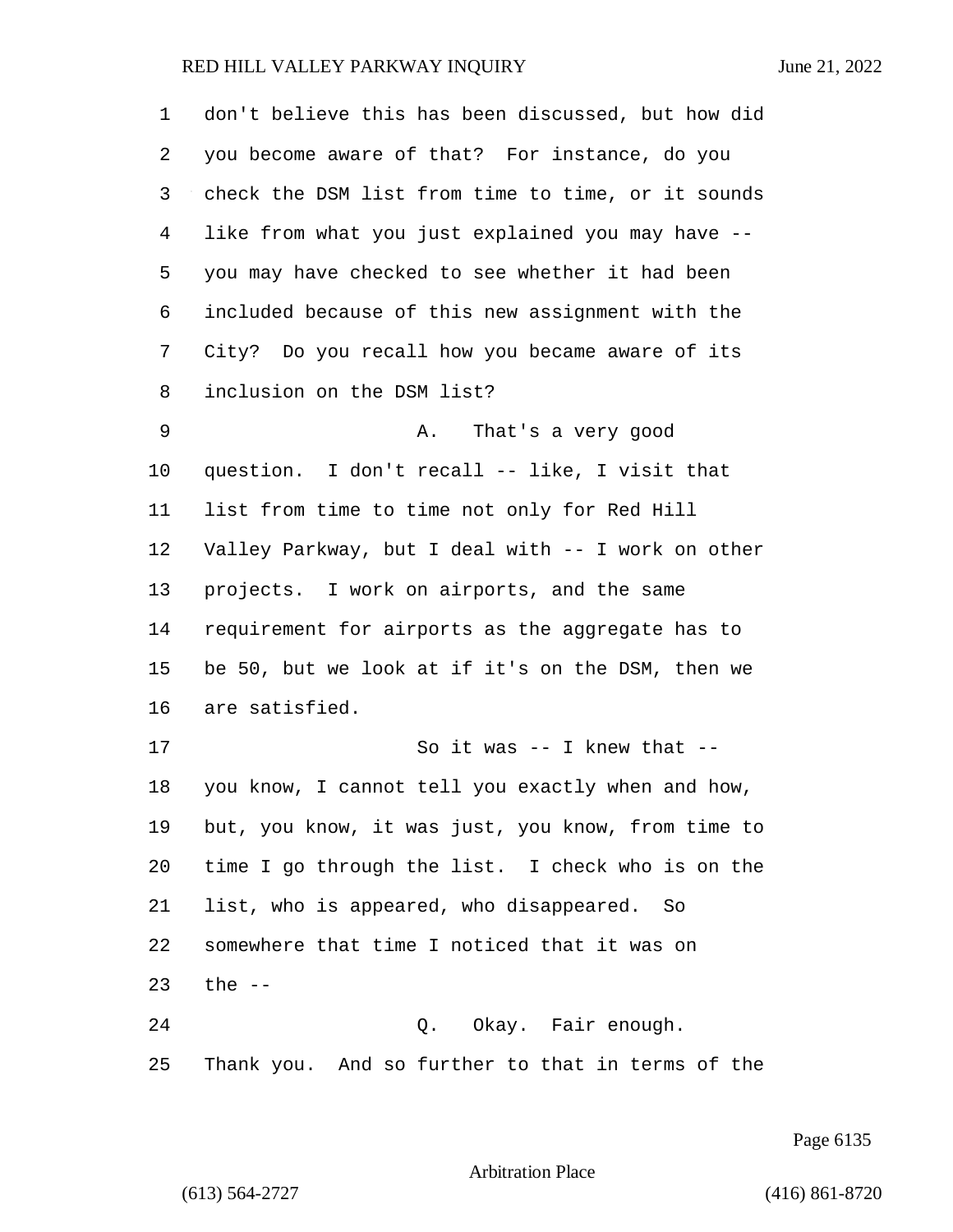| 1  | PSV threshold of 50, there was some discussion     |  |  |  |  |  |  |  |
|----|----------------------------------------------------|--|--|--|--|--|--|--|
| 2  | about that throughout the last few days of your    |  |  |  |  |  |  |  |
| 3  | testimony, and you explained that because this     |  |  |  |  |  |  |  |
| 4  | aggregate was on the MTO's DSM list, you knew that |  |  |  |  |  |  |  |
| 5  | the PSV tests for the aggregate would have come    |  |  |  |  |  |  |  |
| 6  | back with a value of over 50. And I take it that   |  |  |  |  |  |  |  |
| 7  | that is due to your familiarity with the DSM list  |  |  |  |  |  |  |  |
| 8  | requirements; is that right?                       |  |  |  |  |  |  |  |
| 9  | A. Yes, that's correct.                            |  |  |  |  |  |  |  |
| 10 | Q. Okay. And so just to                            |  |  |  |  |  |  |  |
| 11 | close that off in terms of communications back to  |  |  |  |  |  |  |  |
| 12 | the MTO, you're not saying that you reached out to |  |  |  |  |  |  |  |
| 13 | anyone to collect those results. It was just you   |  |  |  |  |  |  |  |
| 14 | knew it was on the DSM list and therefore you knew |  |  |  |  |  |  |  |
| 15 | it would have met those requirements?              |  |  |  |  |  |  |  |
| 16 | Exactly. I knew -- if it<br>Α.                     |  |  |  |  |  |  |  |
| 17 | was on the DSM, it must have been at least 50.     |  |  |  |  |  |  |  |
| 18 | Q. Okay. And then you                              |  |  |  |  |  |  |  |
| 19 | stated as well that Mr. Moore decided not to       |  |  |  |  |  |  |  |
| 20 | pursue additional PSV testing based at least in    |  |  |  |  |  |  |  |
| 21 | part on the fact that it had met the MTO's         |  |  |  |  |  |  |  |
| 22 | requirement previously. Did you discuss with       |  |  |  |  |  |  |  |
| 23 | Mr. Moore the parameters for DSM inclusion?        |  |  |  |  |  |  |  |
| 24 | I don't recall, you know,<br>Α.                    |  |  |  |  |  |  |  |
| 25 | discussion. It was like, okay, if it's on DSM, it  |  |  |  |  |  |  |  |

Page 6136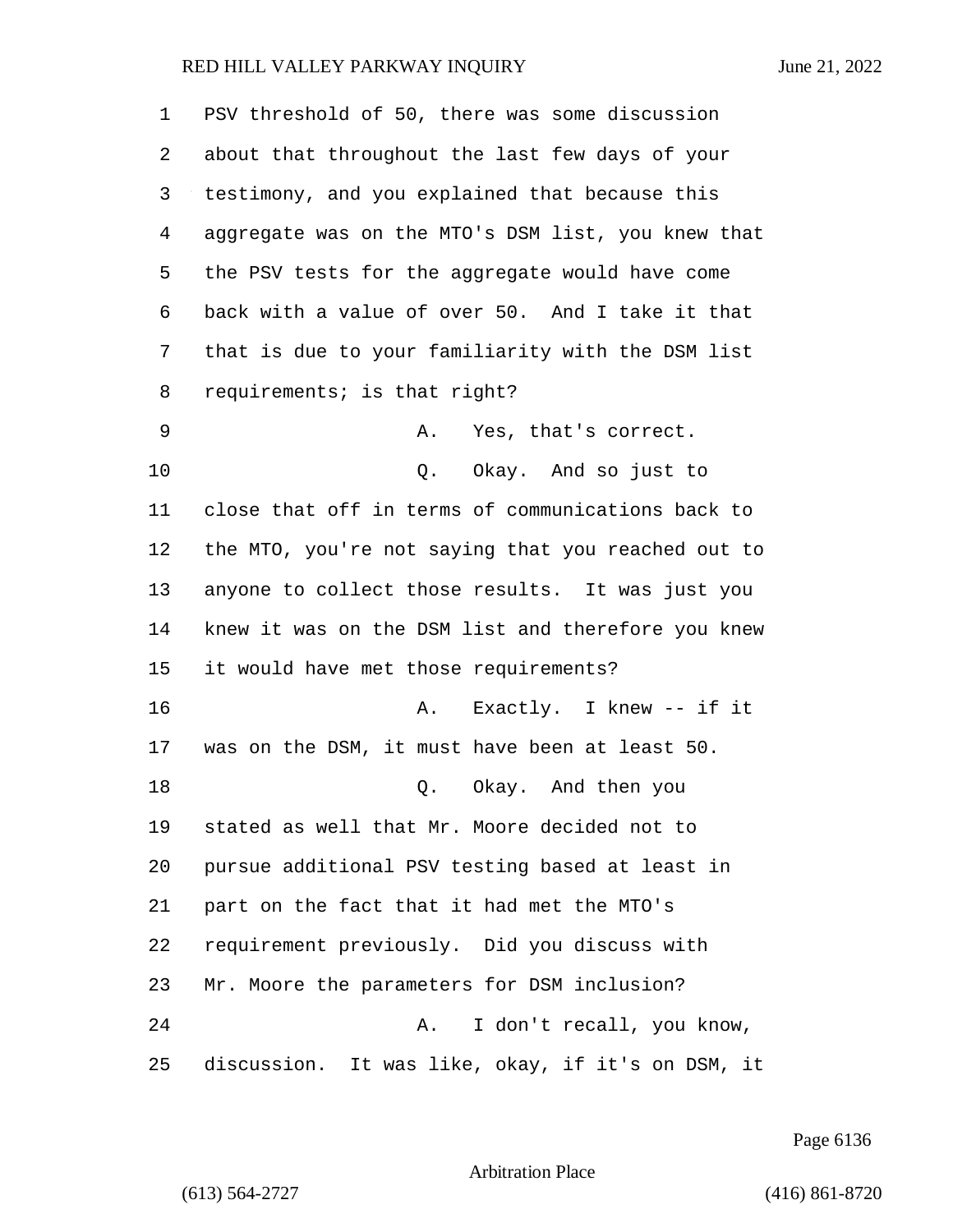is at least 50. And I didn't, you know, discuss, you know, the procedure what would be included. You know, just from the PSV point of view must be at least 50. 5 Q. Okay. So fair to say, then, he either knew of them or he didn't, but the end result of that decision was not to PSV test because it had previously met the MTO threshold for DSM list inclusion? 10 A. Yes, it was. In 2009 appeared on the DSM, and this was 2013, so -- 12 O. Right. 13 A. -- I think, no, we didn't -- I think it was -- the decision for me made common sense. **16 C.** O. Okay. And did Mr. Moore ever instruct you to reach out to the Ministry of Transportation to retrieve the exact results or to see what they had on file in terms of the DSM list approvals? 21 A. No, he didn't. 22 Q. And, now, further to that, do you recall whether you discussed with Mr. Moore that friction tests on an aggregate test strip would typically be conducted by the MTO as

Page 6137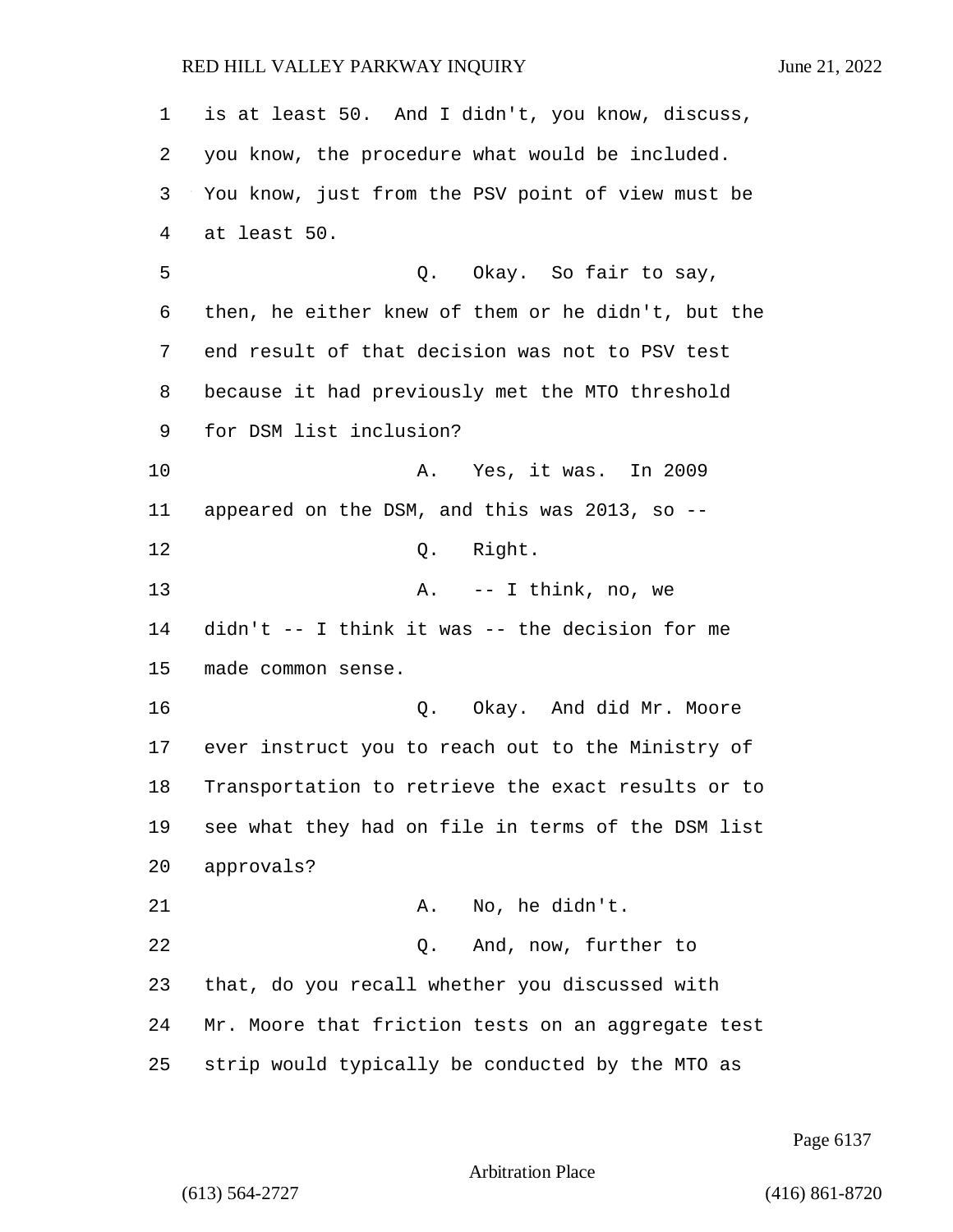| 1              | part of the approvals process as well?             |  |  |  |  |  |  |  |
|----------------|----------------------------------------------------|--|--|--|--|--|--|--|
| 2              | No, I don't recall, and I<br>Α.                    |  |  |  |  |  |  |  |
| 3              | don't think so.                                    |  |  |  |  |  |  |  |
| $\overline{4}$ | Q. Okay. But you were -- I                         |  |  |  |  |  |  |  |
| 5              | believe you've testified you were aware that there |  |  |  |  |  |  |  |
| 6              | were some friction tests or test strips typically  |  |  |  |  |  |  |  |
| 7              | involved in the approvals process; is that right?  |  |  |  |  |  |  |  |
| 8              | This is right. It was<br>Α.                        |  |  |  |  |  |  |  |
| 9              | stated in a CTAA paper I think in 2001, MTO CTAA   |  |  |  |  |  |  |  |
| 10             | paper. I think 2001 or 2002.                       |  |  |  |  |  |  |  |
| 11             | Q. Okay. And then just                             |  |  |  |  |  |  |  |
| 12             | again, just in terms of clarifying any             |  |  |  |  |  |  |  |
| 13             | communications with MTO, did you ever reach out to |  |  |  |  |  |  |  |
| 14             | your contacts at MTO to request any of the other   |  |  |  |  |  |  |  |
| 15             | DSM-related friction results for this aggregate?   |  |  |  |  |  |  |  |
| 16             | No, I didn't.<br>Α.                                |  |  |  |  |  |  |  |
| 17             | Q. Okay. And in terms of                           |  |  |  |  |  |  |  |
| 18             | the DSM test results we've heard, we've seen that  |  |  |  |  |  |  |  |
| 19             | there was friction testing between 2008 and 2012   |  |  |  |  |  |  |  |
| 20             | conducted for the purposes of including this       |  |  |  |  |  |  |  |
| 21             | quarry on MTO's DSM list, and those only pertained |  |  |  |  |  |  |  |
| 22             | to a representative portion of the Red Hill Valley |  |  |  |  |  |  |  |
| 23             | Parkway. You know, so much that MTO could make     |  |  |  |  |  |  |  |
| 24             | assessments about the in-field performance of the  |  |  |  |  |  |  |  |
| 25             | aggregate.                                         |  |  |  |  |  |  |  |

Page 6138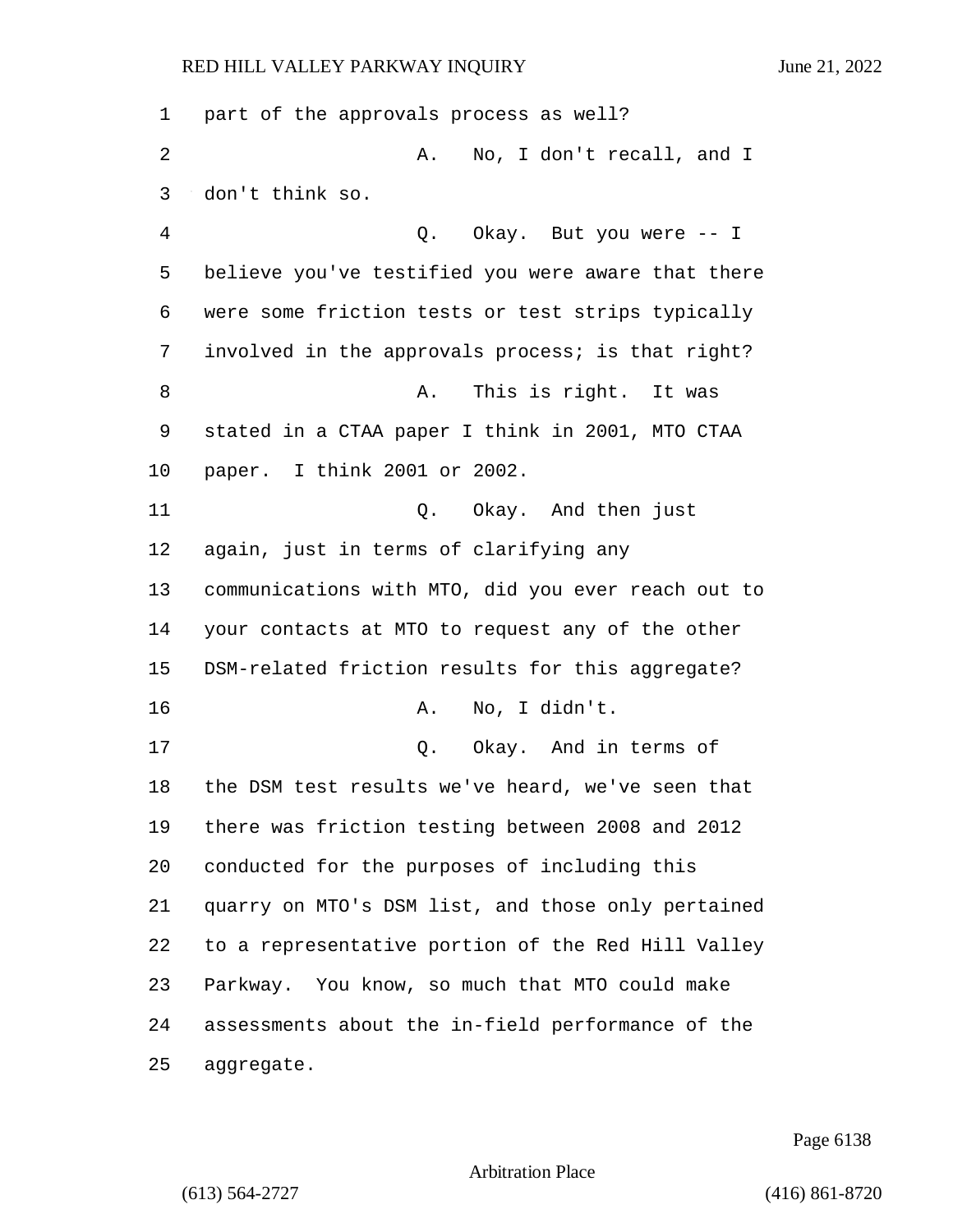1 So in 2013 when you were looking at additional testing and what may be required, would it be fair to say that even if you had those test results in hand at the time, there would still be additional testing that needed to be completed so that you could report back to the City on the issue that they tasked you with. 8 A. If I understand your question, so obviously that was only, you know -- say, roughly a quarter or less, so it would be much more required. But I didn't know where the test strip was. I didn't know about any testing done by MTO after 2007. 14 Q. Right. Okay. I understand and -- I guess in -- just to rephrase slightly. There's been this slipperiness issue that's been raised, and we've seen the request that was for sort of the entirety of the Red Hill. And so would you agree that testing on a representative partial section wouldn't be sufficient to make conclusions at that time? 22 A. Oh, I agree. You know, my intention -- I thought that the entire section would have to be -- the entire 7.5 kilometres or 7.4 would have to be tested.

Page 6139

Arbitration Place

(613) 564-2727 (416) 861-8720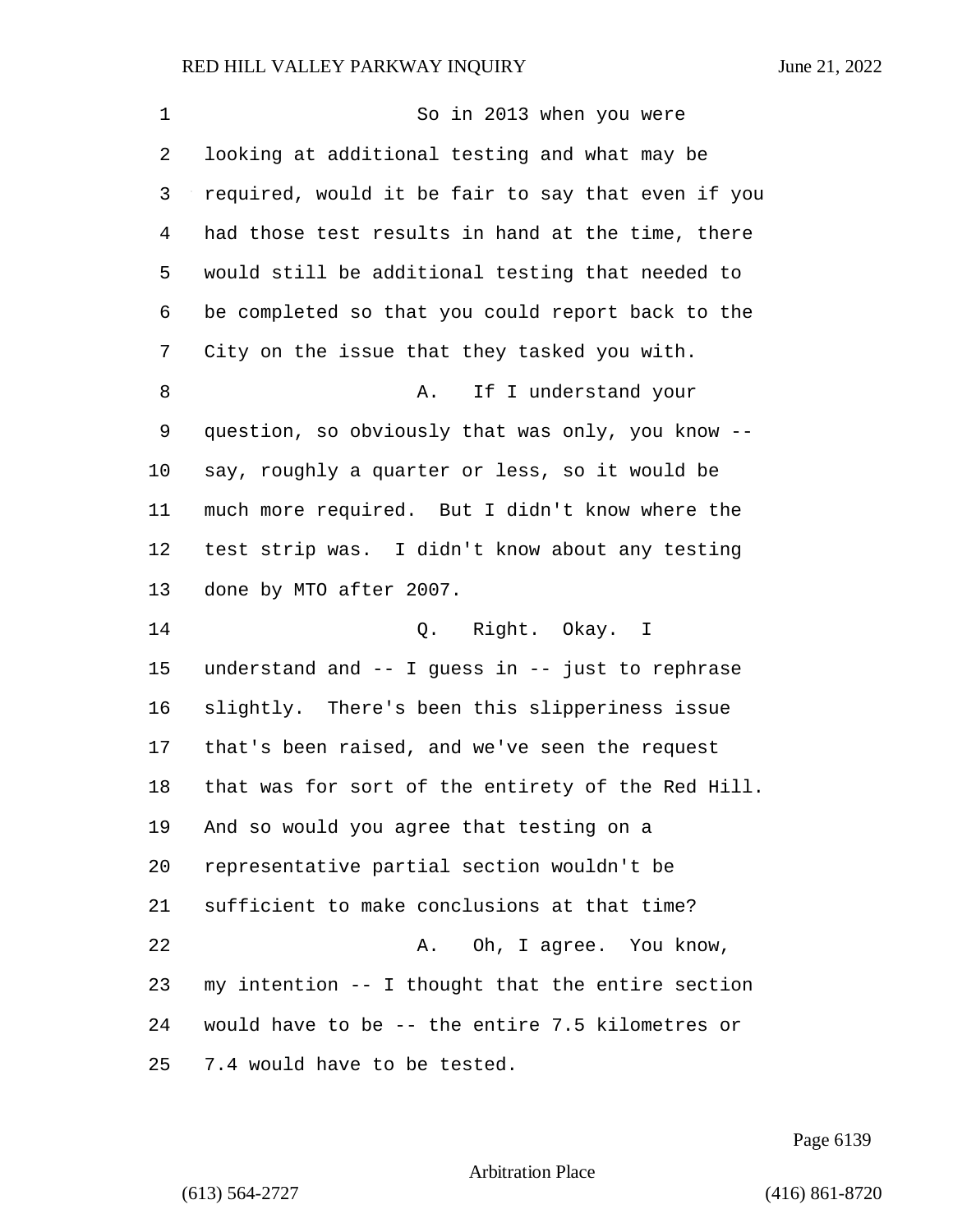| 1            | I just have one last --<br>Q.                      |  |  |  |  |  |  |
|--------------|----------------------------------------------------|--|--|--|--|--|--|
| 2            | or a couple of questions for you, Dr. Uzarowski.   |  |  |  |  |  |  |
| $\mathsf{3}$ | Mr. Lewis, commission counsel,                     |  |  |  |  |  |  |
| 4            | asked you about the media request that was         |  |  |  |  |  |  |
| 5            | forwarded to you by Ms. Becca Lane, and that was   |  |  |  |  |  |  |
| 6            | January 22nd, 2016. We established that you        |  |  |  |  |  |  |
| 7            | followed up with Gary Moore and responded to Ms.   |  |  |  |  |  |  |
| 8            | Lane informing her that you had and to -- with     |  |  |  |  |  |  |
| 9            | information about potential cracking. Did you      |  |  |  |  |  |  |
| 10           | have any other -- any further discussions with Ms. |  |  |  |  |  |  |
| 11           | Lane as a result of that exchange? Did you ever    |  |  |  |  |  |  |
| 12           | get back to her flagging any issues with the Red   |  |  |  |  |  |  |
| 13           | Hill Valley Parkway at that time?                  |  |  |  |  |  |  |
| 14           | No, no, I didn't. Like,<br>Α.                      |  |  |  |  |  |  |
| 15           | Ms. Becca Lane was involved with me in the -- what |  |  |  |  |  |  |
| 16           | they -- the OHMPA asphalt pavement quality group.  |  |  |  |  |  |  |
| 17           | So, you know, we -- Ms. Becca Lane, Pamela Marks,  |  |  |  |  |  |  |
| 18           | any number people, so I understood that that was   |  |  |  |  |  |  |
| 19           | related to this subject because that was the hot,  |  |  |  |  |  |  |
| 20           | very hot subject of pavement premature cracking    |  |  |  |  |  |  |
| 21           | because of the additional engine oil residual (ph) |  |  |  |  |  |  |
| 22           | or recycle engine oil. So that was my              |  |  |  |  |  |  |
| 23           | understanding, and also Ms. Becca Lane shared the  |  |  |  |  |  |  |
| 24           | likely -- whether it was likely cracking because   |  |  |  |  |  |  |
| 25           | of that.                                           |  |  |  |  |  |  |

Page 6140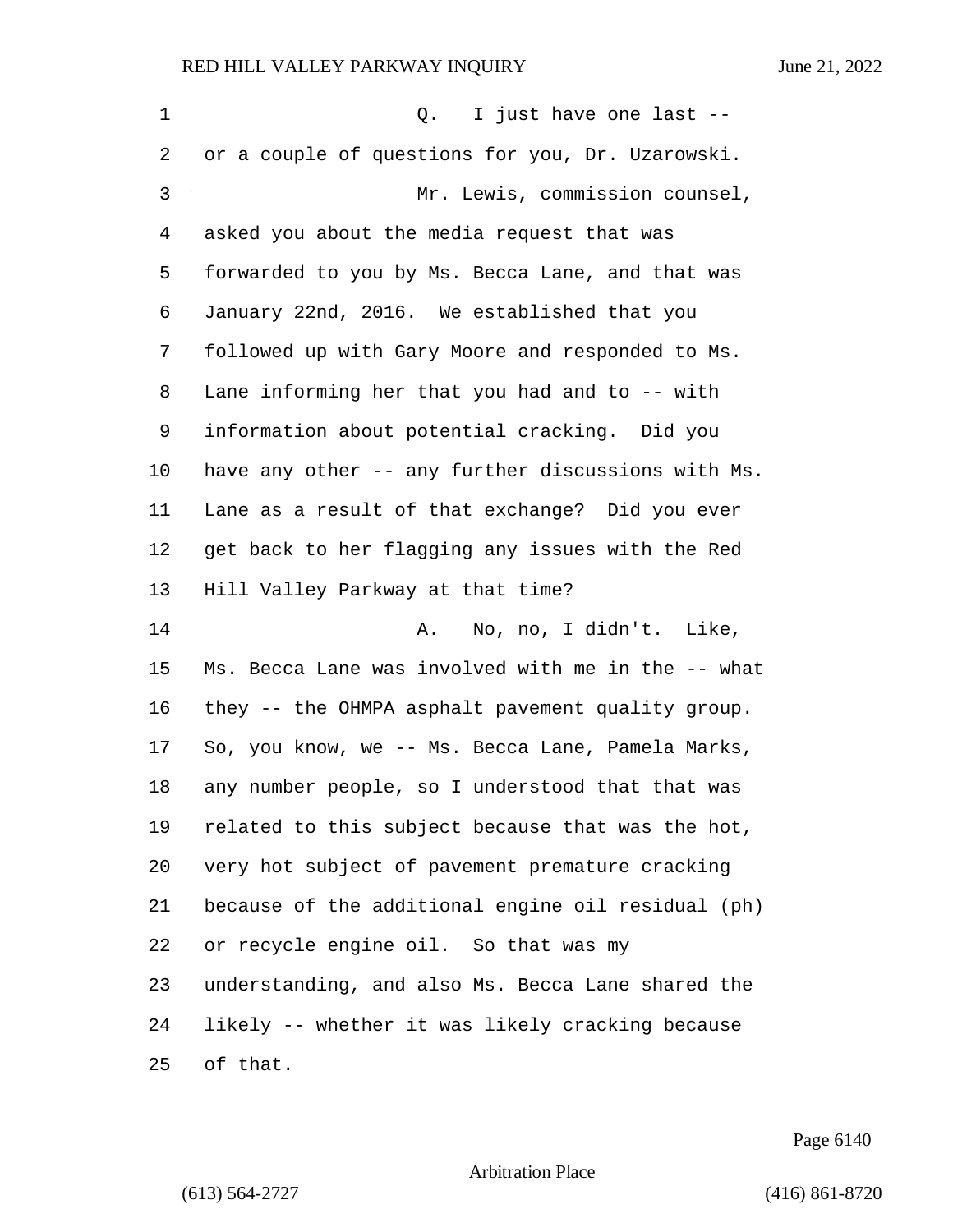| 1              | Q. Okay. Thank you very                           |  |  |  |  |  |  |  |
|----------------|---------------------------------------------------|--|--|--|--|--|--|--|
| 2              | much, Dr. Uzarowski, those are my questions.      |  |  |  |  |  |  |  |
| 3              | Thank you.<br>Α.                                  |  |  |  |  |  |  |  |
| $\overline{4}$ | JUSTICE WILTON-SIEGEL: Okay.                      |  |  |  |  |  |  |  |
| 5              | I think we should ask Ms. Contractor if there's   |  |  |  |  |  |  |  |
| 6              | anything she can do at this point or whether she  |  |  |  |  |  |  |  |
| 7              | wants to remit the rest of her examination to     |  |  |  |  |  |  |  |
| 8              | Thursday morning.                                 |  |  |  |  |  |  |  |
| 9              | MS. CONTRACTOR: Thank you,                        |  |  |  |  |  |  |  |
| 10             | Mr. Commissioner. Unfortunately, we haven't been  |  |  |  |  |  |  |  |
| 11             | able to rectify the issue on our end, so it may   |  |  |  |  |  |  |  |
| 12             | make sense to start on Thursday, and certainly    |  |  |  |  |  |  |  |
| 13             | we'll be brief with the remaining questions that  |  |  |  |  |  |  |  |
| 14             | we have.                                          |  |  |  |  |  |  |  |
| 15             | JUSTICE WILTON-SIEGEL: Okay.                      |  |  |  |  |  |  |  |
| 16             | Well, thank you. I will leave you to work out     |  |  |  |  |  |  |  |
| 17             | with Ms. Roberts and Mr. Lewis how the time is    |  |  |  |  |  |  |  |
| 18             | going to proceed on Thursday morning.             |  |  |  |  |  |  |  |
| 19             | In the meantime,                                  |  |  |  |  |  |  |  |
| 20             | Dr. Uzarowski, you're excused for the day. Thank  |  |  |  |  |  |  |  |
| 21             | you very much for attending, and we apologize for |  |  |  |  |  |  |  |
| 22             | the rather disjointed day we've all experienced.  |  |  |  |  |  |  |  |
| 23             | And if there's nothing further we have to deal    |  |  |  |  |  |  |  |
| 24             | with this afternoon, then we'll stand adjourned   |  |  |  |  |  |  |  |
| 25             | until 9:30 tomorrow morning. Thank you.           |  |  |  |  |  |  |  |

Page 6141